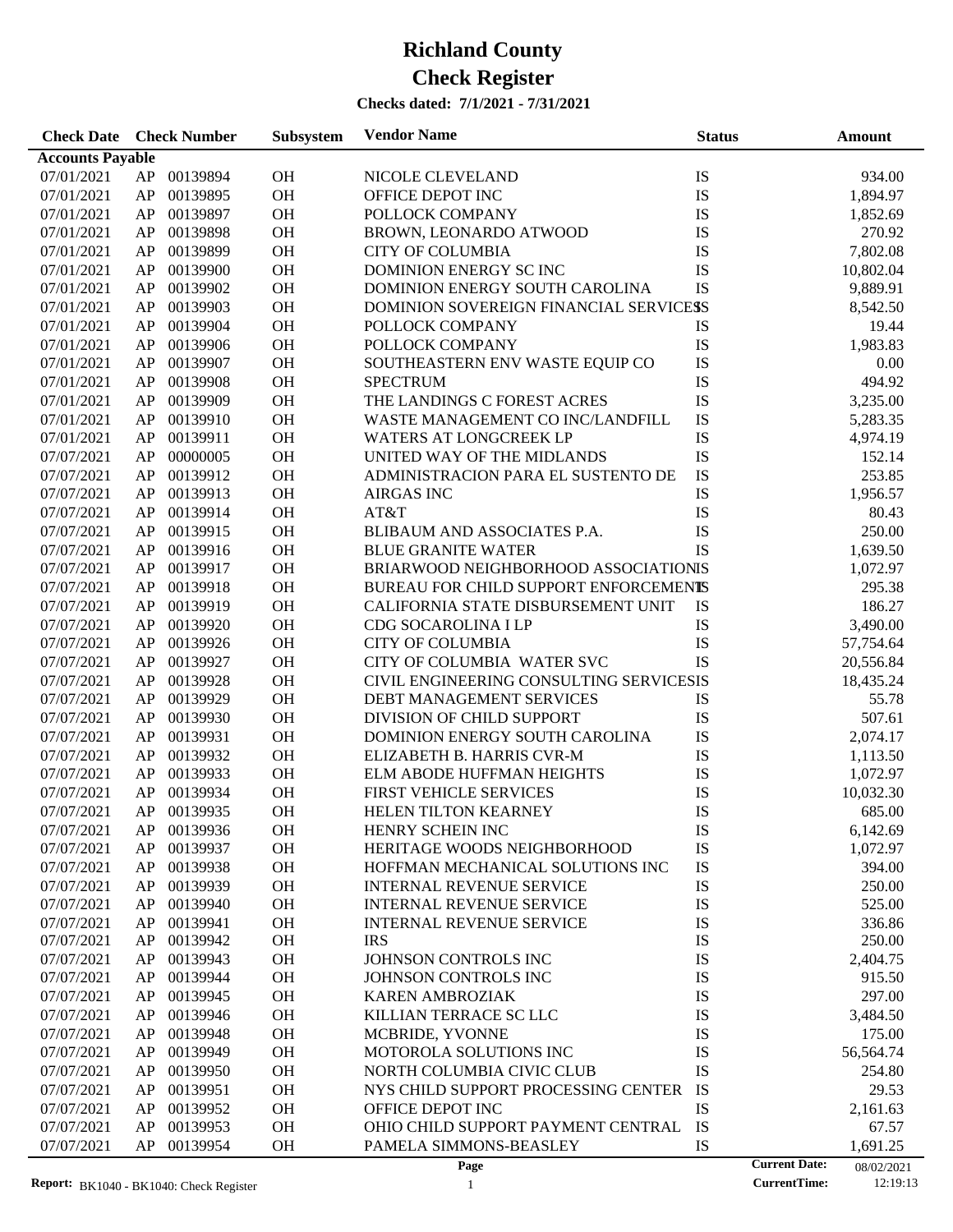| <b>Check Date</b> | <b>Check Number</b> | Subsystem      | <b>Vendor Name</b>                                            | <b>Status</b> |                      | Amount     |
|-------------------|---------------------|----------------|---------------------------------------------------------------|---------------|----------------------|------------|
| 07/07/2021        | 00139955<br>AP      | O <sub>H</sub> | PARRISH AND PARTNERS LLC                                      | IS            |                      | 74,238.96  |
| 07/07/2021        | 00139956<br>AP      | OH             | POLLOCK COMPANY                                               | IS            |                      | 60.72      |
| 07/07/2021        | 00139958<br>AP      | <b>OH</b>      | POLLOCK COMPANY                                               | IS            |                      | 3,150.01   |
| 07/07/2021        | 00139959<br>AP      | <b>OH</b>      | QUAIL HILLS NEIGHBORHOOD ASSOCIATIONIS                        |               |                      | 1,035.06   |
| 07/07/2021        | 00139960<br>AP      | OH             | <b>RC SHERIFF DEPT</b>                                        | IS            |                      | 250.00     |
| 07/07/2021        | 00139961<br>AP      | OH             | RIGHT DIRECTION CHURCH INTERNATIONALIS                        |               |                      | 425.00     |
| 07/07/2021        | 00139962<br>AP      | <b>OH</b>      | RIVERVIEW TERRACE COMMUNITY                                   | IS            |                      | 393.42     |
| 07/07/2021        | 00139963<br>AP      | <b>OH</b>      | <b>SC DEPARTMENT OF MOTOR VEHICLES</b>                        | IS            |                      | 30.00      |
| 07/07/2021        | 00139964<br>AP      | OH             | <b>SC DEPARTMENT OF REVENUE</b>                               | IS            |                      | 1,098.16   |
| 07/07/2021        | 00139965<br>AP      | <b>OH</b>      | <b>SC RETIREMENT SYSTEM</b>                                   | IS            |                      | 1,696.79   |
| 07/07/2021        | 00139966<br>AP      | <b>OH</b>      | <b>SC RETIREMENT SYSTEM</b>                                   | IS            |                      | 723.65     |
| 07/07/2021        | 00139967<br>AP      | <b>OH</b>      | SC STATE DISBURSEMENT UNIT                                    | IS            |                      | 359.39     |
| 07/07/2021        | 00139968<br>AP      | OH             | SC STATE DISBURSEMENT UNIT                                    | IS            |                      | 7,458.48   |
| 07/07/2021        | 00139969<br>AP      | OH             | SC WATER QUALITY ASSOC                                        | IS            |                      | 2,630.00   |
| 07/07/2021        | 00139970<br>AP      | <b>OH</b>      | <b>SCBRS LLC</b>                                              | IS            |                      | 2,100.00   |
| 07/07/2021        | 00139971<br>AP      | <b>OH</b>      | <b>SCDOT</b>                                                  | IS            |                      | 31,740.34  |
| 07/07/2021        | 00139972<br>AP      | <b>OH</b>      | SEMINARY RIDGE NA                                             | IS            |                      | 958.02     |
|                   | 00139973            | <b>OH</b>      |                                                               | IS            |                      |            |
| 07/07/2021        | AP                  |                | <b>SWEAT IT OUT</b><br>TAYLOR BROTHERS CONSTRUCTION CO INC IS |               |                      | 247.50     |
| 07/07/2021        | 00139974<br>AP      | <b>OH</b>      |                                                               |               |                      | 41,917.23  |
| 07/07/2021        | 00139975<br>AP      | <b>OH</b>      | <b>TENNESSEE CHILD SUPPORT</b>                                | IS            |                      | 90.92      |
| 07/07/2021        | 00139976<br>AP      | OH             | <b>TETRA TECH INC</b>                                         | <b>IS</b>     |                      | 8,882.75   |
| 07/07/2021        | 00139977<br>AP      | <b>OH</b>      | THOMPSON GRAND RENTAL STATION aka Rentsil                     |               |                      | 162.38     |
| 07/07/2021        | 00139978<br>AP      | <b>OH</b>      | <b>TIFFANY SINGLETON</b>                                      | IS            |                      | 225.00     |
| 07/07/2021        | 00139979<br>AP      | <b>OH</b>      | <b>TIMIKA PALMORE</b>                                         | IS            |                      | 9,600.00   |
| 07/07/2021        | 00139980<br>AP      | OH             | <b>TRUE GROUP</b>                                             | IS            |                      | 316.80     |
| 07/07/2021        | 00139981<br>AP      | <b>OH</b>      | US PATRIOT TACTICAL                                           | IS            |                      | 369.84     |
| 07/07/2021        | 00139982<br>AP      | <b>OH</b>      | <b>USA BLUE BOOK</b>                                          | IS            |                      | 133.92     |
| 07/07/2021        | 00139983<br>AP      | <b>OH</b>      | <b>VERIZON WIRELESS</b>                                       | IS            |                      | 2,710.67   |
| 07/07/2021        | 00139984<br>AP      | OH             | WAGE GARNISHMENT PROCESSING UNIT                              | IS            |                      | 113.32     |
| 07/07/2021        | 00139985<br>AP      | <b>OH</b>      | WASTE MANAGEMENT CO INC/LANDFILL                              | IS            |                      | 691,808.91 |
| 07/07/2021        | 00139986<br>AP      | <b>OH</b>      | WELLINGTON RESIDENTIAL VILLAS                                 | IS            |                      | 1,800.00   |
| 07/07/2021        | 00139987<br>AP      | <b>OH</b>      | <b>ANNEMARIE B. MATTHEWS</b>                                  | IS            |                      | 3,651.00   |
| 07/07/2021        | 00139988<br>AP      | <b>OH</b>      | WRIGHT-JOHNSTON INC                                           | IS            |                      | 148.71     |
| 07/07/2021        | 00139989<br>AP      | <b>OH</b>      | WRIGHT-JOHNSTON INC                                           | IS            |                      | 581.48     |
| 07/08/2021        | 00139990<br>AP      | OH             | 5 K GROUP, LLC                                                | IS            |                      | 5,330.00   |
| 07/08/2021        | AP<br>00139991      | OH             | ADDY, TAMMY SUSAN                                             | IS            |                      | 12.44      |
| 07/08/2021        | AP<br>00139992      | <b>OH</b>      | AMES VILLAS LLC                                               | <b>IS</b>     |                      | 2,805.00   |
| 07/08/2021        | 00139993<br>AP      | OH             | <b>ASHLEY LEWIS</b>                                           | IS            |                      | 11,430.00  |
| 07/08/2021        | 00139994<br>AP      | OH             | AT&T                                                          | IS            |                      | 140.58     |
| 07/08/2021        | AP<br>00139995      | OH             | AYERS, JASMINE                                                | IS            |                      | 134.96     |
| 07/08/2021        | AP<br>00139996      | OH             | <b>BROOKSIDE CROSSING, LLC</b>                                | IS            |                      | 1,871.00   |
| 07/08/2021        | 00139997<br>AP      | OH             | <b>CANTEY &amp; CO INC</b>                                    | IS            |                      | 3,536.52   |
| 07/08/2021        | 00139998<br>AP      | OH             | CENTRAL PALMETTO ASSET MANAGEMENT, IS                         |               |                      | 3,194.70   |
| 07/08/2021        | AP<br>00139999      | OH             | CITY OF COLUMBIA WATER SVC                                    | IS            |                      | 55.02      |
| 07/08/2021        | 00140000<br>AP      | OH             | <b>CLIF ANDERSON</b>                                          | IS            |                      | 8,880.00   |
| 07/08/2021        | 00140001<br>AP      | OH             | <b>CROWN PROPERTY MANAGEMENT</b>                              | IS            |                      | 4,134.00   |
| 07/08/2021        | 00140002<br>AP      | OH             | DANIELS, TRUMAN                                               | IS            |                      | 165.76     |
| 07/08/2021        | AP<br>00140003      | OH             | <b>DAVID ZINK</b>                                             | IS            |                      | 8,970.00   |
| 07/08/2021        | AP<br>00140004      | OH             | <b>DERRICK STINSON</b>                                        | IS            |                      | 8,100.00   |
| 07/08/2021        | 00140005<br>AP      | OH             | DRAKE ARCH COLUMBIA 1 LLC                                     | IS            |                      | 6,711.00   |
| 07/08/2021        | 00140006<br>AP      | OH             | EQUITY REAL ESTATE SERVICES LLC                               | IS            |                      | 8,010.00   |
| 07/08/2021        | AP<br>00140007      | OH             | FAH THE HOLLOWS LLC                                           | IS            |                      | 12,639.07  |
| 07/08/2021        | AP<br>00140008      | OH             | FIRELANE FAMILY APARTMENT, LP                                 | IS            |                      | 5,744.00   |
| 07/08/2021        | AP<br>00140009      | OH             | GABLE OAKS HOUSING ASSOCIATES LP                              | IS            |                      | 803.00     |
|                   |                     |                | Page                                                          |               | <b>Current Date:</b> | 08/02/2021 |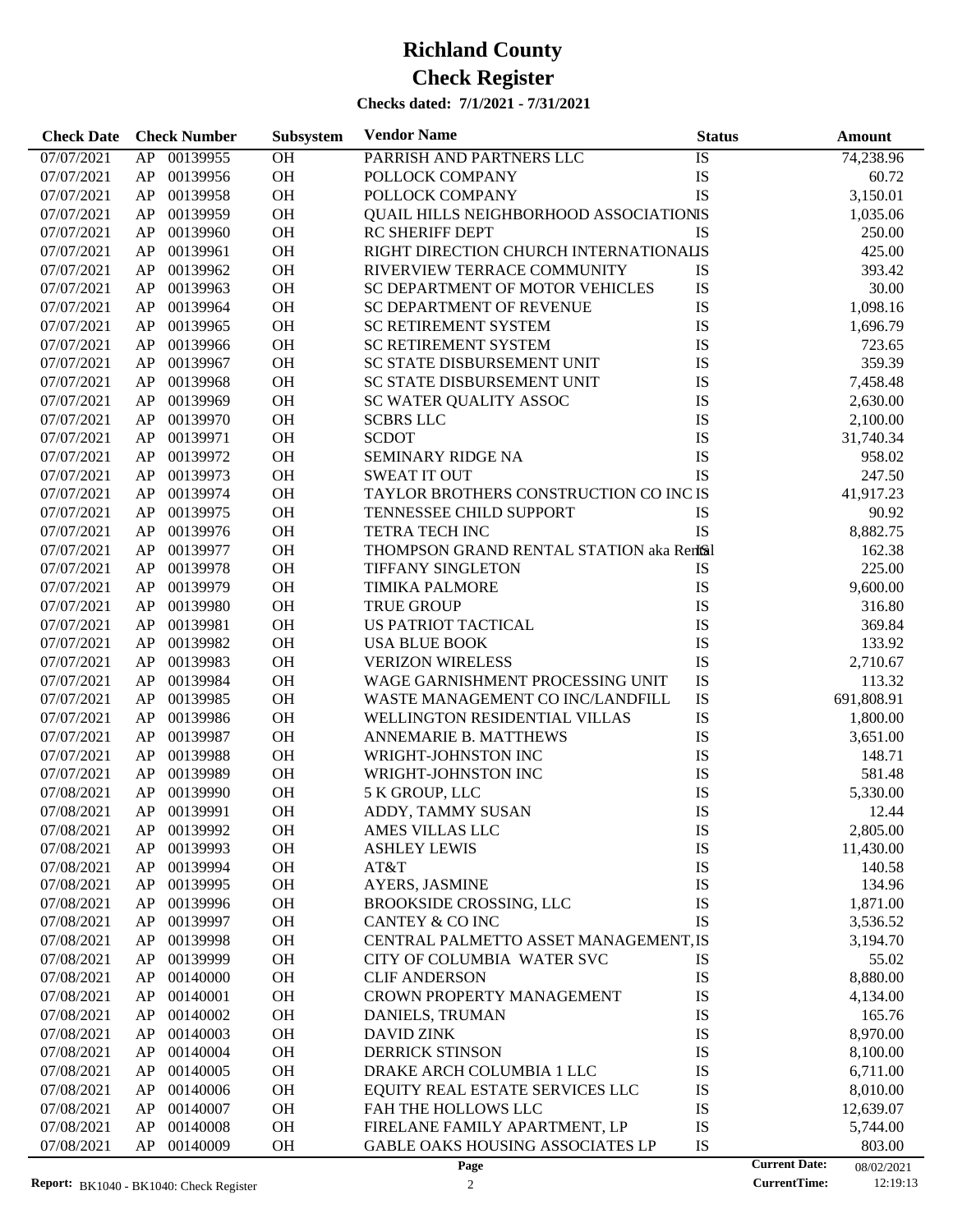| <b>Check Date</b>        | <b>Check Number</b>        | Subsystem | <b>Vendor Name</b>                        | <b>Status</b> | Amount                             |  |
|--------------------------|----------------------------|-----------|-------------------------------------------|---------------|------------------------------------|--|
| 07/08/2021               | 00140010<br>AP             | OH        | <b>GEORGETTE WHEELER AIKEN</b>            | IS            | 291.06                             |  |
| 07/08/2021               | 00140011<br>AP             | OH        | <b>GLENN C. STROMBURG</b>                 | IS            | 3,515.00                           |  |
| 07/08/2021               | 00140012<br>AP             | OH        | <b>GOLSON, APRIL</b>                      | IS            | 193.20                             |  |
| 07/08/2021               | 00140013<br>AP             | OH        | HAMPTON COURTS-BRANDEMERE LLC             | IS            | 3,090.55                           |  |
| 07/08/2021               | 00140014<br>AP             | OH        | <b>HERON INVESTORS LLC</b>                | IS            | 7,550.00                           |  |
| 07/08/2021               | 00140016<br>AP             | OH        | HPI BROAD RIVER LLC                       | IS            | 6,608.01                           |  |
| 07/08/2021               | 00140017<br>AP             | OH        | JACQUELINE SHERIOD-SCOTT                  | IS            | 8,925.00                           |  |
| 07/08/2021               | 00140018<br>AP             | <b>OH</b> | JENKINS, NORMAN FLOYD                     | IS            | 70.00                              |  |
| 07/08/2021               | 00140019<br>AP             | <b>OH</b> | <b>KELLY, GROVER</b>                      | IS            | 70.00                              |  |
| 07/08/2021               | 00140020<br>AP             | OH        | KOINONIA FOUNDATION                       | IS            | 1,200.00                           |  |
| 07/08/2021               | 00140021<br>AP             | <b>OH</b> | KRATOS 9090 LLC                           | IS            | 3,795.00                           |  |
| 07/08/2021               | 00140022<br>AP             | <b>OH</b> | KRC WEST WINDS LLC                        | IS            | 2,175.00                           |  |
| 07/08/2021               | 00140023<br>AP             | <b>OH</b> | LANDY, MYCHAL                             | IS            | 326.48                             |  |
| 07/08/2021               | 00140024<br>AP             | OH        | LIBERTY POINTE-PACES RUN ACQUISITION LISC |               | 9,876.24                           |  |
| 07/08/2021               | 00140025<br>AP             | <b>OH</b> | <b>LINOSE GENESTE</b>                     | IS            | 3,200.00                           |  |
| 07/08/2021               | 00140026<br>AP             | <b>OH</b> | LONGCREEK COLUMBIA LLC                    | IS            | 8,656.95                           |  |
| 07/08/2021               | 00140027<br>AP             | <b>OH</b> | MANCINE, JESSICA                          | IS            | 47.45                              |  |
| 07/08/2021               | 00140028<br>AP             | OH        | <b>MELISSA JONES</b>                      | IS            | 2,400.00                           |  |
| 07/08/2021               | 00140029<br>AP             | OH        | MID-AMERICA APARTMENTS LP                 | IS            | 10,817.31                          |  |
| 07/08/2021               | 00140030<br>AP             | <b>OH</b> | MID-CAROLINA ELECTRIC COOPERATIVE         | IS            | 502.00                             |  |
| 07/08/2021               | 00140031<br>AP             | <b>OH</b> | MIDLANDS PROPERTY MANAGEMENT OF SC IS     |               | 5,400.00                           |  |
| 07/08/2021               | 00140032<br>AP             | OH        | <b>ML COLUMBIA -1</b>                     | IS            | 3,833.00                           |  |
| 07/08/2021               | 00140033<br>AP             | <b>OH</b> | MOSES L. BROWN                            | IS            | 2,750.00                           |  |
| 07/08/2021               | 00140034<br>AP             | OH        | ONLEY, MICHELLE MELLETTE                  | IS            | 356.44                             |  |
| 07/08/2021               | 00140035<br>AP             | <b>OH</b> | PARKLANE APARTMENTS LLC                   | IS            | 7,238.80                           |  |
| 07/08/2021               | 00140036<br>AP             | OH        | PATRICIA A EVANS                          | IS            | 9,550.00                           |  |
| 07/08/2021               | 00140037<br>AP             | OH        | PHILIP J. BUDZYNSKI                       | IS            | 9,850.00                           |  |
| 07/08/2021               | 00140038<br>AP             | <b>OH</b> | POINTE AT ELMWOOD LP                      | IS            | 2,000.00                           |  |
| 07/08/2021               | 00140039<br>AP             | <b>OH</b> | RC FINANCE DEPARTMENT                     | IS            | 34,157.60                          |  |
| 07/08/2021               | 00140040<br>AP             | OH        | RESIDENTIAL PROPERTY EXCHANGE LLP         | IS            | 5,335.00                           |  |
| 07/08/2021               | 00140041<br>AP             | <b>OH</b> | RHODIUM CAPITAL ADVISORS                  | IS            | 5,152.00                           |  |
| 07/08/2021               | 00140042<br>AP             | <b>OH</b> | RICHLAND COUNTY RECREATION COMMISSIESN    |               | 2,127.13                           |  |
| 07/08/2021               | 00140043<br>AP             | <b>OH</b> | <b>ROBIN SMITH</b>                        | IS            | 11,610.00                          |  |
| 07/08/2021               | 00140044<br>AP             | <b>OH</b> | RUSSELL L. POWELL                         | IS            | 3,580.00                           |  |
| 07/08/2021               | 00140045<br>AP             | OH        | SC COMMISSION ON CLE                      | IS            | 848.00                             |  |
| 07/08/2021               | AP<br>00140046             | OH        | SC DEPARTMENT OF MOTOR VEHICLES           | IS            | 15.00                              |  |
|                          |                            |           |                                           |               |                                    |  |
| 07/08/2021               | AP.<br>00140047            | OН        | SC FOREST ACRES INVESTORS LLC             | IS            | 7,534.41                           |  |
| 07/08/2021               | 00140048<br>AP<br>00140049 | OH        | SC SPARTAN CAPITAL LLC                    | IS            | 3,600.00                           |  |
| 07/08/2021<br>07/08/2021 | AP<br>AP<br>00140050       | OH<br>OH  | <b>SEABROOK REED</b><br>SHIRLEY LLOYD     | IS<br>IS      | 6,700.00<br>4,083.28               |  |
| 07/08/2021               | 00140051<br>AP             | OH        | SPRING GARDENS SC LLC                     | IS            | 8,111.24                           |  |
| 07/08/2021               | 00140052<br>AP             | OH        | <b>STEVEN BROWN</b>                       | IS            | 2,998.00                           |  |
| 07/08/2021               | 00140053<br>AP             | OH        | TAH REIT LLC                              | IS            | 3,738.00                           |  |
| 07/08/2021               | 00140054                   | OH        | THE ROWAN                                 | IS            |                                    |  |
|                          | AP                         |           |                                           |               | 2,953.00                           |  |
| 07/08/2021               | 00140055<br>AP             | OH        | THEONIS S. BROWN, JR.                     | IS            | 5,935.00                           |  |
| 07/08/2021               | 00140056<br>AP             | OH        | TIMBERS JR., BELTON L.                    | IS            | 92.96                              |  |
| 07/08/2021               | 00140058<br>AP             | OH        | <b>US PATRIOT TACTICAL</b>                | IS            | 994.19                             |  |
| 07/08/2021               | 00140059<br>AP             | OH        | VANN S. MULLIS                            | IS            | 5,395.00                           |  |
| 07/08/2021               | 00140060<br>AP             | OH        | WALCOTT LLC                               | IS            | 5,129.00                           |  |
| 07/08/2021               | 00140061<br>AP             | OH        | WINDRIDGE EQUITY PARTNERS LLC             | IS            | 5,630.00                           |  |
| 07/08/2021               | 00140062<br>AP             | OH        | WRIGHT & ASSOCIATES MANAGEMENT, LLCIS     |               | 16,800.00                          |  |
| 07/08/2021               | 00140063<br>AP             | OH        | WYNDHAM POINTE                            | IS            | 2,475.00                           |  |
| 07/08/2021               | AP<br>00140064             | OH        | <b>LORETTA COLEMAN</b>                    | IS            | 3,189.00                           |  |
| 07/09/2021               | AP<br>00140065             | OH        | AHP OF COLUMBIA LLC                       | IS            | 6,175.00                           |  |
|                          |                            |           | Page                                      |               | <b>Current Date:</b><br>08/02/2021 |  |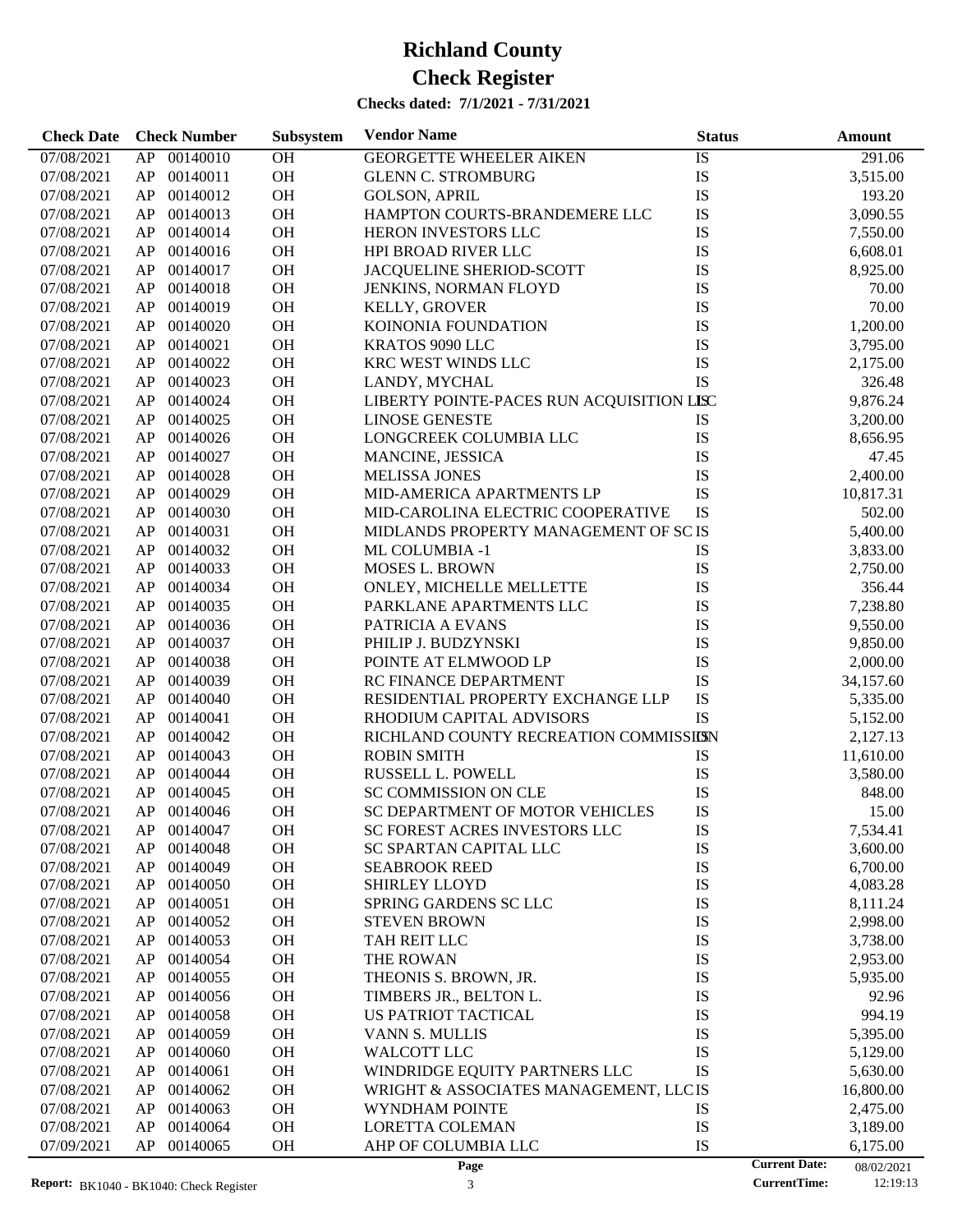| <b>Check Date</b> | <b>Check Number</b>        | Subsystem | <b>Vendor Name</b>                         | <b>Status</b> | <b>Amount</b>                      |
|-------------------|----------------------------|-----------|--------------------------------------------|---------------|------------------------------------|
| 07/09/2021        | 00140066<br>AP             | <b>OH</b> | APM REALTY GROUP LLC                       | IS            | 2,250.00                           |
| 07/09/2021        | AP<br>00140067             | OH        | <b>BERNAYE SCOTT</b>                       | IS            | 8,275.00                           |
| 07/09/2021        | AP<br>00140068             | OH        | BROOKSIDE CROSSING, LLC                    | <b>IS</b>     | 5,256.00                           |
| 07/09/2021        | AP<br>00140069             | OH        | <b>CASSANDRA MCKENZIE</b>                  | <b>IS</b>     | 5,200.00                           |
| 07/09/2021        | AP<br>00140070             | OH        | CENTURY MANAGEMENT LLC                     | IS            | 5,950.00                           |
| 07/09/2021        | AP<br>00140071             | OH        | <b>CITY OF COLUMBIA</b>                    | IS            | 4,264.95                           |
| 07/09/2021        | AP<br>00140072             | OH        | <b>CLAUDIA SMITH</b>                       | <b>IS</b>     | 12,000.00                          |
| 07/09/2021        | AP<br>00140074             | OH        | DOMINION ENERGY SOUTH CAROLINA             | <b>IS</b>     | 7,619.73                           |
| 07/09/2021        | AP<br>00140075             | OH        | FHA GREENBRIER LLC                         | <b>IS</b>     | 2,580.00                           |
| 07/09/2021        | AP<br>00140076             | OH        | HOUSING AUTHORITY CITY OF COLUMBIA         | IS            | 1,874.00                           |
| 07/09/2021        | AP<br>00140077             | OH        | JACQUELINE J. SMALLS                       | <b>IS</b>     | 2,275.00                           |
| 07/09/2021        | AP<br>00140078             | OH        | <b>JARKO TEADOROVICI</b>                   | IS            | 8,200.00                           |
| 07/09/2021        | AP<br>00140079             | OH        | JOHN D. MCCARTER JR                        | IS            | 2,680.00                           |
| 07/09/2021        | AP<br>00140080             | OH        | KRC GROVE AT SPRING VALLEY LLC             | IS            | 3,660.00                           |
| 07/09/2021        | AP<br>00140081             | OH        | LAKE MURRAY DRIVE APTS LLC                 | <b>IS</b>     | 5,635.49                           |
| 07/09/2021        | AP<br>00140082             | OH        | <b>LAKEISHA BLAKE</b>                      | <b>IS</b>     | 4,840.00                           |
| 07/09/2021        | AP<br>00140083             | OH        | MEREDITH SQUARE LLC                        | IS            | 6,630.00                           |
| 07/09/2021        | AP<br>00140084             | OH        | NATALIE MYERS THORNTON                     | IS            | 9,600.00                           |
| 07/09/2021        | AP<br>00140085             | OH        | NoHo SERVICES INC                          | <b>IS</b>     | 4,585.00                           |
| 07/09/2021        | AP<br>00140086             | OH        | NRT PROPERTY MANAGEMENT SOUTH              | IS            | 25,513.00                          |
| 07/09/2021        | AP<br>00140087             | OH        | PACIFIC WEST REAL ESTATE INCOME II, LLC IS |               | 2,175.00                           |
| 07/09/2021        | AP<br>00140088             | OH        | PARKLANE APARTMENTS LLC                    | IS            | 8,805.25                           |
| 07/09/2021        | AP<br>00140089             | OH        | POWERS PROPERTIES OF FLORENCE LLC          | IS            | 7,980.00                           |
| 07/09/2021        | AP<br>00140090             | OH        | <b>RFI THE PARK</b>                        | <b>IS</b>     | 6,052.38                           |
| 07/09/2021        | AP<br>00140091             | OH        | ROBERT HOLLOWAY JR.                        | IS            | 2,058.00                           |
| 07/09/2021        | AP<br>00140092             | OH        | <b>SPECTRUM</b>                            | IS            | 104.97                             |
| 07/09/2021        | AP<br>00140093             | OH        | SPRING GARDENS SC LLC                      | <b>IS</b>     | 4,490.61                           |
| 07/09/2021        | AP<br>00140094             | OH        | THE HORTON COMPANY INC                     | IS            | 5,377.50                           |
| 07/09/2021        | AP<br>00140095             | OH        | THE SHANDON GROUP                          | IS            | 4,205.00                           |
|                   | AP<br>00140096             | OH        | THOMAS AND ASSOCIATES REALTY, INC.         | IS            |                                    |
| 07/09/2021        | AP<br>00140097             | OH        |                                            | <b>IS</b>     | 20,830.00                          |
| 07/09/2021        |                            | OH        | <b>THOMAS PRESSLEY</b>                     | <b>IS</b>     | 14,450.00                          |
| 07/09/2021        | AP<br>00140098<br>00140099 |           | <b>TRACY CHAVIS</b>                        |               | 11,500.00                          |
| 07/09/2021        | AP                         | OH        | TURNER PROPERTIES INC                      | IS            | 4,185.00                           |
| 07/09/2021        | AP<br>00140100             | OH        | VRE II LLC                                 | IS            | 3,300.00                           |
| 07/09/2021        | AP<br>00140101             | OH        | WILHELMINA S. WADE TRUST                   | IS            | 7,030.00                           |
| 07/09/2021        | AP<br>00140107             | <b>OH</b> | CITY OF COLUMBIA WATER SVC                 | IS            | 90,049.61                          |
| 07/09/2021        | ${\sf AP}$<br>00140108     | <b>OH</b> | CURRENT OWNER                              | IS            | 359.13                             |
| 07/09/2021        | 00140109<br>AP             | <b>OH</b> | CENTRALSQUARE TECHNOLOGIES LLC             | IS            | 79,858.75                          |
| 07/09/2021        | 00140110<br>AP             | <b>OH</b> | DOMINION ENERGY SC INC                     | IS            | 804.84                             |
| 07/09/2021        | 00140114<br>AP             | OH        | DOMINION ENERGY SC INC                     | IS            | 97,041.98                          |
| 07/09/2021        | 00140115<br>AP             | <b>OH</b> | ENVIRONMENTAL RESOURCE ASSOCIATES          | IS            | 114.86                             |
| 07/09/2021        | AP<br>00140116             | <b>OH</b> | FRIZZELL CONSTRUCTION DBA SUMMIT BSRIS     |               | 11,000.00                          |
| 07/09/2021        | AP<br>00140117             | <b>OH</b> | GILLS CREEK WATERSHED ASSOC                | IS            | 45,000.00                          |
| 07/09/2021        | AP<br>00140118             | <b>OH</b> | HOLT CONSULTING COMPANY LLC                | IS            | 19,508.43                          |
| 07/09/2021        | AP<br>00140119             | OH        | HOOVER BUILDINGS INC                       | IS            | 198,688.00                         |
| 07/09/2021        | AP<br>00140120             | <b>OH</b> | <b>JIM METHE</b>                           | IS            | 1,600.00                           |
| 07/09/2021        | AP<br>00140121             | <b>OH</b> | MOTOROLA SOLUTIONS INC                     | IS            | 1,400.01                           |
| 07/09/2021        | AP<br>00140122             | <b>OH</b> | NASHVILLE MEDICAL & EMS PRODUCTS INCIS     |               | 241.39                             |
| 07/09/2021        | AP<br>00140123             | <b>OH</b> | NINE LIVES MATTRESS RECYCLING              | IS            | 3,894.00                           |
| 07/09/2021        | AP<br>00140124             | <b>OH</b> | NoHo SERVICES INC                          | IS            | 4,173.75                           |
| 07/09/2021        | AP<br>00140125             | <b>OH</b> | OFFICE DEPOT INC                           | IS            | 588.29                             |
| 07/09/2021        | AP<br>00140126             | <b>OH</b> | PALMETTO PROPANE FUELS ICE INC             | IS            | 18,524.70                          |
| 07/09/2021        | AP<br>00140127             | <b>OH</b> | PALMETTO PROPANE FUELS ICE INC             | IS            | 27,416.64                          |
| 07/09/2021        | AP<br>00140128             | <b>OH</b> | POLLOCK COMPANY                            | IS            | 149.04                             |
|                   |                            |           | Page                                       |               | <b>Current Date:</b><br>08/02/2021 |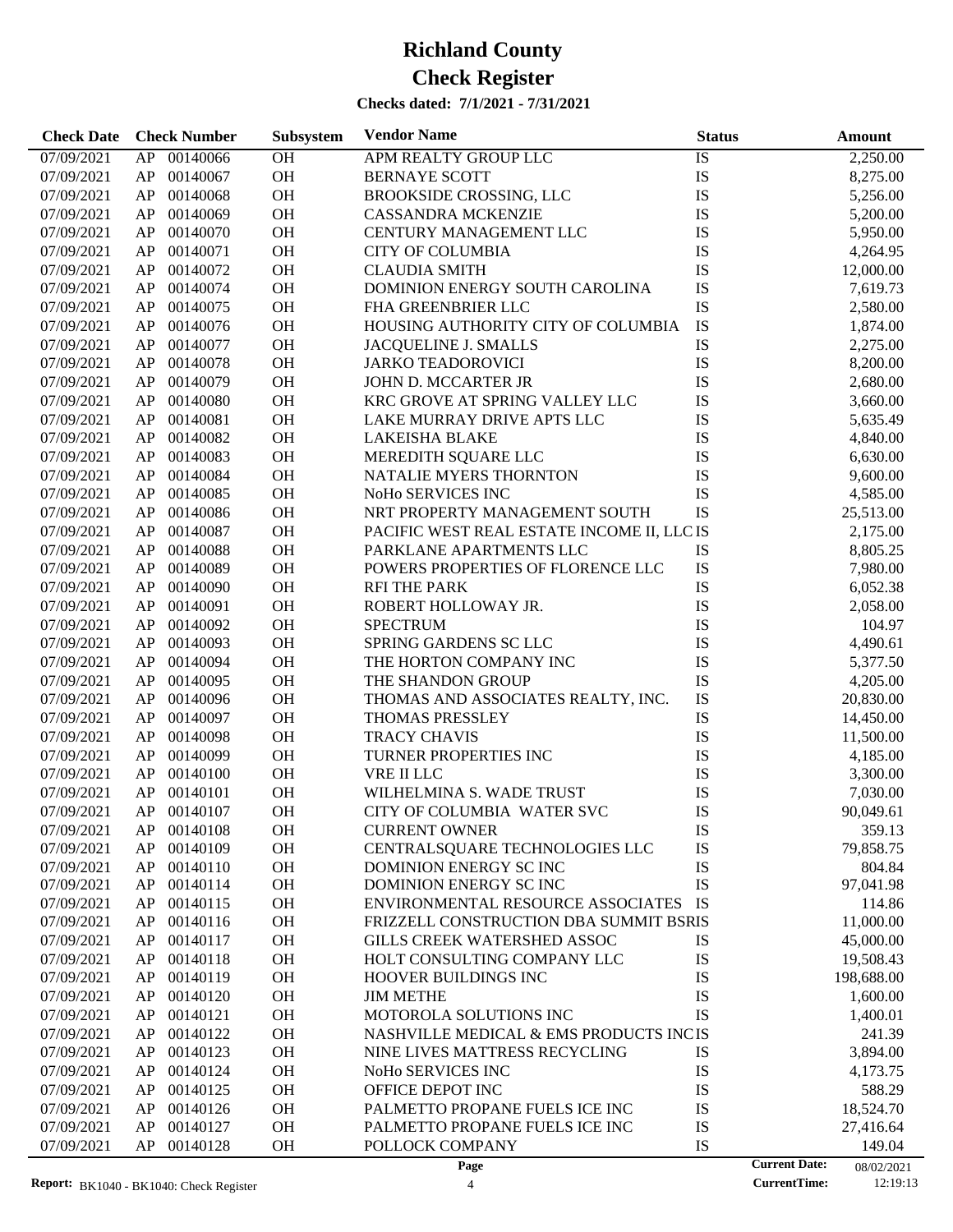| <b>Check Date</b>        | <b>Check Number</b>              | Subsystem              | <b>Vendor Name</b>                                        | <b>Status</b> |                      | <b>Amount</b>         |
|--------------------------|----------------------------------|------------------------|-----------------------------------------------------------|---------------|----------------------|-----------------------|
| 07/09/2021               | 00140129<br>AP                   | $\overline{OH}$        | SC DEPARTMENT OF JUVENILE JUSTICE                         | IS            |                      | 6,925.00              |
| 07/09/2021               | 00140130<br>AP                   | OH                     | SLOAN CONSTRUCTION COMPANY INC                            | IS            |                      | 212.87                |
| 07/09/2021               | 00140131<br>AP                   | OH                     | SOUTH EASTERN ROAD TREATMENT INC                          | IS            |                      | 7,986.44              |
| 07/09/2021               | 00140132<br>AP                   | <b>OH</b>              | SUNSET ANIMAL CLINIC                                      | IS            |                      | 199.73                |
| 07/09/2021               | 00140133<br>AP                   | OH                     | TCO CONSTRUCTION INC                                      | IS            |                      | 50,973.95             |
| 07/09/2021               | 00140134<br>AP                   | OH                     | THOMAS, CHRISTOPHER SHAWN                                 | IS            |                      | 10.18                 |
| 07/09/2021               | 00140135<br>AP                   | <b>OH</b>              | TMS INC                                                   | IS            |                      | 451.98                |
| 07/09/2021               | 00140136<br>AP                   | <b>OH</b>              | TOWN OF WINNSBORO                                         | IS            |                      | 826.07                |
| 07/09/2021               | 00140137<br>AP                   | OH                     | US PATRIOT TACTICAL                                       | IS            |                      | 11,437.50             |
| 07/09/2021               | 00140138<br>AP                   | OH                     | <b>VWR SCIENTIFIC PRODUCTS</b>                            | IS            |                      | 2,204.11              |
| 07/09/2021               | 00140139<br>AP                   | <b>OH</b>              | WRIGHT-JOHNSTON INC                                       | IS            |                      | 6.43                  |
| 07/12/2021               | 00140187<br>AP                   | <b>OH</b>              | AT&T                                                      | IS            |                      | 146.80                |
| 07/12/2021               | 00140188<br>AP                   | OH                     | <b>BOULDER CREEK INVESTMENTS LLC</b>                      | IS            |                      | 3,738.00              |
| 07/12/2021               | 00140189<br>AP                   | OH                     | <b>BRANDY GRISWOLD</b>                                    | IS            |                      | 13,400.00             |
| 07/12/2021               | 00140190<br>AP                   | <b>OH</b>              | BRIDGEPOINT PROPERTY MANAGEMENT                           | IS            |                      | 9,700.00              |
| 07/12/2021               | 00140191<br>AP                   | <b>OH</b>              | <b>CAROLINA EASTERN WAREHOUSE</b>                         | IS            |                      | 32.38                 |
| 07/12/2021               | 00140192<br>AP                   | OH                     | <b>CITY OF COLUMBIA</b>                                   | IS            |                      | 6,188.04              |
| 07/12/2021               | 00140193<br>AP                   | OH                     | <b>CRAIG B. STONEBURNER</b>                               | IS            |                      | 13,545.00             |
| 07/12/2021               | 00140194<br>AP                   | <b>OH</b>              | <b>DANITA GREEN</b>                                       | IS            |                      | 2,195.00              |
| 07/12/2021               | 00140195<br>AP                   | <b>OH</b>              | DBC AUTUMN RIDGE APARTMENTS LP                            | IS            |                      | 2,645.28              |
| 07/12/2021               | 00140196<br>AP                   | OH                     | DEER MEADOW VILLAGE APARTMENTS LLC IS                     |               |                      | 17,146.78             |
| 07/12/2021               | 00140197<br>AP                   | OH                     | <b>DELIA PAYNE</b>                                        | IS            |                      | 7,800.00              |
| 07/12/2021               | 00140200<br>AP                   | <b>OH</b>              | DOMINION ENERGY SOUTH CAROLINA                            | IS            |                      | 21,787.51             |
| 07/12/2021               | 00140201<br>AP                   | OH                     | <b>DORIS ANN KING</b>                                     | IS            |                      | 10,350.00             |
| 07/12/2021               | 00140202<br>AP                   | OH                     | <b>DOUGLAS JACKSON CREEK</b>                              | IS            |                      | 2,906.80              |
| 07/12/2021               | 00140203<br>AP                   | <b>OH</b>              | DREAM TEAM CONSULTING FIRM                                | IS            |                      | 3,866.97              |
| 07/12/2021               | 00140204<br>AP                   | <b>OH</b>              | FEDERAL EXPRESS CORP                                      | IS            |                      | 145.84                |
| 07/12/2021               | 00140205<br>AP                   | <b>OH</b>              | FHA GREENBRIER LLC                                        | IS            |                      | 3,440.00              |
| 07/12/2021               | 00140206<br>AP                   | OH                     | <b>FREDIC T. REW</b>                                      | IS            |                      | 8,897.59              |
| 07/12/2021               | 00140207<br>AP                   | <b>OH</b>              | GABLE HILL APARTMENT COMPLEX                              | IS            |                      | 8,180.00              |
| 07/12/2021               | 00140208<br>AP                   | <b>OH</b>              | <b>GABLE OAKS HOUSING ASSOCIATES LP</b>                   | IS            |                      | 2,481.00              |
| 07/12/2021               | 00140209<br>AP                   | <b>OH</b>              | GROVE AT ST ANDREWS APARTMENTS BL LIIS                    |               |                      | 10,056.42             |
| 07/12/2021               | 00140210<br>AP                   | OH                     | HERO MHP, LLC                                             | IS            |                      | 1,650.00              |
| 07/12/2021               | 00140211<br>AP                   | <b>OH</b>              | HERRY LARRYMORE JR                                        | IS            |                      | 4,890.00              |
| 07/12/2021               | AP<br>00140212                   | <b>OH</b>              | <b>HIEP HUYNH</b>                                         | IS            |                      | 5,935.00              |
|                          |                                  |                        |                                                           |               |                      |                       |
| 07/12/2021               | AP 00140213                      | <b>OH</b>              | HOLLY P. CARLISLE                                         | IS            |                      | 3,599.00              |
| 07/12/2021               | AP<br>00140214                   | <b>OH</b>              | HOME PARTNERS OF AMERICA INC                              | IS            |                      | 4,712.90              |
| 07/12/2021               | 00140215<br>AP                   | <b>OH</b>              | HOUSING AUTHORITY CITY OF COLUMBIA                        | IS            |                      | 11,712.33             |
| 07/12/2021<br>07/12/2021 | 00140216<br>AP<br>00140217<br>AP | <b>OH</b><br><b>OH</b> | <b>JAMES RIVER SOLUTIONS</b><br><b>JDJ PROPERTIES LLC</b> | IS<br>IS      |                      | 13,179.54<br>4,225.00 |
| 07/12/2021               | 00140218<br>AP                   | <b>OH</b>              | <b>JESUS HUAMBO</b>                                       | IS            |                      | 8,015.00              |
| 07/12/2021               | 00140219<br>AP                   | <b>OH</b>              | <b>JOSEPH LONG</b>                                        | IS            |                      | 2,430.00              |
| 07/12/2021               | 00140220<br>AP                   | <b>OH</b>              | KILLIAN TERRACE SC LLC                                    | IS            |                      | 2,550.00              |
|                          |                                  |                        |                                                           |               |                      |                       |
| 07/12/2021               | 00140221<br>AP                   | OH                     | LIBERTY POINTE-PACES RUN ACQUISITION LISC                 |               |                      | 3,940.00              |
| 07/12/2021               | 00140222<br>AP                   | OH                     | LONNIE ROBERTS AUTO SERVICE INC                           | IS            |                      | 65.00                 |
| 07/12/2021               | 00140223<br>AP                   | OH                     | LUIS ALBERTO HERNANDEZ                                    | IS            |                      | 12,700.00             |
| 07/12/2021               | 00140224<br>AP                   | OH                     | <b>MICHIKO ABLE</b>                                       | IS            |                      | 3,240.00              |
| 07/12/2021               | 00140225<br>AP                   | OH                     | MID-AMERICA APARTMENTS LP                                 | IS            |                      | 3,511.09              |
| 07/12/2021               | 00140226<br>AP                   | OH                     | MID-CAROLINA ELECTRIC COOPERATIVE                         | IS            |                      | 70.00                 |
| 07/12/2021               | 00140227<br>AP                   | OH                     | MIDLANDS PROPERTY MANAGEMENT OF SC IS                     |               |                      | 5,783.00              |
| 07/12/2021               | 00140228<br>AP                   | OH                     | ML COLUMBIA -1                                            | IS            |                      | 3,021.00              |
| 07/12/2021               | AP<br>00140229                   | OH                     | NoHo SERVICES INC                                         | IS            |                      | 5,582.63              |
| 07/12/2021               | AP<br>00140230                   | OH                     | PACIFIC WEST REAL ESTATE INCOME II, LLC IS                |               |                      | 1,450.00              |
| 07/12/2021               | AP<br>00140231                   | OH                     | <b>PADHAB</b>                                             | IS            |                      | 9,812.00              |
|                          |                                  |                        | Page                                                      |               | <b>Current Date:</b> | 08/02/2021            |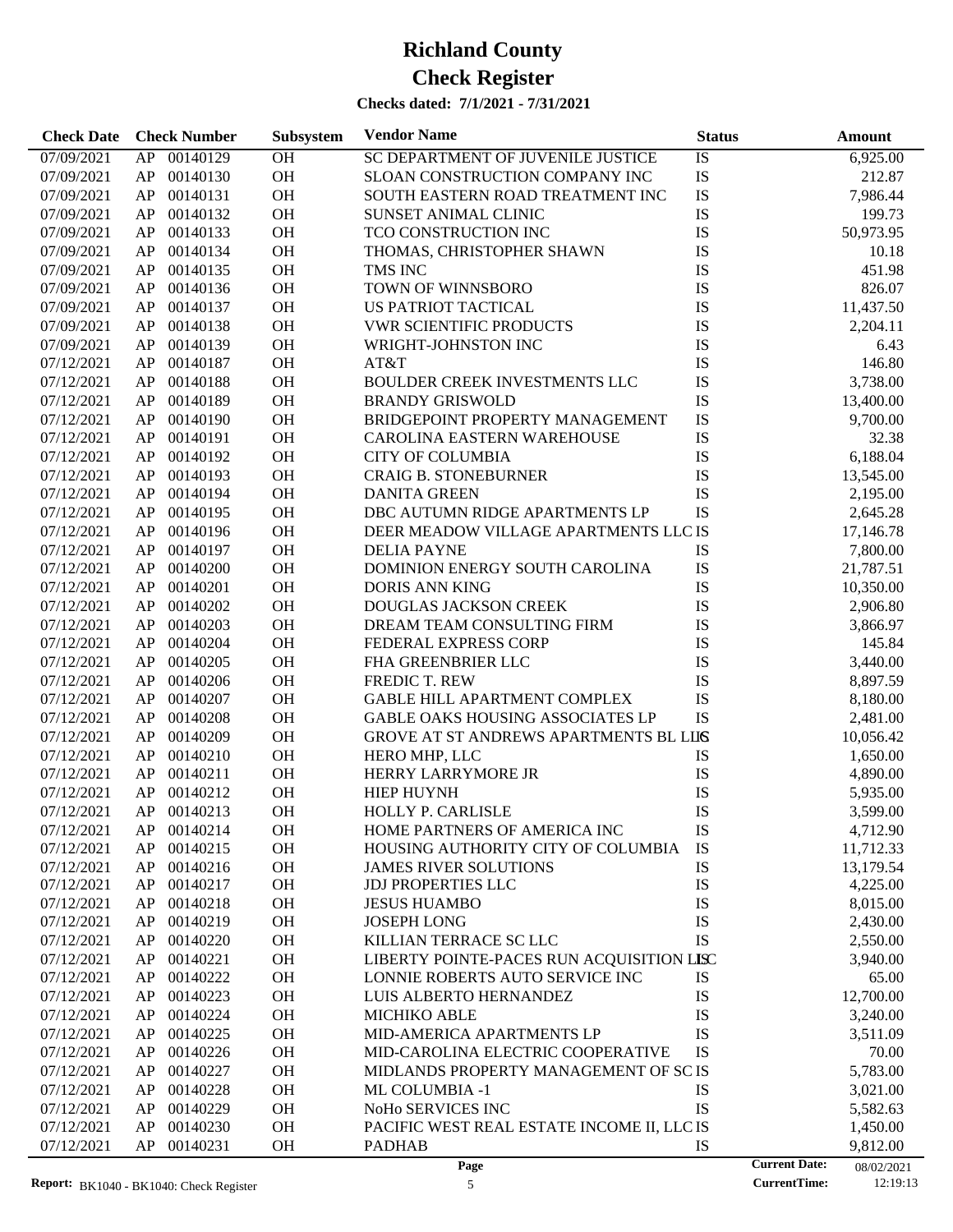| <b>Check Date</b>        | <b>Check Number</b>        | Subsystem | <b>Vendor Name</b>                      | <b>Status</b> |                      | <b>Amount</b> |
|--------------------------|----------------------------|-----------|-----------------------------------------|---------------|----------------------|---------------|
| 07/12/2021               | AP<br>00140232             | <b>OH</b> | PALMETTO UTILITIES                      | IS            |                      | 179.18        |
| 07/12/2021               | AP<br>00140233             | OH        | PAUL PROPERTIES LLC                     | IS            |                      | 3,065.00      |
| 07/12/2021               | AP<br>00140234             | OH        | PHILIP J. BUDZYNSKI                     | IS            |                      | 2,834.00      |
| 07/12/2021               | AP<br>00140235             | OH        | POLLOCK COMPANY                         | <b>IS</b>     |                      | 879.59        |
| 07/12/2021               | AP<br>00140236             | OH        | POWERS PROPERTIES OF FLORENCE LLC       | <b>IS</b>     |                      | 9,265.00      |
| 07/12/2021               | AP<br>00140237             | <b>OH</b> | PRIORITY ONE SECURITY INC               | IS            |                      | 2,343.60      |
| 07/12/2021               | AP<br>00140238             | OH        | REGENT PARK LLC                         | IS            |                      | 2,100.00      |
| 07/12/2021               | AP<br>00140239             | OH        | <b>REGINALD T. EVANS</b>                | IS            |                      | 6,600.00      |
| 07/12/2021               | AP<br>00140240             | OH        | REX RESIDENTAIL PROPERTY OWBER A LLC IS |               |                      | 6,715.00      |
| 07/12/2021               | AP<br>00140241             | OH        | RICHLAND TERRACE APARTMENTS             | IS            |                      | 9,049.00      |
| 07/12/2021               | AP<br>00140242             | OH        | RIVER CREST EQUITY PARTNERS LLC         | IS            |                      | 6,052.42      |
| 07/12/2021               | AP<br>00140243             | OH        | ROBERT D. SIMKINS                       | IS            |                      | 6,320.00      |
| 07/12/2021               | AP<br>00140244             | OH        | RONALD KIRKLEY                          | IS            |                      | 7,808.00      |
| 07/12/2021               | AP<br>00140245             | <b>OH</b> | RUSSELL L. POWELL                       | IS            |                      | 5,005.00      |
| 07/12/2021               | AP<br>00140246             | OH        | <b>S AND S AVIATION</b>                 | IS            |                      | 2,350.00      |
| 07/12/2021               | AP<br>00140247             | OH        | SOURCE PROPERTY MANAGEMENT LLC          | IS            |                      | 5,460.00      |
| 07/12/2021               | AP<br>00140248             | OH        | SOUTH EASTERN ROAD TREATMENT INC        | IS            |                      | 8,357.86      |
| 07/12/2021               | AP<br>00140249             | <b>OH</b> | <b>SPECTRUM</b>                         | IS            |                      | 887.56        |
| 07/12/2021               | AP<br>00140250             | OH        | SPIRIT TELECOM                          | IS            |                      | 4,089.49      |
| 07/12/2021               | AP<br>00140251             | OH        | SPRING LAKE SC LLC                      | IS            |                      | 27,793.68     |
| 07/12/2021               | AP<br>00140252             | OH        | ST. ANDREWS APARTMENT COMPLEX           | <b>IS</b>     |                      | 7,443.47      |
| 07/12/2021               | AP<br>00140253             | <b>OH</b> | <b>TENORIO JOHNSON</b>                  | IS            |                      | 7,550.00      |
| 07/12/2021               | AP<br>00140254             | OH        | THEONIS S. BROWN, JR.                   | IS            |                      | 2,851.30      |
| 07/12/2021               | AP<br>00140255             | OH        | <b>TIFFANY FOSTER</b>                   | IS            |                      | 15,880.00     |
| 07/12/2021               | AP<br>00140256             | OH        | <b>TREASURIQUE GOVAN</b>                | IS            |                      | 4,255.60      |
| 07/12/2021               | AP<br>00140257             | <b>OH</b> | US PATRIOT TACTICAL                     | IS            |                      | 2,708.09      |
| 07/12/2021               | AP<br>00140258             | OH        | VULCAN MATERIALS CO INC                 | IS            |                      | 8,680.61      |
| 07/12/2021               | AP<br>00140259             | OH        | WARD, TOBIAS                            | IS            |                      | 180.00        |
| 07/12/2021               | AP<br>00140260             | OH        | WATER SYSTEMS INC                       | IS            |                      | 154.04        |
| 07/12/2021               | AP<br>00140261             | OH        | WILLIAM K BOWERS                        | IS            |                      | 7,575.00      |
| 07/12/2021               | AP<br>00140262             | OH        | WINDRIDGE EQUITY PARTNERS LLC           | IS            |                      | 4,000.00      |
| 07/12/2021               | AP<br>00140263             | OH        | WRH THREE RIVERS LTD LP                 | IS            |                      | 4,143.24      |
| 07/12/2021               | AP<br>00140264             | OH        | WYNDHAM POINTE                          | IS            |                      | 5,905.00      |
| 07/12/2021               | AP<br>00140265             | OH        | <b>US POSTMASTER</b>                    | IS            |                      | 558.00        |
| 07/13/2021               | AP<br>00140266             | <b>OH</b> | <b>ACCESS ANALYTICAL</b>                | IS            |                      | 5,626.00      |
| 07/13/2021               | AP<br>00140267             | <b>OH</b> | ACE GLASS AUTOMATIC DOOR CONTROLS LILC  |               |                      | 75,567.58     |
| 07/13/2021               | AP<br>00140268             | OH        | <b>AECOM</b>                            | IS            |                      | 1,970.00      |
|                          | 00140269                   | <b>OH</b> |                                         | IS            |                      | 2,935.00      |
| 07/13/2021<br>07/13/2021 | AP<br>AP<br>00140270       | OH        | AHP OF COLUMBIA LLC<br><b>AKO SIGNS</b> | IS            |                      | 6,509.00      |
| 07/13/2021               | AP<br>00140271             | OH        | ALPHA AMERICAN PROGRAMMABLE SIGNS INC   |               |                      | 13,480.40     |
| 07/13/2021               | 00140272<br>AP             | OH        | ARCPOINT OCCUPATIONAL SOLUTIONS - AOSS  |               |                      | 1,146.80      |
| 07/13/2021               | AP<br>00140273             | OH        | <b>ASHLEY VOLPE</b>                     | IS            |                      | 3,294.00      |
| 07/13/2021               | AP<br>00140274             | OH        | AT&T                                    | IS            |                      | 151.56        |
| 07/13/2021               | AP<br>00140275             | OH        | <b>AT&amp;T MOBILITY</b>                | IS            |                      | 1,872.47      |
|                          | 00140276                   | OH        | <b>BOBCAT COMPANY</b>                   | IS            |                      | 758.58        |
| 07/13/2021               | AP                         |           |                                         |               |                      |               |
| 07/13/2021               | AP<br>00140277<br>00140278 | OH        | BOULDER CREEK INVESTMENTS LLC           | IS            |                      | 6,230.00      |
| 07/13/2021               | AP                         | OH        | CAPITAL WASTE SERVICES LLC              | IS            |                      | 275.62        |
| 07/13/2021               | AP<br>00140279             | OH        | <b>CAPTAINS HOPE INC</b>                | IS            |                      | 2,684.82      |
| 07/13/2021               | AP<br>00140280             | OH        | <b>CDWG</b>                             | IS            |                      | 5,335.91      |
| 07/13/2021               | AP<br>00140281             | OH        | <b>CITY OF COLUMBIA</b>                 | IS            |                      | 6,721.31      |
| 07/13/2021               | AP<br>00140282             | OH        | CITY OF COLUMBIA WATER SVC              | IS            |                      | 1,197.04      |
| 07/13/2021               | AP<br>00140283             | OH        | <b>CLAUDIA C. GIBSON</b>                | IS            |                      | 13,530.00     |
| 07/13/2021               | AP<br>00140284             | <b>OH</b> | <b>CMM REALTY INC</b>                   | IS            |                      | 3,555.00      |
| 07/13/2021               | AP<br>00140285             | <b>OH</b> | <b>COLUMBIA HOUSING AUTHORITY</b>       | IS            |                      | 3,700.00      |
|                          |                            |           | Page                                    |               | <b>Current Date:</b> | 08/02/2021    |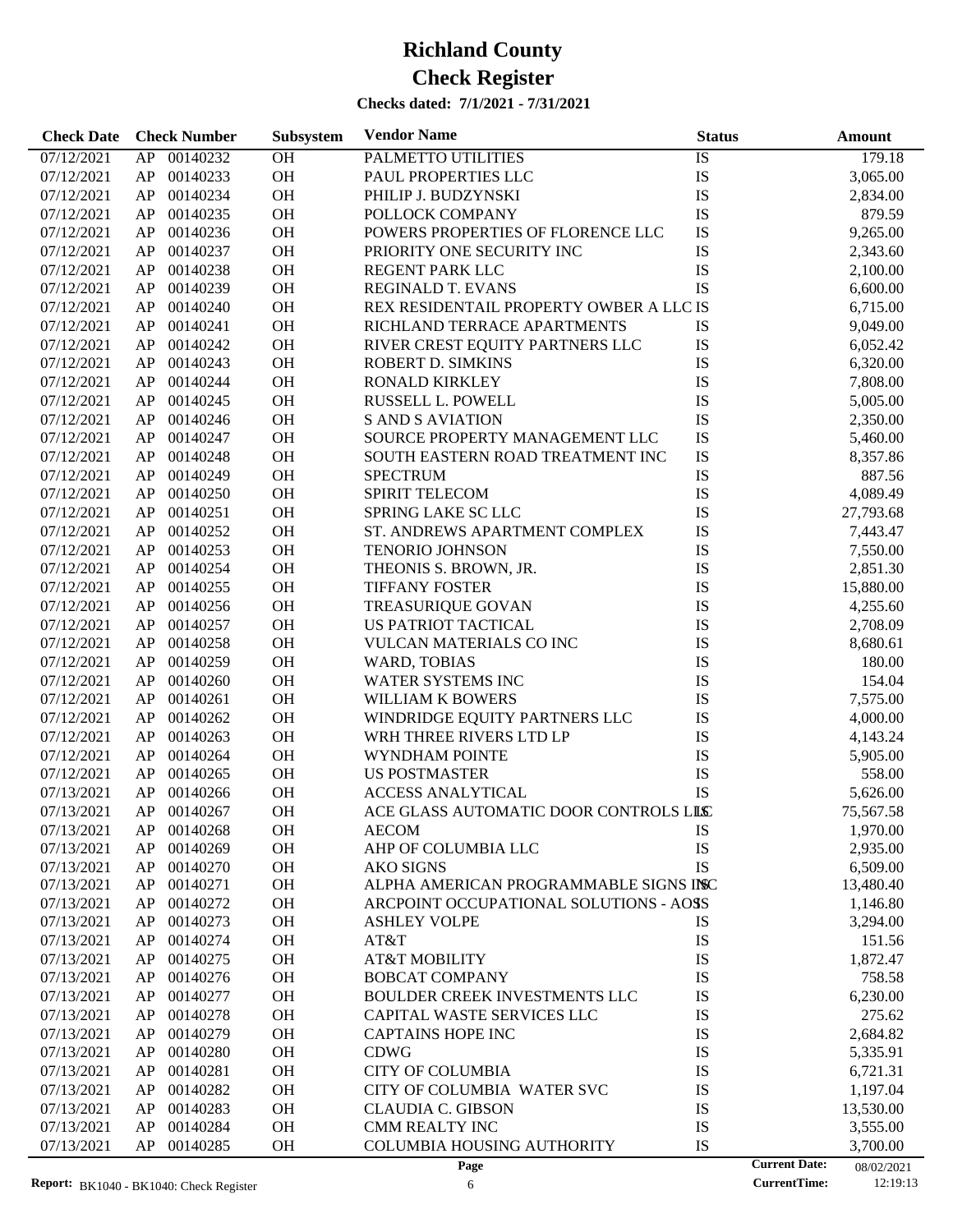| 275.00<br>07/13/2021<br>00140286<br>OH<br><b>COMMITTEE FOR THE RESTORATION OF</b><br>IS<br>AP<br>00140287<br>OH<br>CONREX RESIDENTIAL PROPERTY GROUP 2013-<br>6,900.00<br>07/13/2021<br>AP<br>OH<br>76.53<br>07/13/2021<br>AP<br>00140288<br>CROWN HEALTH CARE LAUNDRY LLC<br>IS<br>00140289<br>OH<br>IS<br>07/13/2021<br>AP<br><b>CROWN PROPERTY MANAGEMENT</b><br>2,418.90<br>00140290<br>OH<br>IS<br>07/13/2021<br>AP<br>DAIL, BRENDA JO<br>69.43<br>IS<br>00140291<br>OH<br>1,058.39<br>07/13/2021<br>AP<br>DELL MARKETING LP<br>IS<br>00140292<br>OH<br>07/13/2021<br>AP<br>DESA INC.<br>10,594.35<br>IS<br>OH<br>07/13/2021<br>AP<br>00140295<br>DOMINION ENERGY SOUTH CAROLINA<br>21,733.14<br>IS<br>00140298<br>OH<br>07/13/2021<br>AP<br><b>EAGLE AVIATION INC</b><br>5,368.51<br>IS<br>00140299<br>OH<br>07/13/2021<br>AP<br><b>ENGENUITY SC</b><br>17,500.00<br>IS<br>OH<br>ENVIRONMENTAL RESOURCE ASSOCIATES<br>07/13/2021<br>AP<br>00140300<br>817.31<br>IS<br>00140301<br>OH<br>07/13/2021<br>AP<br>FHA GREENBRIER LLC<br>12,747.00<br>00140302<br>OH<br><b>GARY CROSS</b><br>IS<br>07/13/2021<br>AP<br>3,560.00<br>IS<br>00140303<br>OH<br>07/13/2021<br>AP<br>HELEN TILTON KEARNEY<br>2,055.00<br>IS<br>00140304<br>OH<br>07/13/2021<br>AP<br><b>HELEN TROY</b><br>3,920.00<br>IS<br>00140305<br>OH<br>HOWARD TECHNOLOGY SOLUTIONS<br>07/13/2021<br>AP<br>687.96<br>IS<br>00140306<br>OH<br>07/13/2021<br>AP<br><b>JEAN BOYLES</b><br>2,400.00<br>IS<br>00140307<br>OH<br>07/13/2021<br>AP<br>KINGSTON PLANTATION-EMBASSY SUITES<br>1,738.24<br><b>IS</b><br>00140308<br>OH<br>07/13/2021<br>AP<br>KINGSTON PLANTATION-EMBASSY SUITES<br>1,424.64<br>00140309<br>OH<br>KINGSTON PLANTATION-EMBASSY SUITES IS<br>07/13/2021<br>AP<br>900.48<br>OH<br>LAKE MURRAY HARDWARE OUTDOORS INGS<br>16.22<br>07/13/2021<br>AP<br>00140310<br>OH<br>279.72<br>07/13/2021<br>AP<br>00140311<br>LEE TRANSPORT EQUIPMENT INC<br><b>IS</b><br>OH<br>LIBERTY POINTE-PACES RUN ACQUISITION LISC<br>2,583.00<br>07/13/2021<br>AP<br>00140312<br>00140313<br>OH<br>07/13/2021<br>AP<br>LONGCREEK COLUMBIA LLC<br>IS<br>4,969.75<br>OH<br>IS<br>07/13/2021<br>AP<br>00140314<br>LOWES HOME CENTER INC<br>36.87<br>OH<br>IS<br>07/13/2021<br>AP<br>00140315<br>LYNN PEAVEY CO INC<br>1,774.50<br>00140316<br>OH<br>IS<br>07/13/2021<br>AP<br>MANN, KATHERINE<br>46.48<br>IS<br>00140317<br>OH<br>280.92<br>07/13/2021<br>AP<br>MCLEAN, ELIZABETH<br>IS<br>OH<br>07/13/2021<br>AP<br>00140318<br>MID-AMERICA APARTMENTS LP<br>24,581.42<br>OH<br>IS<br>07/13/2021<br>AP<br>00140319<br>MISS SOUTH CAROLINA SCHOLARSHIP<br>17,675.25<br>OH<br>IS<br>07/13/2021<br>AP<br>00140320<br>MOTOROLA SOLUTIONS INC<br>54,600.76<br>00140321<br>OH<br>IS<br>07/13/2021<br>AP<br>MOTOROLA SOLUTIONS INC<br>482,735.09<br>00140322<br>OH<br>IS<br>07/13/2021<br>AP<br>NIERMEIER, MICHAEL A<br>10.20<br>IS<br>OH<br>23.39<br>07/13/2021<br>AP<br>00140323<br>OFFICE DEPOT INC<br>OH<br>PALMETTO AIDS LIFE SUPPORT SERVICES INCS<br>07/13/2021<br>AP<br>00140324<br>70,000.00<br>OH<br>07/13/2021<br>AP 00140325<br>PALMETTO UTILITIES<br>IS<br>362.62<br>07/13/2021<br>AP<br>00140326<br>ОH<br>POWERS JR, GEORGE PATRICK<br>IS<br>25.50<br>00140327<br>OH<br>IS<br>07/13/2021<br>AP<br>RICHLAND TERRACE APARTMENTS<br>5,625.00<br>00140328<br><b>OH</b><br>IS<br>712.94<br>07/13/2021<br>AP<br><b>SC DEPT OF CORRECTIONS</b><br>00140329<br>OH<br>IS<br>350.00<br>07/13/2021<br>AP<br><b>SCSCJA</b><br>IS<br>00140330<br>OH<br><b>SCSCJA</b><br>07/13/2021<br>AP<br>350.00<br>00140331<br>OH<br><b>SCSCJA</b><br>IS<br>350.00<br>07/13/2021<br>AP<br>00140332<br>OH<br><b>SCSCJA</b><br>IS<br>07/13/2021<br>AP<br>1,000.00<br>IS<br>00140333<br>OH<br><b>SCSCJA</b><br>07/13/2021<br>AP<br>350.00<br>IS<br>00140334<br>OH<br>25.00<br>07/13/2021<br>AP<br><b>SECRETARY OF STATE</b><br>00140335<br>OH<br>IS<br>25.00<br>07/13/2021<br>AP<br><b>SECRETARY OF STATE</b><br>00140336<br>OH<br>IS<br>07/13/2021<br>AP<br><b>SKANDON LLC</b><br>3,724.00<br>00140337<br>OH<br>IS<br>07/13/2021<br>AP<br>SOUTH CAROLINA PHILHARMONIC<br>11,023.24<br>IS<br>00140338<br>OH<br>886.10<br>07/13/2021<br>AP<br><b>SPECTRUM</b><br>00140339<br>OH<br>SPRING LAKE SC LLC<br>IS<br>07/13/2021<br>AP<br>8,014.25<br>00140340<br>OH<br>SUNSETTER PROPERTIES LLC<br>IS<br>07/13/2021<br>AP<br>5,135.00<br>00140341<br>OH<br>IS<br>07/13/2021<br>AP<br><b>TASC</b><br>4,290.00<br>IS<br>AP<br>00140342<br>OH<br>TECHVENTURES LLC<br>07/13/2021<br>29,124.48<br>IS<br>07/13/2021<br>AP<br>00140343<br>OH<br>THE PHOENIX GROUP<br>3,390.30<br><b>Current Date:</b><br>Page<br>08/02/2021 | <b>Check Date</b> | <b>Check Number</b> | Subsystem | <b>Vendor Name</b> | <b>Status</b> | <b>Amount</b> |
|----------------------------------------------------------------------------------------------------------------------------------------------------------------------------------------------------------------------------------------------------------------------------------------------------------------------------------------------------------------------------------------------------------------------------------------------------------------------------------------------------------------------------------------------------------------------------------------------------------------------------------------------------------------------------------------------------------------------------------------------------------------------------------------------------------------------------------------------------------------------------------------------------------------------------------------------------------------------------------------------------------------------------------------------------------------------------------------------------------------------------------------------------------------------------------------------------------------------------------------------------------------------------------------------------------------------------------------------------------------------------------------------------------------------------------------------------------------------------------------------------------------------------------------------------------------------------------------------------------------------------------------------------------------------------------------------------------------------------------------------------------------------------------------------------------------------------------------------------------------------------------------------------------------------------------------------------------------------------------------------------------------------------------------------------------------------------------------------------------------------------------------------------------------------------------------------------------------------------------------------------------------------------------------------------------------------------------------------------------------------------------------------------------------------------------------------------------------------------------------------------------------------------------------------------------------------------------------------------------------------------------------------------------------------------------------------------------------------------------------------------------------------------------------------------------------------------------------------------------------------------------------------------------------------------------------------------------------------------------------------------------------------------------------------------------------------------------------------------------------------------------------------------------------------------------------------------------------------------------------------------------------------------------------------------------------------------------------------------------------------------------------------------------------------------------------------------------------------------------------------------------------------------------------------------------------------------------------------------------------------------------------------------------------------------------------------------------------------------------------------------------------------------------------------------------------------------------------------------------------------------------------------------------------------------------------------------------------------------------------------------------------------------------------------------------------------------------------------------------------------------------------------------------------------------------------------------------------------------------------------------------------------------------------------------------------------------------------------------------------------------------------------------------------------------------------------------------------------------------------------------------------------------------------------------------------------------------------------------------------------------------------------------|-------------------|---------------------|-----------|--------------------|---------------|---------------|
|                                                                                                                                                                                                                                                                                                                                                                                                                                                                                                                                                                                                                                                                                                                                                                                                                                                                                                                                                                                                                                                                                                                                                                                                                                                                                                                                                                                                                                                                                                                                                                                                                                                                                                                                                                                                                                                                                                                                                                                                                                                                                                                                                                                                                                                                                                                                                                                                                                                                                                                                                                                                                                                                                                                                                                                                                                                                                                                                                                                                                                                                                                                                                                                                                                                                                                                                                                                                                                                                                                                                                                                                                                                                                                                                                                                                                                                                                                                                                                                                                                                                                                                                                                                                                                                                                                                                                                                                                                                                                                                                                                                                                                                    |                   |                     |           |                    |               |               |
|                                                                                                                                                                                                                                                                                                                                                                                                                                                                                                                                                                                                                                                                                                                                                                                                                                                                                                                                                                                                                                                                                                                                                                                                                                                                                                                                                                                                                                                                                                                                                                                                                                                                                                                                                                                                                                                                                                                                                                                                                                                                                                                                                                                                                                                                                                                                                                                                                                                                                                                                                                                                                                                                                                                                                                                                                                                                                                                                                                                                                                                                                                                                                                                                                                                                                                                                                                                                                                                                                                                                                                                                                                                                                                                                                                                                                                                                                                                                                                                                                                                                                                                                                                                                                                                                                                                                                                                                                                                                                                                                                                                                                                                    |                   |                     |           |                    |               |               |
|                                                                                                                                                                                                                                                                                                                                                                                                                                                                                                                                                                                                                                                                                                                                                                                                                                                                                                                                                                                                                                                                                                                                                                                                                                                                                                                                                                                                                                                                                                                                                                                                                                                                                                                                                                                                                                                                                                                                                                                                                                                                                                                                                                                                                                                                                                                                                                                                                                                                                                                                                                                                                                                                                                                                                                                                                                                                                                                                                                                                                                                                                                                                                                                                                                                                                                                                                                                                                                                                                                                                                                                                                                                                                                                                                                                                                                                                                                                                                                                                                                                                                                                                                                                                                                                                                                                                                                                                                                                                                                                                                                                                                                                    |                   |                     |           |                    |               |               |
|                                                                                                                                                                                                                                                                                                                                                                                                                                                                                                                                                                                                                                                                                                                                                                                                                                                                                                                                                                                                                                                                                                                                                                                                                                                                                                                                                                                                                                                                                                                                                                                                                                                                                                                                                                                                                                                                                                                                                                                                                                                                                                                                                                                                                                                                                                                                                                                                                                                                                                                                                                                                                                                                                                                                                                                                                                                                                                                                                                                                                                                                                                                                                                                                                                                                                                                                                                                                                                                                                                                                                                                                                                                                                                                                                                                                                                                                                                                                                                                                                                                                                                                                                                                                                                                                                                                                                                                                                                                                                                                                                                                                                                                    |                   |                     |           |                    |               |               |
|                                                                                                                                                                                                                                                                                                                                                                                                                                                                                                                                                                                                                                                                                                                                                                                                                                                                                                                                                                                                                                                                                                                                                                                                                                                                                                                                                                                                                                                                                                                                                                                                                                                                                                                                                                                                                                                                                                                                                                                                                                                                                                                                                                                                                                                                                                                                                                                                                                                                                                                                                                                                                                                                                                                                                                                                                                                                                                                                                                                                                                                                                                                                                                                                                                                                                                                                                                                                                                                                                                                                                                                                                                                                                                                                                                                                                                                                                                                                                                                                                                                                                                                                                                                                                                                                                                                                                                                                                                                                                                                                                                                                                                                    |                   |                     |           |                    |               |               |
|                                                                                                                                                                                                                                                                                                                                                                                                                                                                                                                                                                                                                                                                                                                                                                                                                                                                                                                                                                                                                                                                                                                                                                                                                                                                                                                                                                                                                                                                                                                                                                                                                                                                                                                                                                                                                                                                                                                                                                                                                                                                                                                                                                                                                                                                                                                                                                                                                                                                                                                                                                                                                                                                                                                                                                                                                                                                                                                                                                                                                                                                                                                                                                                                                                                                                                                                                                                                                                                                                                                                                                                                                                                                                                                                                                                                                                                                                                                                                                                                                                                                                                                                                                                                                                                                                                                                                                                                                                                                                                                                                                                                                                                    |                   |                     |           |                    |               |               |
|                                                                                                                                                                                                                                                                                                                                                                                                                                                                                                                                                                                                                                                                                                                                                                                                                                                                                                                                                                                                                                                                                                                                                                                                                                                                                                                                                                                                                                                                                                                                                                                                                                                                                                                                                                                                                                                                                                                                                                                                                                                                                                                                                                                                                                                                                                                                                                                                                                                                                                                                                                                                                                                                                                                                                                                                                                                                                                                                                                                                                                                                                                                                                                                                                                                                                                                                                                                                                                                                                                                                                                                                                                                                                                                                                                                                                                                                                                                                                                                                                                                                                                                                                                                                                                                                                                                                                                                                                                                                                                                                                                                                                                                    |                   |                     |           |                    |               |               |
|                                                                                                                                                                                                                                                                                                                                                                                                                                                                                                                                                                                                                                                                                                                                                                                                                                                                                                                                                                                                                                                                                                                                                                                                                                                                                                                                                                                                                                                                                                                                                                                                                                                                                                                                                                                                                                                                                                                                                                                                                                                                                                                                                                                                                                                                                                                                                                                                                                                                                                                                                                                                                                                                                                                                                                                                                                                                                                                                                                                                                                                                                                                                                                                                                                                                                                                                                                                                                                                                                                                                                                                                                                                                                                                                                                                                                                                                                                                                                                                                                                                                                                                                                                                                                                                                                                                                                                                                                                                                                                                                                                                                                                                    |                   |                     |           |                    |               |               |
|                                                                                                                                                                                                                                                                                                                                                                                                                                                                                                                                                                                                                                                                                                                                                                                                                                                                                                                                                                                                                                                                                                                                                                                                                                                                                                                                                                                                                                                                                                                                                                                                                                                                                                                                                                                                                                                                                                                                                                                                                                                                                                                                                                                                                                                                                                                                                                                                                                                                                                                                                                                                                                                                                                                                                                                                                                                                                                                                                                                                                                                                                                                                                                                                                                                                                                                                                                                                                                                                                                                                                                                                                                                                                                                                                                                                                                                                                                                                                                                                                                                                                                                                                                                                                                                                                                                                                                                                                                                                                                                                                                                                                                                    |                   |                     |           |                    |               |               |
|                                                                                                                                                                                                                                                                                                                                                                                                                                                                                                                                                                                                                                                                                                                                                                                                                                                                                                                                                                                                                                                                                                                                                                                                                                                                                                                                                                                                                                                                                                                                                                                                                                                                                                                                                                                                                                                                                                                                                                                                                                                                                                                                                                                                                                                                                                                                                                                                                                                                                                                                                                                                                                                                                                                                                                                                                                                                                                                                                                                                                                                                                                                                                                                                                                                                                                                                                                                                                                                                                                                                                                                                                                                                                                                                                                                                                                                                                                                                                                                                                                                                                                                                                                                                                                                                                                                                                                                                                                                                                                                                                                                                                                                    |                   |                     |           |                    |               |               |
|                                                                                                                                                                                                                                                                                                                                                                                                                                                                                                                                                                                                                                                                                                                                                                                                                                                                                                                                                                                                                                                                                                                                                                                                                                                                                                                                                                                                                                                                                                                                                                                                                                                                                                                                                                                                                                                                                                                                                                                                                                                                                                                                                                                                                                                                                                                                                                                                                                                                                                                                                                                                                                                                                                                                                                                                                                                                                                                                                                                                                                                                                                                                                                                                                                                                                                                                                                                                                                                                                                                                                                                                                                                                                                                                                                                                                                                                                                                                                                                                                                                                                                                                                                                                                                                                                                                                                                                                                                                                                                                                                                                                                                                    |                   |                     |           |                    |               |               |
|                                                                                                                                                                                                                                                                                                                                                                                                                                                                                                                                                                                                                                                                                                                                                                                                                                                                                                                                                                                                                                                                                                                                                                                                                                                                                                                                                                                                                                                                                                                                                                                                                                                                                                                                                                                                                                                                                                                                                                                                                                                                                                                                                                                                                                                                                                                                                                                                                                                                                                                                                                                                                                                                                                                                                                                                                                                                                                                                                                                                                                                                                                                                                                                                                                                                                                                                                                                                                                                                                                                                                                                                                                                                                                                                                                                                                                                                                                                                                                                                                                                                                                                                                                                                                                                                                                                                                                                                                                                                                                                                                                                                                                                    |                   |                     |           |                    |               |               |
|                                                                                                                                                                                                                                                                                                                                                                                                                                                                                                                                                                                                                                                                                                                                                                                                                                                                                                                                                                                                                                                                                                                                                                                                                                                                                                                                                                                                                                                                                                                                                                                                                                                                                                                                                                                                                                                                                                                                                                                                                                                                                                                                                                                                                                                                                                                                                                                                                                                                                                                                                                                                                                                                                                                                                                                                                                                                                                                                                                                                                                                                                                                                                                                                                                                                                                                                                                                                                                                                                                                                                                                                                                                                                                                                                                                                                                                                                                                                                                                                                                                                                                                                                                                                                                                                                                                                                                                                                                                                                                                                                                                                                                                    |                   |                     |           |                    |               |               |
|                                                                                                                                                                                                                                                                                                                                                                                                                                                                                                                                                                                                                                                                                                                                                                                                                                                                                                                                                                                                                                                                                                                                                                                                                                                                                                                                                                                                                                                                                                                                                                                                                                                                                                                                                                                                                                                                                                                                                                                                                                                                                                                                                                                                                                                                                                                                                                                                                                                                                                                                                                                                                                                                                                                                                                                                                                                                                                                                                                                                                                                                                                                                                                                                                                                                                                                                                                                                                                                                                                                                                                                                                                                                                                                                                                                                                                                                                                                                                                                                                                                                                                                                                                                                                                                                                                                                                                                                                                                                                                                                                                                                                                                    |                   |                     |           |                    |               |               |
|                                                                                                                                                                                                                                                                                                                                                                                                                                                                                                                                                                                                                                                                                                                                                                                                                                                                                                                                                                                                                                                                                                                                                                                                                                                                                                                                                                                                                                                                                                                                                                                                                                                                                                                                                                                                                                                                                                                                                                                                                                                                                                                                                                                                                                                                                                                                                                                                                                                                                                                                                                                                                                                                                                                                                                                                                                                                                                                                                                                                                                                                                                                                                                                                                                                                                                                                                                                                                                                                                                                                                                                                                                                                                                                                                                                                                                                                                                                                                                                                                                                                                                                                                                                                                                                                                                                                                                                                                                                                                                                                                                                                                                                    |                   |                     |           |                    |               |               |
|                                                                                                                                                                                                                                                                                                                                                                                                                                                                                                                                                                                                                                                                                                                                                                                                                                                                                                                                                                                                                                                                                                                                                                                                                                                                                                                                                                                                                                                                                                                                                                                                                                                                                                                                                                                                                                                                                                                                                                                                                                                                                                                                                                                                                                                                                                                                                                                                                                                                                                                                                                                                                                                                                                                                                                                                                                                                                                                                                                                                                                                                                                                                                                                                                                                                                                                                                                                                                                                                                                                                                                                                                                                                                                                                                                                                                                                                                                                                                                                                                                                                                                                                                                                                                                                                                                                                                                                                                                                                                                                                                                                                                                                    |                   |                     |           |                    |               |               |
|                                                                                                                                                                                                                                                                                                                                                                                                                                                                                                                                                                                                                                                                                                                                                                                                                                                                                                                                                                                                                                                                                                                                                                                                                                                                                                                                                                                                                                                                                                                                                                                                                                                                                                                                                                                                                                                                                                                                                                                                                                                                                                                                                                                                                                                                                                                                                                                                                                                                                                                                                                                                                                                                                                                                                                                                                                                                                                                                                                                                                                                                                                                                                                                                                                                                                                                                                                                                                                                                                                                                                                                                                                                                                                                                                                                                                                                                                                                                                                                                                                                                                                                                                                                                                                                                                                                                                                                                                                                                                                                                                                                                                                                    |                   |                     |           |                    |               |               |
|                                                                                                                                                                                                                                                                                                                                                                                                                                                                                                                                                                                                                                                                                                                                                                                                                                                                                                                                                                                                                                                                                                                                                                                                                                                                                                                                                                                                                                                                                                                                                                                                                                                                                                                                                                                                                                                                                                                                                                                                                                                                                                                                                                                                                                                                                                                                                                                                                                                                                                                                                                                                                                                                                                                                                                                                                                                                                                                                                                                                                                                                                                                                                                                                                                                                                                                                                                                                                                                                                                                                                                                                                                                                                                                                                                                                                                                                                                                                                                                                                                                                                                                                                                                                                                                                                                                                                                                                                                                                                                                                                                                                                                                    |                   |                     |           |                    |               |               |
|                                                                                                                                                                                                                                                                                                                                                                                                                                                                                                                                                                                                                                                                                                                                                                                                                                                                                                                                                                                                                                                                                                                                                                                                                                                                                                                                                                                                                                                                                                                                                                                                                                                                                                                                                                                                                                                                                                                                                                                                                                                                                                                                                                                                                                                                                                                                                                                                                                                                                                                                                                                                                                                                                                                                                                                                                                                                                                                                                                                                                                                                                                                                                                                                                                                                                                                                                                                                                                                                                                                                                                                                                                                                                                                                                                                                                                                                                                                                                                                                                                                                                                                                                                                                                                                                                                                                                                                                                                                                                                                                                                                                                                                    |                   |                     |           |                    |               |               |
|                                                                                                                                                                                                                                                                                                                                                                                                                                                                                                                                                                                                                                                                                                                                                                                                                                                                                                                                                                                                                                                                                                                                                                                                                                                                                                                                                                                                                                                                                                                                                                                                                                                                                                                                                                                                                                                                                                                                                                                                                                                                                                                                                                                                                                                                                                                                                                                                                                                                                                                                                                                                                                                                                                                                                                                                                                                                                                                                                                                                                                                                                                                                                                                                                                                                                                                                                                                                                                                                                                                                                                                                                                                                                                                                                                                                                                                                                                                                                                                                                                                                                                                                                                                                                                                                                                                                                                                                                                                                                                                                                                                                                                                    |                   |                     |           |                    |               |               |
|                                                                                                                                                                                                                                                                                                                                                                                                                                                                                                                                                                                                                                                                                                                                                                                                                                                                                                                                                                                                                                                                                                                                                                                                                                                                                                                                                                                                                                                                                                                                                                                                                                                                                                                                                                                                                                                                                                                                                                                                                                                                                                                                                                                                                                                                                                                                                                                                                                                                                                                                                                                                                                                                                                                                                                                                                                                                                                                                                                                                                                                                                                                                                                                                                                                                                                                                                                                                                                                                                                                                                                                                                                                                                                                                                                                                                                                                                                                                                                                                                                                                                                                                                                                                                                                                                                                                                                                                                                                                                                                                                                                                                                                    |                   |                     |           |                    |               |               |
|                                                                                                                                                                                                                                                                                                                                                                                                                                                                                                                                                                                                                                                                                                                                                                                                                                                                                                                                                                                                                                                                                                                                                                                                                                                                                                                                                                                                                                                                                                                                                                                                                                                                                                                                                                                                                                                                                                                                                                                                                                                                                                                                                                                                                                                                                                                                                                                                                                                                                                                                                                                                                                                                                                                                                                                                                                                                                                                                                                                                                                                                                                                                                                                                                                                                                                                                                                                                                                                                                                                                                                                                                                                                                                                                                                                                                                                                                                                                                                                                                                                                                                                                                                                                                                                                                                                                                                                                                                                                                                                                                                                                                                                    |                   |                     |           |                    |               |               |
|                                                                                                                                                                                                                                                                                                                                                                                                                                                                                                                                                                                                                                                                                                                                                                                                                                                                                                                                                                                                                                                                                                                                                                                                                                                                                                                                                                                                                                                                                                                                                                                                                                                                                                                                                                                                                                                                                                                                                                                                                                                                                                                                                                                                                                                                                                                                                                                                                                                                                                                                                                                                                                                                                                                                                                                                                                                                                                                                                                                                                                                                                                                                                                                                                                                                                                                                                                                                                                                                                                                                                                                                                                                                                                                                                                                                                                                                                                                                                                                                                                                                                                                                                                                                                                                                                                                                                                                                                                                                                                                                                                                                                                                    |                   |                     |           |                    |               |               |
|                                                                                                                                                                                                                                                                                                                                                                                                                                                                                                                                                                                                                                                                                                                                                                                                                                                                                                                                                                                                                                                                                                                                                                                                                                                                                                                                                                                                                                                                                                                                                                                                                                                                                                                                                                                                                                                                                                                                                                                                                                                                                                                                                                                                                                                                                                                                                                                                                                                                                                                                                                                                                                                                                                                                                                                                                                                                                                                                                                                                                                                                                                                                                                                                                                                                                                                                                                                                                                                                                                                                                                                                                                                                                                                                                                                                                                                                                                                                                                                                                                                                                                                                                                                                                                                                                                                                                                                                                                                                                                                                                                                                                                                    |                   |                     |           |                    |               |               |
|                                                                                                                                                                                                                                                                                                                                                                                                                                                                                                                                                                                                                                                                                                                                                                                                                                                                                                                                                                                                                                                                                                                                                                                                                                                                                                                                                                                                                                                                                                                                                                                                                                                                                                                                                                                                                                                                                                                                                                                                                                                                                                                                                                                                                                                                                                                                                                                                                                                                                                                                                                                                                                                                                                                                                                                                                                                                                                                                                                                                                                                                                                                                                                                                                                                                                                                                                                                                                                                                                                                                                                                                                                                                                                                                                                                                                                                                                                                                                                                                                                                                                                                                                                                                                                                                                                                                                                                                                                                                                                                                                                                                                                                    |                   |                     |           |                    |               |               |
|                                                                                                                                                                                                                                                                                                                                                                                                                                                                                                                                                                                                                                                                                                                                                                                                                                                                                                                                                                                                                                                                                                                                                                                                                                                                                                                                                                                                                                                                                                                                                                                                                                                                                                                                                                                                                                                                                                                                                                                                                                                                                                                                                                                                                                                                                                                                                                                                                                                                                                                                                                                                                                                                                                                                                                                                                                                                                                                                                                                                                                                                                                                                                                                                                                                                                                                                                                                                                                                                                                                                                                                                                                                                                                                                                                                                                                                                                                                                                                                                                                                                                                                                                                                                                                                                                                                                                                                                                                                                                                                                                                                                                                                    |                   |                     |           |                    |               |               |
|                                                                                                                                                                                                                                                                                                                                                                                                                                                                                                                                                                                                                                                                                                                                                                                                                                                                                                                                                                                                                                                                                                                                                                                                                                                                                                                                                                                                                                                                                                                                                                                                                                                                                                                                                                                                                                                                                                                                                                                                                                                                                                                                                                                                                                                                                                                                                                                                                                                                                                                                                                                                                                                                                                                                                                                                                                                                                                                                                                                                                                                                                                                                                                                                                                                                                                                                                                                                                                                                                                                                                                                                                                                                                                                                                                                                                                                                                                                                                                                                                                                                                                                                                                                                                                                                                                                                                                                                                                                                                                                                                                                                                                                    |                   |                     |           |                    |               |               |
|                                                                                                                                                                                                                                                                                                                                                                                                                                                                                                                                                                                                                                                                                                                                                                                                                                                                                                                                                                                                                                                                                                                                                                                                                                                                                                                                                                                                                                                                                                                                                                                                                                                                                                                                                                                                                                                                                                                                                                                                                                                                                                                                                                                                                                                                                                                                                                                                                                                                                                                                                                                                                                                                                                                                                                                                                                                                                                                                                                                                                                                                                                                                                                                                                                                                                                                                                                                                                                                                                                                                                                                                                                                                                                                                                                                                                                                                                                                                                                                                                                                                                                                                                                                                                                                                                                                                                                                                                                                                                                                                                                                                                                                    |                   |                     |           |                    |               |               |
|                                                                                                                                                                                                                                                                                                                                                                                                                                                                                                                                                                                                                                                                                                                                                                                                                                                                                                                                                                                                                                                                                                                                                                                                                                                                                                                                                                                                                                                                                                                                                                                                                                                                                                                                                                                                                                                                                                                                                                                                                                                                                                                                                                                                                                                                                                                                                                                                                                                                                                                                                                                                                                                                                                                                                                                                                                                                                                                                                                                                                                                                                                                                                                                                                                                                                                                                                                                                                                                                                                                                                                                                                                                                                                                                                                                                                                                                                                                                                                                                                                                                                                                                                                                                                                                                                                                                                                                                                                                                                                                                                                                                                                                    |                   |                     |           |                    |               |               |
|                                                                                                                                                                                                                                                                                                                                                                                                                                                                                                                                                                                                                                                                                                                                                                                                                                                                                                                                                                                                                                                                                                                                                                                                                                                                                                                                                                                                                                                                                                                                                                                                                                                                                                                                                                                                                                                                                                                                                                                                                                                                                                                                                                                                                                                                                                                                                                                                                                                                                                                                                                                                                                                                                                                                                                                                                                                                                                                                                                                                                                                                                                                                                                                                                                                                                                                                                                                                                                                                                                                                                                                                                                                                                                                                                                                                                                                                                                                                                                                                                                                                                                                                                                                                                                                                                                                                                                                                                                                                                                                                                                                                                                                    |                   |                     |           |                    |               |               |
|                                                                                                                                                                                                                                                                                                                                                                                                                                                                                                                                                                                                                                                                                                                                                                                                                                                                                                                                                                                                                                                                                                                                                                                                                                                                                                                                                                                                                                                                                                                                                                                                                                                                                                                                                                                                                                                                                                                                                                                                                                                                                                                                                                                                                                                                                                                                                                                                                                                                                                                                                                                                                                                                                                                                                                                                                                                                                                                                                                                                                                                                                                                                                                                                                                                                                                                                                                                                                                                                                                                                                                                                                                                                                                                                                                                                                                                                                                                                                                                                                                                                                                                                                                                                                                                                                                                                                                                                                                                                                                                                                                                                                                                    |                   |                     |           |                    |               |               |
|                                                                                                                                                                                                                                                                                                                                                                                                                                                                                                                                                                                                                                                                                                                                                                                                                                                                                                                                                                                                                                                                                                                                                                                                                                                                                                                                                                                                                                                                                                                                                                                                                                                                                                                                                                                                                                                                                                                                                                                                                                                                                                                                                                                                                                                                                                                                                                                                                                                                                                                                                                                                                                                                                                                                                                                                                                                                                                                                                                                                                                                                                                                                                                                                                                                                                                                                                                                                                                                                                                                                                                                                                                                                                                                                                                                                                                                                                                                                                                                                                                                                                                                                                                                                                                                                                                                                                                                                                                                                                                                                                                                                                                                    |                   |                     |           |                    |               |               |
|                                                                                                                                                                                                                                                                                                                                                                                                                                                                                                                                                                                                                                                                                                                                                                                                                                                                                                                                                                                                                                                                                                                                                                                                                                                                                                                                                                                                                                                                                                                                                                                                                                                                                                                                                                                                                                                                                                                                                                                                                                                                                                                                                                                                                                                                                                                                                                                                                                                                                                                                                                                                                                                                                                                                                                                                                                                                                                                                                                                                                                                                                                                                                                                                                                                                                                                                                                                                                                                                                                                                                                                                                                                                                                                                                                                                                                                                                                                                                                                                                                                                                                                                                                                                                                                                                                                                                                                                                                                                                                                                                                                                                                                    |                   |                     |           |                    |               |               |
|                                                                                                                                                                                                                                                                                                                                                                                                                                                                                                                                                                                                                                                                                                                                                                                                                                                                                                                                                                                                                                                                                                                                                                                                                                                                                                                                                                                                                                                                                                                                                                                                                                                                                                                                                                                                                                                                                                                                                                                                                                                                                                                                                                                                                                                                                                                                                                                                                                                                                                                                                                                                                                                                                                                                                                                                                                                                                                                                                                                                                                                                                                                                                                                                                                                                                                                                                                                                                                                                                                                                                                                                                                                                                                                                                                                                                                                                                                                                                                                                                                                                                                                                                                                                                                                                                                                                                                                                                                                                                                                                                                                                                                                    |                   |                     |           |                    |               |               |
|                                                                                                                                                                                                                                                                                                                                                                                                                                                                                                                                                                                                                                                                                                                                                                                                                                                                                                                                                                                                                                                                                                                                                                                                                                                                                                                                                                                                                                                                                                                                                                                                                                                                                                                                                                                                                                                                                                                                                                                                                                                                                                                                                                                                                                                                                                                                                                                                                                                                                                                                                                                                                                                                                                                                                                                                                                                                                                                                                                                                                                                                                                                                                                                                                                                                                                                                                                                                                                                                                                                                                                                                                                                                                                                                                                                                                                                                                                                                                                                                                                                                                                                                                                                                                                                                                                                                                                                                                                                                                                                                                                                                                                                    |                   |                     |           |                    |               |               |
|                                                                                                                                                                                                                                                                                                                                                                                                                                                                                                                                                                                                                                                                                                                                                                                                                                                                                                                                                                                                                                                                                                                                                                                                                                                                                                                                                                                                                                                                                                                                                                                                                                                                                                                                                                                                                                                                                                                                                                                                                                                                                                                                                                                                                                                                                                                                                                                                                                                                                                                                                                                                                                                                                                                                                                                                                                                                                                                                                                                                                                                                                                                                                                                                                                                                                                                                                                                                                                                                                                                                                                                                                                                                                                                                                                                                                                                                                                                                                                                                                                                                                                                                                                                                                                                                                                                                                                                                                                                                                                                                                                                                                                                    |                   |                     |           |                    |               |               |
|                                                                                                                                                                                                                                                                                                                                                                                                                                                                                                                                                                                                                                                                                                                                                                                                                                                                                                                                                                                                                                                                                                                                                                                                                                                                                                                                                                                                                                                                                                                                                                                                                                                                                                                                                                                                                                                                                                                                                                                                                                                                                                                                                                                                                                                                                                                                                                                                                                                                                                                                                                                                                                                                                                                                                                                                                                                                                                                                                                                                                                                                                                                                                                                                                                                                                                                                                                                                                                                                                                                                                                                                                                                                                                                                                                                                                                                                                                                                                                                                                                                                                                                                                                                                                                                                                                                                                                                                                                                                                                                                                                                                                                                    |                   |                     |           |                    |               |               |
|                                                                                                                                                                                                                                                                                                                                                                                                                                                                                                                                                                                                                                                                                                                                                                                                                                                                                                                                                                                                                                                                                                                                                                                                                                                                                                                                                                                                                                                                                                                                                                                                                                                                                                                                                                                                                                                                                                                                                                                                                                                                                                                                                                                                                                                                                                                                                                                                                                                                                                                                                                                                                                                                                                                                                                                                                                                                                                                                                                                                                                                                                                                                                                                                                                                                                                                                                                                                                                                                                                                                                                                                                                                                                                                                                                                                                                                                                                                                                                                                                                                                                                                                                                                                                                                                                                                                                                                                                                                                                                                                                                                                                                                    |                   |                     |           |                    |               |               |
|                                                                                                                                                                                                                                                                                                                                                                                                                                                                                                                                                                                                                                                                                                                                                                                                                                                                                                                                                                                                                                                                                                                                                                                                                                                                                                                                                                                                                                                                                                                                                                                                                                                                                                                                                                                                                                                                                                                                                                                                                                                                                                                                                                                                                                                                                                                                                                                                                                                                                                                                                                                                                                                                                                                                                                                                                                                                                                                                                                                                                                                                                                                                                                                                                                                                                                                                                                                                                                                                                                                                                                                                                                                                                                                                                                                                                                                                                                                                                                                                                                                                                                                                                                                                                                                                                                                                                                                                                                                                                                                                                                                                                                                    |                   |                     |           |                    |               |               |
|                                                                                                                                                                                                                                                                                                                                                                                                                                                                                                                                                                                                                                                                                                                                                                                                                                                                                                                                                                                                                                                                                                                                                                                                                                                                                                                                                                                                                                                                                                                                                                                                                                                                                                                                                                                                                                                                                                                                                                                                                                                                                                                                                                                                                                                                                                                                                                                                                                                                                                                                                                                                                                                                                                                                                                                                                                                                                                                                                                                                                                                                                                                                                                                                                                                                                                                                                                                                                                                                                                                                                                                                                                                                                                                                                                                                                                                                                                                                                                                                                                                                                                                                                                                                                                                                                                                                                                                                                                                                                                                                                                                                                                                    |                   |                     |           |                    |               |               |
|                                                                                                                                                                                                                                                                                                                                                                                                                                                                                                                                                                                                                                                                                                                                                                                                                                                                                                                                                                                                                                                                                                                                                                                                                                                                                                                                                                                                                                                                                                                                                                                                                                                                                                                                                                                                                                                                                                                                                                                                                                                                                                                                                                                                                                                                                                                                                                                                                                                                                                                                                                                                                                                                                                                                                                                                                                                                                                                                                                                                                                                                                                                                                                                                                                                                                                                                                                                                                                                                                                                                                                                                                                                                                                                                                                                                                                                                                                                                                                                                                                                                                                                                                                                                                                                                                                                                                                                                                                                                                                                                                                                                                                                    |                   |                     |           |                    |               |               |
|                                                                                                                                                                                                                                                                                                                                                                                                                                                                                                                                                                                                                                                                                                                                                                                                                                                                                                                                                                                                                                                                                                                                                                                                                                                                                                                                                                                                                                                                                                                                                                                                                                                                                                                                                                                                                                                                                                                                                                                                                                                                                                                                                                                                                                                                                                                                                                                                                                                                                                                                                                                                                                                                                                                                                                                                                                                                                                                                                                                                                                                                                                                                                                                                                                                                                                                                                                                                                                                                                                                                                                                                                                                                                                                                                                                                                                                                                                                                                                                                                                                                                                                                                                                                                                                                                                                                                                                                                                                                                                                                                                                                                                                    |                   |                     |           |                    |               |               |
|                                                                                                                                                                                                                                                                                                                                                                                                                                                                                                                                                                                                                                                                                                                                                                                                                                                                                                                                                                                                                                                                                                                                                                                                                                                                                                                                                                                                                                                                                                                                                                                                                                                                                                                                                                                                                                                                                                                                                                                                                                                                                                                                                                                                                                                                                                                                                                                                                                                                                                                                                                                                                                                                                                                                                                                                                                                                                                                                                                                                                                                                                                                                                                                                                                                                                                                                                                                                                                                                                                                                                                                                                                                                                                                                                                                                                                                                                                                                                                                                                                                                                                                                                                                                                                                                                                                                                                                                                                                                                                                                                                                                                                                    |                   |                     |           |                    |               |               |
|                                                                                                                                                                                                                                                                                                                                                                                                                                                                                                                                                                                                                                                                                                                                                                                                                                                                                                                                                                                                                                                                                                                                                                                                                                                                                                                                                                                                                                                                                                                                                                                                                                                                                                                                                                                                                                                                                                                                                                                                                                                                                                                                                                                                                                                                                                                                                                                                                                                                                                                                                                                                                                                                                                                                                                                                                                                                                                                                                                                                                                                                                                                                                                                                                                                                                                                                                                                                                                                                                                                                                                                                                                                                                                                                                                                                                                                                                                                                                                                                                                                                                                                                                                                                                                                                                                                                                                                                                                                                                                                                                                                                                                                    |                   |                     |           |                    |               |               |
|                                                                                                                                                                                                                                                                                                                                                                                                                                                                                                                                                                                                                                                                                                                                                                                                                                                                                                                                                                                                                                                                                                                                                                                                                                                                                                                                                                                                                                                                                                                                                                                                                                                                                                                                                                                                                                                                                                                                                                                                                                                                                                                                                                                                                                                                                                                                                                                                                                                                                                                                                                                                                                                                                                                                                                                                                                                                                                                                                                                                                                                                                                                                                                                                                                                                                                                                                                                                                                                                                                                                                                                                                                                                                                                                                                                                                                                                                                                                                                                                                                                                                                                                                                                                                                                                                                                                                                                                                                                                                                                                                                                                                                                    |                   |                     |           |                    |               |               |
|                                                                                                                                                                                                                                                                                                                                                                                                                                                                                                                                                                                                                                                                                                                                                                                                                                                                                                                                                                                                                                                                                                                                                                                                                                                                                                                                                                                                                                                                                                                                                                                                                                                                                                                                                                                                                                                                                                                                                                                                                                                                                                                                                                                                                                                                                                                                                                                                                                                                                                                                                                                                                                                                                                                                                                                                                                                                                                                                                                                                                                                                                                                                                                                                                                                                                                                                                                                                                                                                                                                                                                                                                                                                                                                                                                                                                                                                                                                                                                                                                                                                                                                                                                                                                                                                                                                                                                                                                                                                                                                                                                                                                                                    |                   |                     |           |                    |               |               |
|                                                                                                                                                                                                                                                                                                                                                                                                                                                                                                                                                                                                                                                                                                                                                                                                                                                                                                                                                                                                                                                                                                                                                                                                                                                                                                                                                                                                                                                                                                                                                                                                                                                                                                                                                                                                                                                                                                                                                                                                                                                                                                                                                                                                                                                                                                                                                                                                                                                                                                                                                                                                                                                                                                                                                                                                                                                                                                                                                                                                                                                                                                                                                                                                                                                                                                                                                                                                                                                                                                                                                                                                                                                                                                                                                                                                                                                                                                                                                                                                                                                                                                                                                                                                                                                                                                                                                                                                                                                                                                                                                                                                                                                    |                   |                     |           |                    |               |               |
|                                                                                                                                                                                                                                                                                                                                                                                                                                                                                                                                                                                                                                                                                                                                                                                                                                                                                                                                                                                                                                                                                                                                                                                                                                                                                                                                                                                                                                                                                                                                                                                                                                                                                                                                                                                                                                                                                                                                                                                                                                                                                                                                                                                                                                                                                                                                                                                                                                                                                                                                                                                                                                                                                                                                                                                                                                                                                                                                                                                                                                                                                                                                                                                                                                                                                                                                                                                                                                                                                                                                                                                                                                                                                                                                                                                                                                                                                                                                                                                                                                                                                                                                                                                                                                                                                                                                                                                                                                                                                                                                                                                                                                                    |                   |                     |           |                    |               |               |
|                                                                                                                                                                                                                                                                                                                                                                                                                                                                                                                                                                                                                                                                                                                                                                                                                                                                                                                                                                                                                                                                                                                                                                                                                                                                                                                                                                                                                                                                                                                                                                                                                                                                                                                                                                                                                                                                                                                                                                                                                                                                                                                                                                                                                                                                                                                                                                                                                                                                                                                                                                                                                                                                                                                                                                                                                                                                                                                                                                                                                                                                                                                                                                                                                                                                                                                                                                                                                                                                                                                                                                                                                                                                                                                                                                                                                                                                                                                                                                                                                                                                                                                                                                                                                                                                                                                                                                                                                                                                                                                                                                                                                                                    |                   |                     |           |                    |               |               |
|                                                                                                                                                                                                                                                                                                                                                                                                                                                                                                                                                                                                                                                                                                                                                                                                                                                                                                                                                                                                                                                                                                                                                                                                                                                                                                                                                                                                                                                                                                                                                                                                                                                                                                                                                                                                                                                                                                                                                                                                                                                                                                                                                                                                                                                                                                                                                                                                                                                                                                                                                                                                                                                                                                                                                                                                                                                                                                                                                                                                                                                                                                                                                                                                                                                                                                                                                                                                                                                                                                                                                                                                                                                                                                                                                                                                                                                                                                                                                                                                                                                                                                                                                                                                                                                                                                                                                                                                                                                                                                                                                                                                                                                    |                   |                     |           |                    |               |               |
|                                                                                                                                                                                                                                                                                                                                                                                                                                                                                                                                                                                                                                                                                                                                                                                                                                                                                                                                                                                                                                                                                                                                                                                                                                                                                                                                                                                                                                                                                                                                                                                                                                                                                                                                                                                                                                                                                                                                                                                                                                                                                                                                                                                                                                                                                                                                                                                                                                                                                                                                                                                                                                                                                                                                                                                                                                                                                                                                                                                                                                                                                                                                                                                                                                                                                                                                                                                                                                                                                                                                                                                                                                                                                                                                                                                                                                                                                                                                                                                                                                                                                                                                                                                                                                                                                                                                                                                                                                                                                                                                                                                                                                                    |                   |                     |           |                    |               |               |
|                                                                                                                                                                                                                                                                                                                                                                                                                                                                                                                                                                                                                                                                                                                                                                                                                                                                                                                                                                                                                                                                                                                                                                                                                                                                                                                                                                                                                                                                                                                                                                                                                                                                                                                                                                                                                                                                                                                                                                                                                                                                                                                                                                                                                                                                                                                                                                                                                                                                                                                                                                                                                                                                                                                                                                                                                                                                                                                                                                                                                                                                                                                                                                                                                                                                                                                                                                                                                                                                                                                                                                                                                                                                                                                                                                                                                                                                                                                                                                                                                                                                                                                                                                                                                                                                                                                                                                                                                                                                                                                                                                                                                                                    |                   |                     |           |                    |               |               |
|                                                                                                                                                                                                                                                                                                                                                                                                                                                                                                                                                                                                                                                                                                                                                                                                                                                                                                                                                                                                                                                                                                                                                                                                                                                                                                                                                                                                                                                                                                                                                                                                                                                                                                                                                                                                                                                                                                                                                                                                                                                                                                                                                                                                                                                                                                                                                                                                                                                                                                                                                                                                                                                                                                                                                                                                                                                                                                                                                                                                                                                                                                                                                                                                                                                                                                                                                                                                                                                                                                                                                                                                                                                                                                                                                                                                                                                                                                                                                                                                                                                                                                                                                                                                                                                                                                                                                                                                                                                                                                                                                                                                                                                    |                   |                     |           |                    |               |               |
|                                                                                                                                                                                                                                                                                                                                                                                                                                                                                                                                                                                                                                                                                                                                                                                                                                                                                                                                                                                                                                                                                                                                                                                                                                                                                                                                                                                                                                                                                                                                                                                                                                                                                                                                                                                                                                                                                                                                                                                                                                                                                                                                                                                                                                                                                                                                                                                                                                                                                                                                                                                                                                                                                                                                                                                                                                                                                                                                                                                                                                                                                                                                                                                                                                                                                                                                                                                                                                                                                                                                                                                                                                                                                                                                                                                                                                                                                                                                                                                                                                                                                                                                                                                                                                                                                                                                                                                                                                                                                                                                                                                                                                                    |                   |                     |           |                    |               |               |
|                                                                                                                                                                                                                                                                                                                                                                                                                                                                                                                                                                                                                                                                                                                                                                                                                                                                                                                                                                                                                                                                                                                                                                                                                                                                                                                                                                                                                                                                                                                                                                                                                                                                                                                                                                                                                                                                                                                                                                                                                                                                                                                                                                                                                                                                                                                                                                                                                                                                                                                                                                                                                                                                                                                                                                                                                                                                                                                                                                                                                                                                                                                                                                                                                                                                                                                                                                                                                                                                                                                                                                                                                                                                                                                                                                                                                                                                                                                                                                                                                                                                                                                                                                                                                                                                                                                                                                                                                                                                                                                                                                                                                                                    |                   |                     |           |                    |               |               |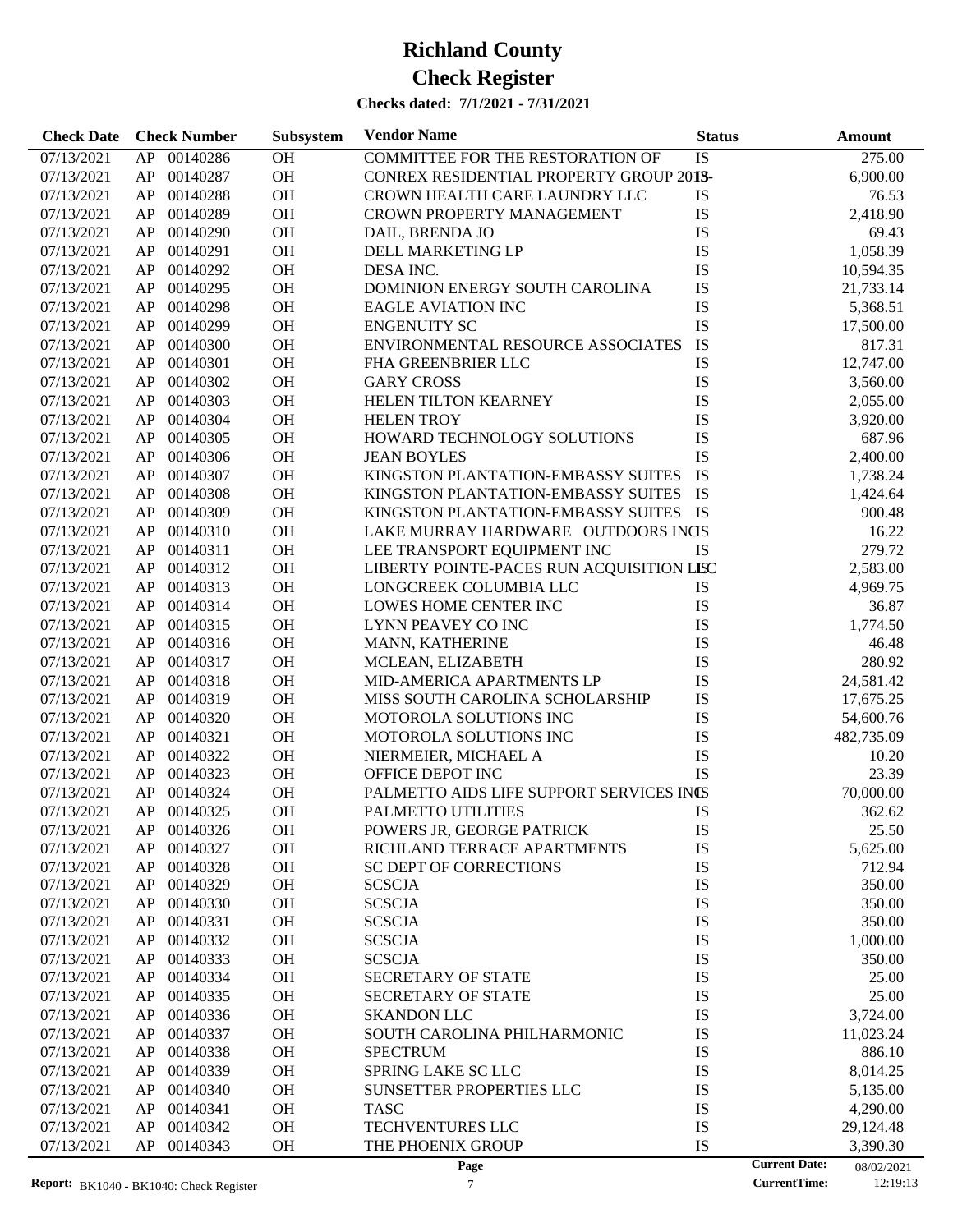| <b>Check Date</b> | <b>Check Number</b> | Subsystem | <b>Vendor Name</b>                       | <b>Status</b> | Amount                             |
|-------------------|---------------------|-----------|------------------------------------------|---------------|------------------------------------|
| 07/13/2021        | 00140344<br>AP      | OH        | <b>THE ROWAN</b>                         | <b>IS</b>     | 3,372.00                           |
| 07/13/2021        | 00140345<br>AP      | OH        | THOMPSON GRAND RENTAL STATION aka Rental |               | 426.98                             |
| 07/13/2021        | 00140346<br>AP      | OH        | <b>TIFFANY FOSTER</b>                    | IS            | 10,901.00                          |
| 07/13/2021        | 00140347<br>AP      | OH        | TIME WARNER CABLE                        | IS            | 3,265.78                           |
| 07/13/2021        | 00140348<br>AP      | OH        | TN DEVELOPMENT CORPORATION               | IS            | 2,760.71                           |
| 07/13/2021        | 00140349<br>AP      | OH        | <b>TRACEY OAKMAN</b>                     | IS            | 1,872.00                           |
| 07/13/2021        | 00140350<br>AP      | OH        | URBAN LAND INSTITUTE                     | IS            | 6,000.00                           |
| 07/13/2021        | 00140351<br>AP      | OH        | US PATRIOT TACTICAL                      | IS            | 1,244.16                           |
| 07/13/2021        | 00140352<br>AP      | OH        | VANTAGE AT WILDEWOOD LLC                 | IS            | 7,506.40                           |
| 07/13/2021        | 00140353<br>AP      | OH        | <b>VERITEXT</b>                          | IS            | 1,246.90                           |
| 07/13/2021        | 00140354<br>AP      | OH        | <b>VERIZON WIRELESS</b>                  | IS            | 0.00                               |
| 07/13/2021        | 00140355<br>AP      | OH        | WEST CHATHAM WARNING DEVICES INC         | IS            | 1,749.72                           |
| 07/13/2021        | 00140356<br>AP      | OH        | WINDSTREAM CORPORATION                   | IS            | 2,389.01                           |
| 07/13/2021        | 00140357<br>AP      | OH        | WOFFORD-KANWAT, BARBARA                  | IS            | 195.00                             |
| 07/13/2021        | 00140358<br>AP      | OH        | WYNDHAM POINTE                           | IS            | 820.00                             |
| 07/13/2021        | 00140359<br>AP      | OH        | ZOHO CORPORATION                         | IS            | 6,188.00                           |
| 07/14/2021        | 00140360<br>AP      | OH        | 701 WHALEY OWNER LLC                     | IS            | 29,484.00                          |
| 07/14/2021        | 00140361<br>AP      | OH        | AFFINITY MANAGEMENT                      | IS            | 5,500.00                           |
| 07/14/2021        | 00140363<br>AP      | OH        | AMAZON CAPITAL SERVICES INC              | IS            | 2,661.64                           |
| 07/14/2021        | 00140364<br>AP      | OH        | AP WILLIAMS FUNERAL HOME INC             | IS            | 10,162.50                          |
| 07/14/2021        | 00140365<br>AP      | OH        | AT&T                                     | IS            | 860.43                             |
| 07/14/2021        | 00140366<br>AP      | OH        | <b>AT&amp;T MOBILITY</b>                 | IS            | 76.10                              |
| 07/14/2021        | 00140367<br>AP      | OH        | <b>AUDREY W. HARRIS</b>                  | IS            | 250.00                             |
| 07/14/2021        | 00140368<br>AP      | OH        | <b>BENEDICT COLLEGE</b>                  | IS            | 20,475.00                          |
| 07/14/2021        | 00140369<br>AP      | OH        | BLYTHEWOOD HISTORICAL SOCIETY            | IS            | 20,475.00                          |
| 07/14/2021        | 00140370<br>AP      | OH        | BURNETT LIME COMPANY INC                 | IS            | 2,364.94                           |
| 07/14/2021        | 00140371<br>AP      | OH        | CAROLINA PREMIER CLEANING                | IS            | 892.00                             |
| 07/14/2021        | 00140372<br>AP      | OH        | <b>CDWG</b>                              | IS            | 1,386.68                           |
| 07/14/2021        | 00140373<br>AP      | OH        | <b>CELIA SAXON 1</b>                     | IS            | 4,760.00                           |
| 07/14/2021        | 00140374<br>AP      | OH        | CIGNA/LIFE INSURANCE COMPANY OF NA       | IS            | 3,111.21                           |
| 07/14/2021        | 00140375<br>AP      | OH        | CITY ELECTRIC SUPPLY                     | IS            | 58.32                              |
| 07/14/2021        | 00140376<br>AP      | OH        | <b>CITY OF COLUMBIA</b>                  | IS            | 2,103.33                           |
| 07/14/2021        | 00140377<br>AP      | OH        | CITY OF COLUMBIA WATER SVC               | IS            | 3,601.23                           |
| 07/14/2021        | 00140378<br>AP      | OH        | CITY OF COLUMBIA PARKS & RECREATION      | IS            | 22,244.00                          |
| 07/14/2021        | 00140379<br>AP      | OH        | <b>COLUMBIA HOUSING AUTHORITY</b>        | IS            | 4,930.48                           |
| 07/14/2021        | AP 00140380         | <b>OH</b> | COLUMBIA INTERNATIONAL UNIVERSITY        | IS            | 2,000.00                           |
| 07/14/2021        | 00140381<br>AP      | OH        | COLUMBIA METRO BAPTIST ASSOCIATION INS.  |               | 8,102.00                           |
| 07/14/2021        | 00140382<br>AP      | OH        | CONSOLIDATED MAILING SERVICES LLC        | IS            | 34.85                              |
| 07/14/2021        | 00140383<br>AP      | OH        | CROWN HEALTH CARE LAUNDRY LLC            | IS            | 76.53                              |
| 07/14/2021        | 00140384<br>AP      | OH        | <b>CUNNINGHAM HOUSE</b>                  | IS            | 2,450.00                           |
| 07/14/2021        | 00140385<br>AP      | OH        | DEAN, EVETTE LASHAWN                     | IS            | 281.71                             |
| 07/14/2021        | 00140386<br>AP      | OH        | <b>DEBORAH DAVIS</b>                     | IS            | 3,135.00                           |
| 07/14/2021        | 00140387<br>AP      | OH        | DELL MARKETING LP                        | IS            | 10,287.02                          |
| 07/14/2021        | 00140388<br>AP      | OH        | DOMINION ENERGY SC INC                   | IS            | 607.94                             |
| 07/14/2021        | 00140390<br>AP      | OH        | DOMINION ENERGY SOUTH CAROLINA           | IS            | 6,766.31                           |
| 07/14/2021        | 00140391<br>AP      | OH        | DOUDOUKJIAN, JOHN H                      | IS            | 70.00                              |
| 07/14/2021        | 00140392<br>AP      | OH        | DRAKE ARCH COLUMBIA 1 LLC                | IS            | 3,250.00                           |
| 07/14/2021        | 00140393<br>AP      | OH        | <b>EDWARD SPEAR</b>                      | IS            | 2,880.00                           |
| 07/14/2021        | 00140394<br>AP      | OH        | ELIZABETH B. HARRIS CVR-M                | IS            | 80.75                              |
| 07/14/2021        | 00140395<br>AP      | OH        | EMERALD VALLEY HOMEOWNERS ASSOC          | IS            | 1,500.00                           |
| 07/14/2021        | 00140396<br>AP      | OH        | EQUIFAX INFORMATION SVCS LLC             | IS            | 516.50                             |
| 07/14/2021        | 00140397<br>AP      | OH        | F AND ME CONSULTANTS INC                 | IS            | 0.00                               |
| 07/14/2021        | 00140398<br>AP      | OH        | FEDERAL EXPRESS CORP                     | IS            | 406.14                             |
| 07/14/2021        | 00140399<br>AP      | OH        | FOREST HEIGHTS COMMUNITY ORG             | IS            | 1,470.18                           |
|                   |                     |           | Page                                     |               | <b>Current Date:</b><br>08/02/2021 |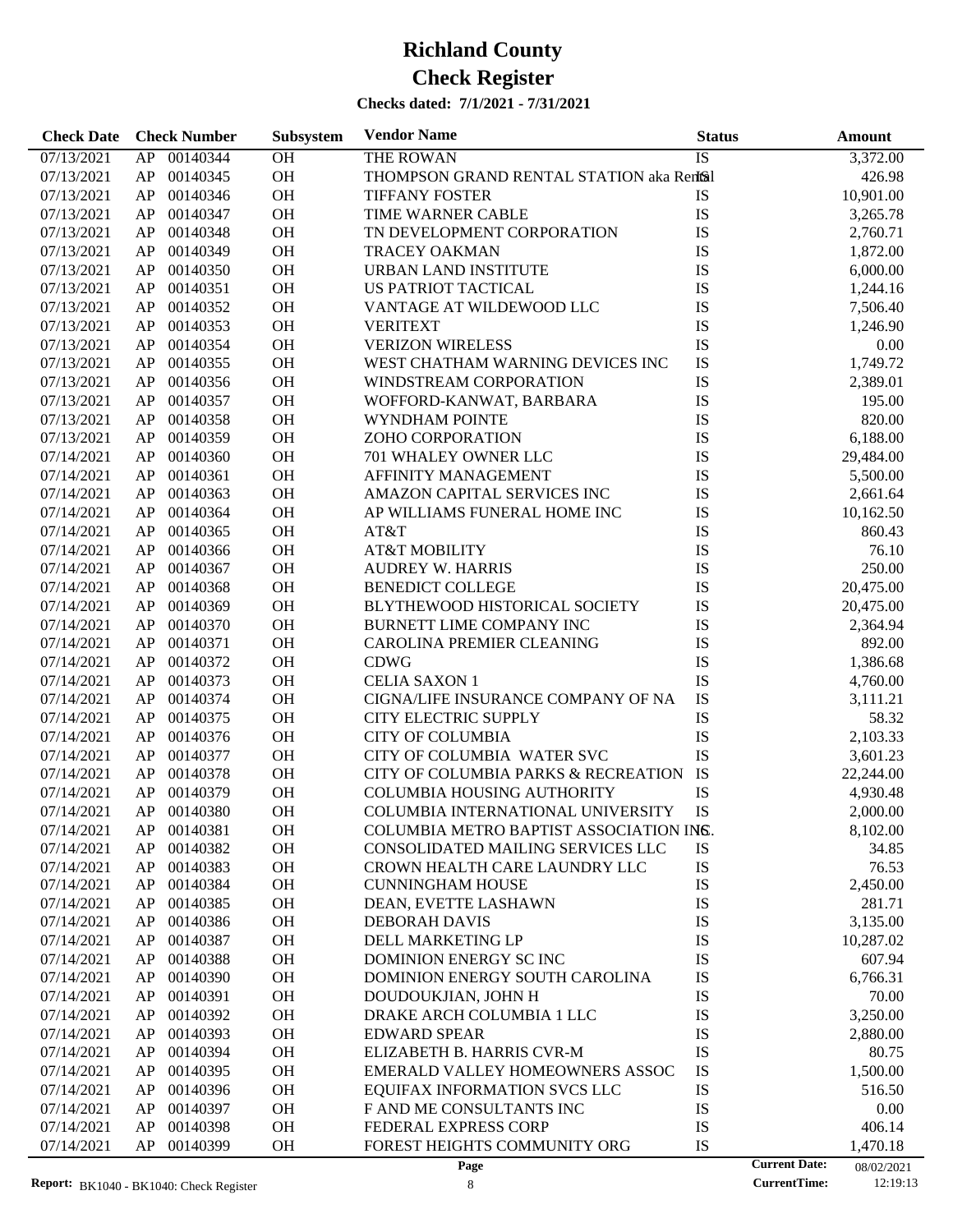| <b>Check Date</b> | <b>Check Number</b> | Subsystem | <b>Vendor Name</b>                     | <b>Status</b> | <b>Amount</b>                      |
|-------------------|---------------------|-----------|----------------------------------------|---------------|------------------------------------|
| 07/14/2021        | 00140400<br>AP      | OH        | FORTILINE WATERWORKS                   | IS            | 1,589.04                           |
| 07/14/2021        | 00140401<br>AP      | OH        | FOTH INFRASTRUCTURE AND ENVIRONMENTS   |               | 3,337.90                           |
| 07/14/2021        | 00140403<br>AP      | OH        | GABLE OAKS HOUSING ASSOCIATES LP       | IS            | 7,660.00                           |
| 07/14/2021        | 00140404<br>AP      | OH        | GILLS CREEK WATERSHED ASSOC            | ${\rm IS}$    | 4,397.44                           |
| 07/14/2021        | 00140405<br>AP      | OH        | <b>GREGORY PEST CONTROL</b>            | IS            | 40.00                              |
| 07/14/2021        | 00140407<br>AP      | OH        | <b>GREGORY PEST CONTROL</b>            | IS            | 588.21                             |
| 07/14/2021        | 00140408<br>AP      | OH        | HACH CO INC                            | IS            | 647.11                             |
| 07/14/2021        | 00140409<br>AP      | OH        | HENRY SCHEIN INC                       | IS            | 43.93                              |
| 07/14/2021        | 00140410<br>AP      | OH        | HILL MACHINERY COMPANY                 | IS            | 125,286.75                         |
| 07/14/2021        | 00140411<br>AP      | OH        | HOFFMAN MECHANICAL SOLUTIONS INC       | IS            | 167.00                             |
| 07/14/2021        | 00140412<br>AP      | OH        | HOME DEPOT INC                         | ${\rm IS}$    | 1,061.91                           |
| 07/14/2021        | 00140413<br>AP      | OH        | HONEY BAKED HAM COMPANY                | IS            | 3,791.96                           |
| 07/14/2021        | 00140414<br>AP      | OH        | HUMANA INSURANCE COMPANY               | IS            | 41,383.51                          |
| 07/14/2021        | 00140415<br>AP      | OH        | <b>IDRIS CHANDLER</b>                  | IS            | 250.00                             |
| 07/14/2021        | 00140416<br>AP      | OH        | <b>JACK HUBBS JR</b>                   | IS            | 3,500.00                           |
| 07/14/2021        | 00140417<br>AP      | OH        | <b>JAMES RIVER SOLUTIONS</b>           | IS            | 8,780.05                           |
| 07/14/2021        | 00140418<br>AP      | OH        | <b>KAREN G. THOMPSON</b>               | IS            | 250.00                             |
| 07/14/2021        | 00140419<br>AP      | OH        | KARMARIA M. BAXTER                     | IS            | 250.00                             |
| 07/14/2021        | 00140420<br>AP      | OH        | LAKE MURRAY HARDWARE OUTDOORS INGS     |               | 6.47                               |
| 07/14/2021        | 00140421<br>AP      | OH        | <b>LAQUANDA DAVIS</b>                  | IS            | 3,568.75                           |
| 07/14/2021        | 00140422<br>AP      | OH        | LEX/RICH SCHOOL DISTRICT NO 5          | IS            | 1,440.00                           |
| 07/14/2021        | 00140423<br>AP      | OH        | LIFE TECHNOLOGIES CORPORATION          | IS            | 461.11                             |
| 07/14/2021        | 00140424<br>AP      | OH        | LMS HARBISON, LLC                      | IS            | 4,860.00                           |
| 07/14/2021        | 00140425<br>AP      | OH        | LONGCREEK COLUMBIA LLC                 | IS            | 6,395.76                           |
| 07/14/2021        | 00140426<br>AP      | OH        | LONNIE ROBERTS AUTO SERVICE INC        | IS            | 160.00                             |
| 07/14/2021        | 00140427<br>AP      | OH        | LOWES HOME CENTER INC                  | IS            | 375.93                             |
| 07/14/2021        | 00140428<br>AP      | OH        | MID-AMERICA APARTMENTS LP              | IS            | 5,045.96                           |
| 07/14/2021        | 00140429<br>AP      | OH        | MUNICIPAL ASSOCIATION OF SOUTH         | IS            | 125.00                             |
| 07/14/2021        | 00140430<br>AP      | OH        | NATIONAL MEDICAL SERVICES              | IS            | 4,142.00                           |
| 07/14/2021        | 00140431<br>AP      | OH        | OFFICE DEPOT INC                       | IS            | 21.78                              |
| 07/14/2021        | 00140432<br>AP      | OH        | OFFICE DEPOT INC                       | IS            | 20.85                              |
| 07/14/2021        | 00140433<br>AP      | OH        | PARKLANE APARTMENTS LLC                | IS            | 3,119.33                           |
| 07/14/2021        | 00140434<br>AP      | OH        | PERFORMANCE CJDR                       | ${\rm IS}$    | 52,780.00                          |
| 07/14/2021        | 00140435<br>AP      | OH        | PITNEY BOWES INC                       | ${\rm IS}$    | 22.44                              |
| 07/14/2021        | AP<br>00140436      | <b>OH</b> | PITNEY BOWES INC                       | IS            | 17.30                              |
| 07/14/2021        | AP 00140437         | <b>OH</b> | PLEXICO, ROBERT S                      | IS            | 80.00                              |
| 07/14/2021        | 00140438<br>AP      | <b>OH</b> | PM PRINTING                            | IS            | 2,722.68                           |
| 07/14/2021        | 00140439<br>AP      | <b>OH</b> | POLLOCK COMPANY                        | IS            | 25.37                              |
| 07/14/2021        | AP<br>00140440      | <b>OH</b> | POLLOCK COMPANY                        | IS            | 884.75                             |
| 07/14/2021        | 00140441<br>AP      | <b>OH</b> | PRISMA HEALTH MIDLANDS                 | IS            | 13,650.88                          |
| 07/14/2021        | 00140442<br>AP      | OH        | REAL PROPERTY MANAGEMENT MIDLANDS IS   |               | 3,460.70                           |
| 07/14/2021        | 00140443<br>AP      | OH        | RED CURB INVESTMENTS LLC               | IS            | 2,100.00                           |
| 07/14/2021        | 00140444<br>AP      | OH        | ROOF MAINTENANCE ORG                   | IS            | 1,655.00                           |
| 07/14/2021        | 00140445<br>AP      | OH        | ROSEWOOD COMMUNITY COUNCIL             | IS            | 488.13                             |
| 07/14/2021        | 00140446<br>AP      | OH        | SAFARILAND LLC                         | IS            | 2,909.45                           |
| 07/14/2021        | 00140447<br>AP      | OH        | <b>SAFEWARE INC</b>                    | IS            | 843.69                             |
| 07/14/2021        | 00140448<br>AP      | OH        | <b>SC ASSOC. FOR HAZARD MITIGATION</b> | IS            | 300.00                             |
| 07/14/2021        | 00140449<br>AP      | OH        | SC DEPARTMENT OF MOTOR VEHICLES        | IS            | 2.00                               |
| 07/14/2021        | 00140450<br>AP      | OH        | SC RETIREMENT SYSTEM                   | IS            | 31,635.50                          |
| 07/14/2021        | 00140451<br>AP      | OH        | SLOAN CONSTRUCTION COMPANY INC         | IS            | 323.24                             |
| 07/14/2021        | 00140452<br>AP      | OH        | SNELLING STAFFING SERVICES             | IS            | 168.00                             |
| 07/14/2021        | 00140453<br>AP      | OH        | SOUTH EASTERN ROAD TREATMENT INC       | IS            | 7,343.42                           |
| 07/14/2021        | 00140454<br>AP      | OH        | SOUTHEASTERN PAPER GROUP               | IS            | 1,169.62                           |
| 07/14/2021        | 00140455<br>AP      | OH        | SOUTHWOOD REALTY COMPANY               | IS            | 5,028.28                           |
|                   |                     |           | Page                                   |               | <b>Current Date:</b><br>08/02/2021 |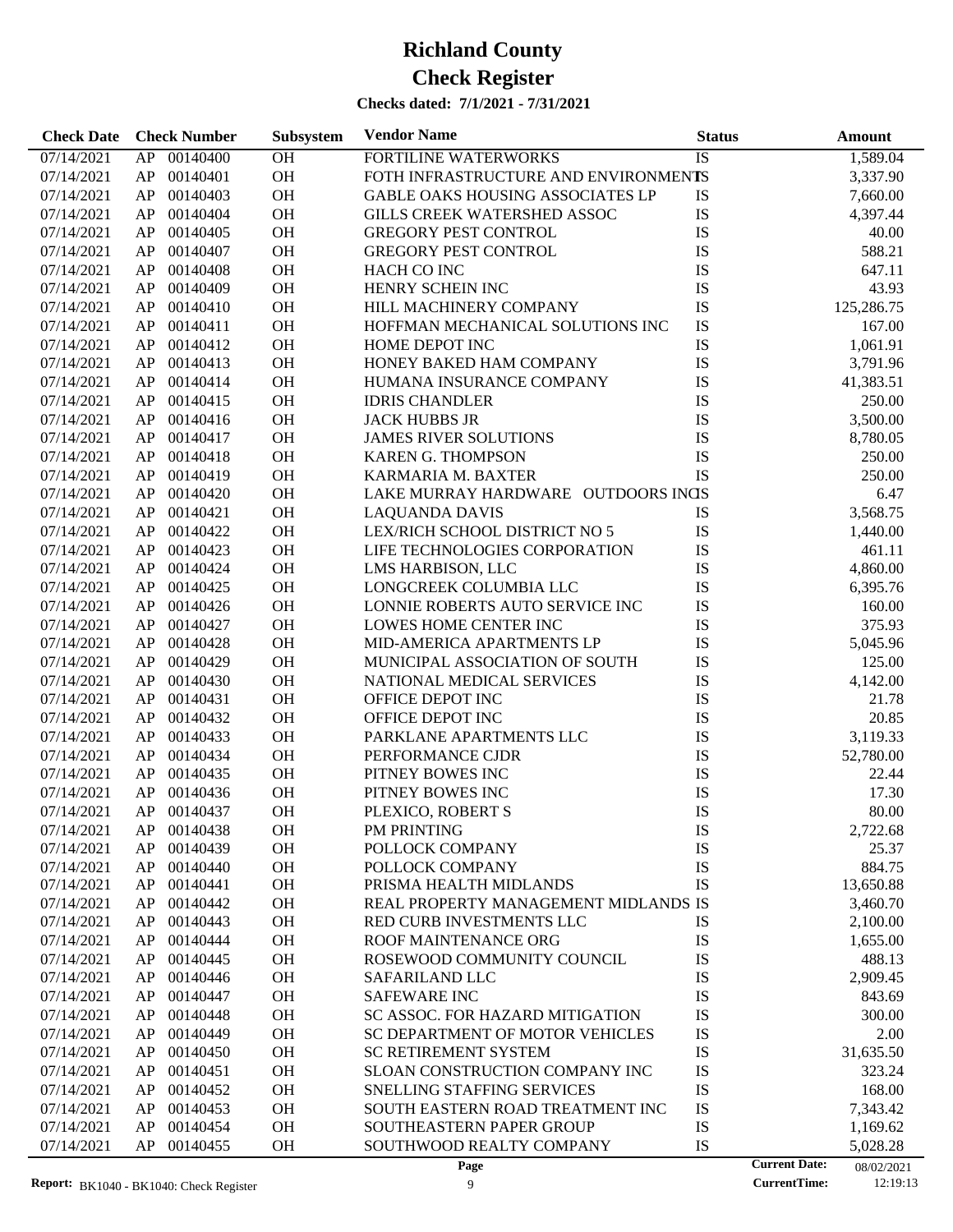| <b>Check Date</b>        | <b>Check Number</b>        | Subsystem | <b>Vendor Name</b>                                            | <b>Status</b> | <b>Amount</b>                      |
|--------------------------|----------------------------|-----------|---------------------------------------------------------------|---------------|------------------------------------|
| 07/14/2021               | 00140456<br>AP             | <b>OH</b> | <b>SPECTRUM</b>                                               | IS            | 134.64                             |
| 07/14/2021               | AP<br>00140457             | OH        | SPRING GARDENS SC LLC                                         | IS            | 3,661.28                           |
| 07/14/2021               | 00140458<br>AP             | OH        | SPRING VALLEY ROTARY CLUB                                     | IS            | 512.00                             |
| 07/14/2021               | 00140459<br>AP             | OH        | STATEWIDE SECURITY SYSTEMS INC                                | IS            | 280.00                             |
| 07/14/2021               | 00140460<br>AP             | OH        | STONERIDGE COLUMBIA HOLDINGS LLC                              | IS            | 17,435.48                          |
| 07/14/2021               | 00140461<br>AP             | OH        | <b>STREETZ UNIT LLC</b>                                       | IS            | 2,750.00                           |
| 07/14/2021               | 00140462<br>AP             | OH        | <b>SUSAN G. McLEOD</b>                                        | IS            | 11,448.00                          |
| 07/14/2021               | 00140463<br>AP             | <b>OH</b> | TECHVENTURES LLC                                              | IS            | 14,031.47                          |
| 07/14/2021               | 00140464<br>AP             | OH        | <b>TETRA TECH INC</b>                                         | IS            | 3,500.00                           |
| 07/14/2021               | 00140465<br>AP             | OH        | THE FOWLER COMPANY INC                                        | IS            | 2,207.50                           |
| 07/14/2021               | 00140466<br>AP             | OH        | THE SOURCING GROUP LLC                                        | IS            | 4,552.26                           |
| 07/14/2021               | 00140467<br>AP             | <b>OH</b> | THOMAS AND ASSOCIATES REALTY, INC.                            | IS            | 5,617.00                           |
| 07/14/2021               | 00140468<br>AP             | OH        | THOMAS AND HUTTON ENGINEERING                                 | IS            | 25,775.22                          |
| 07/14/2021               | 00140469<br>AP             | OH        | TIME WARNER CABLE                                             | IS            | 1,705.52                           |
| 07/14/2021               | 00140470<br>AP             | OH        | UNITED MEDCO INC                                              | IS            | 1,375.96                           |
| 07/14/2021               | 00140471<br>AP             | <b>OH</b> | US PATRIOT TACTICAL                                           | IS            | 7,023.81                           |
| 07/14/2021               | 00140472<br>AP             | OH        | <b>VALERIR L. THOMAS</b>                                      | IS            | 7,500.00                           |
| 07/14/2021               | 00140473<br>AP             | OH        | <b>VERIZON WIRELESS</b>                                       | IS            | 1,024.32                           |
| 07/14/2021               | 00140474<br>AP             | OH        | <b>VWR SCIENTIFIC PRODUCTS</b>                                | IS            | 5,422.13                           |
| 07/14/2021               | 00140475<br>AP             | <b>OH</b> | WASTE MANAGEMENT CO INC/LANDFILL                              | IS            | 167,439.77                         |
| 07/14/2021               | 00140476<br>AP             | OH        | <b>WOOLPERT LLP</b>                                           | IS            | 37,649.25                          |
| 07/14/2021               | 00140477<br>AP             | OH        | WRIGHT-JOHNSTON INC                                           | IS            | 194.18                             |
| 07/15/2021               | 00140478<br>AP             | OH        | <b>ACCESS ANALYTICAL</b>                                      | IS            | 912.00                             |
| 07/15/2021               | 00140479<br>AP             | OH        | AHP OF COLUMBIA LLC                                           | IS            | 1,722.00                           |
| 07/15/2021               | 00140480<br>AP             | OH        | <b>ALLIED WASTE SERVICES</b>                                  | IS            | 2,252.00                           |
| 07/15/2021               | 00140481<br>AP             | OH        | ANOTHER PRINTER INC                                           | IS            | 437.22                             |
| 07/15/2021               | 00140482<br>AP             | OH        | <b>AT&amp;T MOBILITY</b>                                      | IS            | 591.81                             |
| 07/15/2021               | 00140529<br>AP             | <b>OH</b> | <b>BANK OF AMERICA</b>                                        | IS            | 193,363.18                         |
| 07/15/2021               | 00140530<br>AP             | OH        | <b>CANTEY &amp; CO INC</b>                                    | IS            | 6,865.70                           |
| 07/15/2021               | 00140531<br>AP             | OH        | CAPITAL WASTE SERVICES LLC                                    | IS            | 29,435.00                          |
| 07/15/2021               | 00140532<br>AP             | OH        | CHAO AND ASSOCIATES INC                                       | IS            | 25,586.30                          |
| 07/15/2021               | 00140533<br>AP             | <b>OH</b> | CHEMBION ENVIRONMENTAL LLC                                    | IS            | 8,400.00                           |
|                          | 00140535                   | <b>OH</b> |                                                               | IS            |                                    |
| 07/15/2021               | AP                         | OH        | CIGNA/LIFE INSURANCE COMPANY OF NA<br><b>CITY OF COLUMBIA</b> |               | 67,158.94                          |
| 07/15/2021               | 00140536<br>AP             |           | <b>CITY OF COLUMBIA</b>                                       | IS            | 796,442.00                         |
| 07/15/2021               | 00140537<br>AP             | <b>OH</b> | CITY OF COLUMBIA WATER SVC                                    | IS            | 2,728.49                           |
| 07/15/2021               | AP<br>00140538             | <b>OH</b> |                                                               | IS            | 632.92                             |
| 07/15/2021               | AP.<br>00140539            | OН        | CIVIL & ENVIRONMENTAL CONSULTANTS INIS                        |               | 22,601.45                          |
| 07/15/2021               | 00140540<br>AP             | OH        | COLUMBIA HOMES PROPERTY MANAGEMENTS                           |               | 8,420.00                           |
| 07/15/2021               | 00140541<br>AP<br>00140542 | OH<br>OH  | COX AND DINKINS INC<br>DELL MARKETING LP                      | IS<br>IS      | 1,150.00                           |
| 07/15/2021<br>07/15/2021 | AP                         |           |                                                               | IS            | 7,127.98                           |
|                          | 00140543<br>AP             | OH        | DLT SOLUTIONS LLC                                             |               | 5,776.58                           |
| 07/15/2021               | 00140546<br>AP             | OH        | DOMINION ENERGY SOUTH CAROLINA                                | IS            | 19,100.10                          |
| 07/15/2021               | 00140547<br>AP             | OH        | DREAM TEAM CONSULTING FIRM                                    | IS            | 5,147.22                           |
| 07/15/2021               | 00140548<br>AP             | OH        | EAST RICHLAND COUNTY PUBLIC SERVICE                           | IS            | 970.20                             |
| 07/15/2021               | 00140549<br>AP             | OH        | <b>ECOFLO INC</b>                                             | IS            | 5,789.30                           |
| 07/15/2021               | 00140550<br>AP             | OH        | F AND ME CONSULTANTS INC                                      | IS            | 815.00                             |
| 07/15/2021               | 00140551<br>AP             | OH        | <b>FASTENAL COMPANY</b>                                       | IS            | 872.35                             |
| 07/15/2021               | 00140552<br>AP             | OH        | <b>FIRST VEHICLE SERVICES</b>                                 | IS            | 11,785.65                          |
| 07/15/2021               | 00140553<br>AP             | OH        | FORMS AND SUPPLY CO INC                                       | IS            | 455.65                             |
| 07/15/2021               | 00140554<br>AP             | OH        | FUELMAN/FLEETCOR TECHNOLOGIES                                 | IS            | 32,589.60                          |
| 07/15/2021               | 00140555<br>AP             | OH        | <b>GREGORY PEST CONTROL</b>                                   | IS            | 105.00                             |
| 07/15/2021               | 00140556<br>AP             | OH        | <b>HARBISON HOUSING ASSOCIATES LP</b>                         | IS            | 10,404.00                          |
| 07/15/2021               | 00140557<br>AP             | OH        | HAYES PIPE SUPPLY INC                                         | IS            | 5,637.60                           |
| 07/15/2021               | AP<br>00140558             | OH        | HOBART SALES AND SERVICE INC                                  | IS            | 293.38                             |
|                          |                            |           | Page                                                          |               | <b>Current Date:</b><br>08/02/2021 |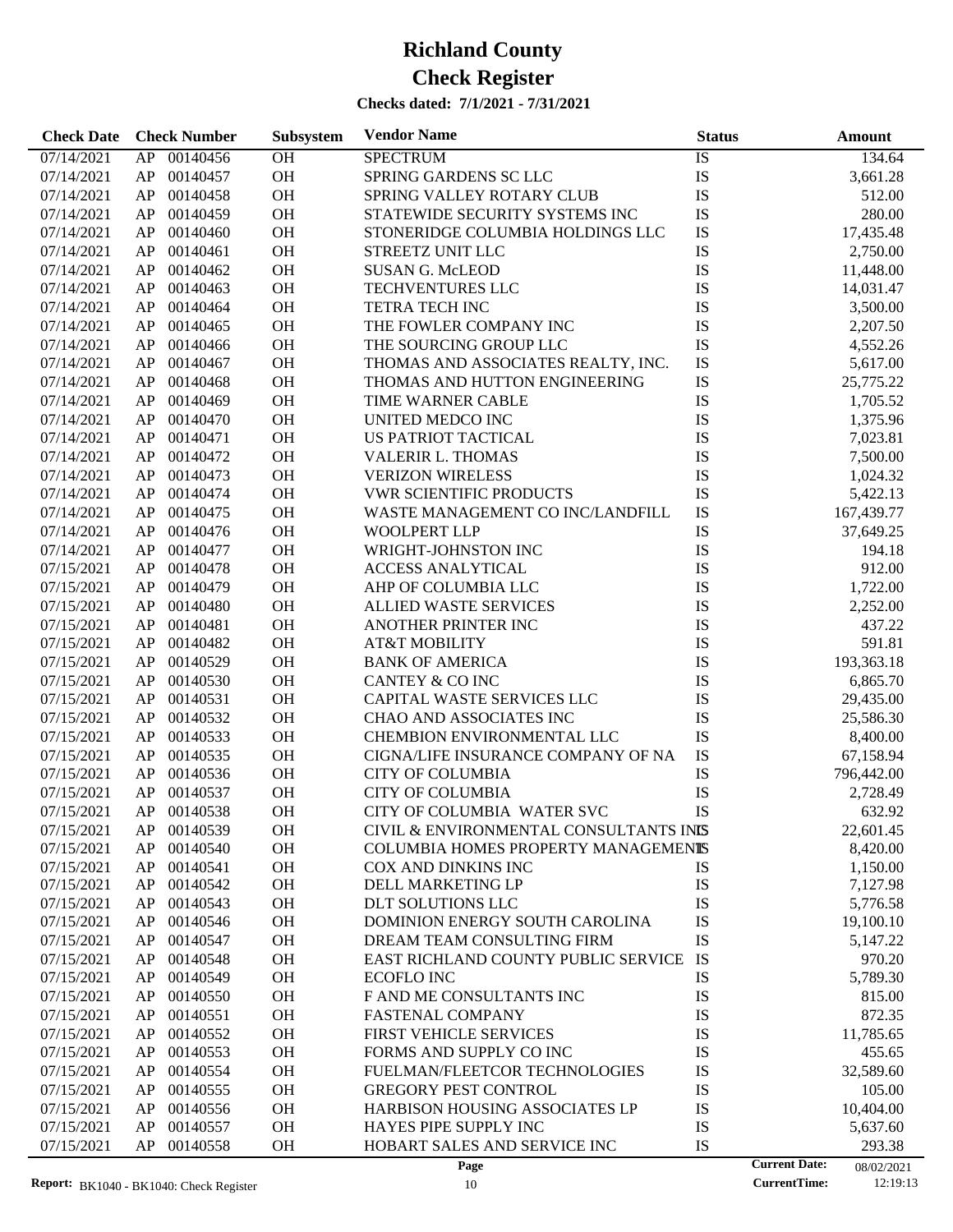| 00140559<br>OH<br><b>HOME DEPOT INC</b><br>07/15/2021<br>AP<br>IS<br>242.92<br>OH<br>IS<br>00140560<br>HOUSING AUTHORITY CITY OF COLUMBIA<br>07/15/2021<br>AP<br>3,677.86<br>OH<br>IS<br>00140561<br>07/15/2021<br>AP<br><b>JASONS DELI</b><br>400.36<br>00140562<br>OH<br>JOHNSON CONTROLS SECURITY SOLUTIONS IS<br>07/15/2021<br>AP<br>321.90<br>OH<br>00140563<br>KRC GROVE AT SPRING VALLEY LLC<br><b>IS</b><br>3,960.00<br>07/15/2021<br>AP<br>OH<br>00140564<br>LIBERTY POINTE-PACES RUN ACQUISITION LISC<br>07/15/2021<br>AP<br>3,740.00<br>OH<br>00140565<br>07/15/2021<br>AP<br>MERCHANT E SOLUTIONS<br>IS<br>41,859.33<br>00140566<br>OH<br>IS<br>07/15/2021<br>AP<br>NEWCASTLE CONCERNED CITIZENS<br>1,500.00<br>00140567<br>OH<br>IS<br>07/15/2021<br>AP<br>OFFICE DEPOT INC<br>48.58<br>00140568<br>OH<br>PALMETTO OPTICAL LABORATORY<br>IS<br>874.15<br>07/15/2021<br>AP<br>00140569<br>OH<br>IS<br>23.43<br>07/15/2021<br>AP<br>POLLOCK COMPANY<br>IS<br>00140574<br>OH<br>8,065.92<br>07/15/2021<br>AP<br>POLLOCK COMPANY<br>00140575<br>OH<br>IS<br>07/15/2021<br>AP<br>POWERHOUSE RECYCLING INC<br>2,515.43<br>00140576<br>OH<br>POWERS PROPERTIES OF FLORENCE LLC<br>IS<br>07/15/2021<br>AP<br>2,053.88<br>00140577<br>OH<br>IS<br>819.21<br>07/15/2021<br>AP<br><b>RONALD SNYPE</b><br>IS<br>00140578<br>OH<br>10,569.80<br>07/15/2021<br>AP<br>RUSSELL L. POWELL<br>IS<br>00140579<br>OH<br>SC DEPARTMENT OF MOTOR VEHICLES<br>07/15/2021<br>AP<br>17.00<br>00140580<br>OH<br>IS<br>100.00<br>07/15/2021<br>AP<br><b>SCATT</b><br>00140581<br>OH<br>SOUTHWOOD REALTY COMPANY<br>IS<br>07/15/2021<br>AP<br>5,037.77<br>00140582<br>OH<br>IS<br>07/15/2021<br>AP<br><b>SPECTRUM</b><br>304.12<br>00140583<br>OH<br>SPRING LAKE SC LLC<br>IS<br>07/15/2021<br>AP<br>7,540.81<br>00140584<br>OH<br>IS<br>64.03<br>07/15/2021<br>AP<br>HPA US1 LLC<br>IS<br>00140585<br>OH<br>THE LANDINGS C FOREST ACRES<br>07/15/2021<br>AP<br>4,060.14<br>00140586<br>OH<br>TYJASKEY ACADEMIC ENRICHMENT AND<br>IS<br>07/15/2021<br>AP<br>4,605.66<br>00140587<br>OH<br>IS<br>07/15/2021<br>AP<br>US PATRIOT TACTICAL<br>2,091.72<br>IS<br>00140588<br>OH<br>07/15/2021<br>AP<br><b>VERIZON WIRELESS</b><br>2,052.50<br>IS<br>00140589<br>OH<br>WATERFORD APARTMENT COMPLEX<br>07/15/2021<br>AP<br>3,103.20<br>00140590<br>OH<br>IS<br>07/15/2021<br>AP<br><b>WATERS AT LONGCREEK LP</b><br>804.00<br>00140591<br>OH<br>IS<br>2,788.00<br>07/15/2021<br>AP<br><b>WILBUR WARD REASE</b><br>00140592<br>OH<br>IS<br>07/16/2021<br>AP<br><b>ANNIE MAE WILLIAMS</b><br>10,800.00<br>00140593<br>OH<br>IS<br>07/16/2021<br>AP<br>ARTHUR J GALLAGHER RMS INC<br>539,841.00<br>00140594<br>OH<br>IS<br>07/16/2021<br>AP<br>BEACH PROVIDENCE PARK LLC<br>3,417.33<br>00140595<br>OH<br>IS<br>07/16/2021<br>AP<br><b>CAROLYN HALL</b><br>7,666.00<br>00140596<br>OH<br>CITY OF COLUMBIA WATER SVC<br>IS<br>07/16/2021<br>AP<br>388.64<br>00140597<br>OH<br>CONREX RESIDENTIAL PROPERTY GROUP 2016<br>07/16/2021<br>AP<br>1,937.00<br>AP 00140598<br><b>OH</b><br>IS<br>07/16/2021<br><b>DAVID LANGFITT</b><br>4,400.00<br>07/16/2021<br>AP<br>00140600<br>OH<br>DOMINION ENERGY SOUTH CAROLINA<br>IS<br>14,311.56<br>00140601<br><b>OH</b><br>FAIRFIELD ELECTRIC COOPERATIVE INC<br>07/16/2021<br>AP<br>IS<br>979.72<br>00140602<br><b>OH</b><br><b>FIRST VEHICLE SERVICES</b><br>IS<br>2,382.38<br>07/16/2021<br>AP<br>OH<br>IS<br>00140603<br><b>G PARTNERSHIP LLC</b><br>5,981.73<br>07/16/2021<br>AP<br>00140604<br>OH<br>IS<br>07/16/2021<br>AP<br>IN THE HOUSE REALTY<br>9,690.00<br>00140605<br>OH<br>IS<br>07/16/2021<br>AP<br><b>JUSTINE JACKSON</b><br>4,639.36<br>IS<br>00140606<br>OH<br>07/16/2021<br>AP<br>KAREN L. WILLIAMS<br>8,400.00<br>IS<br>00140607<br>OH<br>POLLOCK COMPANY<br>121.99<br>07/16/2021<br>AP<br>IS<br>00140608<br>OH<br>PRIMARY PROPERTY MANAGEMENT LLC<br>07/16/2021<br>AP<br>4,289.85<br>00140609<br>OH<br>IS<br>07/16/2021<br>AP<br>RED CURB INVESTMENTS LLC<br>3,364.32<br>00140610<br>OH<br><b>SAFEWARE INC</b><br>IS<br>979.10<br>07/16/2021<br>AP<br>00140611<br>OH<br>SUNSETTER PROPERTIES LLC<br>IS<br>07/16/2021<br>AP<br>6,200.00<br>IS<br>00140612<br>OH<br>T&T TRANSPORT OF GREENVILLE LLC<br>07/16/2021<br>AP<br>5,400.00<br>00140613<br>OH<br>IS<br>07/16/2021<br>AP<br>UNITED MANAGEMENT SERVICES LLC<br>4,050.00<br>00140614<br>OH<br>IS<br>07/16/2021<br>AP<br>US PATRIOT TACTICAL<br>334.54<br>00140615<br>OH<br>IS<br>07/16/2021<br>AP<br>WEST CHATHAM WARNING DEVICES INC<br>9,825.36<br>00140616<br>OH<br>IS<br>07/16/2021<br>AP<br>SC DEPT. OF COMMERCE<br>40,000.00<br>IS<br>07/22/2021<br>AP<br>00000006<br>OH<br>UNITED WAY OF THE MIDLANDS<br>152.14<br><b>Current Date:</b><br>Page<br>08/02/2021 | <b>Check Date</b> | <b>Check Number</b> | Subsystem | <b>Vendor Name</b> | <b>Status</b> | Amount |
|------------------------------------------------------------------------------------------------------------------------------------------------------------------------------------------------------------------------------------------------------------------------------------------------------------------------------------------------------------------------------------------------------------------------------------------------------------------------------------------------------------------------------------------------------------------------------------------------------------------------------------------------------------------------------------------------------------------------------------------------------------------------------------------------------------------------------------------------------------------------------------------------------------------------------------------------------------------------------------------------------------------------------------------------------------------------------------------------------------------------------------------------------------------------------------------------------------------------------------------------------------------------------------------------------------------------------------------------------------------------------------------------------------------------------------------------------------------------------------------------------------------------------------------------------------------------------------------------------------------------------------------------------------------------------------------------------------------------------------------------------------------------------------------------------------------------------------------------------------------------------------------------------------------------------------------------------------------------------------------------------------------------------------------------------------------------------------------------------------------------------------------------------------------------------------------------------------------------------------------------------------------------------------------------------------------------------------------------------------------------------------------------------------------------------------------------------------------------------------------------------------------------------------------------------------------------------------------------------------------------------------------------------------------------------------------------------------------------------------------------------------------------------------------------------------------------------------------------------------------------------------------------------------------------------------------------------------------------------------------------------------------------------------------------------------------------------------------------------------------------------------------------------------------------------------------------------------------------------------------------------------------------------------------------------------------------------------------------------------------------------------------------------------------------------------------------------------------------------------------------------------------------------------------------------------------------------------------------------------------------------------------------------------------------------------------------------------------------------------------------------------------------------------------------------------------------------------------------------------------------------------------------------------------------------------------------------------------------------------------------------------------------------------------------------------------------------------------------------------------------------------------------------------------------------------------------------------------------------------------------------------------------------------------------------------------------------------------------------------------------------------------------------------------------------------------------------------------------------------------------------------------------------------------------------------------------------------------------------------------------------------------------------------------------------------------------------------------------------------------------------------|-------------------|---------------------|-----------|--------------------|---------------|--------|
|                                                                                                                                                                                                                                                                                                                                                                                                                                                                                                                                                                                                                                                                                                                                                                                                                                                                                                                                                                                                                                                                                                                                                                                                                                                                                                                                                                                                                                                                                                                                                                                                                                                                                                                                                                                                                                                                                                                                                                                                                                                                                                                                                                                                                                                                                                                                                                                                                                                                                                                                                                                                                                                                                                                                                                                                                                                                                                                                                                                                                                                                                                                                                                                                                                                                                                                                                                                                                                                                                                                                                                                                                                                                                                                                                                                                                                                                                                                                                                                                                                                                                                                                                                                                                                                                                                                                                                                                                                                                                                                                                                                                                                                                                                                                                            |                   |                     |           |                    |               |        |
|                                                                                                                                                                                                                                                                                                                                                                                                                                                                                                                                                                                                                                                                                                                                                                                                                                                                                                                                                                                                                                                                                                                                                                                                                                                                                                                                                                                                                                                                                                                                                                                                                                                                                                                                                                                                                                                                                                                                                                                                                                                                                                                                                                                                                                                                                                                                                                                                                                                                                                                                                                                                                                                                                                                                                                                                                                                                                                                                                                                                                                                                                                                                                                                                                                                                                                                                                                                                                                                                                                                                                                                                                                                                                                                                                                                                                                                                                                                                                                                                                                                                                                                                                                                                                                                                                                                                                                                                                                                                                                                                                                                                                                                                                                                                                            |                   |                     |           |                    |               |        |
|                                                                                                                                                                                                                                                                                                                                                                                                                                                                                                                                                                                                                                                                                                                                                                                                                                                                                                                                                                                                                                                                                                                                                                                                                                                                                                                                                                                                                                                                                                                                                                                                                                                                                                                                                                                                                                                                                                                                                                                                                                                                                                                                                                                                                                                                                                                                                                                                                                                                                                                                                                                                                                                                                                                                                                                                                                                                                                                                                                                                                                                                                                                                                                                                                                                                                                                                                                                                                                                                                                                                                                                                                                                                                                                                                                                                                                                                                                                                                                                                                                                                                                                                                                                                                                                                                                                                                                                                                                                                                                                                                                                                                                                                                                                                                            |                   |                     |           |                    |               |        |
|                                                                                                                                                                                                                                                                                                                                                                                                                                                                                                                                                                                                                                                                                                                                                                                                                                                                                                                                                                                                                                                                                                                                                                                                                                                                                                                                                                                                                                                                                                                                                                                                                                                                                                                                                                                                                                                                                                                                                                                                                                                                                                                                                                                                                                                                                                                                                                                                                                                                                                                                                                                                                                                                                                                                                                                                                                                                                                                                                                                                                                                                                                                                                                                                                                                                                                                                                                                                                                                                                                                                                                                                                                                                                                                                                                                                                                                                                                                                                                                                                                                                                                                                                                                                                                                                                                                                                                                                                                                                                                                                                                                                                                                                                                                                                            |                   |                     |           |                    |               |        |
|                                                                                                                                                                                                                                                                                                                                                                                                                                                                                                                                                                                                                                                                                                                                                                                                                                                                                                                                                                                                                                                                                                                                                                                                                                                                                                                                                                                                                                                                                                                                                                                                                                                                                                                                                                                                                                                                                                                                                                                                                                                                                                                                                                                                                                                                                                                                                                                                                                                                                                                                                                                                                                                                                                                                                                                                                                                                                                                                                                                                                                                                                                                                                                                                                                                                                                                                                                                                                                                                                                                                                                                                                                                                                                                                                                                                                                                                                                                                                                                                                                                                                                                                                                                                                                                                                                                                                                                                                                                                                                                                                                                                                                                                                                                                                            |                   |                     |           |                    |               |        |
|                                                                                                                                                                                                                                                                                                                                                                                                                                                                                                                                                                                                                                                                                                                                                                                                                                                                                                                                                                                                                                                                                                                                                                                                                                                                                                                                                                                                                                                                                                                                                                                                                                                                                                                                                                                                                                                                                                                                                                                                                                                                                                                                                                                                                                                                                                                                                                                                                                                                                                                                                                                                                                                                                                                                                                                                                                                                                                                                                                                                                                                                                                                                                                                                                                                                                                                                                                                                                                                                                                                                                                                                                                                                                                                                                                                                                                                                                                                                                                                                                                                                                                                                                                                                                                                                                                                                                                                                                                                                                                                                                                                                                                                                                                                                                            |                   |                     |           |                    |               |        |
|                                                                                                                                                                                                                                                                                                                                                                                                                                                                                                                                                                                                                                                                                                                                                                                                                                                                                                                                                                                                                                                                                                                                                                                                                                                                                                                                                                                                                                                                                                                                                                                                                                                                                                                                                                                                                                                                                                                                                                                                                                                                                                                                                                                                                                                                                                                                                                                                                                                                                                                                                                                                                                                                                                                                                                                                                                                                                                                                                                                                                                                                                                                                                                                                                                                                                                                                                                                                                                                                                                                                                                                                                                                                                                                                                                                                                                                                                                                                                                                                                                                                                                                                                                                                                                                                                                                                                                                                                                                                                                                                                                                                                                                                                                                                                            |                   |                     |           |                    |               |        |
|                                                                                                                                                                                                                                                                                                                                                                                                                                                                                                                                                                                                                                                                                                                                                                                                                                                                                                                                                                                                                                                                                                                                                                                                                                                                                                                                                                                                                                                                                                                                                                                                                                                                                                                                                                                                                                                                                                                                                                                                                                                                                                                                                                                                                                                                                                                                                                                                                                                                                                                                                                                                                                                                                                                                                                                                                                                                                                                                                                                                                                                                                                                                                                                                                                                                                                                                                                                                                                                                                                                                                                                                                                                                                                                                                                                                                                                                                                                                                                                                                                                                                                                                                                                                                                                                                                                                                                                                                                                                                                                                                                                                                                                                                                                                                            |                   |                     |           |                    |               |        |
|                                                                                                                                                                                                                                                                                                                                                                                                                                                                                                                                                                                                                                                                                                                                                                                                                                                                                                                                                                                                                                                                                                                                                                                                                                                                                                                                                                                                                                                                                                                                                                                                                                                                                                                                                                                                                                                                                                                                                                                                                                                                                                                                                                                                                                                                                                                                                                                                                                                                                                                                                                                                                                                                                                                                                                                                                                                                                                                                                                                                                                                                                                                                                                                                                                                                                                                                                                                                                                                                                                                                                                                                                                                                                                                                                                                                                                                                                                                                                                                                                                                                                                                                                                                                                                                                                                                                                                                                                                                                                                                                                                                                                                                                                                                                                            |                   |                     |           |                    |               |        |
|                                                                                                                                                                                                                                                                                                                                                                                                                                                                                                                                                                                                                                                                                                                                                                                                                                                                                                                                                                                                                                                                                                                                                                                                                                                                                                                                                                                                                                                                                                                                                                                                                                                                                                                                                                                                                                                                                                                                                                                                                                                                                                                                                                                                                                                                                                                                                                                                                                                                                                                                                                                                                                                                                                                                                                                                                                                                                                                                                                                                                                                                                                                                                                                                                                                                                                                                                                                                                                                                                                                                                                                                                                                                                                                                                                                                                                                                                                                                                                                                                                                                                                                                                                                                                                                                                                                                                                                                                                                                                                                                                                                                                                                                                                                                                            |                   |                     |           |                    |               |        |
|                                                                                                                                                                                                                                                                                                                                                                                                                                                                                                                                                                                                                                                                                                                                                                                                                                                                                                                                                                                                                                                                                                                                                                                                                                                                                                                                                                                                                                                                                                                                                                                                                                                                                                                                                                                                                                                                                                                                                                                                                                                                                                                                                                                                                                                                                                                                                                                                                                                                                                                                                                                                                                                                                                                                                                                                                                                                                                                                                                                                                                                                                                                                                                                                                                                                                                                                                                                                                                                                                                                                                                                                                                                                                                                                                                                                                                                                                                                                                                                                                                                                                                                                                                                                                                                                                                                                                                                                                                                                                                                                                                                                                                                                                                                                                            |                   |                     |           |                    |               |        |
|                                                                                                                                                                                                                                                                                                                                                                                                                                                                                                                                                                                                                                                                                                                                                                                                                                                                                                                                                                                                                                                                                                                                                                                                                                                                                                                                                                                                                                                                                                                                                                                                                                                                                                                                                                                                                                                                                                                                                                                                                                                                                                                                                                                                                                                                                                                                                                                                                                                                                                                                                                                                                                                                                                                                                                                                                                                                                                                                                                                                                                                                                                                                                                                                                                                                                                                                                                                                                                                                                                                                                                                                                                                                                                                                                                                                                                                                                                                                                                                                                                                                                                                                                                                                                                                                                                                                                                                                                                                                                                                                                                                                                                                                                                                                                            |                   |                     |           |                    |               |        |
|                                                                                                                                                                                                                                                                                                                                                                                                                                                                                                                                                                                                                                                                                                                                                                                                                                                                                                                                                                                                                                                                                                                                                                                                                                                                                                                                                                                                                                                                                                                                                                                                                                                                                                                                                                                                                                                                                                                                                                                                                                                                                                                                                                                                                                                                                                                                                                                                                                                                                                                                                                                                                                                                                                                                                                                                                                                                                                                                                                                                                                                                                                                                                                                                                                                                                                                                                                                                                                                                                                                                                                                                                                                                                                                                                                                                                                                                                                                                                                                                                                                                                                                                                                                                                                                                                                                                                                                                                                                                                                                                                                                                                                                                                                                                                            |                   |                     |           |                    |               |        |
|                                                                                                                                                                                                                                                                                                                                                                                                                                                                                                                                                                                                                                                                                                                                                                                                                                                                                                                                                                                                                                                                                                                                                                                                                                                                                                                                                                                                                                                                                                                                                                                                                                                                                                                                                                                                                                                                                                                                                                                                                                                                                                                                                                                                                                                                                                                                                                                                                                                                                                                                                                                                                                                                                                                                                                                                                                                                                                                                                                                                                                                                                                                                                                                                                                                                                                                                                                                                                                                                                                                                                                                                                                                                                                                                                                                                                                                                                                                                                                                                                                                                                                                                                                                                                                                                                                                                                                                                                                                                                                                                                                                                                                                                                                                                                            |                   |                     |           |                    |               |        |
|                                                                                                                                                                                                                                                                                                                                                                                                                                                                                                                                                                                                                                                                                                                                                                                                                                                                                                                                                                                                                                                                                                                                                                                                                                                                                                                                                                                                                                                                                                                                                                                                                                                                                                                                                                                                                                                                                                                                                                                                                                                                                                                                                                                                                                                                                                                                                                                                                                                                                                                                                                                                                                                                                                                                                                                                                                                                                                                                                                                                                                                                                                                                                                                                                                                                                                                                                                                                                                                                                                                                                                                                                                                                                                                                                                                                                                                                                                                                                                                                                                                                                                                                                                                                                                                                                                                                                                                                                                                                                                                                                                                                                                                                                                                                                            |                   |                     |           |                    |               |        |
|                                                                                                                                                                                                                                                                                                                                                                                                                                                                                                                                                                                                                                                                                                                                                                                                                                                                                                                                                                                                                                                                                                                                                                                                                                                                                                                                                                                                                                                                                                                                                                                                                                                                                                                                                                                                                                                                                                                                                                                                                                                                                                                                                                                                                                                                                                                                                                                                                                                                                                                                                                                                                                                                                                                                                                                                                                                                                                                                                                                                                                                                                                                                                                                                                                                                                                                                                                                                                                                                                                                                                                                                                                                                                                                                                                                                                                                                                                                                                                                                                                                                                                                                                                                                                                                                                                                                                                                                                                                                                                                                                                                                                                                                                                                                                            |                   |                     |           |                    |               |        |
|                                                                                                                                                                                                                                                                                                                                                                                                                                                                                                                                                                                                                                                                                                                                                                                                                                                                                                                                                                                                                                                                                                                                                                                                                                                                                                                                                                                                                                                                                                                                                                                                                                                                                                                                                                                                                                                                                                                                                                                                                                                                                                                                                                                                                                                                                                                                                                                                                                                                                                                                                                                                                                                                                                                                                                                                                                                                                                                                                                                                                                                                                                                                                                                                                                                                                                                                                                                                                                                                                                                                                                                                                                                                                                                                                                                                                                                                                                                                                                                                                                                                                                                                                                                                                                                                                                                                                                                                                                                                                                                                                                                                                                                                                                                                                            |                   |                     |           |                    |               |        |
|                                                                                                                                                                                                                                                                                                                                                                                                                                                                                                                                                                                                                                                                                                                                                                                                                                                                                                                                                                                                                                                                                                                                                                                                                                                                                                                                                                                                                                                                                                                                                                                                                                                                                                                                                                                                                                                                                                                                                                                                                                                                                                                                                                                                                                                                                                                                                                                                                                                                                                                                                                                                                                                                                                                                                                                                                                                                                                                                                                                                                                                                                                                                                                                                                                                                                                                                                                                                                                                                                                                                                                                                                                                                                                                                                                                                                                                                                                                                                                                                                                                                                                                                                                                                                                                                                                                                                                                                                                                                                                                                                                                                                                                                                                                                                            |                   |                     |           |                    |               |        |
|                                                                                                                                                                                                                                                                                                                                                                                                                                                                                                                                                                                                                                                                                                                                                                                                                                                                                                                                                                                                                                                                                                                                                                                                                                                                                                                                                                                                                                                                                                                                                                                                                                                                                                                                                                                                                                                                                                                                                                                                                                                                                                                                                                                                                                                                                                                                                                                                                                                                                                                                                                                                                                                                                                                                                                                                                                                                                                                                                                                                                                                                                                                                                                                                                                                                                                                                                                                                                                                                                                                                                                                                                                                                                                                                                                                                                                                                                                                                                                                                                                                                                                                                                                                                                                                                                                                                                                                                                                                                                                                                                                                                                                                                                                                                                            |                   |                     |           |                    |               |        |
|                                                                                                                                                                                                                                                                                                                                                                                                                                                                                                                                                                                                                                                                                                                                                                                                                                                                                                                                                                                                                                                                                                                                                                                                                                                                                                                                                                                                                                                                                                                                                                                                                                                                                                                                                                                                                                                                                                                                                                                                                                                                                                                                                                                                                                                                                                                                                                                                                                                                                                                                                                                                                                                                                                                                                                                                                                                                                                                                                                                                                                                                                                                                                                                                                                                                                                                                                                                                                                                                                                                                                                                                                                                                                                                                                                                                                                                                                                                                                                                                                                                                                                                                                                                                                                                                                                                                                                                                                                                                                                                                                                                                                                                                                                                                                            |                   |                     |           |                    |               |        |
|                                                                                                                                                                                                                                                                                                                                                                                                                                                                                                                                                                                                                                                                                                                                                                                                                                                                                                                                                                                                                                                                                                                                                                                                                                                                                                                                                                                                                                                                                                                                                                                                                                                                                                                                                                                                                                                                                                                                                                                                                                                                                                                                                                                                                                                                                                                                                                                                                                                                                                                                                                                                                                                                                                                                                                                                                                                                                                                                                                                                                                                                                                                                                                                                                                                                                                                                                                                                                                                                                                                                                                                                                                                                                                                                                                                                                                                                                                                                                                                                                                                                                                                                                                                                                                                                                                                                                                                                                                                                                                                                                                                                                                                                                                                                                            |                   |                     |           |                    |               |        |
|                                                                                                                                                                                                                                                                                                                                                                                                                                                                                                                                                                                                                                                                                                                                                                                                                                                                                                                                                                                                                                                                                                                                                                                                                                                                                                                                                                                                                                                                                                                                                                                                                                                                                                                                                                                                                                                                                                                                                                                                                                                                                                                                                                                                                                                                                                                                                                                                                                                                                                                                                                                                                                                                                                                                                                                                                                                                                                                                                                                                                                                                                                                                                                                                                                                                                                                                                                                                                                                                                                                                                                                                                                                                                                                                                                                                                                                                                                                                                                                                                                                                                                                                                                                                                                                                                                                                                                                                                                                                                                                                                                                                                                                                                                                                                            |                   |                     |           |                    |               |        |
|                                                                                                                                                                                                                                                                                                                                                                                                                                                                                                                                                                                                                                                                                                                                                                                                                                                                                                                                                                                                                                                                                                                                                                                                                                                                                                                                                                                                                                                                                                                                                                                                                                                                                                                                                                                                                                                                                                                                                                                                                                                                                                                                                                                                                                                                                                                                                                                                                                                                                                                                                                                                                                                                                                                                                                                                                                                                                                                                                                                                                                                                                                                                                                                                                                                                                                                                                                                                                                                                                                                                                                                                                                                                                                                                                                                                                                                                                                                                                                                                                                                                                                                                                                                                                                                                                                                                                                                                                                                                                                                                                                                                                                                                                                                                                            |                   |                     |           |                    |               |        |
|                                                                                                                                                                                                                                                                                                                                                                                                                                                                                                                                                                                                                                                                                                                                                                                                                                                                                                                                                                                                                                                                                                                                                                                                                                                                                                                                                                                                                                                                                                                                                                                                                                                                                                                                                                                                                                                                                                                                                                                                                                                                                                                                                                                                                                                                                                                                                                                                                                                                                                                                                                                                                                                                                                                                                                                                                                                                                                                                                                                                                                                                                                                                                                                                                                                                                                                                                                                                                                                                                                                                                                                                                                                                                                                                                                                                                                                                                                                                                                                                                                                                                                                                                                                                                                                                                                                                                                                                                                                                                                                                                                                                                                                                                                                                                            |                   |                     |           |                    |               |        |
|                                                                                                                                                                                                                                                                                                                                                                                                                                                                                                                                                                                                                                                                                                                                                                                                                                                                                                                                                                                                                                                                                                                                                                                                                                                                                                                                                                                                                                                                                                                                                                                                                                                                                                                                                                                                                                                                                                                                                                                                                                                                                                                                                                                                                                                                                                                                                                                                                                                                                                                                                                                                                                                                                                                                                                                                                                                                                                                                                                                                                                                                                                                                                                                                                                                                                                                                                                                                                                                                                                                                                                                                                                                                                                                                                                                                                                                                                                                                                                                                                                                                                                                                                                                                                                                                                                                                                                                                                                                                                                                                                                                                                                                                                                                                                            |                   |                     |           |                    |               |        |
|                                                                                                                                                                                                                                                                                                                                                                                                                                                                                                                                                                                                                                                                                                                                                                                                                                                                                                                                                                                                                                                                                                                                                                                                                                                                                                                                                                                                                                                                                                                                                                                                                                                                                                                                                                                                                                                                                                                                                                                                                                                                                                                                                                                                                                                                                                                                                                                                                                                                                                                                                                                                                                                                                                                                                                                                                                                                                                                                                                                                                                                                                                                                                                                                                                                                                                                                                                                                                                                                                                                                                                                                                                                                                                                                                                                                                                                                                                                                                                                                                                                                                                                                                                                                                                                                                                                                                                                                                                                                                                                                                                                                                                                                                                                                                            |                   |                     |           |                    |               |        |
|                                                                                                                                                                                                                                                                                                                                                                                                                                                                                                                                                                                                                                                                                                                                                                                                                                                                                                                                                                                                                                                                                                                                                                                                                                                                                                                                                                                                                                                                                                                                                                                                                                                                                                                                                                                                                                                                                                                                                                                                                                                                                                                                                                                                                                                                                                                                                                                                                                                                                                                                                                                                                                                                                                                                                                                                                                                                                                                                                                                                                                                                                                                                                                                                                                                                                                                                                                                                                                                                                                                                                                                                                                                                                                                                                                                                                                                                                                                                                                                                                                                                                                                                                                                                                                                                                                                                                                                                                                                                                                                                                                                                                                                                                                                                                            |                   |                     |           |                    |               |        |
|                                                                                                                                                                                                                                                                                                                                                                                                                                                                                                                                                                                                                                                                                                                                                                                                                                                                                                                                                                                                                                                                                                                                                                                                                                                                                                                                                                                                                                                                                                                                                                                                                                                                                                                                                                                                                                                                                                                                                                                                                                                                                                                                                                                                                                                                                                                                                                                                                                                                                                                                                                                                                                                                                                                                                                                                                                                                                                                                                                                                                                                                                                                                                                                                                                                                                                                                                                                                                                                                                                                                                                                                                                                                                                                                                                                                                                                                                                                                                                                                                                                                                                                                                                                                                                                                                                                                                                                                                                                                                                                                                                                                                                                                                                                                                            |                   |                     |           |                    |               |        |
|                                                                                                                                                                                                                                                                                                                                                                                                                                                                                                                                                                                                                                                                                                                                                                                                                                                                                                                                                                                                                                                                                                                                                                                                                                                                                                                                                                                                                                                                                                                                                                                                                                                                                                                                                                                                                                                                                                                                                                                                                                                                                                                                                                                                                                                                                                                                                                                                                                                                                                                                                                                                                                                                                                                                                                                                                                                                                                                                                                                                                                                                                                                                                                                                                                                                                                                                                                                                                                                                                                                                                                                                                                                                                                                                                                                                                                                                                                                                                                                                                                                                                                                                                                                                                                                                                                                                                                                                                                                                                                                                                                                                                                                                                                                                                            |                   |                     |           |                    |               |        |
|                                                                                                                                                                                                                                                                                                                                                                                                                                                                                                                                                                                                                                                                                                                                                                                                                                                                                                                                                                                                                                                                                                                                                                                                                                                                                                                                                                                                                                                                                                                                                                                                                                                                                                                                                                                                                                                                                                                                                                                                                                                                                                                                                                                                                                                                                                                                                                                                                                                                                                                                                                                                                                                                                                                                                                                                                                                                                                                                                                                                                                                                                                                                                                                                                                                                                                                                                                                                                                                                                                                                                                                                                                                                                                                                                                                                                                                                                                                                                                                                                                                                                                                                                                                                                                                                                                                                                                                                                                                                                                                                                                                                                                                                                                                                                            |                   |                     |           |                    |               |        |
|                                                                                                                                                                                                                                                                                                                                                                                                                                                                                                                                                                                                                                                                                                                                                                                                                                                                                                                                                                                                                                                                                                                                                                                                                                                                                                                                                                                                                                                                                                                                                                                                                                                                                                                                                                                                                                                                                                                                                                                                                                                                                                                                                                                                                                                                                                                                                                                                                                                                                                                                                                                                                                                                                                                                                                                                                                                                                                                                                                                                                                                                                                                                                                                                                                                                                                                                                                                                                                                                                                                                                                                                                                                                                                                                                                                                                                                                                                                                                                                                                                                                                                                                                                                                                                                                                                                                                                                                                                                                                                                                                                                                                                                                                                                                                            |                   |                     |           |                    |               |        |
|                                                                                                                                                                                                                                                                                                                                                                                                                                                                                                                                                                                                                                                                                                                                                                                                                                                                                                                                                                                                                                                                                                                                                                                                                                                                                                                                                                                                                                                                                                                                                                                                                                                                                                                                                                                                                                                                                                                                                                                                                                                                                                                                                                                                                                                                                                                                                                                                                                                                                                                                                                                                                                                                                                                                                                                                                                                                                                                                                                                                                                                                                                                                                                                                                                                                                                                                                                                                                                                                                                                                                                                                                                                                                                                                                                                                                                                                                                                                                                                                                                                                                                                                                                                                                                                                                                                                                                                                                                                                                                                                                                                                                                                                                                                                                            |                   |                     |           |                    |               |        |
|                                                                                                                                                                                                                                                                                                                                                                                                                                                                                                                                                                                                                                                                                                                                                                                                                                                                                                                                                                                                                                                                                                                                                                                                                                                                                                                                                                                                                                                                                                                                                                                                                                                                                                                                                                                                                                                                                                                                                                                                                                                                                                                                                                                                                                                                                                                                                                                                                                                                                                                                                                                                                                                                                                                                                                                                                                                                                                                                                                                                                                                                                                                                                                                                                                                                                                                                                                                                                                                                                                                                                                                                                                                                                                                                                                                                                                                                                                                                                                                                                                                                                                                                                                                                                                                                                                                                                                                                                                                                                                                                                                                                                                                                                                                                                            |                   |                     |           |                    |               |        |
|                                                                                                                                                                                                                                                                                                                                                                                                                                                                                                                                                                                                                                                                                                                                                                                                                                                                                                                                                                                                                                                                                                                                                                                                                                                                                                                                                                                                                                                                                                                                                                                                                                                                                                                                                                                                                                                                                                                                                                                                                                                                                                                                                                                                                                                                                                                                                                                                                                                                                                                                                                                                                                                                                                                                                                                                                                                                                                                                                                                                                                                                                                                                                                                                                                                                                                                                                                                                                                                                                                                                                                                                                                                                                                                                                                                                                                                                                                                                                                                                                                                                                                                                                                                                                                                                                                                                                                                                                                                                                                                                                                                                                                                                                                                                                            |                   |                     |           |                    |               |        |
|                                                                                                                                                                                                                                                                                                                                                                                                                                                                                                                                                                                                                                                                                                                                                                                                                                                                                                                                                                                                                                                                                                                                                                                                                                                                                                                                                                                                                                                                                                                                                                                                                                                                                                                                                                                                                                                                                                                                                                                                                                                                                                                                                                                                                                                                                                                                                                                                                                                                                                                                                                                                                                                                                                                                                                                                                                                                                                                                                                                                                                                                                                                                                                                                                                                                                                                                                                                                                                                                                                                                                                                                                                                                                                                                                                                                                                                                                                                                                                                                                                                                                                                                                                                                                                                                                                                                                                                                                                                                                                                                                                                                                                                                                                                                                            |                   |                     |           |                    |               |        |
|                                                                                                                                                                                                                                                                                                                                                                                                                                                                                                                                                                                                                                                                                                                                                                                                                                                                                                                                                                                                                                                                                                                                                                                                                                                                                                                                                                                                                                                                                                                                                                                                                                                                                                                                                                                                                                                                                                                                                                                                                                                                                                                                                                                                                                                                                                                                                                                                                                                                                                                                                                                                                                                                                                                                                                                                                                                                                                                                                                                                                                                                                                                                                                                                                                                                                                                                                                                                                                                                                                                                                                                                                                                                                                                                                                                                                                                                                                                                                                                                                                                                                                                                                                                                                                                                                                                                                                                                                                                                                                                                                                                                                                                                                                                                                            |                   |                     |           |                    |               |        |
|                                                                                                                                                                                                                                                                                                                                                                                                                                                                                                                                                                                                                                                                                                                                                                                                                                                                                                                                                                                                                                                                                                                                                                                                                                                                                                                                                                                                                                                                                                                                                                                                                                                                                                                                                                                                                                                                                                                                                                                                                                                                                                                                                                                                                                                                                                                                                                                                                                                                                                                                                                                                                                                                                                                                                                                                                                                                                                                                                                                                                                                                                                                                                                                                                                                                                                                                                                                                                                                                                                                                                                                                                                                                                                                                                                                                                                                                                                                                                                                                                                                                                                                                                                                                                                                                                                                                                                                                                                                                                                                                                                                                                                                                                                                                                            |                   |                     |           |                    |               |        |
|                                                                                                                                                                                                                                                                                                                                                                                                                                                                                                                                                                                                                                                                                                                                                                                                                                                                                                                                                                                                                                                                                                                                                                                                                                                                                                                                                                                                                                                                                                                                                                                                                                                                                                                                                                                                                                                                                                                                                                                                                                                                                                                                                                                                                                                                                                                                                                                                                                                                                                                                                                                                                                                                                                                                                                                                                                                                                                                                                                                                                                                                                                                                                                                                                                                                                                                                                                                                                                                                                                                                                                                                                                                                                                                                                                                                                                                                                                                                                                                                                                                                                                                                                                                                                                                                                                                                                                                                                                                                                                                                                                                                                                                                                                                                                            |                   |                     |           |                    |               |        |
|                                                                                                                                                                                                                                                                                                                                                                                                                                                                                                                                                                                                                                                                                                                                                                                                                                                                                                                                                                                                                                                                                                                                                                                                                                                                                                                                                                                                                                                                                                                                                                                                                                                                                                                                                                                                                                                                                                                                                                                                                                                                                                                                                                                                                                                                                                                                                                                                                                                                                                                                                                                                                                                                                                                                                                                                                                                                                                                                                                                                                                                                                                                                                                                                                                                                                                                                                                                                                                                                                                                                                                                                                                                                                                                                                                                                                                                                                                                                                                                                                                                                                                                                                                                                                                                                                                                                                                                                                                                                                                                                                                                                                                                                                                                                                            |                   |                     |           |                    |               |        |
|                                                                                                                                                                                                                                                                                                                                                                                                                                                                                                                                                                                                                                                                                                                                                                                                                                                                                                                                                                                                                                                                                                                                                                                                                                                                                                                                                                                                                                                                                                                                                                                                                                                                                                                                                                                                                                                                                                                                                                                                                                                                                                                                                                                                                                                                                                                                                                                                                                                                                                                                                                                                                                                                                                                                                                                                                                                                                                                                                                                                                                                                                                                                                                                                                                                                                                                                                                                                                                                                                                                                                                                                                                                                                                                                                                                                                                                                                                                                                                                                                                                                                                                                                                                                                                                                                                                                                                                                                                                                                                                                                                                                                                                                                                                                                            |                   |                     |           |                    |               |        |
|                                                                                                                                                                                                                                                                                                                                                                                                                                                                                                                                                                                                                                                                                                                                                                                                                                                                                                                                                                                                                                                                                                                                                                                                                                                                                                                                                                                                                                                                                                                                                                                                                                                                                                                                                                                                                                                                                                                                                                                                                                                                                                                                                                                                                                                                                                                                                                                                                                                                                                                                                                                                                                                                                                                                                                                                                                                                                                                                                                                                                                                                                                                                                                                                                                                                                                                                                                                                                                                                                                                                                                                                                                                                                                                                                                                                                                                                                                                                                                                                                                                                                                                                                                                                                                                                                                                                                                                                                                                                                                                                                                                                                                                                                                                                                            |                   |                     |           |                    |               |        |
|                                                                                                                                                                                                                                                                                                                                                                                                                                                                                                                                                                                                                                                                                                                                                                                                                                                                                                                                                                                                                                                                                                                                                                                                                                                                                                                                                                                                                                                                                                                                                                                                                                                                                                                                                                                                                                                                                                                                                                                                                                                                                                                                                                                                                                                                                                                                                                                                                                                                                                                                                                                                                                                                                                                                                                                                                                                                                                                                                                                                                                                                                                                                                                                                                                                                                                                                                                                                                                                                                                                                                                                                                                                                                                                                                                                                                                                                                                                                                                                                                                                                                                                                                                                                                                                                                                                                                                                                                                                                                                                                                                                                                                                                                                                                                            |                   |                     |           |                    |               |        |
|                                                                                                                                                                                                                                                                                                                                                                                                                                                                                                                                                                                                                                                                                                                                                                                                                                                                                                                                                                                                                                                                                                                                                                                                                                                                                                                                                                                                                                                                                                                                                                                                                                                                                                                                                                                                                                                                                                                                                                                                                                                                                                                                                                                                                                                                                                                                                                                                                                                                                                                                                                                                                                                                                                                                                                                                                                                                                                                                                                                                                                                                                                                                                                                                                                                                                                                                                                                                                                                                                                                                                                                                                                                                                                                                                                                                                                                                                                                                                                                                                                                                                                                                                                                                                                                                                                                                                                                                                                                                                                                                                                                                                                                                                                                                                            |                   |                     |           |                    |               |        |
|                                                                                                                                                                                                                                                                                                                                                                                                                                                                                                                                                                                                                                                                                                                                                                                                                                                                                                                                                                                                                                                                                                                                                                                                                                                                                                                                                                                                                                                                                                                                                                                                                                                                                                                                                                                                                                                                                                                                                                                                                                                                                                                                                                                                                                                                                                                                                                                                                                                                                                                                                                                                                                                                                                                                                                                                                                                                                                                                                                                                                                                                                                                                                                                                                                                                                                                                                                                                                                                                                                                                                                                                                                                                                                                                                                                                                                                                                                                                                                                                                                                                                                                                                                                                                                                                                                                                                                                                                                                                                                                                                                                                                                                                                                                                                            |                   |                     |           |                    |               |        |
|                                                                                                                                                                                                                                                                                                                                                                                                                                                                                                                                                                                                                                                                                                                                                                                                                                                                                                                                                                                                                                                                                                                                                                                                                                                                                                                                                                                                                                                                                                                                                                                                                                                                                                                                                                                                                                                                                                                                                                                                                                                                                                                                                                                                                                                                                                                                                                                                                                                                                                                                                                                                                                                                                                                                                                                                                                                                                                                                                                                                                                                                                                                                                                                                                                                                                                                                                                                                                                                                                                                                                                                                                                                                                                                                                                                                                                                                                                                                                                                                                                                                                                                                                                                                                                                                                                                                                                                                                                                                                                                                                                                                                                                                                                                                                            |                   |                     |           |                    |               |        |
|                                                                                                                                                                                                                                                                                                                                                                                                                                                                                                                                                                                                                                                                                                                                                                                                                                                                                                                                                                                                                                                                                                                                                                                                                                                                                                                                                                                                                                                                                                                                                                                                                                                                                                                                                                                                                                                                                                                                                                                                                                                                                                                                                                                                                                                                                                                                                                                                                                                                                                                                                                                                                                                                                                                                                                                                                                                                                                                                                                                                                                                                                                                                                                                                                                                                                                                                                                                                                                                                                                                                                                                                                                                                                                                                                                                                                                                                                                                                                                                                                                                                                                                                                                                                                                                                                                                                                                                                                                                                                                                                                                                                                                                                                                                                                            |                   |                     |           |                    |               |        |
|                                                                                                                                                                                                                                                                                                                                                                                                                                                                                                                                                                                                                                                                                                                                                                                                                                                                                                                                                                                                                                                                                                                                                                                                                                                                                                                                                                                                                                                                                                                                                                                                                                                                                                                                                                                                                                                                                                                                                                                                                                                                                                                                                                                                                                                                                                                                                                                                                                                                                                                                                                                                                                                                                                                                                                                                                                                                                                                                                                                                                                                                                                                                                                                                                                                                                                                                                                                                                                                                                                                                                                                                                                                                                                                                                                                                                                                                                                                                                                                                                                                                                                                                                                                                                                                                                                                                                                                                                                                                                                                                                                                                                                                                                                                                                            |                   |                     |           |                    |               |        |
|                                                                                                                                                                                                                                                                                                                                                                                                                                                                                                                                                                                                                                                                                                                                                                                                                                                                                                                                                                                                                                                                                                                                                                                                                                                                                                                                                                                                                                                                                                                                                                                                                                                                                                                                                                                                                                                                                                                                                                                                                                                                                                                                                                                                                                                                                                                                                                                                                                                                                                                                                                                                                                                                                                                                                                                                                                                                                                                                                                                                                                                                                                                                                                                                                                                                                                                                                                                                                                                                                                                                                                                                                                                                                                                                                                                                                                                                                                                                                                                                                                                                                                                                                                                                                                                                                                                                                                                                                                                                                                                                                                                                                                                                                                                                                            |                   |                     |           |                    |               |        |
|                                                                                                                                                                                                                                                                                                                                                                                                                                                                                                                                                                                                                                                                                                                                                                                                                                                                                                                                                                                                                                                                                                                                                                                                                                                                                                                                                                                                                                                                                                                                                                                                                                                                                                                                                                                                                                                                                                                                                                                                                                                                                                                                                                                                                                                                                                                                                                                                                                                                                                                                                                                                                                                                                                                                                                                                                                                                                                                                                                                                                                                                                                                                                                                                                                                                                                                                                                                                                                                                                                                                                                                                                                                                                                                                                                                                                                                                                                                                                                                                                                                                                                                                                                                                                                                                                                                                                                                                                                                                                                                                                                                                                                                                                                                                                            |                   |                     |           |                    |               |        |
|                                                                                                                                                                                                                                                                                                                                                                                                                                                                                                                                                                                                                                                                                                                                                                                                                                                                                                                                                                                                                                                                                                                                                                                                                                                                                                                                                                                                                                                                                                                                                                                                                                                                                                                                                                                                                                                                                                                                                                                                                                                                                                                                                                                                                                                                                                                                                                                                                                                                                                                                                                                                                                                                                                                                                                                                                                                                                                                                                                                                                                                                                                                                                                                                                                                                                                                                                                                                                                                                                                                                                                                                                                                                                                                                                                                                                                                                                                                                                                                                                                                                                                                                                                                                                                                                                                                                                                                                                                                                                                                                                                                                                                                                                                                                                            |                   |                     |           |                    |               |        |
|                                                                                                                                                                                                                                                                                                                                                                                                                                                                                                                                                                                                                                                                                                                                                                                                                                                                                                                                                                                                                                                                                                                                                                                                                                                                                                                                                                                                                                                                                                                                                                                                                                                                                                                                                                                                                                                                                                                                                                                                                                                                                                                                                                                                                                                                                                                                                                                                                                                                                                                                                                                                                                                                                                                                                                                                                                                                                                                                                                                                                                                                                                                                                                                                                                                                                                                                                                                                                                                                                                                                                                                                                                                                                                                                                                                                                                                                                                                                                                                                                                                                                                                                                                                                                                                                                                                                                                                                                                                                                                                                                                                                                                                                                                                                                            |                   |                     |           |                    |               |        |
|                                                                                                                                                                                                                                                                                                                                                                                                                                                                                                                                                                                                                                                                                                                                                                                                                                                                                                                                                                                                                                                                                                                                                                                                                                                                                                                                                                                                                                                                                                                                                                                                                                                                                                                                                                                                                                                                                                                                                                                                                                                                                                                                                                                                                                                                                                                                                                                                                                                                                                                                                                                                                                                                                                                                                                                                                                                                                                                                                                                                                                                                                                                                                                                                                                                                                                                                                                                                                                                                                                                                                                                                                                                                                                                                                                                                                                                                                                                                                                                                                                                                                                                                                                                                                                                                                                                                                                                                                                                                                                                                                                                                                                                                                                                                                            |                   |                     |           |                    |               |        |
|                                                                                                                                                                                                                                                                                                                                                                                                                                                                                                                                                                                                                                                                                                                                                                                                                                                                                                                                                                                                                                                                                                                                                                                                                                                                                                                                                                                                                                                                                                                                                                                                                                                                                                                                                                                                                                                                                                                                                                                                                                                                                                                                                                                                                                                                                                                                                                                                                                                                                                                                                                                                                                                                                                                                                                                                                                                                                                                                                                                                                                                                                                                                                                                                                                                                                                                                                                                                                                                                                                                                                                                                                                                                                                                                                                                                                                                                                                                                                                                                                                                                                                                                                                                                                                                                                                                                                                                                                                                                                                                                                                                                                                                                                                                                                            |                   |                     |           |                    |               |        |
|                                                                                                                                                                                                                                                                                                                                                                                                                                                                                                                                                                                                                                                                                                                                                                                                                                                                                                                                                                                                                                                                                                                                                                                                                                                                                                                                                                                                                                                                                                                                                                                                                                                                                                                                                                                                                                                                                                                                                                                                                                                                                                                                                                                                                                                                                                                                                                                                                                                                                                                                                                                                                                                                                                                                                                                                                                                                                                                                                                                                                                                                                                                                                                                                                                                                                                                                                                                                                                                                                                                                                                                                                                                                                                                                                                                                                                                                                                                                                                                                                                                                                                                                                                                                                                                                                                                                                                                                                                                                                                                                                                                                                                                                                                                                                            |                   |                     |           |                    |               |        |
|                                                                                                                                                                                                                                                                                                                                                                                                                                                                                                                                                                                                                                                                                                                                                                                                                                                                                                                                                                                                                                                                                                                                                                                                                                                                                                                                                                                                                                                                                                                                                                                                                                                                                                                                                                                                                                                                                                                                                                                                                                                                                                                                                                                                                                                                                                                                                                                                                                                                                                                                                                                                                                                                                                                                                                                                                                                                                                                                                                                                                                                                                                                                                                                                                                                                                                                                                                                                                                                                                                                                                                                                                                                                                                                                                                                                                                                                                                                                                                                                                                                                                                                                                                                                                                                                                                                                                                                                                                                                                                                                                                                                                                                                                                                                                            |                   |                     |           |                    |               |        |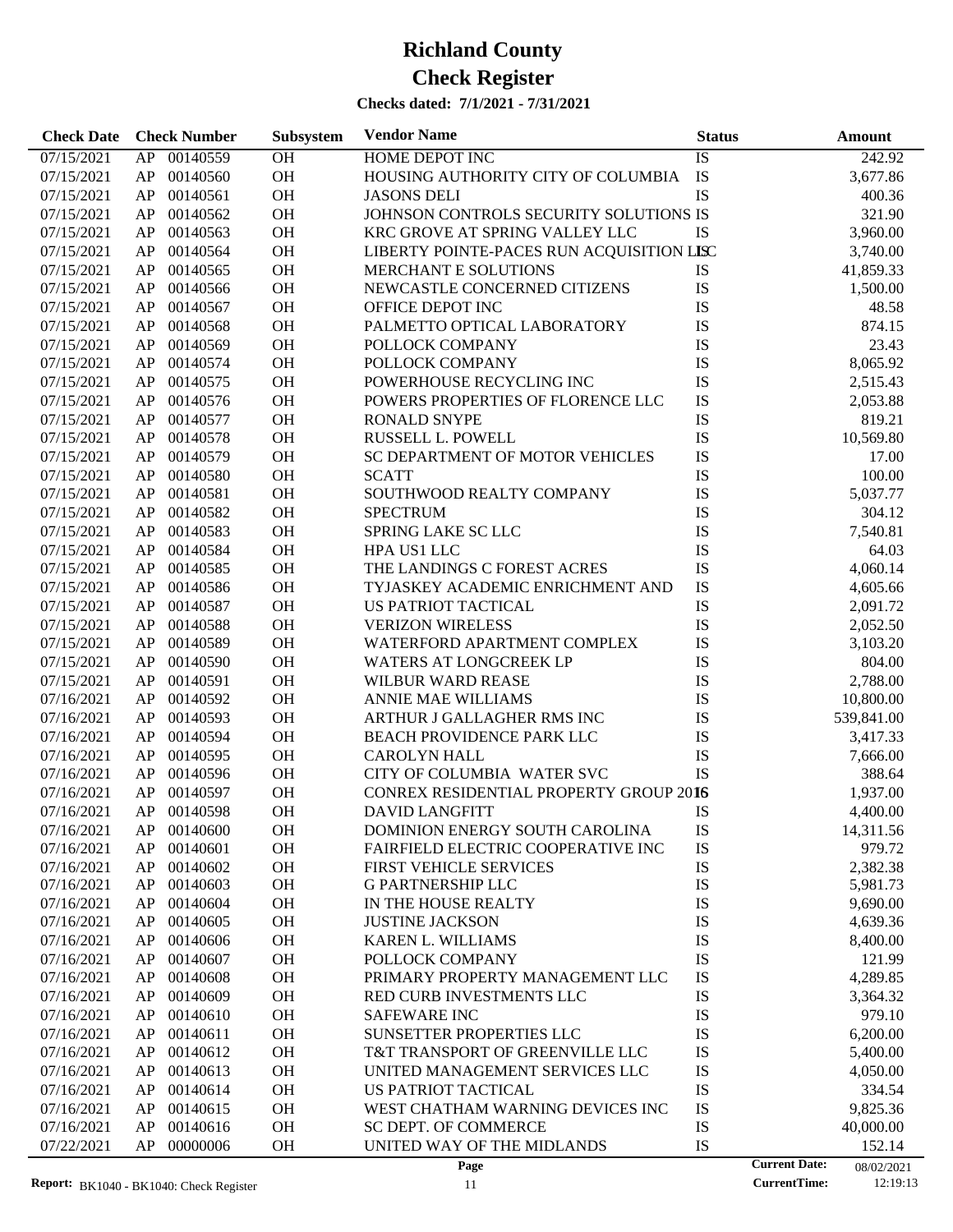| <b>Check Date</b> | <b>Check Number</b> | Subsystem | <b>Vendor Name</b>                             | <b>Status</b> |                      | <b>Amount</b> |
|-------------------|---------------------|-----------|------------------------------------------------|---------------|----------------------|---------------|
| 07/22/2021        | AP<br>00140617      | OH        | A.D. MOORE                                     | IS            |                      | 10,825.00     |
| 07/22/2021        | 00140618<br>AP      | OH        | <b>ABISOLA ADEJAYAN</b>                        | IS            |                      | 7,950.00      |
| 07/22/2021        | 00140619<br>AP      | OH        | <b>ACCESS ANALYTICAL</b>                       | IS            |                      | 2,248.50      |
| 07/22/2021        | 00140620<br>AP      | OH        | ADMINISTRACION PARA EL SUSTENTO DE             | IS            |                      | 253.85        |
| 07/22/2021        | 00140621<br>AP      | OH        | <b>AECOM</b>                                   | IS            |                      | 1,397.92      |
| 07/22/2021        | 00140622<br>AP      | OH        | <b>AIRGAS INC</b>                              | IS            |                      | 5,538.49      |
| 07/22/2021        | 00140623<br>AP      | OH        | ALEXANDER RIVER WALK VISTA LLC                 | IS            |                      | 11,455.00     |
| 07/22/2021        | 00140624<br>AP      | OH        | AMARE HANNA GROUP LLC                          | IS            |                      | 1,463.17      |
| 07/22/2021        | 00140625<br>AP      | OH        | AMERICAN EXPRESS INC                           | IS            |                      | 1,860.21      |
| 07/22/2021        | 00140626<br>AP      | OH        | <b>AMERIGAS - LEXINGTON</b>                    | IS            |                      | 428.36        |
| 07/22/2021        | 00140627<br>AP      | OH        | ANGEL UNDERWOOD                                | IS            |                      | 3,976.00      |
| 07/22/2021        | 00140628<br>AP      | OH        | ANNA DELL LANGLEY                              | IS            |                      | 7,800.00      |
| 07/22/2021        | 00140629<br>AP      | OH        | <b>ANNALISE BOIVIN</b>                         | IS            |                      | 4,020.00      |
| 07/22/2021        | 00140630<br>AP      | OH        | ANNEMARIE B. MATTHEWS                          | IS            |                      | 3,297.48      |
| 07/22/2021        | 00140631<br>AP      | OH        | ANOTHER PRINTER INC                            | IS            |                      | 1,302.56      |
| 07/22/2021        | 00140632<br>AP      | OH        | APM REALTY GROUP LLC                           | IS            |                      | 9,397.50      |
| 07/22/2021        | 00140633<br>AP      | OH        | <b>ARTEAA LEMON</b>                            | IS            |                      | 6,419.25      |
| 07/22/2021        | 00140634<br>AP      | OH        | <b>ASHLEY N. CAPERS</b>                        | IS            |                      | 7,425.00      |
| 07/22/2021        | 00140635<br>AP      | OH        | AT&T                                           | IS            |                      | 263.19        |
| 07/22/2021        | 00140636<br>AP      | OH        | <b>BARRON, GRETCHEN D</b>                      | IS            |                      | 325.92        |
| 07/22/2021        | 00140637<br>AP      | OH        | <b>BE REAL ESTATE</b>                          | IS            |                      | 5,400.00      |
| 07/22/2021        | 00140638<br>AP      | OH        | BEACH PROVIDENCE PARK LLC                      | IS            |                      | 9,877.33      |
| 07/22/2021        | 00140639<br>AP      | OH        | <b>BETTY SIMS</b>                              | IS            |                      | 7,700.00      |
| 07/22/2021        | 00140640<br>AP      | OH        | BLIBAUM AND ASSOCIATES P.A.                    | IS            |                      | 250.00        |
| 07/22/2021        | 00140641<br>AP      | OH        | <b>BLUE GRANITE WATER COMPANY</b>              | IS            |                      | 60.62         |
| 07/22/2021        | 00140642<br>AP      | OH        | <b>BOUND TREE MEDICAL LLC</b>                  | IS            |                      | 9,750.24      |
| 07/22/2021        | 00140643<br>AP      | OH        | BRIDGE WF SC RESERVE RIVER WALK LLC            | IS            |                      | 16,979.93     |
| 07/22/2021        | 00140644<br>AP      | OH        | <b>BRITTANY SONIE</b>                          | IS            |                      | 3,915.00      |
| 07/22/2021        | 00140645<br>AP      | OH        | BROWN AND GLENN REALTY CO INC.                 | IS            |                      | 3,240.00      |
| 07/22/2021        | 00140646<br>AP      | OH        | BUREAU FOR CHILD SUPPORT ENFORCEMENTS          |               |                      | 295.38        |
| 07/22/2021        | 00140647<br>AP      | OH        | BYRNESWOOD COMMUNITY ORGANIZATIONIS            |               |                      | 1,500.00      |
| 07/22/2021        | 00140648<br>AP      | OH        | <b>CAIC</b>                                    | IS            |                      | 23,105.04     |
| 07/22/2021        | 00140649<br>AP      | OH        | CALIFORNIA STATE DISBURSEMENT UNIT             | IS            |                      | 186.27        |
| 07/22/2021        | 00140650<br>AP      | OH        | <b>CANTEY &amp; CO INC</b>                     | IS            |                      | 4,649.68      |
| 07/22/2021        | AP<br>00140651      | OH        | CAROLINA TRUCKING & DEMOLITION                 | IS            |                      | 300.00        |
| 07/22/2021        | AP 00140652         | <b>OH</b> | CAROLYN JOAN BROWN CARTER                      | IS            |                      | 3,750.00      |
| 07/22/2021        | 00140653<br>AP      | OH        | CASA STUDENT HOUSING LLC                       | IS            |                      | 4,870.85      |
| 07/22/2021        | 00140654<br>AP      | OH        | <b>CDWG</b>                                    | IS            |                      | 23,884.20     |
| 07/22/2021        | 00140655<br>AP      | OH        | <b>CENTRAL SC ALLIANCE</b>                     | IS            |                      | 18,000.00     |
| 07/22/2021        | 00140656<br>AP      | <b>OH</b> | CHARLES L. MCCASKILL JR                        | IS            |                      | 5,650.00      |
| 07/22/2021        | 00140657<br>AP      | OH        | <b>CHYANNE NIPPER</b>                          | IS            |                      | 3,675.00      |
| 07/22/2021        | 00140658<br>AP      | OH        | <b>CITY OF COLUMBIA</b>                        | IS            |                      | 140.00        |
| 07/22/2021        | 00140662<br>AP      | OH        | <b>CITY OF COLUMBIA</b>                        | IS            |                      | 28,168.16     |
| 07/22/2021        | 00140664<br>AP      | OH        | CITY OF COLUMBIA WATER SVC                     | IS            |                      | 52,165.99     |
| 07/22/2021        | 00140665<br>AP      | OH        | <b>CLIF ANDERSON</b>                           | IS            |                      | 5,200.00      |
| 07/22/2021        | 00140666<br>AP      | OH        | <b>CMM REALTY INC</b>                          | IS            |                      | 5,500.00      |
| 07/22/2021        | 00140667<br>AP      | OH        | <b>COLONIAL LIFE INSURANCE</b>                 | IS            |                      | 2,247.88      |
| 07/22/2021        | 00140668<br>AP      | OH        | <b>COLUMBIA CITY BALLET</b>                    | IS            |                      | 27,400.00     |
| 07/22/2021        | 00140669<br>AP      | OH        | COLUMBIA PROPERTY MANAGEMENT LLC               | IS            |                      | 8,812.50      |
| 07/22/2021        | 00140670<br>AP      | OH        | <b>COMMUNITY ASSISTANCE PROVIDER</b>           | IS            |                      | 5,742.01      |
| 07/22/2021        | 00140671<br>AP      | OH        | <b>COMPANION AT THE PALMS LLC</b>              | IS            |                      | 19,004.50     |
| 07/22/2021        | 00140672<br>AP      | OH        | CONREX ML PORTFOLIO LLC                        | IS            |                      | 26,396.82     |
| 07/22/2021        | 00140673<br>AP      | OH        | <b>CONREX RESIDENTIAL PROPERTY GROUP 2013-</b> |               |                      | 6,075.00      |
| 07/22/2021        | 00140674<br>AP      | OH        | CYPRESS RUN REAL ESTATE LLC                    | IS            |                      | 2,963.52      |
|                   |                     |           | Page                                           |               | <b>Current Date:</b> | 08/02/2021    |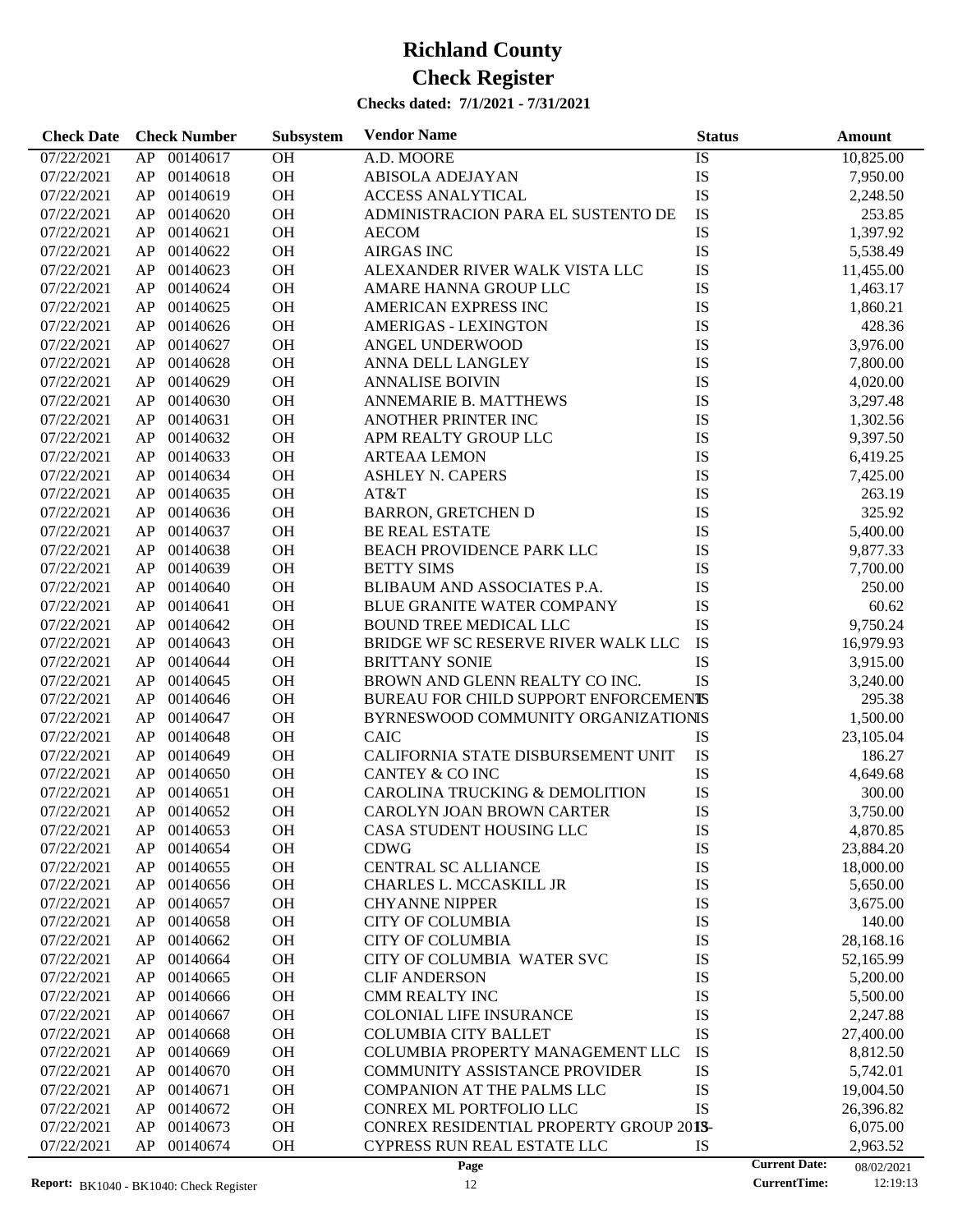| 00140675<br>07/22/2021<br>AP<br><b>OH</b><br>DBC AUTUMN RIDGE APARTMENTS LP<br>IS<br>11,721.01<br>OH<br>IS<br>07/22/2021<br>AP<br>00140676<br>55.78<br>DEBT MANAGEMENT SERVICES<br>OH<br>IS<br>00140677<br>9,400.00<br>07/22/2021<br>AP<br><b>DEMARKUS ROBINSON</b><br>OH<br>IS<br>00140678<br>DIVISION OF CHILD SUPPORT<br>07/22/2021<br>AP<br>507.61<br>OH<br>IS<br>00140679<br>595.80<br>07/22/2021<br>AP<br>DOMINION ENERGY SCINC<br>OH<br>IS<br>00140690<br>60,192.42<br>07/22/2021<br>AP<br>DOMINION ENERGY SCINC<br>OH<br>IS<br>00140691<br>07/22/2021<br>AP<br>DOMINION ENERGY SCINC<br>41,443.91<br>OH<br>IS<br>00140699<br>07/22/2021<br>AP<br>DOMINION ENERGY SOUTH CAROLINA<br>47,807.57<br>OH<br>IS<br>00140700<br>DOUGLAS MADISON STATION II, LLC<br>07/22/2021<br>AP<br>14,623.84<br>OH<br>IS<br>00140701<br>07/22/2021<br>AP<br>DRAKE ARCH COLUMBIA 1 LLC<br>7,740.00<br>OH<br>IS<br>00140702<br>07/22/2021<br>AP<br><b>DYNESHA JAMES</b><br>3,450.00<br>OH<br><b>IS</b><br>00140703<br>EARLEWOOD COMMUNITY CITIZEN<br>07/22/2021<br>AP<br>745.00<br>OH<br>EAST RICHLAND COUNTY PUBLIC SERVICE IS<br>00140704<br>07/22/2021<br>AP<br>2,121.12<br>OH<br>00140705<br>ELECTRIC MOTOR SERVICE OF CLINTON INCIS<br>07/22/2021<br>AP<br>8,407.27<br>OH<br>00140706<br>07/22/2021<br>AP<br><b>ELVIS HARLING</b><br>IS<br>4,350.00<br>OH<br>IS<br>00140707<br><b>ERICKA DONOHOE</b><br>07/22/2021<br>AP<br>4,500.00<br>OH<br>IS<br>00140708<br>07/22/2021<br>AP<br>FAH THE HOLLOWS LLC<br>5,856.15<br>OH<br>IS<br>00140709<br>07/22/2021<br>AP<br>FEDERAL EXPRESS CORP<br>35.69<br>OH<br>IS<br>00140710<br>3,540.00<br>07/22/2021<br>AP<br><b>FEDERICKA BELL</b><br>IS<br>00140711<br><b>OH</b><br><b>FEDEX KINKOS</b><br>07/22/2021<br>AP<br>87.48<br>OH<br>IS<br>00140712<br>FHA GREENBRIER LLC<br>8,610.00<br>07/22/2021<br>AP<br>OH<br>IS<br>00140713<br>FIND GREAT PEOPLE LLC<br>16,600.00<br>07/22/2021<br>AP<br>OH<br>IS<br>00140715<br>360,165.93<br>07/22/2021<br>AP<br><b>FIRST VEHICLE SERVICES</b><br>OH<br>IS<br>00140716<br>07/22/2021<br>AP<br>FORMSOUTH INC<br>75.60<br>OH<br>IS<br>00140717<br>FROST TRAINING CONSULTING<br>3,615.00<br>07/22/2021<br>AP<br>OH<br>IS<br>00140718<br>FURMAN FULMER COMPANY<br>07/22/2021<br>AP<br>5,350.00<br>OH<br>IS<br>00140719<br>07/22/2021<br>AP<br><b>GABLE HILL APARTMENT COMPLEX</b><br>13,009.22<br>OH<br>IS<br>00140720<br>07/22/2021<br>AP<br><b>GABLE OAKS HOUSING ASSOCIATES LP</b><br>3,571.00<br>OH<br>IS<br>00140721<br>07/22/2021<br>AP<br><b>GEORGE M. KRAUSZ</b><br>9,215.00<br>OH<br>IS<br>00140722<br><b>GIRL SCOUTS OF SC</b><br>07/22/2021<br>AP<br>3,751.51<br>OH<br>IS<br>00140723<br>07/22/2021<br>AP<br><b>GLENEAGLE APARTMENT</b><br>2,871.44<br>IS<br>00140724<br><b>OH</b><br>07/22/2021<br>AP<br><b>GLORIA ALEXANDER AKRAM</b><br>5,970.00<br>OH<br>IS<br>00140725<br>07/22/2021<br>AP<br><b>GORE AND ASSOCIATES INC</b><br>8,698.00<br>OH<br>IS<br>00140726<br>07/22/2021<br>AP<br><b>GRANT THORNTON LLP</b><br>25,000.00<br>IS<br>00140727<br><b>OH</b><br><b>GREGORY PEST CONTROL</b><br>07/22/2021<br>AP<br>580.00<br>IS<br>AP<br>00140728<br><b>OH</b><br>07/22/2021<br><b>GREGSON &amp; COLLC</b><br>4,495.00<br>07/22/2021<br>AP.<br>00140729<br>OН<br>GROVE AT ST ANDREWS APARTMENTS BL LIIS<br>18,846.87<br>00140730<br>OH<br>07/22/2021<br>AP<br>HAMPTON COURTS-BRANDEMERE LLC<br>IS<br>3,989.53<br>IS<br>00140731<br>OH<br>9,173.00<br>07/22/2021<br>AP<br><b>HARBISON HOUSING ASSOCIATES LP</b><br>OH<br>IS<br>07/22/2021<br>AP<br>00140732<br>54.72<br>HARRIS, PAUL<br>IS<br>00140733<br>OH<br>16,887.96<br>07/22/2021<br>AP<br>HAYES PIPE SUPPLY INC<br>IS<br>00140734<br>OH<br>07/22/2021<br>AP<br><b>HEATHER AND RAY UTTON</b><br>19,291.00<br>IS<br>00140735<br>OH<br>07/22/2021<br>AP<br>HELEN SPEARMAN<br>5,100.00<br>IS<br>00140736<br>OH<br>07/22/2021<br>AP<br>HENRY EARL GOODSON<br>7,450.00<br>IS<br>00140737<br>OH<br>07/22/2021<br>AP<br>HENRY SCHEIN INC<br>5,708.50<br>IS<br>00140738<br>OH<br>07/22/2021<br>AP<br>HILLIARD SHARPER<br>7,100.00<br>IS<br>00140739<br>OH<br>07/22/2021<br>AP<br>HOFFMAN MECHANICAL SOLUTIONS INC<br>2,873.65<br>IS<br>00140740<br>OH<br>07/22/2021<br>AP<br>HOLT CONSULTING COMPANY LLC<br>50,337.51<br>IS<br>00140741<br>OH<br>07/22/2021<br>AP<br>HOME NOW LLC<br>5,250.00<br>IS<br>00140742<br>OH<br>4,697.00<br>07/22/2021<br>AP<br>HOPE AVIATION INS INC<br>00140743<br>OH<br>IS<br>07/22/2021<br>AP<br>HOUSING AUTHORITY CITY OF COLUMBIA<br>10,344.93<br>IS<br>00140744<br>OH<br>07/22/2021<br>AP<br><b>HPI BROAD RIVER LLC</b><br>4,202.98<br>IS<br>AP<br>00140745<br>OH<br>07/22/2021<br>HYATT PARK/KEENAN TERRACE NA<br>1,399.72<br>AP<br>00140746<br>OH<br><b>HYDROSTRUCTURES</b><br>IS | <b>Check Date</b> | <b>Check Number</b> | Subsystem | <b>Vendor Name</b> | <b>Status</b> | <b>Amount</b> |
|-------------------------------------------------------------------------------------------------------------------------------------------------------------------------------------------------------------------------------------------------------------------------------------------------------------------------------------------------------------------------------------------------------------------------------------------------------------------------------------------------------------------------------------------------------------------------------------------------------------------------------------------------------------------------------------------------------------------------------------------------------------------------------------------------------------------------------------------------------------------------------------------------------------------------------------------------------------------------------------------------------------------------------------------------------------------------------------------------------------------------------------------------------------------------------------------------------------------------------------------------------------------------------------------------------------------------------------------------------------------------------------------------------------------------------------------------------------------------------------------------------------------------------------------------------------------------------------------------------------------------------------------------------------------------------------------------------------------------------------------------------------------------------------------------------------------------------------------------------------------------------------------------------------------------------------------------------------------------------------------------------------------------------------------------------------------------------------------------------------------------------------------------------------------------------------------------------------------------------------------------------------------------------------------------------------------------------------------------------------------------------------------------------------------------------------------------------------------------------------------------------------------------------------------------------------------------------------------------------------------------------------------------------------------------------------------------------------------------------------------------------------------------------------------------------------------------------------------------------------------------------------------------------------------------------------------------------------------------------------------------------------------------------------------------------------------------------------------------------------------------------------------------------------------------------------------------------------------------------------------------------------------------------------------------------------------------------------------------------------------------------------------------------------------------------------------------------------------------------------------------------------------------------------------------------------------------------------------------------------------------------------------------------------------------------------------------------------------------------------------------------------------------------------------------------------------------------------------------------------------------------------------------------------------------------------------------------------------------------------------------------------------------------------------------------------------------------------------------------------------------------------------------------------------------------------------------------------------------------------------------------------------------------------------------------------------------------------------------------------------------------------------------------------------------------------------------------------------------------------------------------------------------------------------------------------------------------------------------------------------------------------------------------------------------------------------------------------------------------------------------------|-------------------|---------------------|-----------|--------------------|---------------|---------------|
|                                                                                                                                                                                                                                                                                                                                                                                                                                                                                                                                                                                                                                                                                                                                                                                                                                                                                                                                                                                                                                                                                                                                                                                                                                                                                                                                                                                                                                                                                                                                                                                                                                                                                                                                                                                                                                                                                                                                                                                                                                                                                                                                                                                                                                                                                                                                                                                                                                                                                                                                                                                                                                                                                                                                                                                                                                                                                                                                                                                                                                                                                                                                                                                                                                                                                                                                                                                                                                                                                                                                                                                                                                                                                                                                                                                                                                                                                                                                                                                                                                                                                                                                                                                                                                                                                                                                                                                                                                                                                                                                                                                                                                                                                                                                                       |                   |                     |           |                    |               |               |
|                                                                                                                                                                                                                                                                                                                                                                                                                                                                                                                                                                                                                                                                                                                                                                                                                                                                                                                                                                                                                                                                                                                                                                                                                                                                                                                                                                                                                                                                                                                                                                                                                                                                                                                                                                                                                                                                                                                                                                                                                                                                                                                                                                                                                                                                                                                                                                                                                                                                                                                                                                                                                                                                                                                                                                                                                                                                                                                                                                                                                                                                                                                                                                                                                                                                                                                                                                                                                                                                                                                                                                                                                                                                                                                                                                                                                                                                                                                                                                                                                                                                                                                                                                                                                                                                                                                                                                                                                                                                                                                                                                                                                                                                                                                                                       |                   |                     |           |                    |               |               |
|                                                                                                                                                                                                                                                                                                                                                                                                                                                                                                                                                                                                                                                                                                                                                                                                                                                                                                                                                                                                                                                                                                                                                                                                                                                                                                                                                                                                                                                                                                                                                                                                                                                                                                                                                                                                                                                                                                                                                                                                                                                                                                                                                                                                                                                                                                                                                                                                                                                                                                                                                                                                                                                                                                                                                                                                                                                                                                                                                                                                                                                                                                                                                                                                                                                                                                                                                                                                                                                                                                                                                                                                                                                                                                                                                                                                                                                                                                                                                                                                                                                                                                                                                                                                                                                                                                                                                                                                                                                                                                                                                                                                                                                                                                                                                       |                   |                     |           |                    |               |               |
|                                                                                                                                                                                                                                                                                                                                                                                                                                                                                                                                                                                                                                                                                                                                                                                                                                                                                                                                                                                                                                                                                                                                                                                                                                                                                                                                                                                                                                                                                                                                                                                                                                                                                                                                                                                                                                                                                                                                                                                                                                                                                                                                                                                                                                                                                                                                                                                                                                                                                                                                                                                                                                                                                                                                                                                                                                                                                                                                                                                                                                                                                                                                                                                                                                                                                                                                                                                                                                                                                                                                                                                                                                                                                                                                                                                                                                                                                                                                                                                                                                                                                                                                                                                                                                                                                                                                                                                                                                                                                                                                                                                                                                                                                                                                                       |                   |                     |           |                    |               |               |
|                                                                                                                                                                                                                                                                                                                                                                                                                                                                                                                                                                                                                                                                                                                                                                                                                                                                                                                                                                                                                                                                                                                                                                                                                                                                                                                                                                                                                                                                                                                                                                                                                                                                                                                                                                                                                                                                                                                                                                                                                                                                                                                                                                                                                                                                                                                                                                                                                                                                                                                                                                                                                                                                                                                                                                                                                                                                                                                                                                                                                                                                                                                                                                                                                                                                                                                                                                                                                                                                                                                                                                                                                                                                                                                                                                                                                                                                                                                                                                                                                                                                                                                                                                                                                                                                                                                                                                                                                                                                                                                                                                                                                                                                                                                                                       |                   |                     |           |                    |               |               |
|                                                                                                                                                                                                                                                                                                                                                                                                                                                                                                                                                                                                                                                                                                                                                                                                                                                                                                                                                                                                                                                                                                                                                                                                                                                                                                                                                                                                                                                                                                                                                                                                                                                                                                                                                                                                                                                                                                                                                                                                                                                                                                                                                                                                                                                                                                                                                                                                                                                                                                                                                                                                                                                                                                                                                                                                                                                                                                                                                                                                                                                                                                                                                                                                                                                                                                                                                                                                                                                                                                                                                                                                                                                                                                                                                                                                                                                                                                                                                                                                                                                                                                                                                                                                                                                                                                                                                                                                                                                                                                                                                                                                                                                                                                                                                       |                   |                     |           |                    |               |               |
|                                                                                                                                                                                                                                                                                                                                                                                                                                                                                                                                                                                                                                                                                                                                                                                                                                                                                                                                                                                                                                                                                                                                                                                                                                                                                                                                                                                                                                                                                                                                                                                                                                                                                                                                                                                                                                                                                                                                                                                                                                                                                                                                                                                                                                                                                                                                                                                                                                                                                                                                                                                                                                                                                                                                                                                                                                                                                                                                                                                                                                                                                                                                                                                                                                                                                                                                                                                                                                                                                                                                                                                                                                                                                                                                                                                                                                                                                                                                                                                                                                                                                                                                                                                                                                                                                                                                                                                                                                                                                                                                                                                                                                                                                                                                                       |                   |                     |           |                    |               |               |
|                                                                                                                                                                                                                                                                                                                                                                                                                                                                                                                                                                                                                                                                                                                                                                                                                                                                                                                                                                                                                                                                                                                                                                                                                                                                                                                                                                                                                                                                                                                                                                                                                                                                                                                                                                                                                                                                                                                                                                                                                                                                                                                                                                                                                                                                                                                                                                                                                                                                                                                                                                                                                                                                                                                                                                                                                                                                                                                                                                                                                                                                                                                                                                                                                                                                                                                                                                                                                                                                                                                                                                                                                                                                                                                                                                                                                                                                                                                                                                                                                                                                                                                                                                                                                                                                                                                                                                                                                                                                                                                                                                                                                                                                                                                                                       |                   |                     |           |                    |               |               |
|                                                                                                                                                                                                                                                                                                                                                                                                                                                                                                                                                                                                                                                                                                                                                                                                                                                                                                                                                                                                                                                                                                                                                                                                                                                                                                                                                                                                                                                                                                                                                                                                                                                                                                                                                                                                                                                                                                                                                                                                                                                                                                                                                                                                                                                                                                                                                                                                                                                                                                                                                                                                                                                                                                                                                                                                                                                                                                                                                                                                                                                                                                                                                                                                                                                                                                                                                                                                                                                                                                                                                                                                                                                                                                                                                                                                                                                                                                                                                                                                                                                                                                                                                                                                                                                                                                                                                                                                                                                                                                                                                                                                                                                                                                                                                       |                   |                     |           |                    |               |               |
|                                                                                                                                                                                                                                                                                                                                                                                                                                                                                                                                                                                                                                                                                                                                                                                                                                                                                                                                                                                                                                                                                                                                                                                                                                                                                                                                                                                                                                                                                                                                                                                                                                                                                                                                                                                                                                                                                                                                                                                                                                                                                                                                                                                                                                                                                                                                                                                                                                                                                                                                                                                                                                                                                                                                                                                                                                                                                                                                                                                                                                                                                                                                                                                                                                                                                                                                                                                                                                                                                                                                                                                                                                                                                                                                                                                                                                                                                                                                                                                                                                                                                                                                                                                                                                                                                                                                                                                                                                                                                                                                                                                                                                                                                                                                                       |                   |                     |           |                    |               |               |
|                                                                                                                                                                                                                                                                                                                                                                                                                                                                                                                                                                                                                                                                                                                                                                                                                                                                                                                                                                                                                                                                                                                                                                                                                                                                                                                                                                                                                                                                                                                                                                                                                                                                                                                                                                                                                                                                                                                                                                                                                                                                                                                                                                                                                                                                                                                                                                                                                                                                                                                                                                                                                                                                                                                                                                                                                                                                                                                                                                                                                                                                                                                                                                                                                                                                                                                                                                                                                                                                                                                                                                                                                                                                                                                                                                                                                                                                                                                                                                                                                                                                                                                                                                                                                                                                                                                                                                                                                                                                                                                                                                                                                                                                                                                                                       |                   |                     |           |                    |               |               |
|                                                                                                                                                                                                                                                                                                                                                                                                                                                                                                                                                                                                                                                                                                                                                                                                                                                                                                                                                                                                                                                                                                                                                                                                                                                                                                                                                                                                                                                                                                                                                                                                                                                                                                                                                                                                                                                                                                                                                                                                                                                                                                                                                                                                                                                                                                                                                                                                                                                                                                                                                                                                                                                                                                                                                                                                                                                                                                                                                                                                                                                                                                                                                                                                                                                                                                                                                                                                                                                                                                                                                                                                                                                                                                                                                                                                                                                                                                                                                                                                                                                                                                                                                                                                                                                                                                                                                                                                                                                                                                                                                                                                                                                                                                                                                       |                   |                     |           |                    |               |               |
|                                                                                                                                                                                                                                                                                                                                                                                                                                                                                                                                                                                                                                                                                                                                                                                                                                                                                                                                                                                                                                                                                                                                                                                                                                                                                                                                                                                                                                                                                                                                                                                                                                                                                                                                                                                                                                                                                                                                                                                                                                                                                                                                                                                                                                                                                                                                                                                                                                                                                                                                                                                                                                                                                                                                                                                                                                                                                                                                                                                                                                                                                                                                                                                                                                                                                                                                                                                                                                                                                                                                                                                                                                                                                                                                                                                                                                                                                                                                                                                                                                                                                                                                                                                                                                                                                                                                                                                                                                                                                                                                                                                                                                                                                                                                                       |                   |                     |           |                    |               |               |
|                                                                                                                                                                                                                                                                                                                                                                                                                                                                                                                                                                                                                                                                                                                                                                                                                                                                                                                                                                                                                                                                                                                                                                                                                                                                                                                                                                                                                                                                                                                                                                                                                                                                                                                                                                                                                                                                                                                                                                                                                                                                                                                                                                                                                                                                                                                                                                                                                                                                                                                                                                                                                                                                                                                                                                                                                                                                                                                                                                                                                                                                                                                                                                                                                                                                                                                                                                                                                                                                                                                                                                                                                                                                                                                                                                                                                                                                                                                                                                                                                                                                                                                                                                                                                                                                                                                                                                                                                                                                                                                                                                                                                                                                                                                                                       |                   |                     |           |                    |               |               |
|                                                                                                                                                                                                                                                                                                                                                                                                                                                                                                                                                                                                                                                                                                                                                                                                                                                                                                                                                                                                                                                                                                                                                                                                                                                                                                                                                                                                                                                                                                                                                                                                                                                                                                                                                                                                                                                                                                                                                                                                                                                                                                                                                                                                                                                                                                                                                                                                                                                                                                                                                                                                                                                                                                                                                                                                                                                                                                                                                                                                                                                                                                                                                                                                                                                                                                                                                                                                                                                                                                                                                                                                                                                                                                                                                                                                                                                                                                                                                                                                                                                                                                                                                                                                                                                                                                                                                                                                                                                                                                                                                                                                                                                                                                                                                       |                   |                     |           |                    |               |               |
|                                                                                                                                                                                                                                                                                                                                                                                                                                                                                                                                                                                                                                                                                                                                                                                                                                                                                                                                                                                                                                                                                                                                                                                                                                                                                                                                                                                                                                                                                                                                                                                                                                                                                                                                                                                                                                                                                                                                                                                                                                                                                                                                                                                                                                                                                                                                                                                                                                                                                                                                                                                                                                                                                                                                                                                                                                                                                                                                                                                                                                                                                                                                                                                                                                                                                                                                                                                                                                                                                                                                                                                                                                                                                                                                                                                                                                                                                                                                                                                                                                                                                                                                                                                                                                                                                                                                                                                                                                                                                                                                                                                                                                                                                                                                                       |                   |                     |           |                    |               |               |
|                                                                                                                                                                                                                                                                                                                                                                                                                                                                                                                                                                                                                                                                                                                                                                                                                                                                                                                                                                                                                                                                                                                                                                                                                                                                                                                                                                                                                                                                                                                                                                                                                                                                                                                                                                                                                                                                                                                                                                                                                                                                                                                                                                                                                                                                                                                                                                                                                                                                                                                                                                                                                                                                                                                                                                                                                                                                                                                                                                                                                                                                                                                                                                                                                                                                                                                                                                                                                                                                                                                                                                                                                                                                                                                                                                                                                                                                                                                                                                                                                                                                                                                                                                                                                                                                                                                                                                                                                                                                                                                                                                                                                                                                                                                                                       |                   |                     |           |                    |               |               |
|                                                                                                                                                                                                                                                                                                                                                                                                                                                                                                                                                                                                                                                                                                                                                                                                                                                                                                                                                                                                                                                                                                                                                                                                                                                                                                                                                                                                                                                                                                                                                                                                                                                                                                                                                                                                                                                                                                                                                                                                                                                                                                                                                                                                                                                                                                                                                                                                                                                                                                                                                                                                                                                                                                                                                                                                                                                                                                                                                                                                                                                                                                                                                                                                                                                                                                                                                                                                                                                                                                                                                                                                                                                                                                                                                                                                                                                                                                                                                                                                                                                                                                                                                                                                                                                                                                                                                                                                                                                                                                                                                                                                                                                                                                                                                       |                   |                     |           |                    |               |               |
|                                                                                                                                                                                                                                                                                                                                                                                                                                                                                                                                                                                                                                                                                                                                                                                                                                                                                                                                                                                                                                                                                                                                                                                                                                                                                                                                                                                                                                                                                                                                                                                                                                                                                                                                                                                                                                                                                                                                                                                                                                                                                                                                                                                                                                                                                                                                                                                                                                                                                                                                                                                                                                                                                                                                                                                                                                                                                                                                                                                                                                                                                                                                                                                                                                                                                                                                                                                                                                                                                                                                                                                                                                                                                                                                                                                                                                                                                                                                                                                                                                                                                                                                                                                                                                                                                                                                                                                                                                                                                                                                                                                                                                                                                                                                                       |                   |                     |           |                    |               |               |
|                                                                                                                                                                                                                                                                                                                                                                                                                                                                                                                                                                                                                                                                                                                                                                                                                                                                                                                                                                                                                                                                                                                                                                                                                                                                                                                                                                                                                                                                                                                                                                                                                                                                                                                                                                                                                                                                                                                                                                                                                                                                                                                                                                                                                                                                                                                                                                                                                                                                                                                                                                                                                                                                                                                                                                                                                                                                                                                                                                                                                                                                                                                                                                                                                                                                                                                                                                                                                                                                                                                                                                                                                                                                                                                                                                                                                                                                                                                                                                                                                                                                                                                                                                                                                                                                                                                                                                                                                                                                                                                                                                                                                                                                                                                                                       |                   |                     |           |                    |               |               |
|                                                                                                                                                                                                                                                                                                                                                                                                                                                                                                                                                                                                                                                                                                                                                                                                                                                                                                                                                                                                                                                                                                                                                                                                                                                                                                                                                                                                                                                                                                                                                                                                                                                                                                                                                                                                                                                                                                                                                                                                                                                                                                                                                                                                                                                                                                                                                                                                                                                                                                                                                                                                                                                                                                                                                                                                                                                                                                                                                                                                                                                                                                                                                                                                                                                                                                                                                                                                                                                                                                                                                                                                                                                                                                                                                                                                                                                                                                                                                                                                                                                                                                                                                                                                                                                                                                                                                                                                                                                                                                                                                                                                                                                                                                                                                       |                   |                     |           |                    |               |               |
|                                                                                                                                                                                                                                                                                                                                                                                                                                                                                                                                                                                                                                                                                                                                                                                                                                                                                                                                                                                                                                                                                                                                                                                                                                                                                                                                                                                                                                                                                                                                                                                                                                                                                                                                                                                                                                                                                                                                                                                                                                                                                                                                                                                                                                                                                                                                                                                                                                                                                                                                                                                                                                                                                                                                                                                                                                                                                                                                                                                                                                                                                                                                                                                                                                                                                                                                                                                                                                                                                                                                                                                                                                                                                                                                                                                                                                                                                                                                                                                                                                                                                                                                                                                                                                                                                                                                                                                                                                                                                                                                                                                                                                                                                                                                                       |                   |                     |           |                    |               |               |
|                                                                                                                                                                                                                                                                                                                                                                                                                                                                                                                                                                                                                                                                                                                                                                                                                                                                                                                                                                                                                                                                                                                                                                                                                                                                                                                                                                                                                                                                                                                                                                                                                                                                                                                                                                                                                                                                                                                                                                                                                                                                                                                                                                                                                                                                                                                                                                                                                                                                                                                                                                                                                                                                                                                                                                                                                                                                                                                                                                                                                                                                                                                                                                                                                                                                                                                                                                                                                                                                                                                                                                                                                                                                                                                                                                                                                                                                                                                                                                                                                                                                                                                                                                                                                                                                                                                                                                                                                                                                                                                                                                                                                                                                                                                                                       |                   |                     |           |                    |               |               |
|                                                                                                                                                                                                                                                                                                                                                                                                                                                                                                                                                                                                                                                                                                                                                                                                                                                                                                                                                                                                                                                                                                                                                                                                                                                                                                                                                                                                                                                                                                                                                                                                                                                                                                                                                                                                                                                                                                                                                                                                                                                                                                                                                                                                                                                                                                                                                                                                                                                                                                                                                                                                                                                                                                                                                                                                                                                                                                                                                                                                                                                                                                                                                                                                                                                                                                                                                                                                                                                                                                                                                                                                                                                                                                                                                                                                                                                                                                                                                                                                                                                                                                                                                                                                                                                                                                                                                                                                                                                                                                                                                                                                                                                                                                                                                       |                   |                     |           |                    |               |               |
|                                                                                                                                                                                                                                                                                                                                                                                                                                                                                                                                                                                                                                                                                                                                                                                                                                                                                                                                                                                                                                                                                                                                                                                                                                                                                                                                                                                                                                                                                                                                                                                                                                                                                                                                                                                                                                                                                                                                                                                                                                                                                                                                                                                                                                                                                                                                                                                                                                                                                                                                                                                                                                                                                                                                                                                                                                                                                                                                                                                                                                                                                                                                                                                                                                                                                                                                                                                                                                                                                                                                                                                                                                                                                                                                                                                                                                                                                                                                                                                                                                                                                                                                                                                                                                                                                                                                                                                                                                                                                                                                                                                                                                                                                                                                                       |                   |                     |           |                    |               |               |
|                                                                                                                                                                                                                                                                                                                                                                                                                                                                                                                                                                                                                                                                                                                                                                                                                                                                                                                                                                                                                                                                                                                                                                                                                                                                                                                                                                                                                                                                                                                                                                                                                                                                                                                                                                                                                                                                                                                                                                                                                                                                                                                                                                                                                                                                                                                                                                                                                                                                                                                                                                                                                                                                                                                                                                                                                                                                                                                                                                                                                                                                                                                                                                                                                                                                                                                                                                                                                                                                                                                                                                                                                                                                                                                                                                                                                                                                                                                                                                                                                                                                                                                                                                                                                                                                                                                                                                                                                                                                                                                                                                                                                                                                                                                                                       |                   |                     |           |                    |               |               |
|                                                                                                                                                                                                                                                                                                                                                                                                                                                                                                                                                                                                                                                                                                                                                                                                                                                                                                                                                                                                                                                                                                                                                                                                                                                                                                                                                                                                                                                                                                                                                                                                                                                                                                                                                                                                                                                                                                                                                                                                                                                                                                                                                                                                                                                                                                                                                                                                                                                                                                                                                                                                                                                                                                                                                                                                                                                                                                                                                                                                                                                                                                                                                                                                                                                                                                                                                                                                                                                                                                                                                                                                                                                                                                                                                                                                                                                                                                                                                                                                                                                                                                                                                                                                                                                                                                                                                                                                                                                                                                                                                                                                                                                                                                                                                       |                   |                     |           |                    |               |               |
|                                                                                                                                                                                                                                                                                                                                                                                                                                                                                                                                                                                                                                                                                                                                                                                                                                                                                                                                                                                                                                                                                                                                                                                                                                                                                                                                                                                                                                                                                                                                                                                                                                                                                                                                                                                                                                                                                                                                                                                                                                                                                                                                                                                                                                                                                                                                                                                                                                                                                                                                                                                                                                                                                                                                                                                                                                                                                                                                                                                                                                                                                                                                                                                                                                                                                                                                                                                                                                                                                                                                                                                                                                                                                                                                                                                                                                                                                                                                                                                                                                                                                                                                                                                                                                                                                                                                                                                                                                                                                                                                                                                                                                                                                                                                                       |                   |                     |           |                    |               |               |
|                                                                                                                                                                                                                                                                                                                                                                                                                                                                                                                                                                                                                                                                                                                                                                                                                                                                                                                                                                                                                                                                                                                                                                                                                                                                                                                                                                                                                                                                                                                                                                                                                                                                                                                                                                                                                                                                                                                                                                                                                                                                                                                                                                                                                                                                                                                                                                                                                                                                                                                                                                                                                                                                                                                                                                                                                                                                                                                                                                                                                                                                                                                                                                                                                                                                                                                                                                                                                                                                                                                                                                                                                                                                                                                                                                                                                                                                                                                                                                                                                                                                                                                                                                                                                                                                                                                                                                                                                                                                                                                                                                                                                                                                                                                                                       |                   |                     |           |                    |               |               |
|                                                                                                                                                                                                                                                                                                                                                                                                                                                                                                                                                                                                                                                                                                                                                                                                                                                                                                                                                                                                                                                                                                                                                                                                                                                                                                                                                                                                                                                                                                                                                                                                                                                                                                                                                                                                                                                                                                                                                                                                                                                                                                                                                                                                                                                                                                                                                                                                                                                                                                                                                                                                                                                                                                                                                                                                                                                                                                                                                                                                                                                                                                                                                                                                                                                                                                                                                                                                                                                                                                                                                                                                                                                                                                                                                                                                                                                                                                                                                                                                                                                                                                                                                                                                                                                                                                                                                                                                                                                                                                                                                                                                                                                                                                                                                       |                   |                     |           |                    |               |               |
|                                                                                                                                                                                                                                                                                                                                                                                                                                                                                                                                                                                                                                                                                                                                                                                                                                                                                                                                                                                                                                                                                                                                                                                                                                                                                                                                                                                                                                                                                                                                                                                                                                                                                                                                                                                                                                                                                                                                                                                                                                                                                                                                                                                                                                                                                                                                                                                                                                                                                                                                                                                                                                                                                                                                                                                                                                                                                                                                                                                                                                                                                                                                                                                                                                                                                                                                                                                                                                                                                                                                                                                                                                                                                                                                                                                                                                                                                                                                                                                                                                                                                                                                                                                                                                                                                                                                                                                                                                                                                                                                                                                                                                                                                                                                                       |                   |                     |           |                    |               |               |
|                                                                                                                                                                                                                                                                                                                                                                                                                                                                                                                                                                                                                                                                                                                                                                                                                                                                                                                                                                                                                                                                                                                                                                                                                                                                                                                                                                                                                                                                                                                                                                                                                                                                                                                                                                                                                                                                                                                                                                                                                                                                                                                                                                                                                                                                                                                                                                                                                                                                                                                                                                                                                                                                                                                                                                                                                                                                                                                                                                                                                                                                                                                                                                                                                                                                                                                                                                                                                                                                                                                                                                                                                                                                                                                                                                                                                                                                                                                                                                                                                                                                                                                                                                                                                                                                                                                                                                                                                                                                                                                                                                                                                                                                                                                                                       |                   |                     |           |                    |               |               |
|                                                                                                                                                                                                                                                                                                                                                                                                                                                                                                                                                                                                                                                                                                                                                                                                                                                                                                                                                                                                                                                                                                                                                                                                                                                                                                                                                                                                                                                                                                                                                                                                                                                                                                                                                                                                                                                                                                                                                                                                                                                                                                                                                                                                                                                                                                                                                                                                                                                                                                                                                                                                                                                                                                                                                                                                                                                                                                                                                                                                                                                                                                                                                                                                                                                                                                                                                                                                                                                                                                                                                                                                                                                                                                                                                                                                                                                                                                                                                                                                                                                                                                                                                                                                                                                                                                                                                                                                                                                                                                                                                                                                                                                                                                                                                       |                   |                     |           |                    |               |               |
|                                                                                                                                                                                                                                                                                                                                                                                                                                                                                                                                                                                                                                                                                                                                                                                                                                                                                                                                                                                                                                                                                                                                                                                                                                                                                                                                                                                                                                                                                                                                                                                                                                                                                                                                                                                                                                                                                                                                                                                                                                                                                                                                                                                                                                                                                                                                                                                                                                                                                                                                                                                                                                                                                                                                                                                                                                                                                                                                                                                                                                                                                                                                                                                                                                                                                                                                                                                                                                                                                                                                                                                                                                                                                                                                                                                                                                                                                                                                                                                                                                                                                                                                                                                                                                                                                                                                                                                                                                                                                                                                                                                                                                                                                                                                                       |                   |                     |           |                    |               |               |
|                                                                                                                                                                                                                                                                                                                                                                                                                                                                                                                                                                                                                                                                                                                                                                                                                                                                                                                                                                                                                                                                                                                                                                                                                                                                                                                                                                                                                                                                                                                                                                                                                                                                                                                                                                                                                                                                                                                                                                                                                                                                                                                                                                                                                                                                                                                                                                                                                                                                                                                                                                                                                                                                                                                                                                                                                                                                                                                                                                                                                                                                                                                                                                                                                                                                                                                                                                                                                                                                                                                                                                                                                                                                                                                                                                                                                                                                                                                                                                                                                                                                                                                                                                                                                                                                                                                                                                                                                                                                                                                                                                                                                                                                                                                                                       |                   |                     |           |                    |               |               |
|                                                                                                                                                                                                                                                                                                                                                                                                                                                                                                                                                                                                                                                                                                                                                                                                                                                                                                                                                                                                                                                                                                                                                                                                                                                                                                                                                                                                                                                                                                                                                                                                                                                                                                                                                                                                                                                                                                                                                                                                                                                                                                                                                                                                                                                                                                                                                                                                                                                                                                                                                                                                                                                                                                                                                                                                                                                                                                                                                                                                                                                                                                                                                                                                                                                                                                                                                                                                                                                                                                                                                                                                                                                                                                                                                                                                                                                                                                                                                                                                                                                                                                                                                                                                                                                                                                                                                                                                                                                                                                                                                                                                                                                                                                                                                       |                   |                     |           |                    |               |               |
|                                                                                                                                                                                                                                                                                                                                                                                                                                                                                                                                                                                                                                                                                                                                                                                                                                                                                                                                                                                                                                                                                                                                                                                                                                                                                                                                                                                                                                                                                                                                                                                                                                                                                                                                                                                                                                                                                                                                                                                                                                                                                                                                                                                                                                                                                                                                                                                                                                                                                                                                                                                                                                                                                                                                                                                                                                                                                                                                                                                                                                                                                                                                                                                                                                                                                                                                                                                                                                                                                                                                                                                                                                                                                                                                                                                                                                                                                                                                                                                                                                                                                                                                                                                                                                                                                                                                                                                                                                                                                                                                                                                                                                                                                                                                                       |                   |                     |           |                    |               |               |
|                                                                                                                                                                                                                                                                                                                                                                                                                                                                                                                                                                                                                                                                                                                                                                                                                                                                                                                                                                                                                                                                                                                                                                                                                                                                                                                                                                                                                                                                                                                                                                                                                                                                                                                                                                                                                                                                                                                                                                                                                                                                                                                                                                                                                                                                                                                                                                                                                                                                                                                                                                                                                                                                                                                                                                                                                                                                                                                                                                                                                                                                                                                                                                                                                                                                                                                                                                                                                                                                                                                                                                                                                                                                                                                                                                                                                                                                                                                                                                                                                                                                                                                                                                                                                                                                                                                                                                                                                                                                                                                                                                                                                                                                                                                                                       |                   |                     |           |                    |               |               |
|                                                                                                                                                                                                                                                                                                                                                                                                                                                                                                                                                                                                                                                                                                                                                                                                                                                                                                                                                                                                                                                                                                                                                                                                                                                                                                                                                                                                                                                                                                                                                                                                                                                                                                                                                                                                                                                                                                                                                                                                                                                                                                                                                                                                                                                                                                                                                                                                                                                                                                                                                                                                                                                                                                                                                                                                                                                                                                                                                                                                                                                                                                                                                                                                                                                                                                                                                                                                                                                                                                                                                                                                                                                                                                                                                                                                                                                                                                                                                                                                                                                                                                                                                                                                                                                                                                                                                                                                                                                                                                                                                                                                                                                                                                                                                       |                   |                     |           |                    |               |               |
|                                                                                                                                                                                                                                                                                                                                                                                                                                                                                                                                                                                                                                                                                                                                                                                                                                                                                                                                                                                                                                                                                                                                                                                                                                                                                                                                                                                                                                                                                                                                                                                                                                                                                                                                                                                                                                                                                                                                                                                                                                                                                                                                                                                                                                                                                                                                                                                                                                                                                                                                                                                                                                                                                                                                                                                                                                                                                                                                                                                                                                                                                                                                                                                                                                                                                                                                                                                                                                                                                                                                                                                                                                                                                                                                                                                                                                                                                                                                                                                                                                                                                                                                                                                                                                                                                                                                                                                                                                                                                                                                                                                                                                                                                                                                                       |                   |                     |           |                    |               |               |
|                                                                                                                                                                                                                                                                                                                                                                                                                                                                                                                                                                                                                                                                                                                                                                                                                                                                                                                                                                                                                                                                                                                                                                                                                                                                                                                                                                                                                                                                                                                                                                                                                                                                                                                                                                                                                                                                                                                                                                                                                                                                                                                                                                                                                                                                                                                                                                                                                                                                                                                                                                                                                                                                                                                                                                                                                                                                                                                                                                                                                                                                                                                                                                                                                                                                                                                                                                                                                                                                                                                                                                                                                                                                                                                                                                                                                                                                                                                                                                                                                                                                                                                                                                                                                                                                                                                                                                                                                                                                                                                                                                                                                                                                                                                                                       |                   |                     |           |                    |               |               |
|                                                                                                                                                                                                                                                                                                                                                                                                                                                                                                                                                                                                                                                                                                                                                                                                                                                                                                                                                                                                                                                                                                                                                                                                                                                                                                                                                                                                                                                                                                                                                                                                                                                                                                                                                                                                                                                                                                                                                                                                                                                                                                                                                                                                                                                                                                                                                                                                                                                                                                                                                                                                                                                                                                                                                                                                                                                                                                                                                                                                                                                                                                                                                                                                                                                                                                                                                                                                                                                                                                                                                                                                                                                                                                                                                                                                                                                                                                                                                                                                                                                                                                                                                                                                                                                                                                                                                                                                                                                                                                                                                                                                                                                                                                                                                       |                   |                     |           |                    |               |               |
|                                                                                                                                                                                                                                                                                                                                                                                                                                                                                                                                                                                                                                                                                                                                                                                                                                                                                                                                                                                                                                                                                                                                                                                                                                                                                                                                                                                                                                                                                                                                                                                                                                                                                                                                                                                                                                                                                                                                                                                                                                                                                                                                                                                                                                                                                                                                                                                                                                                                                                                                                                                                                                                                                                                                                                                                                                                                                                                                                                                                                                                                                                                                                                                                                                                                                                                                                                                                                                                                                                                                                                                                                                                                                                                                                                                                                                                                                                                                                                                                                                                                                                                                                                                                                                                                                                                                                                                                                                                                                                                                                                                                                                                                                                                                                       |                   |                     |           |                    |               |               |
|                                                                                                                                                                                                                                                                                                                                                                                                                                                                                                                                                                                                                                                                                                                                                                                                                                                                                                                                                                                                                                                                                                                                                                                                                                                                                                                                                                                                                                                                                                                                                                                                                                                                                                                                                                                                                                                                                                                                                                                                                                                                                                                                                                                                                                                                                                                                                                                                                                                                                                                                                                                                                                                                                                                                                                                                                                                                                                                                                                                                                                                                                                                                                                                                                                                                                                                                                                                                                                                                                                                                                                                                                                                                                                                                                                                                                                                                                                                                                                                                                                                                                                                                                                                                                                                                                                                                                                                                                                                                                                                                                                                                                                                                                                                                                       |                   |                     |           |                    |               |               |
|                                                                                                                                                                                                                                                                                                                                                                                                                                                                                                                                                                                                                                                                                                                                                                                                                                                                                                                                                                                                                                                                                                                                                                                                                                                                                                                                                                                                                                                                                                                                                                                                                                                                                                                                                                                                                                                                                                                                                                                                                                                                                                                                                                                                                                                                                                                                                                                                                                                                                                                                                                                                                                                                                                                                                                                                                                                                                                                                                                                                                                                                                                                                                                                                                                                                                                                                                                                                                                                                                                                                                                                                                                                                                                                                                                                                                                                                                                                                                                                                                                                                                                                                                                                                                                                                                                                                                                                                                                                                                                                                                                                                                                                                                                                                                       |                   |                     |           |                    |               |               |
|                                                                                                                                                                                                                                                                                                                                                                                                                                                                                                                                                                                                                                                                                                                                                                                                                                                                                                                                                                                                                                                                                                                                                                                                                                                                                                                                                                                                                                                                                                                                                                                                                                                                                                                                                                                                                                                                                                                                                                                                                                                                                                                                                                                                                                                                                                                                                                                                                                                                                                                                                                                                                                                                                                                                                                                                                                                                                                                                                                                                                                                                                                                                                                                                                                                                                                                                                                                                                                                                                                                                                                                                                                                                                                                                                                                                                                                                                                                                                                                                                                                                                                                                                                                                                                                                                                                                                                                                                                                                                                                                                                                                                                                                                                                                                       |                   |                     |           |                    |               |               |
|                                                                                                                                                                                                                                                                                                                                                                                                                                                                                                                                                                                                                                                                                                                                                                                                                                                                                                                                                                                                                                                                                                                                                                                                                                                                                                                                                                                                                                                                                                                                                                                                                                                                                                                                                                                                                                                                                                                                                                                                                                                                                                                                                                                                                                                                                                                                                                                                                                                                                                                                                                                                                                                                                                                                                                                                                                                                                                                                                                                                                                                                                                                                                                                                                                                                                                                                                                                                                                                                                                                                                                                                                                                                                                                                                                                                                                                                                                                                                                                                                                                                                                                                                                                                                                                                                                                                                                                                                                                                                                                                                                                                                                                                                                                                                       |                   |                     |           |                    |               |               |
|                                                                                                                                                                                                                                                                                                                                                                                                                                                                                                                                                                                                                                                                                                                                                                                                                                                                                                                                                                                                                                                                                                                                                                                                                                                                                                                                                                                                                                                                                                                                                                                                                                                                                                                                                                                                                                                                                                                                                                                                                                                                                                                                                                                                                                                                                                                                                                                                                                                                                                                                                                                                                                                                                                                                                                                                                                                                                                                                                                                                                                                                                                                                                                                                                                                                                                                                                                                                                                                                                                                                                                                                                                                                                                                                                                                                                                                                                                                                                                                                                                                                                                                                                                                                                                                                                                                                                                                                                                                                                                                                                                                                                                                                                                                                                       |                   |                     |           |                    |               |               |
|                                                                                                                                                                                                                                                                                                                                                                                                                                                                                                                                                                                                                                                                                                                                                                                                                                                                                                                                                                                                                                                                                                                                                                                                                                                                                                                                                                                                                                                                                                                                                                                                                                                                                                                                                                                                                                                                                                                                                                                                                                                                                                                                                                                                                                                                                                                                                                                                                                                                                                                                                                                                                                                                                                                                                                                                                                                                                                                                                                                                                                                                                                                                                                                                                                                                                                                                                                                                                                                                                                                                                                                                                                                                                                                                                                                                                                                                                                                                                                                                                                                                                                                                                                                                                                                                                                                                                                                                                                                                                                                                                                                                                                                                                                                                                       |                   |                     |           |                    |               |               |
|                                                                                                                                                                                                                                                                                                                                                                                                                                                                                                                                                                                                                                                                                                                                                                                                                                                                                                                                                                                                                                                                                                                                                                                                                                                                                                                                                                                                                                                                                                                                                                                                                                                                                                                                                                                                                                                                                                                                                                                                                                                                                                                                                                                                                                                                                                                                                                                                                                                                                                                                                                                                                                                                                                                                                                                                                                                                                                                                                                                                                                                                                                                                                                                                                                                                                                                                                                                                                                                                                                                                                                                                                                                                                                                                                                                                                                                                                                                                                                                                                                                                                                                                                                                                                                                                                                                                                                                                                                                                                                                                                                                                                                                                                                                                                       |                   |                     |           |                    |               |               |
|                                                                                                                                                                                                                                                                                                                                                                                                                                                                                                                                                                                                                                                                                                                                                                                                                                                                                                                                                                                                                                                                                                                                                                                                                                                                                                                                                                                                                                                                                                                                                                                                                                                                                                                                                                                                                                                                                                                                                                                                                                                                                                                                                                                                                                                                                                                                                                                                                                                                                                                                                                                                                                                                                                                                                                                                                                                                                                                                                                                                                                                                                                                                                                                                                                                                                                                                                                                                                                                                                                                                                                                                                                                                                                                                                                                                                                                                                                                                                                                                                                                                                                                                                                                                                                                                                                                                                                                                                                                                                                                                                                                                                                                                                                                                                       |                   |                     |           |                    |               |               |
|                                                                                                                                                                                                                                                                                                                                                                                                                                                                                                                                                                                                                                                                                                                                                                                                                                                                                                                                                                                                                                                                                                                                                                                                                                                                                                                                                                                                                                                                                                                                                                                                                                                                                                                                                                                                                                                                                                                                                                                                                                                                                                                                                                                                                                                                                                                                                                                                                                                                                                                                                                                                                                                                                                                                                                                                                                                                                                                                                                                                                                                                                                                                                                                                                                                                                                                                                                                                                                                                                                                                                                                                                                                                                                                                                                                                                                                                                                                                                                                                                                                                                                                                                                                                                                                                                                                                                                                                                                                                                                                                                                                                                                                                                                                                                       |                   |                     |           |                    |               |               |
|                                                                                                                                                                                                                                                                                                                                                                                                                                                                                                                                                                                                                                                                                                                                                                                                                                                                                                                                                                                                                                                                                                                                                                                                                                                                                                                                                                                                                                                                                                                                                                                                                                                                                                                                                                                                                                                                                                                                                                                                                                                                                                                                                                                                                                                                                                                                                                                                                                                                                                                                                                                                                                                                                                                                                                                                                                                                                                                                                                                                                                                                                                                                                                                                                                                                                                                                                                                                                                                                                                                                                                                                                                                                                                                                                                                                                                                                                                                                                                                                                                                                                                                                                                                                                                                                                                                                                                                                                                                                                                                                                                                                                                                                                                                                                       |                   |                     |           |                    |               |               |
|                                                                                                                                                                                                                                                                                                                                                                                                                                                                                                                                                                                                                                                                                                                                                                                                                                                                                                                                                                                                                                                                                                                                                                                                                                                                                                                                                                                                                                                                                                                                                                                                                                                                                                                                                                                                                                                                                                                                                                                                                                                                                                                                                                                                                                                                                                                                                                                                                                                                                                                                                                                                                                                                                                                                                                                                                                                                                                                                                                                                                                                                                                                                                                                                                                                                                                                                                                                                                                                                                                                                                                                                                                                                                                                                                                                                                                                                                                                                                                                                                                                                                                                                                                                                                                                                                                                                                                                                                                                                                                                                                                                                                                                                                                                                                       |                   |                     |           |                    |               |               |
|                                                                                                                                                                                                                                                                                                                                                                                                                                                                                                                                                                                                                                                                                                                                                                                                                                                                                                                                                                                                                                                                                                                                                                                                                                                                                                                                                                                                                                                                                                                                                                                                                                                                                                                                                                                                                                                                                                                                                                                                                                                                                                                                                                                                                                                                                                                                                                                                                                                                                                                                                                                                                                                                                                                                                                                                                                                                                                                                                                                                                                                                                                                                                                                                                                                                                                                                                                                                                                                                                                                                                                                                                                                                                                                                                                                                                                                                                                                                                                                                                                                                                                                                                                                                                                                                                                                                                                                                                                                                                                                                                                                                                                                                                                                                                       |                   |                     |           |                    |               |               |
| <b>Current Date:</b><br>Page<br>08/02/2021                                                                                                                                                                                                                                                                                                                                                                                                                                                                                                                                                                                                                                                                                                                                                                                                                                                                                                                                                                                                                                                                                                                                                                                                                                                                                                                                                                                                                                                                                                                                                                                                                                                                                                                                                                                                                                                                                                                                                                                                                                                                                                                                                                                                                                                                                                                                                                                                                                                                                                                                                                                                                                                                                                                                                                                                                                                                                                                                                                                                                                                                                                                                                                                                                                                                                                                                                                                                                                                                                                                                                                                                                                                                                                                                                                                                                                                                                                                                                                                                                                                                                                                                                                                                                                                                                                                                                                                                                                                                                                                                                                                                                                                                                                            | 07/22/2021        |                     |           |                    |               | 35,923.65     |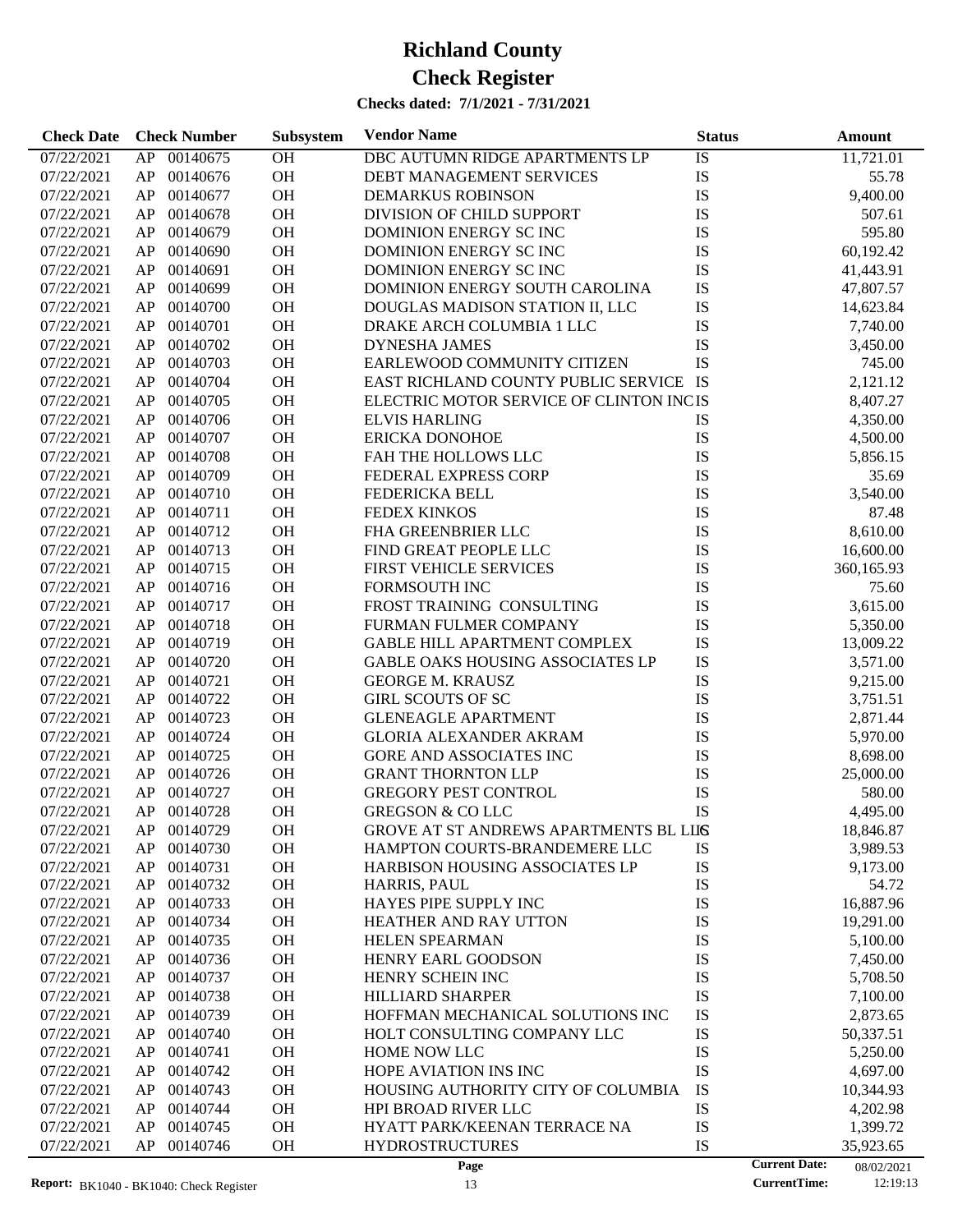| <b>Check Date</b>        | <b>Check Number</b> | Subsystem       | <b>Vendor Name</b>                          | <b>Status</b> |                      | <b>Amount</b> |
|--------------------------|---------------------|-----------------|---------------------------------------------|---------------|----------------------|---------------|
| 07/22/2021               | 00140747<br>AP      | $\overline{OH}$ | <b>INTERMARK ASSOCIATES V LLC</b>           | IS            |                      | 12,404.15     |
| 07/22/2021               | 00140748<br>AP      | OH              | <b>INTERNAL REVENUE SERVICE</b>             | IS            |                      | 250.00        |
| 07/22/2021               | 00140749<br>AP      | OH              | <b>INTERNAL REVENUE SERVICE</b>             | IS            |                      | 525.00        |
| 07/22/2021               | 00140750<br>AP      | OH              | <b>INTERNAL REVENUE SERVICE</b>             | IS            |                      | 556.92        |
| 07/22/2021               | 00140751<br>AP      | OH              | <b>IRS</b>                                  | IS            |                      | 250.00        |
| 07/22/2021               | 00140752<br>AP      | OH              | <b>J.J. PROPERTY MANAGEMENT</b>             | IS            |                      | 5,140.00      |
| 07/22/2021               | 00140753<br>AP      | <b>OH</b>       | J.L. SCOTT REALTY COMPANY INC               | IS            |                      | 4,184.00      |
| 07/22/2021               | 00140754<br>AP      | OH              | <b>JACKSON CREEK STATION</b>                | IS            |                      | 4,909.80      |
| 07/22/2021               | 00140755<br>AP      | OH              | JAMES SOLOMON JR.                           | IS            |                      | 3,034.00      |
| 07/22/2021               | 00140756<br>AP      | OH              | <b>JASONS DELI</b>                          | IS            |                      | 284.15        |
| 07/22/2021               | 00140757<br>AP      | <b>OH</b>       | <b>JATA</b>                                 | IS            |                      | 5,600.00      |
| 07/22/2021               | 00140758<br>AP      | <b>OH</b>       | <b>JDJ PROPERTIES LLC</b>                   | IS            |                      | 2,775.00      |
| 07/22/2021               | 00140759<br>AP      | OH              | <b>JESSICA HILLARY</b>                      | IS            |                      | 3,200.00      |
| 07/22/2021               | 00140760<br>AP      | OH              | <b>JIM METHE</b>                            | IS            |                      | 1,050.00      |
| 07/22/2021               | 00140761<br>AP      | <b>OH</b>       | <b>JIMMY JOHN S</b>                         | IS            |                      | 1,161.94      |
| 07/22/2021               | 00140762<br>AP      | <b>OH</b>       | <b>JUANNA BROWN</b>                         | IS            |                      | 4,550.00      |
| 07/22/2021               | 00140763<br>AP      | OH              | <b>JUTTA JOHNSON</b>                        | IS            |                      | 2,454.00      |
| 07/22/2021               | 00140764<br>AP      | OH              | <b>KAYLA CARTLEDGE</b>                      | IS            |                      | 3,300.00      |
| 07/22/2021               | 00140765<br>AP      | <b>OH</b>       | <b>KIMBERLY MOORE</b>                       | IS            |                      | 2,325.00      |
| 07/22/2021               | 00140766<br>AP      | OH              | KRC GROVE AT SPRING VALLEY LLC              | IS            |                      | 28,168.82     |
| 07/22/2021               | 00140767<br>AP      | OH              | KRC WEST WINDS LLC                          | IS            |                      | 7,221.00      |
| 07/22/2021               | 00140768<br>AP      | OH              | LAKE MURRAY DRIVE APTS LLC                  | IS            |                      | 14,530.87     |
| 07/22/2021               | 00140769<br>AP      | <b>OH</b>       | <b>LAMIRA LASHECCA DORSEY</b>               | IS            |                      | 10,525.00     |
| 07/22/2021               | 00140770<br>AP      | OH              | LANDMARK AT PINE COURT LLC                  | IS            |                      | 11,980.99     |
| 07/22/2021               | 00140771<br>AP      | OH              | LANDMARK RESOURCES LLC                      | IS            |                      | 7,638.46      |
| 07/22/2021               | 00140772<br>AP      | OH              | <b>LARRY BENJAMIN</b>                       | IS            |                      | 3,250.00      |
| 07/22/2021               | 00140773<br>AP      | <b>OH</b>       | LARRY E. JORDAN                             | IS            |                      | 11,040.00     |
| 07/22/2021               | 00140774<br>AP      | OH              | <b>LARRY SANDERS</b>                        | IS            |                      | 3,450.00      |
| 07/22/2021               | 00140775<br>AP      | OH              | <b>LATEESHA THOMAS</b>                      | IS            |                      | 6,000.00      |
| 07/22/2021               | 00140776<br>AP      | OH              | LEXISNEXIS A DIV OF REED ELSEVIER INC       | IS            |                      | 664.74        |
| 07/22/2021               | 00140777<br>AP      | OH              | LIAQUAT ALI KHAN                            | IS            |                      | 11,600.00     |
| 07/22/2021               | 00140778<br>AP      | OH              | LIVINGSTON, PAUL                            | IS            |                      | 360.92        |
|                          | 00140779            | OH              |                                             | IS            |                      |               |
| 07/22/2021<br>07/22/2021 | AP<br>00140780      | OH              | <b>LIZARDS THICKET</b>                      | IS            |                      | 1,271.80      |
|                          | AP                  | <b>OH</b>       | LMS HARBISON, LLC<br>LONGCREEK COLUMBIA LLC |               |                      | 7,957.00      |
| 07/22/2021               | AP<br>00140781      |                 |                                             | IS            |                      | 19,905.23     |
| 07/22/2021               | AP<br>00140782      | <b>OH</b>       | LOWES HOME CENTER INC                       | IS            |                      | 466.47        |
| 07/22/2021               | AP<br>00140783      | <b>OH</b>       | MACKEY, JESICA JOHNSON                      | <b>IS</b>     |                      | 327.58        |
| 07/22/2021               | AP<br>00140784      | OH              | MALINOWSKI, WILLIAM JOSEPH                  | IS            |                      | 255.92        |
| 07/22/2021               | 00140785<br>AP      | OH<br>OH        | <b>MARGUERITE SANDERS</b>                   | IS            |                      | 5,480.00      |
| 07/22/2021               | AP<br>00140786      |                 | MARTHA G. CRAWFORD                          | IS            |                      | 4,875.00      |
| 07/22/2021               | 00140787<br>AP      | OH              | MARTIN INC INDUSTRIAL SUPPLY                | IS            |                      | 95.74         |
| 07/22/2021               | 00140788<br>AP      | OH              | <b>MARVA Y. FAIR</b>                        | IS            |                      | 18,150.00     |
| 07/22/2021               | 00140789<br>AP      | OH              | MCBRIDE, JEANETTE WRIGHT                    | IS            |                      | 328.68        |
| 07/22/2021               | 00140790<br>AP      | OH              | MCBRIDE, YVONNE                             | IS            |                      | 360.92        |
| 07/22/2021               | 00140791<br>AP      | OH              | MCKESSON MEDICAL-SURGICAL GOVERNMENT        |               |                      | 41.54         |
| 07/22/2021               | 00140792<br>AP      | OH              | <b>MEADOWLAKE HOA</b>                       | IS            |                      | 1,500.00      |
| 07/22/2021               | 00140793<br>AP      | OH              | <b>MELINDA ANDERSON</b>                     | IS            |                      | 7,520.00      |
| 07/22/2021               | AP<br>00140794      | OH              | MICHAEL SANTANA                             | IS            |                      | 9,600.00      |
| 07/22/2021               | 00140795<br>AP      | OH              | MICKEL ROSEBOROUGH                          | IS            |                      | 3,333.00      |
| 07/22/2021               | 00140796<br>AP      | OH              | MID CAROLINA ELECTRIC                       | IS            |                      | 8,274.00      |
| 07/22/2021               | 00140797<br>AP      | OH              | MID-CAROLINA ELECTRIC COOPERATIVE           | IS            |                      | 168.00        |
| 07/22/2021               | AP<br>00140798      | OH              | MIDLAND AUTO RECOVERY                       | IS            |                      | 225.00        |
| 07/22/2021               | AP<br>00140799      | OH              | ML COLUMBIA -1                              | IS            |                      | 4,305.00      |
| 07/22/2021               | AP<br>00140800      | OH              | MOBILE COMMUNICATIONS AMERICA, INC. IS      |               |                      | 822.79        |
|                          |                     |                 | Page                                        |               | <b>Current Date:</b> | 08/02/2021    |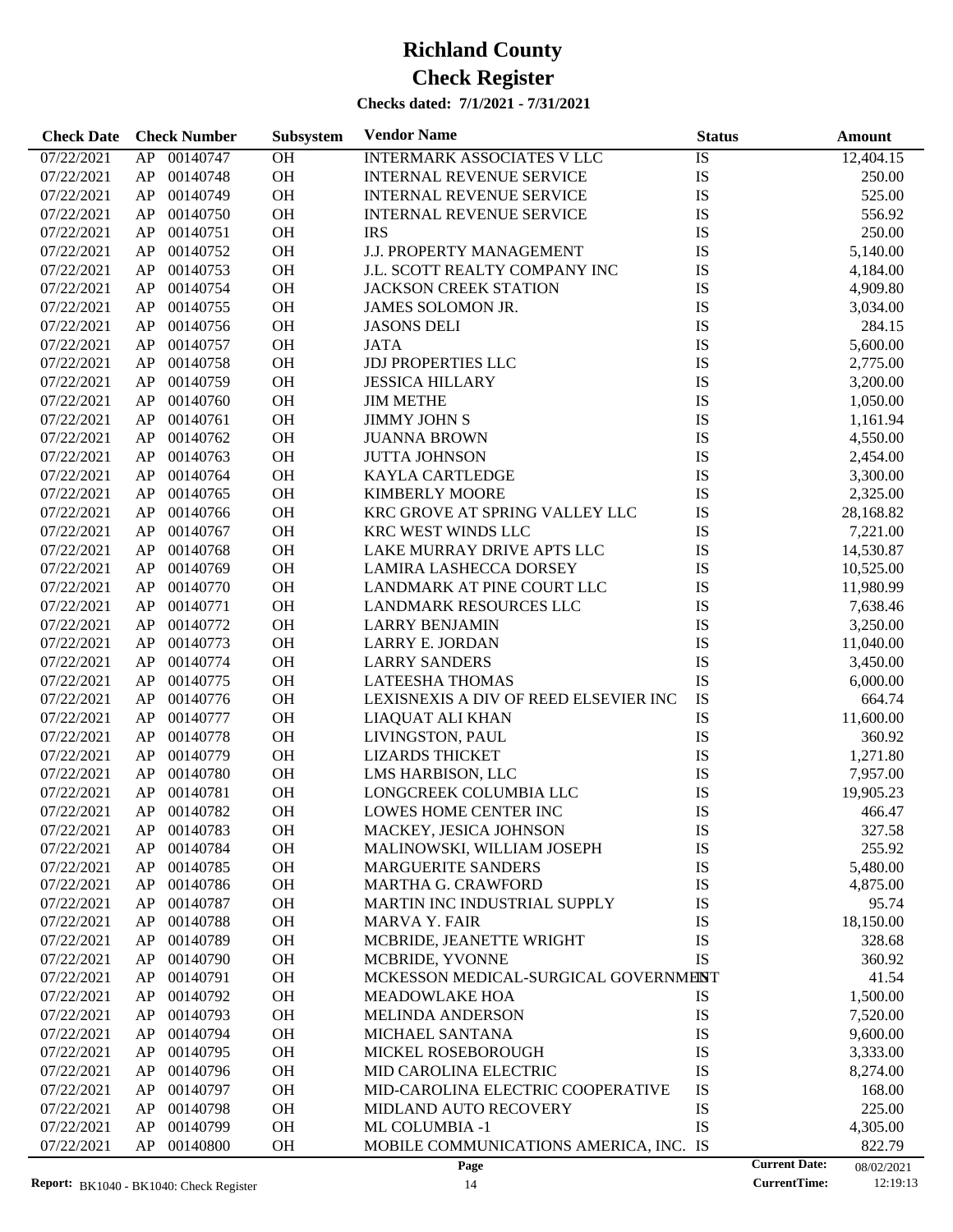| <b>Check Date</b> | <b>Check Number</b> | Subsystem | <b>Vendor Name</b>                          | <b>Status</b>        | Amount     |
|-------------------|---------------------|-----------|---------------------------------------------|----------------------|------------|
| 07/22/2021        | 00140801<br>AP      | <b>OH</b> | <b>MOSES L. BROWN</b>                       | IS                   | 7,520.00   |
| 07/22/2021        | AP<br>00140802      | OH        | MUNGO CONSTRUCTION LLC                      | IS                   | 31,663.79  |
| 07/22/2021        | 00140803<br>AP      | OH        | NAJEEB, ZUBAIR                              | IS                   | 1,393.00   |
| 07/22/2021        | 00140804<br>AP      | OH        | <b>WANG CHEN</b>                            | IS                   | 192.09     |
| 07/22/2021        | 00140805<br>AP      | OH        | NATHAN ETHEREDGE                            | IS                   | 7,200.00   |
| 07/22/2021        | 00140806<br>AP      | OH        | NEWTON, CHAKISSE                            | IS                   | 325.92     |
| 07/22/2021        | 00140807<br>AP      | OH        | NEWTONS FIRE AND SAFETY INC                 | IS                   | 1,589.44   |
| 07/22/2021        | 00140808<br>AP      | OH        | NINE LIVES MATTRESS RECYCLING               | IS                   | 1,888.00   |
| 07/22/2021        | 00140809<br>AP      | OH        | NoHo SERVICES INC                           | IS                   | 24,829.00  |
| 07/22/2021        | 00140810<br>AP      | OH        | NRT PROPERTY MANAGEMENT SOUTH               | IS                   | 3,575.14   |
| 07/22/2021        | 00140811<br>AP      | OH        | NYS CHILD SUPPORT PROCESSING CENTER         | IS                   | 29.53      |
| 07/22/2021        | 00140814<br>AP      | <b>OH</b> | OFFICE DEPOT INC                            | IS                   | 5,988.81   |
| 07/22/2021        | 00140815<br>AP      | OH        | OHIO CHILD SUPPORT PAYMENT CENTRAL          | <b>IS</b>            | 67.57      |
| 07/22/2021        | 00140816<br>AP      | OH        | ONLEY, MICHELLE MELLETTE                    | IS                   | 35.97      |
| 07/22/2021        | 00140817<br>AP      | OH        | P & B PROMOTIONALS                          | IS                   | 410.67     |
|                   | 00140818            | <b>OH</b> | PALMETTO PUMP & CONTROL                     | IS                   | 8,745.04   |
| 07/22/2021        | AP                  | OH        |                                             |                      |            |
| 07/22/2021        | 00140819<br>AP      |           | PALMETTO UTILITIES                          | IS                   | 375.71     |
| 07/22/2021        | 00140820<br>AP      | OH        | PAMELA SIMMONS-BEASLEY                      | IS                   | 1,691.25   |
| 07/22/2021        | 00140821<br>AP      | OH        | PARKLANE APARTMENTS LLC                     | IS                   | 3,990.77   |
| 07/22/2021        | 00140822<br>AP      | <b>OH</b> | PARRISH AND PARTNERS LLC                    | IS                   | 56,732.91  |
| 07/22/2021        | 00140823<br>AP      | OH        | PEOPLE SOLUTIONS LLC                        | IS                   | 10,639.19  |
| 07/22/2021        | 00140824<br>AP      | OH        | PETER DELIYANNIS                            | IS                   | 10,000.00  |
| 07/22/2021        | 00140825<br>AP      | OH        | PHELIX 3020 LLC                             | IS                   | 5,715.10   |
| 07/22/2021        | 00140826<br>AP      | <b>OH</b> | PINE LAKES NA                               | IS                   | 1,147.04   |
| 07/22/2021        | 00140827<br>AP      | OH        | PM PRINTING                                 | IS                   | 1,572.37   |
| 07/22/2021        | 00140828<br>AP      | OH        | POLLOCK COMPANY                             | IS                   | 6.84       |
| 07/22/2021        | 00140830<br>AP      | OH        | POLLOCK COMPANY                             | IS                   | 2,024.78   |
| 07/22/2021        | 00140831<br>AP      | <b>OH</b> | POWERHOUSE RECYCLING INC                    | IS                   | 2,339.87   |
| 07/22/2021        | 00140832<br>AP      | OH        | POWERS PROPERTIES OF FLORENCE LLC           | IS                   | 5,205.00   |
| 07/22/2021        | 00140833<br>AP      | OH        | PRO SYSTEMS INC                             | IS                   | 1,210.00   |
| 07/22/2021        | 00140834<br>AP      | OH        | PUGH, DERREK                                | IS                   | 360.92     |
| 07/22/2021        | 00140835<br>AP      | <b>OH</b> | <b>QUICK &amp; QUALITY CREDIT SOLUTIONS</b> | <b>IS</b>            | 24,240.00  |
| 07/22/2021        | 00140836<br>AP      | OH        | RAY COVINGTON PROPERTY MANAGEMENT IS        |                      | 4,370.00   |
| 07/22/2021        | 00140837<br>AP      | OH        | <b>RC SHERIFF DEPT</b>                      | IS                   | 250.00     |
| 07/22/2021        | 00140838<br>AP      | <b>OH</b> | <b>REALPAGE INC</b>                         | IS                   | 342.86     |
| 07/22/2021        | AP<br>00140839      | <b>OH</b> | RECONCILIATION MINISTRIES SC                | IS                   | 5,050.00   |
| 07/22/2021        | AP.<br>00140840     | <b>OH</b> | RED CURB INVESTMENTS LLC                    | IS                   | 4,196.32   |
| 07/22/2021        | 00140841<br>AP      | <b>OH</b> | <b>RFI THE PARK</b>                         | IS                   | 4,958.19   |
| 07/22/2021        | 00140842<br>AP      | <b>OH</b> | RICHLAND COUNTY UTILITIES                   | IS                   | 429.36     |
| 07/22/2021        | AP<br>00140843      | <b>OH</b> | RICHLAND TERRACE APARTMENTS                 | IS                   | 9,038.00   |
| 07/22/2021        | 00140844<br>AP      | <b>OH</b> | ROBERT L SCOTT                              | IS                   | 11,085.00  |
| 07/22/2021        | 00140845<br>AP      | <b>OH</b> | RODERICK GILLIAM                            | IS                   | 3,409.32   |
| 07/22/2021        | 00140846<br>AP      | <b>OH</b> | ROSE N. SCOTT                               | IS                   | 3,825.00   |
| 07/22/2021        | 00140847<br>AP      | <b>OH</b> | RUSSELL L. POWELL                           | IS                   | 8,525.00   |
| 07/22/2021        | 00140848<br>AP      | <b>OH</b> | <b>SAMUEL HENRY GREEN</b>                   | <b>IS</b>            | 7,800.00   |
| 07/22/2021        | 00140849<br>AP      | <b>OH</b> | SANTEE-LYNCHES AFFORDABLE HOUSING AND       |                      | 4,575.00   |
| 07/22/2021        | 00140850<br>AP      | <b>OH</b> | <b>SARINA LEVETTE HOUSTON</b>               | IS                   | 4,023.43   |
| 07/22/2021        | 00140852<br>AP      | <b>OH</b> | SC DEPARTMENT OF REVENUE                    | IS                   | 659.13     |
| 07/22/2021        | 00140853<br>AP      | <b>OH</b> | SC DEPT OF ADMINISTRATION                   | IS                   | 56.00      |
| 07/22/2021        | 00140854<br>AP      | <b>OH</b> | SC ECONOMIC DEVELOPERS ASSOCIATION          | IS                   | 200.00     |
| 07/22/2021        | 00140855<br>AP      | <b>OH</b> | <b>SC RETIREMENT SYSTEM</b>                 | IS                   | 723.65     |
| 07/22/2021        | 00140856<br>AP      | <b>OH</b> | SC STATE DISBURSEMENT UNIT                  | IS                   | 7,270.04   |
| 07/22/2021        | AP<br>00140857      | <b>OH</b> | <b>SCARE</b>                                | IS                   | 450.00     |
| 07/22/2021        | AP<br>00140858      | <b>OH</b> | <b>SCATT</b>                                | IS                   | 150.00     |
|                   |                     |           | Page                                        | <b>Current Date:</b> | 08/02/2021 |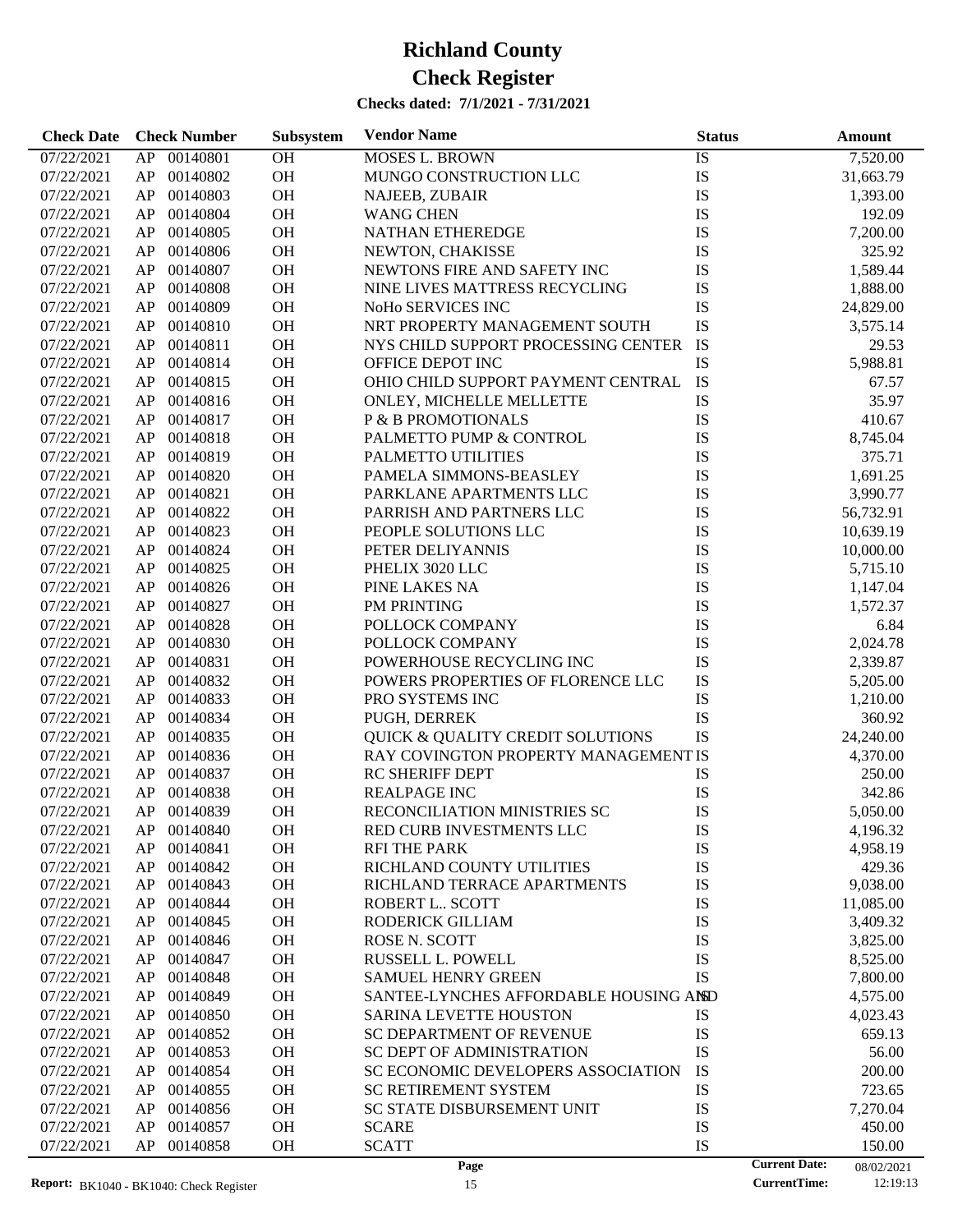| <b>Check Date</b> | <b>Check Number</b> | Subsystem | <b>Vendor Name</b>                        | <b>Status</b> | <b>Amount</b>                      |
|-------------------|---------------------|-----------|-------------------------------------------|---------------|------------------------------------|
| 07/22/2021        | 00140859<br>AP      | OH        | <b>SCBIO</b>                              | IS            | 2,500.00                           |
| 07/22/2021        | 00140860<br>AP      | OH        | <b>SCDHEC BUREAU OF FINANCE</b>           | IS            | 330.00                             |
| 07/22/2021        | 00140861<br>AP      | OH        | SCION COLUMBIA APARTMENTS LLC             | IS            | 1,068.28                           |
| 07/22/2021        | 00140862<br>AP      | OH        | <b>SCSCJA</b>                             | IS            | 1,400.00                           |
| 07/22/2021        | 00140863<br>AP      | OH        | SERVICE 4U, LLC                           | IS            | 9,500.00                           |
| 07/22/2021        | 00140864<br>AP      | OH        | SFR JV-1 LP                               | IS            | 32,088.30                          |
| 07/22/2021        | 00140865<br>AP      | OH        | <b>SHAKEISHA HARRIS</b>                   | IS            | 4,715.00                           |
| 07/22/2021        | 00140866<br>AP      | OH        | <b>SKANDON LLC</b>                        | IS            | 3,350.87                           |
| 07/22/2021        | 00140867<br>AP      | OH        | SLOAN CONSTRUCTION COMPANY INC            | IS            | 7,041.77                           |
| 07/22/2021        | 00140868<br>AP      | OH        | SNELLING STAFFING SERVICES                | IS            | 3,192.00                           |
| 07/22/2021        | 00140869<br>AP      | OH        | <b>SONIA THOMAS</b>                       | IS            | 4,128.00                           |
| 07/22/2021        | 00140870<br>AP      | OH        | SOUTH CAROLINA STATE FAIR                 | IS            | 4,210.00                           |
| 07/22/2021        | 00140871<br>AP      | OH        | SOUTH EASTERN ROAD TREATMENT INC          | IS            | 10,441.89                          |
| 07/22/2021        | 00140872<br>AP      | OH        | SOUTHWOOD REALTY COMPANY                  | IS            | 30,451.72                          |
| 07/22/2021        | 00140874<br>AP      | OH        | <b>SPECTRUM</b>                           | IS            | 1,987.34                           |
| 07/22/2021        | 00140875<br>AP      | OH        | SPRING LAKE SC LLC                        | IS            | 19,096.81                          |
| 07/22/2021        | 00140876<br>AP      | OH        | SPRINGTREE APARTMENTS                     | IS            |                                    |
| 07/22/2021        | 00140877            | <b>OH</b> |                                           |               | 4,816.91                           |
|                   | AP                  |           | <b>CURRENT OWNER</b>                      | IS            | 77.96                              |
| 07/22/2021        | 00140878<br>AP      | OH        | STATE OF SOUTH CAROLINA                   | IS            | 2,000.00                           |
| 07/22/2021        | 00140879<br>AP      | OH        | STATEWIDE SECURITY SYSTEMS INC            | IS            | 460.00                             |
| 07/22/2021        | 00140880<br>AP      | OH        | STERICYCLE COMMUNICATION SOLUTIONS IS     |               | 473.80                             |
| 07/22/2021        | 00140881<br>AP      | OH        | STREETZ UNIT LLC                          | IS            | 3,500.00                           |
| 07/22/2021        | 00140882<br>AP      | <b>OH</b> | <b>STRYKER MEDICAL</b>                    | IS            | 777.73                             |
| 07/22/2021        | 00140883<br>AP      | OH        | <b>SUMMERHILL HOA</b>                     | IS            | 1,500.00                           |
| 07/22/2021        | 00140884<br>AP      | OH        | SUNSET ANIMAL CLINIC                      | IS            | 169.42                             |
| 07/22/2021        | 00140885<br>AP      | <b>OH</b> | <b>T MOBILE</b>                           | IS            | 167.14                             |
| 07/22/2021        | 00140886<br>AP      | <b>OH</b> | TAH REIT LLC                              | IS            | 8,293.24                           |
| 07/22/2021        | 00140887<br>AP      | <b>OH</b> | <b>TAMAR BLACK</b>                        | IS            | 1,051.56                           |
| 07/22/2021        | 00140888<br>AP      | <b>OH</b> | TAMISHEA NICOLE DANTZLER                  | IS            | 7,320.00                           |
| 07/22/2021        | 00140889<br>AP      | <b>OH</b> | <b>TAMMY BRADLEY</b>                      | IS            | 2,780.00                           |
| 07/22/2021        | 00140890<br>AP      | <b>OH</b> | <b>TAPS</b>                               | IS            | 120.00                             |
| 07/22/2021        | 00140891<br>AP      | <b>OH</b> | <b>TAYNA ERVIN</b>                        | IS            | 2,439.80                           |
| 07/22/2021        | 00140892<br>AP      | OH        | TENNESSEE CHILD SUPPORT                   | IS            | 90.92                              |
| 07/22/2021        | 00140893<br>AP      | <b>OH</b> | <b>TERRACIO, ALLISON</b>                  | IS            | 290.92                             |
| 07/22/2021        | 00140894<br>AP      | <b>OH</b> | <b>TERRY TRENT</b>                        | IS            | 10,957.43                          |
| 07/22/2021        | AP 00140895         | <b>OH</b> | <b>TETRA TECH INC</b>                     | IS            | 255,670.50                         |
| 07/22/2021        | AP<br>00140896      | <b>OH</b> | THE FOWLER COMPANY INC                    | IS            | 4,134.00                           |
| 07/22/2021        | AP<br>00140897      | OH        | THE HORTON COMPANY INC                    | IS            | 10,115.00                          |
| 07/22/2021        | 00140898<br>AP      | OH        | THE POINTE AT BLYTHEWOOD, LP              | IS            | 4,375.82                           |
| 07/22/2021        | 00140899<br>AP      | OH        | THE RESERVE AT LAKE CAROLINA LLA          | IS            | 3,575.00                           |
| 07/22/2021        | 00140900<br>AP      | OH        | THE ROWAN                                 | IS            | 2,836.00                           |
| 07/22/2021        | 00140901<br>AP      | OH        | THE SHANDON GROUP                         | IS            | 1,000.00                           |
| 07/22/2021        | 00140902<br>AP      | OH        | THE SHANDON GROUP                         | IS            | 2,742.50                           |
| 07/22/2021        | 00140903<br>AP      | OH        | THEONIS S. BROWN, JR.                     | IS            | 9,372.00                           |
| 07/22/2021        | 00140904<br>AP      | OH        | THOMPSON GRAND RENTAL STATION aka Rentsil |               | 3.51                               |
| 07/22/2021        | 00140905<br>AP      | OH        | TIME WARNER CABLE                         | IS            | 789.73                             |
| 07/22/2021        | 00140906<br>AP      | OH        | TJ INVESTMENT PROPERTIES LLC              | IS            | 6,550.00                           |
| 07/22/2021        | 00140907<br>AP      | OH        | <b>TOWANDA PRIOR</b>                      | IS            | 285.00                             |
| 07/22/2021        | 00140908<br>AP      | OH        | <b>TOWN OF EASTOVER</b>                   | IS            | 92.97                              |
| 07/22/2021        | 00140909<br>AP      | OH        | TOWNEPLACE SUITES BY MARRIOTT             | IS            | 1,019.16                           |
| 07/22/2021        | 00140910<br>AP      | OH        | TRANSWORLD INC                            | IS            | 20,546.00                          |
| 07/22/2021        | 00140911<br>AP      | OH        | TREASURER OF VIRGINIA                     | IS            | 139.82                             |
| 07/22/2021        | 00140912<br>AP      | OH        | TRI COUNTY ELEC COOP INC                  | IS            | 2,026.66                           |
| 07/22/2021        | 00140913<br>AP      | <b>OH</b> | TRI COUNTY ELEC COOP INC                  | IS            | 522.72                             |
|                   |                     |           | Page                                      |               | <b>Current Date:</b><br>08/02/2021 |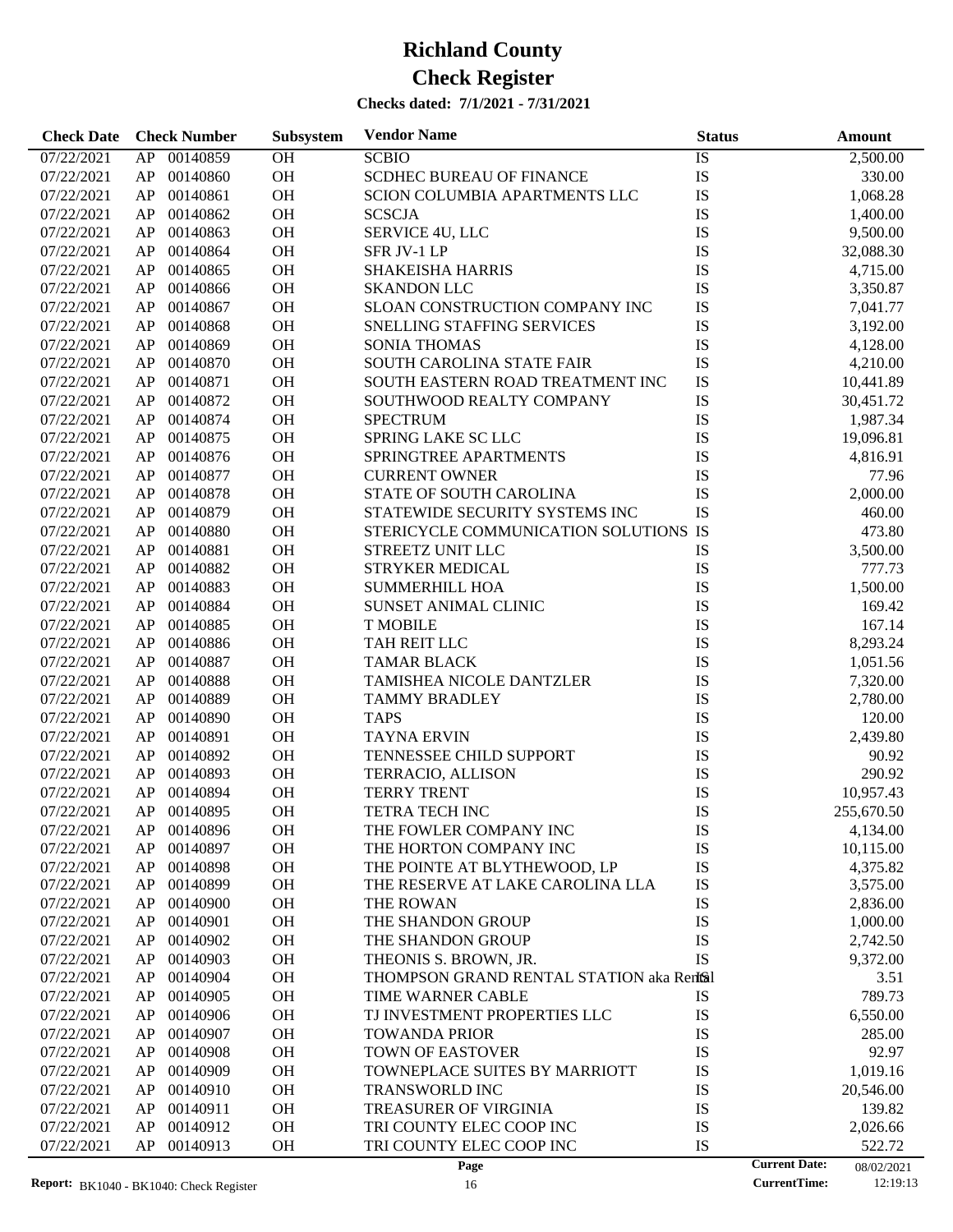| <b>Check Date</b> | <b>Check Number</b>                             | Subsystem | <b>Vendor Name</b>                | <b>Status</b> | <b>Amount</b>                                                         |
|-------------------|-------------------------------------------------|-----------|-----------------------------------|---------------|-----------------------------------------------------------------------|
| 07/22/2021        | 00140914<br>AP                                  | OH        | <b>TROPICAL SC LLC</b>            | IS            | 8,745.00                                                              |
| 07/22/2021        | 00140915<br>AP                                  | OH        | TURNER PROPERTIES INC             | IS            | 4,650.00                                                              |
| 07/22/2021        | 00140916<br>AP                                  | OH        | TURNER, SONYA DENISE              | IS            | 150.00                                                                |
| 07/22/2021        | AP<br>00140917                                  | OH        | TWO MEN AND A TRUCK               | IS            | 1,550.00                                                              |
| 07/22/2021        | 00140918<br>AP                                  | OH        | TYKEYA MCCULLOUGH                 | IS            | 5,950.00                                                              |
| 07/22/2021        | 00140919<br>AP                                  | OH        | UNIFIRST CORPORATION              | IS            | 120.38                                                                |
| 07/22/2021        | AP<br>00140920                                  | OH        | UNITED MANAGEMENT SERVICES LLC    | IS            | 6,656.00                                                              |
| 07/22/2021        | AP<br>00140921                                  | OH        | US PATRIOT TACTICAL               | IS            | 4,441.49                                                              |
| 07/22/2021        | 00140922<br>AP                                  | OH        | <b>USAT LLC</b>                   | IS            | 8,192.89                                                              |
| 07/22/2021        | 00140923<br>AP                                  | OH        | VAS APARTMENTS LLC                | IS            | 10,180.82                                                             |
| 07/22/2021        | AP<br>00140924                                  | OH        | <b>VERIZON WIRELESS</b>           | IS            | 21,075.27                                                             |
| 07/22/2021        | AP<br>00140925                                  | OH        | VIKING HOME SERVICES LLC          | IS            | 13,608.00                                                             |
| 07/22/2021        | 00140926<br>AP                                  | OH        | VRE II LLC                        | IS            | 2,903.20                                                              |
| 07/22/2021        | 00140927<br>AP                                  | OH        | <b>VWR SCIENTIFIC PRODUCTS</b>    | IS            | 4,907.67                                                              |
| 07/22/2021        | AP<br>00140928                                  | OH        | WAGE GARNISHMENT PROCESSING UNIT  | IS            | 114.05                                                                |
| 07/22/2021        | AP<br>00140929                                  | OH        | WASTE MANAGEMENT CO INC/LANDFILL  | IS            | 5,470.23                                                              |
| 07/22/2021        | 00140930<br>AP                                  | OH        | WAT PROPERTIES INC OF COLUMBIA    | IS            | 3,800.00                                                              |
| 07/22/2021        | 00140931<br>AP                                  | OH        | WATER SYSTEMS OF WEST COLUMBIA    | IS            | 1,280.00                                                              |
| 07/22/2021        | AP<br>00140932                                  | OH        | WATERS AT LONGCREEK LP            | IS            | 3,539.00                                                              |
| 07/22/2021        | 00140933<br>AP                                  | OH        | <b>WELLINGTON ADVISORS</b>        | IS            | 4,070.00                                                              |
| 07/22/2021        | 00140934<br>AP                                  | OH        | WEST SHORE ARCADIA LLC            | IS            | 4,362.40                                                              |
| 07/22/2021        | 00140935<br>AP                                  | OH        | WEST SHORE LAKE CAROLINA LLC      | IS            | 7,002.00                                                              |
| 07/22/2021        | AP<br>00140936                                  | OH        | WHITE HART PROPERTIES LLC         | IS            | 4,400.00                                                              |
| 07/22/2021        | 00140937<br>AP                                  | OH        | <b>REUBEN MARTIN</b>              | IS            | 94.62                                                                 |
| 07/22/2021        | 00140938<br>AP                                  | OH        | WOODS, TERESA M                   | IS            | 150.00                                                                |
| 07/22/2021        | 00140939<br>AP                                  | OH        | WRH THREE RIVERS LTD LP           | IS            | 4,753.77                                                              |
| 07/22/2021        | 00140942<br>AP                                  | OH        | WRIGHT-JOHNSTON INC               | IS            | 2,543.72                                                              |
| 07/22/2021        | 00140943<br>AP                                  | OH        | WYNDHAM POINTE                    | IS            | 18,786.00                                                             |
| 07/22/2021        | 00140944<br>AP                                  | OH        | YOLANDA YOUNG                     | IS            | 17,752.00                                                             |
| 07/26/2021        | 00140999<br>AP                                  | OH        | <b>BANK OF AMERICA</b>            | IS            | 270,807.56                                                            |
| 07/28/2021        | AP<br>00141000                                  | OH        | A&M PROPERTIES OF SC INC.         | IS            | 3,050.00                                                              |
| 07/28/2021        | 00141001<br>AP                                  | OH        | <b>ABERNATHY PLACE LP</b>         | IS            | 2,250.00                                                              |
| 07/28/2021        | 00141002<br>AP                                  | OH        | ALEXANDER RIVER WALK VISTA LLC    | IS            | 18,507.00                                                             |
| 07/28/2021        | 00141003<br>AP                                  | OH        | <b>ALLIED WASTE SERVICES</b>      | IS            | 2,252.00                                                              |
| 07/28/2021        | AP<br>00141004                                  | OH        | AMARE HANNA GROUP LLC             | IS            | 3,779.49                                                              |
| 07/28/2021        | AP 00141005                                     | <b>OH</b> | <b>AMERI-DREAM RE</b>             | IS            | 7,850.00                                                              |
| 07/28/2021        | 00141006<br>AP                                  | OH        | AMES VILLAS LLC                   | IS            | 1,575.00                                                              |
| 07/28/2021        | 00141007<br>AP                                  | OH        | <b>ANDY LOVE</b>                  | IS            | 13,950.00                                                             |
| 07/28/2021        | AP<br>00141008                                  | OH        | ANN BELLE PEARSON                 | IS            | 9,048.00                                                              |
| 07/28/2021        | 00141009<br>AP                                  | <b>OH</b> | ANTELOPE RIVERSIDE SC LLC         | IS            | 867.00                                                                |
| 07/28/2021        | 00141010<br>AP                                  | OH        | ARBORS AT WINDSOR LAKE            | IS            | 6,311.75                                                              |
| 07/28/2021        | 00141011<br>AP                                  | OH        | AT&T                              | IS            | 11,112.03                                                             |
| 07/28/2021        | 00141012<br>AP                                  | OH        | AT&T                              | IS            | 290.67                                                                |
| 07/28/2021        | 00141013<br>AP                                  | OH        | AT&T                              | IS            | 139.10                                                                |
| 07/28/2021        | 00141014<br>AP                                  | OH        | <b>BELDON EQUITIES LLC</b>        | IS            | 5,255.99                                                              |
| 07/28/2021        | 00141015<br>AP                                  | OH        | <b>BERTEN E ELY</b>               | IS            | 1,600.00                                                              |
| 07/28/2021        | 00141016<br>AP                                  | OH        | <b>BETTY SIMS</b>                 | IS            | 3,000.00                                                              |
| 07/28/2021        | 00141017<br>AP                                  | OH        | <b>BLUE GRANITE WATER COMPANY</b> | IS            | 491.06                                                                |
| 07/28/2021        | 00141018<br>AP                                  | OH        | <b>BRANDON R MOYE</b>             | IS            | 10,800.00                                                             |
| 07/28/2021        | 00141019<br>AP                                  | OH        | BRIDGEPOINT PROPERTY MANAGEMENT   | IS            | 9,405.00                                                              |
| 07/28/2021        | 00141020<br>AP                                  | OH        | <b>BRITNEY MACK</b>               | IS            | 6,500.00                                                              |
| 07/28/2021        | 00141021<br>AP                                  | OH        | <b>BVS TOOLS</b>                  | IS            | 1,445.40                                                              |
| 07/28/2021        | 00141022<br>AP                                  | OH        | CAMBRIDGE INVESTMENT CO INC       | IS            | 8,280.00                                                              |
| 07/28/2021        | 00141023<br>AP                                  | <b>OH</b> | <b>CANTEY &amp; CO INC</b>        | IS            | 4,654.00                                                              |
|                   | <b>Report:</b> $RK1040 - RK1040$ Check Register |           | Page<br>17                        |               | <b>Current Date:</b><br>08/02/2021<br><b>CurrentTime:</b><br>12:19:13 |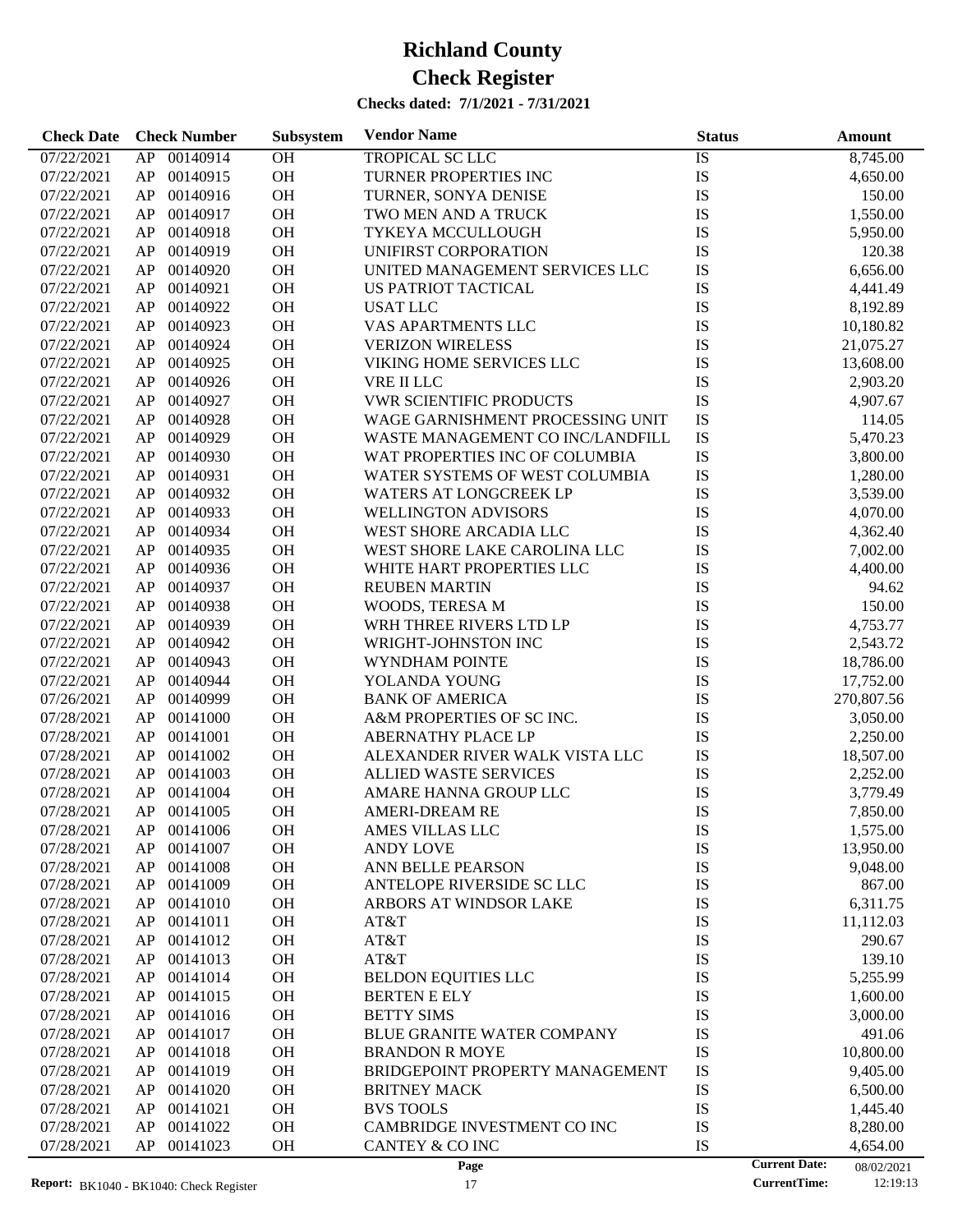| <b>Check Date</b> | <b>Check Number</b> | Subsystem | <b>Vendor Name</b>                      | <b>Status</b> |                      | Amount     |
|-------------------|---------------------|-----------|-----------------------------------------|---------------|----------------------|------------|
| 07/28/2021        | AP<br>00141024      | OH        | CAPITAL WASTE SERVICES LLC              | IS            |                      | 55.00      |
| 07/28/2021        | AP<br>00141025      | OH        | CAROLINA PREMIER CLEANING               | IS            |                      | 892.00     |
| 07/28/2021        | 00141026<br>AP      | OH        | CAROLINA TRADITIONAL HOMES              | IS            |                      | 6,463.00   |
| 07/28/2021        | AP<br>00141027      | OH        | <b>CASEY MEUER</b>                      | IS            |                      | 6,170.00   |
| 07/28/2021        | AP<br>00141028      | OH        | CHAO AND ASSOCIATES INC                 | IS            |                      | 68,553.26  |
| 07/28/2021        | AP<br>00141029      | OH        | CHIMNEYS AT BROOKFIELD LLC              | IS            |                      | 8,938.68   |
| 07/28/2021        | 00141030<br>AP      | OH        | <b>CHRISTINA MYERS</b>                  | IS            |                      | 2,865.00   |
| 07/28/2021        | AP<br>00141031      | OH        | <b>CITY OF COLUMBIA</b>                 | IS            |                      | 22,128.00  |
| 07/28/2021        | AP<br>00141036      | OH        | <b>CITY OF COLUMBIA</b>                 | IS            |                      | 49,461.43  |
| 07/28/2021        | AP<br>00141039      | OH        | CITY OF COLUMBIA WATER SVC              | IS            |                      | 14,074.41  |
| 07/28/2021        | AP<br>00141040      | OH        | <b>CLIF ANDERSON</b>                    | IS            |                      | 7,670.00   |
|                   | 00141041            | OH        | <b>CMM REALTY INC</b>                   | IS            |                      |            |
| 07/28/2021        | AP                  | OH        |                                         | IS            |                      | 14,126.26  |
| 07/28/2021        | AP<br>00141042      |           | COBLE, DANIEL MCLEOD                    |               |                      | 53.00      |
| 07/28/2021        | AP<br>00141043      | OH        | COLUMBIA HOMES PROPERTY MANAGEMENTS     |               |                      | 8,317.00   |
| 07/28/2021        | AP<br>00141044      | OH        | <b>COLUMBIA HOUSING AUTHORITY</b>       | IS            |                      | 8,384.00   |
| 07/28/2021        | AP<br>00141045      | OH        | <b>COMMUNITY ASSISTANCE PROVIDER</b>    | IS            |                      | 26,024.00  |
| 07/28/2021        | 00141046<br>AP      | OH        | <b>COMPANION AT THE PALMS LLC</b>       | IS            |                      | 7,405.62   |
| 07/28/2021        | AP<br>00141047      | OH        | CONREX ML PORTFOLIO LLC                 | IS            |                      | 12,962.57  |
| 07/28/2021        | AP<br>00141048      | OH        | CONREX ML SMA LLC                       | <b>IS</b>     |                      | 12,018.00  |
| 07/28/2021        | AP<br>00141049      | OH        | CONREX RESIDENTIAL PROPERTY GROUP 201S- |               |                      | 7,375.00   |
| 07/28/2021        | AP<br>00141050      | OH        | <b>COURTNEY HALL</b>                    | IS            |                      | 12,370.00  |
| 07/28/2021        | 00141051<br>AP      | OH        | CRITICAL COMPONETS INC                  | IS            |                      | 4,629.00   |
| 07/28/2021        | AP<br>00141052      | OH        | CTM PROPERTY MANAGEMENT LLC             | IS            |                      | 5,700.00   |
| 07/28/2021        | AP<br>00141053      | OH        | <b>CURTIS LEE VINSON</b>                | IS            |                      | 4,400.00   |
| 07/28/2021        | AP<br>00141054      | OH        | DAVID G. KRAUSZ                         | IS            |                      | 3,660.00   |
| 07/28/2021        | AP<br>00141055      | OH        | DAYMARK ASSET FUNDING INC               | IS            |                      | 6,489.75   |
| 07/28/2021        | 00141056<br>AP      | OH        | DBC AUTUMN RIDGE APARTMENTS LP          | IS            |                      | 2,069.25   |
| 07/28/2021        | AP<br>00141057      | OH        | DBC BENT TREE LP                        | IS            |                      | 20,305.52  |
| 07/28/2021        | AP<br>00141058      | OH        | DEER MEADOW VILLAGE APARTMENTS LLC IS   |               |                      | 9,615.10   |
| 07/28/2021        | AP<br>00141059      | OH        | DELL MARKETING LP                       | IS            |                      | 13,300.20  |
| 07/28/2021        | AP<br>00141060      | OH        | DELOS REYES, MANRICO TRINIDAD           | IS            |                      | 12.00      |
| 07/28/2021        | 00141061<br>AP      | OH        | DOMINION ENERGY SCINC                   | IS            |                      | 55.51      |
| 07/28/2021        | 00141062<br>AP      | OH        | DOMINION ENERGY SCINC                   | IS            |                      | 3,349.16   |
| 07/28/2021        | AP<br>00141073      | OH        | DOMINION ENERGY SOUTH CAROLINA          | IS            |                      | 71,749.66  |
| 07/28/2021        | AP<br>00141074      | OH        | DOUGLAS MADISON STATION II, LLC         | IS            |                      | 5,097.30   |
| 07/28/2021        | AP<br>00141075      | OH        | DRAKE ARCH COLUMBIA 1 LLC               | IS            |                      | 5,100.00   |
| 07/28/2021        | AP<br>00141076      | <b>OH</b> | DREAM TEAM CONSULTING FIRM              | IS            |                      | 3,012.27   |
| 07/28/2021        | 00141077<br>AP      | OH        | <b>ERICA THOMAS</b>                     | IS            |                      | 6,525.00   |
| 07/28/2021        | 00141078<br>AP      | OH        | FAH TAMARIND LLC                        | IS            |                      | 5,110.00   |
| 07/28/2021        | 00141079<br>AP      | OH        | FAH THE HOLLOWS LLC                     | IS            |                      | 17,684.98  |
| 07/28/2021        | 00141080<br>AP      | OH        | <b>FHA GREENBRIER LLC</b>               | IS            |                      | 12,525.34  |
| 07/28/2021        | AP<br>00141081      | OH        | FIND GREAT PEOPLE LLC                   | IS            |                      | 8,419.48   |
| 07/28/2021        | AP<br>00141082      | OH        | FIRELANE FAMILY APARTMENT, LP           | IS            |                      | 3,841.00   |
| 07/28/2021        | AP<br>00141083      | OH        | FIRST TRUST REAL ESTATE SERVICES LLC    | IS            |                      | 4,050.00   |
| 07/28/2021        | AP<br>00141084      | OH        | FIRST VEHICLE SERVICES                  | IS            |                      | 7,805.59   |
|                   | AP<br>00141085      | OH        | FORMS AND SUPPLY CO INC                 | IS            |                      | 511.94     |
| 07/28/2021        |                     |           |                                         |               |                      |            |
| 07/28/2021        | AP<br>00141086      | OH        | FREDIC T. REW                           | IS            |                      | 4,596.29   |
| 07/28/2021        | AP<br>00141087      | OH        | GABLE HILL APARTMENT COMPLEX            | IS            |                      | 10,998.68  |
| 07/28/2021        | AP<br>00141088      | OH        | <b>GERALDINE A ROMANYSZYN</b>           | IS            |                      | 7,500.00   |
| 07/28/2021        | AP<br>00141089      | OH        | <b>GREGORY PEST CONTROL</b>             | IS            |                      | 61.00      |
| 07/28/2021        | AP<br>00141090      | OH        | GROVE AT ST ANDREWS APARTMENTS BL LIIS  |               |                      | 14,722.13  |
| 07/28/2021        | AP<br>00141091      | OH        | <b>GWR BILTMORE LLC</b>                 | IS            |                      | 5,700.00   |
| 07/28/2021        | AP<br>00141092      | OH        | HARBISON HOUSING ASSOCIATES LP          | IS            |                      | 6,609.95   |
| 07/28/2021        | AP<br>00141093      | OH        | HOPE AVIATION INS INC                   | IS            |                      | 22,912.00  |
|                   |                     |           | Page                                    |               | <b>Current Date:</b> | 08/02/2021 |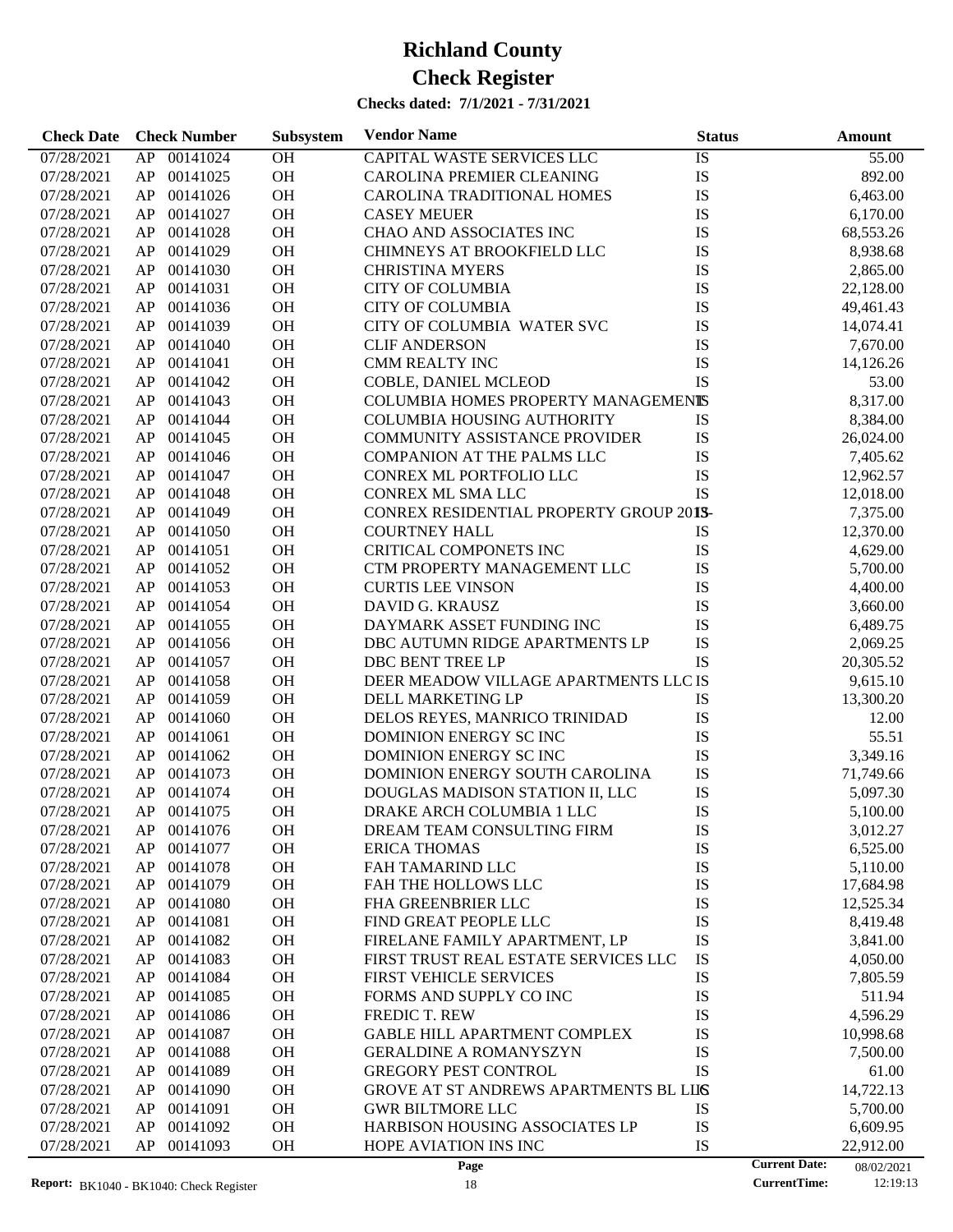| <b>Check Date</b> | <b>Check Number</b> | Subsystem       | <b>Vendor Name</b>                        | <b>Status</b>   | Amount    |
|-------------------|---------------------|-----------------|-------------------------------------------|-----------------|-----------|
| 07/28/2021        | AP 00141095         | $\overline{OH}$ | HOUSING AUTHORITY CITY OF COLUMBIA        | $\overline{1S}$ | 21,730.36 |
| 07/28/2021        | 00141096<br>AP      | $\rm OH$        | HPA JV 2019 PROPERTY HOLDCO LLC           | IS              | 22,400.38 |
| 07/28/2021        | 00141097<br>AP      | OH              | <b>INTERMARK ASSOCIATES V LLC</b>         | IS              | 6,600.55  |
| 07/28/2021        | 00141098<br>AP      | OH              | <b>IRON MOUNTAIN INC</b>                  | IS              | 11,357.52 |
| 07/28/2021        | 00141099<br>AP      | $\rm OH$        | J.L. SCOTT REALTY COMPANY INC             | IS              | 4,955.00  |
| 07/28/2021        | AP<br>00141100      | OH              | <b>JACK D POWERS</b>                      | IS              | 7,350.00  |
| 07/28/2021        | 00141101<br>AP      | OH              | <b>JACK HUBBS JR</b>                      | IS              | 5,400.00  |
| 07/28/2021        | 00141102<br>AP      | $\rm OH$        | <b>JACKIE WILSON</b>                      | IS              | 3,330.00  |
| 07/28/2021        | 00141103<br>AP      | $\rm OH$        | <b>JACKSON CREEK STATION</b>              | IS              | 10,486.70 |
| 07/28/2021        | 00141104<br>AP      | $\rm OH$        | <b>JADA ADAMS</b>                         | IS              | 10,715.00 |
| 07/28/2021        | 00141105<br>AP      | OH              | <b>JASMINE PARKER</b>                     | IS              | 3,216.00  |
| 07/28/2021        | 00141106<br>AP      | OH              | <b>JEMMIA HOLLIDAY</b>                    | IS              | 5,497.00  |
| 07/28/2021        | 00141107<br>AP      | OH              | <b>JHANE PEARSON</b>                      | IS              | 7,350.00  |
| 07/28/2021        | 00141108<br>AP      | OH              | JOHNSON CONTROLS INC                      | IS              | 4,098.00  |
| 07/28/2021        | 00141109<br>AP      | OH              | JOSEPH C. GATES JR.                       | IS              | 2,650.00  |
| 07/28/2021        | AP<br>00141110      | OH              | KAMEELAH KHAALID                          | $\mathbf{IS}$   | 7,083.00  |
| 07/28/2021        | 00141111<br>AP      | OH              | <b>KAREN GEE</b>                          | IS              | 6,450.00  |
| 07/28/2021        | 00141112<br>AP      | OH              | <b>KEVIN A JOHNSON</b>                    | IS              | 3,300.00  |
| 07/28/2021        | 00141113<br>AP      | $\rm OH$        | KHANH QUOC PHAN                           | IS              | 13,600.00 |
| 07/28/2021        | AP<br>00141114      | $\rm OH$        | KILLIAN TERRACE SC LLC                    | IS              | 4,158.75  |
| 07/28/2021        | 00141115<br>AP      | OH              | <b>KIMBERLY JETER</b>                     | $\mathbf{IS}$   | 3,519.00  |
| 07/28/2021        | 00141116<br>AP      | OH              | KINGSTON PLANTATION-EMBASSY SUITES        | IS              | 1,227.68  |
| 07/28/2021        | 00141117<br>AP      | OH              | KINGSTON PLANTATION-EMBASSY SUITES        | IS              | 1,290.24  |
| 07/28/2021        | 00141118<br>AP      | OH              | KINGSTON PLANTATION-EMBASSY SUITES        | IS              | 1,267.84  |
| 07/28/2021        | 00141119<br>AP      | OH              | KINGSTON PLANTATION-EMBASSY SUITES        | IS              | 1,290.24  |
| 07/28/2021        | 00141120<br>AP      | OH              | KRATOS 9090 LLC                           | IS              | 12,036.00 |
| 07/28/2021        | 00141121<br>AP      | OH              | KRC GROVE AT SPRING VALLEY LLC            | IS              | 8,397.00  |
| 07/28/2021        | 00141122<br>AP      | OH              | KRC WEST WINDS LLC                        | IS              |           |
| 07/28/2021        | 00141123<br>AP      | OH              | LAKE MURRAY DRIVE APTS LLC                | IS              | 3,783.00  |
|                   | 00141124<br>AP      | $\rm OH$        |                                           |                 | 10,537.38 |
| 07/28/2021        | 00141125            |                 | LANDMARK AT PINE COURT LLC                | IS              | 20,591.02 |
| 07/28/2021        | AP                  | OH              | <b>LARRY C SMITH</b>                      | IS              | 7,150.00  |
| 07/28/2021        | 00141126<br>AP      | OH              | <b>LATREASE ODOM</b>                      | IS              | 4,000.00  |
| 07/28/2021        | 00141127<br>AP      | OH              | <b>LEESBURG ACRES INC</b>                 | IS              | 1,935.00  |
| 07/28/2021        | 00141128<br>AP      | OH              | LENDER RECORDING SERVICES                 | IS              | 16,764.00 |
| 07/28/2021        | 00141129<br>AP      | OH              | <b>LESLEY HANESWORTH</b>                  | $\mathbf{IS}$   | 4,037.25  |
| 07/28/2021        | AP 00141130         | OH              | LEXISNEXIS A DIV OF REED ELSEVIER INC     | <b>IS</b>       | 1,069.20  |
| 07/28/2021        | AP 00141131         | OH              | LIBERTY POINTE-PACES RUN ACQUISITION LISC |                 | 22,172.45 |
| 07/28/2021        | 00141132<br>AP      | OH              | LINDA P. MARSHALL                         | IS              | 3,296.00  |
| 07/28/2021        | AP<br>00141133      | OH              | LMS HARBISON, LLC                         | IS              | 8,570.00  |
| 07/28/2021        | AP<br>00141135      | OH              | LONGCREEK COLUMBIA LLC                    | IS              | 46,789.23 |
| 07/28/2021        | AP<br>00141136      | OH              | LUTFIYYAH SALAHUDDIN                      | IS              | 6,670.00  |
| 07/28/2021        | 00141137<br>AP      | OH              | LUTHER SCOTT                              | IS              | 2,900.00  |
| 07/28/2021        | 00141138<br>AP      | OH              | MACKAY COMMUNICATIONS INC                 | IS              | 40,225.58 |
| 07/28/2021        | 00141139<br>AP      | OH              | <b>MALANE S PIKE</b>                      | IS              | 7,850.00  |
| 07/28/2021        | 00141140<br>AP      | OH              | <b>MARGUERITE SANDERS</b>                 | IS              | 5,296.71  |
| 07/28/2021        | 00141141<br>AP      | OH              | <b>MELISSA SANDOVAL</b>                   | IS              | 175.76    |
| 07/28/2021        | 00141142<br>AP      | OH              | MEREDITH SQUARE LLC                       | IS              | 5,160.00  |
| 07/28/2021        | 00141143<br>AP      | OH              | MICHAEL GERARD GROOMS JR                  | IS              | 19,700.00 |
| 07/28/2021        | 00141144<br>AP      | OH              | MID STATE REALTY                          | IS              | 3,725.00  |
| 07/28/2021        | 00141145<br>AP      | OH              | MID-AMERICA APARTMENTS LP                 | IS              | 12,828.52 |
| 07/28/2021        | AP<br>00141146      | OH              | MID-CAROLINA ELECTRIC COOPERATIVE         | IS              | 368.00    |
| 07/28/2021        | 00141147<br>AP      | OH              | MIDLANDS VETERINARY PRACTICE              | IS              | 2,876.72  |
| 07/28/2021        | 00141148<br>AP      | OH              | MORANDA WILLIAMS                          | IS              | 8,610.00  |
| 07/28/2021        | 00141149<br>AP      | OH              | <b>NACC</b>                               | IS              | 2,700.00  |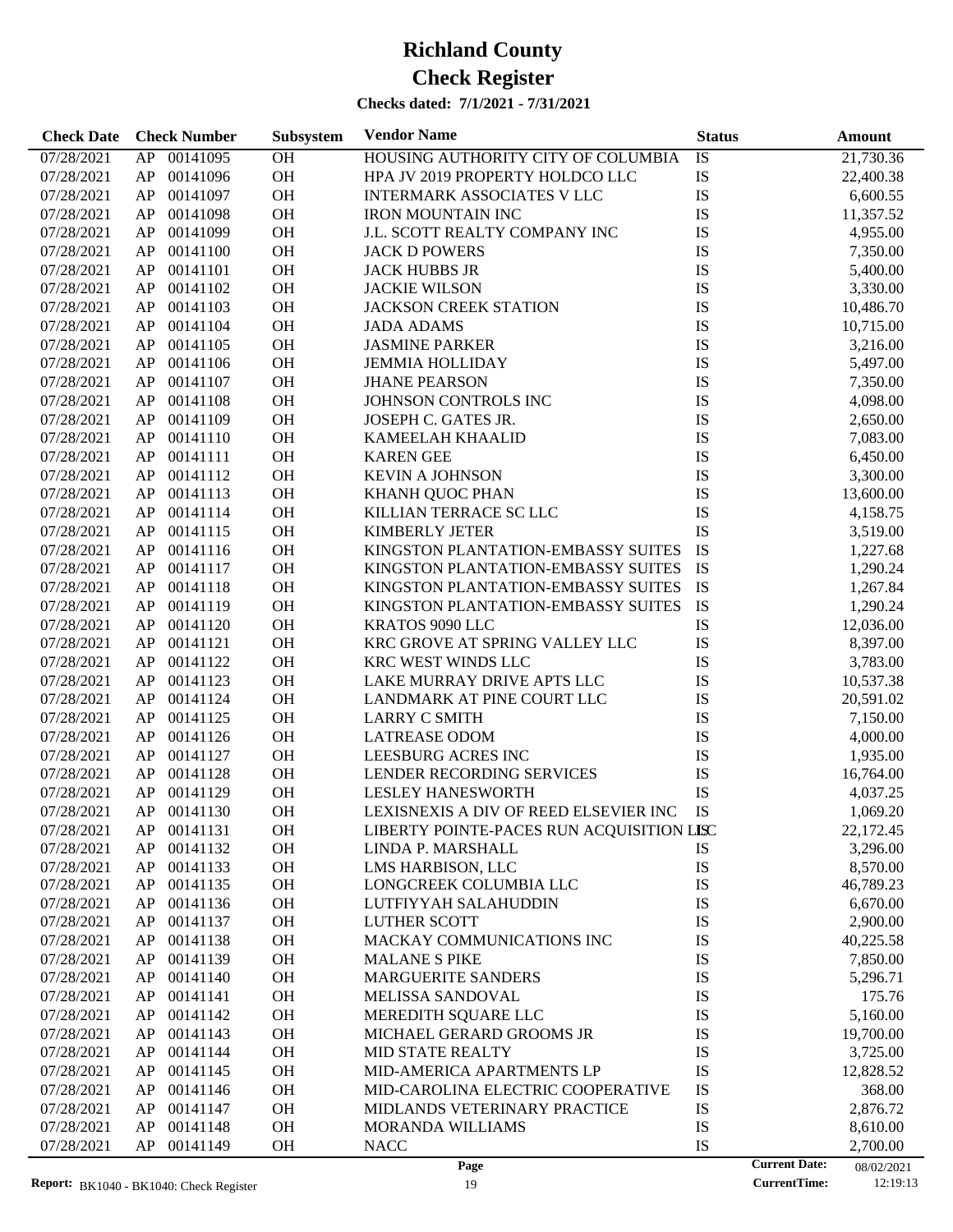| <b>Check Date</b>        |          | <b>Check Number</b>  | Subsystem | <b>Vendor Name</b>                                            | <b>Status</b>        | <b>Amount</b>         |
|--------------------------|----------|----------------------|-----------|---------------------------------------------------------------|----------------------|-----------------------|
| 07/28/2021               |          | AP 00141150          | OH        | NASHVILLE MEDICAL & EMS PRODUCTS INCIS                        |                      | 1,232.92              |
| 07/28/2021               | AP       | 00141151             | OH        | NATIONAL COMMUNITY DEVELOPMENT ASSISC                         |                      | 2,000.00              |
| 07/28/2021               | AP       | 00141152             | OH        | NIGEL B. SAMUEL                                               | IS                   | 8,650.00              |
| 07/28/2021               | AP       | 00141153             | OH        | NoHo SERVICES INC                                             | IS                   | 31,832.42             |
| 07/28/2021               | AP       | 00141154             | OH        | NORTH AMERICAN GEOCHEMICAL                                    | IS                   | 3,000.00              |
| 07/28/2021               | AP       | 00141155             | OH        | <b>NORTH POINTE ESTATES</b>                                   | IS                   | 879.00                |
| 07/28/2021               | AP       | 00141156             | OH        | NOW ELECTRIC LLC                                              | IS                   | 9,464.40              |
| 07/28/2021               | AP       | 00141157             | OH        | NRT PROPERTY MANAGEMENT SOUTH                                 | IS                   | 874.00                |
| 07/28/2021               | AP       | 00141158             | OH        | OFFICE DEPOT INC                                              | IS                   | 275.98                |
| 07/28/2021               | AP       | 00141165             | OH        | OFFICE DEPOT INC                                              | IS                   | 23,772.45             |
| 07/28/2021               | AP       | 00141166             | OH        | <b>OMNI-SITE.NET</b>                                          | IS                   | 1,668.00              |
| 07/28/2021               | AP       | 00141167             | OH        | PALMETTO RESIDENTIAL RENTALS LLC                              | IS                   | 8,556.00              |
| 07/28/2021               | AP       | 00141168             | OH        | PALMETTO UTILITIES                                            | IS                   | 879.31                |
| 07/28/2021               | AP       | 00141169             | OH        | PEGGY McMASTER                                                | IS                   | 10,740.00             |
| 07/28/2021               | AP       | 00141170             | OH        | PHELIX 3020 LLC                                               | IS                   | 5,083.00              |
| 07/28/2021               | AP       | 00141171             | OH        | PHILIP J. BUDZYNSKI                                           | IS                   | 5,600.00              |
| 07/28/2021               | AP       | 00141172             | OH        | POINTE AT ELMWOOD LP                                          | IS                   | 3,302.89              |
| 07/28/2021               | AP       | 00141173             | OH        | POLLOCK COMPANY                                               | IS                   | 11.28                 |
| 07/28/2021               | AP       | 00141176             | OH        | POLLOCK COMPANY                                               | IS                   | 3,088.07              |
| 07/28/2021               | AP       | 00141177             | OH        | POST TRAUMA RESOURCES                                         | IS                   | 1,500.00              |
| 07/28/2021               | AP       | 00141178             | OH        | POWERS PROPERTIES OF FLORENCE LLC                             | IS                   | 13,840.00             |
| 07/28/2021               | AP       | 00141179             | OH        | PREMIER CARE SERVICES LLC                                     | IS                   | 13,275.00             |
| 07/28/2021               | AP       | 00141180             | OH        | <b>RASHEBA SMITH</b>                                          | IS                   | 5,655.00              |
| 07/28/2021               | AP       | 00141181             | OH        | RED CURB INVESTMENTS LLC                                      | IS                   | 3,660.99              |
| 07/28/2021               | AP       | 00141182             | OH        | REGENT PARK LLC                                               | IS                   | 2,550.00              |
| 07/28/2021               | AP       | 00141183             | OH        | REPLAY SYSTEMS                                                | IS                   | 8,002.00              |
| 07/28/2021               | AP       | 00141184             | OH        | RESIDENTIAL PROPERTY EXCHANGE LLP                             | IS                   | 4,100.00              |
| 07/28/2021               | AP       | 00141185             | OH        | REX RESIDENTAIL PROPERTY OWBER A LLC IS                       |                      | 5,590.00              |
| 07/28/2021               | AP       | 00141186             | OH        | <b>RFI THE PARK</b>                                           | IS                   | 16,867.64             |
| 07/28/2021               | AP       | 00141187             | OH        | RICOH USA INC                                                 | IS                   | 118.85                |
| 07/28/2021               | AP       | 00141188             | OH        | RIVER CREST EQUITY PARTNERS LLC                               | IS                   | 7,271.39              |
| 07/28/2021               | AP       | 00141189             | OH        | ROBERT G. CLAPHAM                                             | IS                   | 8,475.00              |
| 07/28/2021               | AP       | 00141190             | OH        | RONALD S. BRINSON                                             | IS                   | 2,720.00              |
| 07/28/2021               | AP       | 00141191             | OH        | ROOSEVELT NORWOOD                                             | IS                   | 3,008.50              |
| 07/28/2021               | AP       | 00141192             | OH        | ROUNDTOWER TECHNOLOGIES LLC                                   | IS                   | 64,808.52             |
| 07/28/2021               |          | AP 00141193          | OH        | RUSSELL L. POWELL                                             | IS                   | 8,450.00              |
|                          |          |                      |           |                                                               |                      |                       |
| 07/28/2021               | AP.      | 00141194<br>00141195 | OН        | SC DEPT OF CORRECTIONS<br><b>SC STATE ELECTION COMMISSION</b> | IS                   | 821.40                |
| 07/28/2021               | AP       |                      | OH        | <b>SCBRS LLC</b>                                              | IS<br>IS             | 800.00                |
| 07/28/2021<br>07/28/2021 | AP<br>AP | 00141196<br>00141197 | OH<br>OH  | SCOTT PROPERTIES OF THE MIDLANDS LLC IS                       |                      | 15,837.90<br>3,600.00 |
| 07/28/2021               | AP       | 00141198             | OH        | SFR JV-1 LP                                                   | IS                   | 15,762.22             |
| 07/28/2021               | AP       | 00141199             | <b>OH</b> | <b>SHEMONIA LEE</b>                                           | IS                   | 8,050.00              |
| 07/28/2021               | AP       | 00141200             | <b>OH</b> | <b>SKANDON LLC</b>                                            | IS                   | 7,379.80              |
|                          |          | 00141201             | <b>OH</b> |                                                               | IS                   | 9,207.93              |
| 07/28/2021               | AP       |                      |           | SLOAN CONSTRUCTION COMPANY INC                                |                      |                       |
| 07/28/2021               | AP       | 00141202             | <b>OH</b> | SNELLING STAFFING SERVICES<br>SOUTHERN REPORTING INC          | IS                   | 4,930.80              |
| 07/28/2021               | AP       | 00141203             | <b>OH</b> |                                                               | IS                   | 7,288.50              |
| 07/28/2021               | AP       | 00141204             | <b>OH</b> | SOUTHWOOD REALTY COMPANY                                      | IS                   | 18,161.34             |
| 07/28/2021               | AP       | 00141205             | <b>OH</b> | SPARTAN FIRE AND EMERGENCY APPARATUSS                         |                      | 6,685.55              |
| 07/28/2021               | AP       | 00141208             | <b>OH</b> | <b>SPECTRUM</b>                                               | IS                   | 2,899.48              |
| 07/28/2021               | AP       | 00141209             | <b>OH</b> | <b>SPRING GARDENS SC LLC</b>                                  | IS                   | 12,446.80             |
| 07/28/2021               | AP       | 00141210             | <b>OH</b> | SPRING LAKE SC LLC                                            | IS                   | 20,986.39             |
| 07/28/2021               | AP       | 00141211             | <b>OH</b> | <b>STACY GEORGIA</b>                                          | IS                   | 7,188.00              |
| 07/28/2021               | AP       | 00141212             | OH        | STANLEY D. CONINE                                             | IS                   | 3,175.00              |
| 07/28/2021               | AP       | 00141213             | <b>OH</b> | STATEWIDE SECURITY SYSTEMS INC                                | IS                   | 1,365.00              |
|                          |          |                      |           | Page                                                          | <b>Current Date:</b> | 08/02/2021            |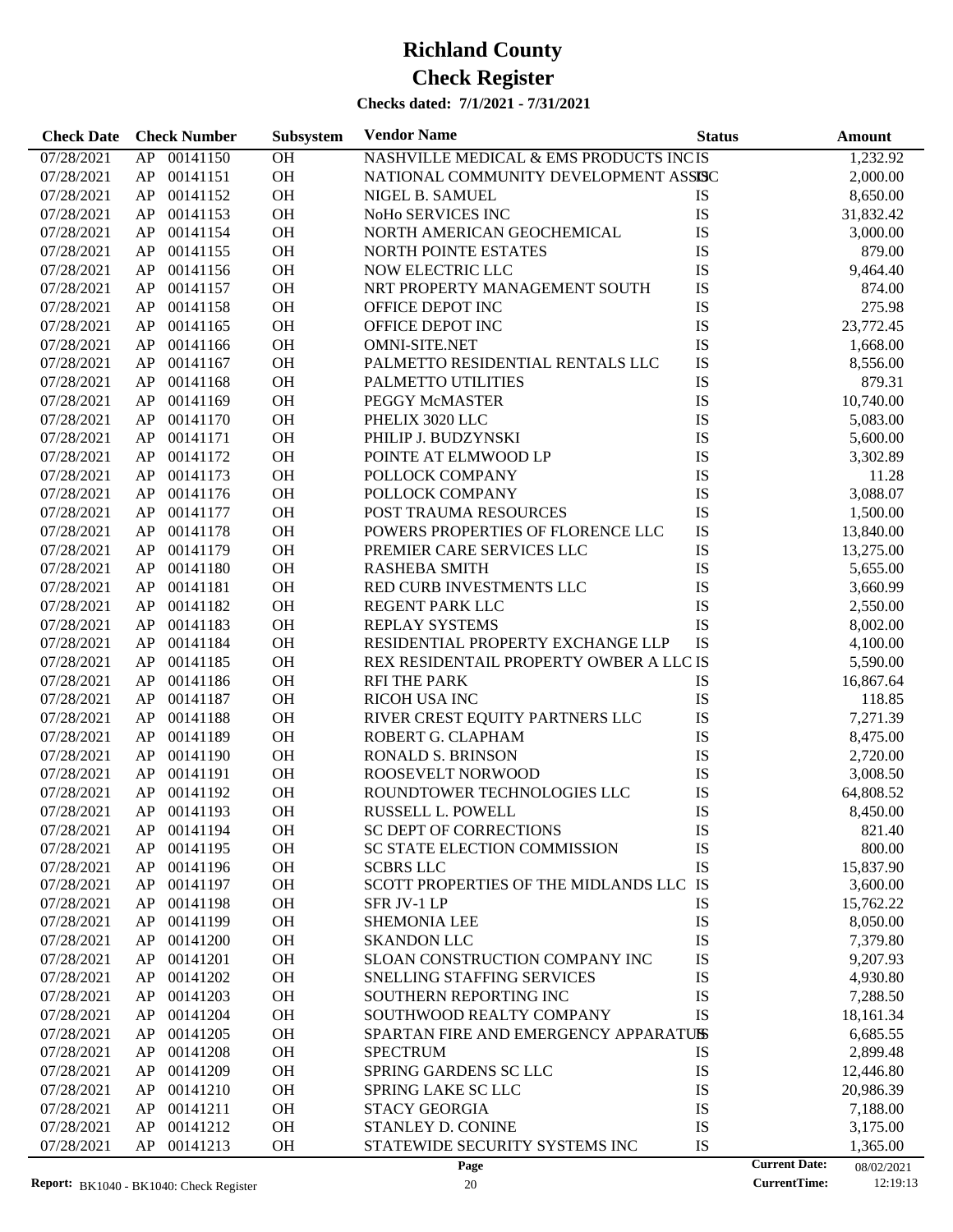| <b>Check Date</b>        | <b>Check Number</b> | Subsystem | <b>Vendor Name</b>                                  | <b>Status</b> | <b>Amount</b>                               |
|--------------------------|---------------------|-----------|-----------------------------------------------------|---------------|---------------------------------------------|
| 07/28/2021               | AP<br>00141214      | OH        | STONE RIDGE EQUITIES LLC                            | <b>IS</b>     | 7,728.00                                    |
| 07/28/2021               | 00141215<br>AP      | OH        | STREET LIGHT PROPERTY MANAGEMENT LLCS               |               | 6,400.00                                    |
| 07/28/2021               | AP<br>00141216      | OH        | STREETZ UNIT LLC                                    | IS            | 10,200.00                                   |
| 07/28/2021               | AP<br>00141217      | OH        | <b>SUMTER MHP LLC</b>                               | IS            | 5,920.00                                    |
| 07/28/2021               | 00141218<br>AP      | OH        | SUR-TEC INC.                                        | IS            | 11,138.00                                   |
| 07/28/2021               | 00141219<br>AP      | OH        | <b>SURESCREEN LABS</b>                              | IS            | 1,625.00                                    |
| 07/28/2021               | AP<br>00141220      | OH        | SYBIL DANIELLE MAJOR-MURPHY                         | IS            | 10,399.56                                   |
| 07/28/2021               | AP<br>00141221      | OH        | THE FOWLER COMPANY INC                              | IS            | 19,739.51                                   |
| 07/28/2021               | 00141222<br>AP      | OH        | THE HORTON COMPANY INC                              | IS            | 7,600.00                                    |
| 07/28/2021               | 00141223<br>AP      | OH        | THE POINTE AT BLYTHEWOOD, LP                        | IS            | 4,536.78                                    |
| 07/28/2021               | AP<br>00141224      | OH        | THE ROWAN                                           | IS            | 5,727.00                                    |
| 07/28/2021               | AP<br>00141225      | OH        | THE SHANDON GROUP                                   | IS            | 9,121.50                                    |
| 07/28/2021               | 00141226<br>AP      | OH        | THE STATE MEDIA CO.                                 | IS            | 244.40                                      |
| 07/28/2021               | 00141227<br>AP      | OH        | THOMAS AND ASSOCIATES REALTY, INC.                  | IS            | 5,956.00                                    |
| 07/28/2021               | AP<br>00141228      | OH        | TIERRA BELLA REALTY                                 | IS            | 22,051.16                                   |
| 07/28/2021               | AP<br>00141229      | OH        | TIME WARNER CABLE                                   | IS            | 520.82                                      |
| 07/28/2021               | 00141230<br>AP      | OH        | <b>TPM</b>                                          | IS            | 6,729.00                                    |
| 07/28/2021               | 00141231<br>AP      | OH        | <b>TRAKKA USA LLC</b>                               | IS            | 41,123.00                                   |
| 07/28/2021               | AP<br>00141232      | OH        | <b>TRUE GROUP</b>                                   | IS            | 970.20                                      |
| 07/28/2021               | AP<br>00141233      | OH        | UNISYS CORPORATION                                  | IS            | 4,475.22                                    |
| 07/28/2021               | 00141234<br>AP      | OH        | UNITED MANAGEMENT SERVICES LLC                      | IS            | 2,580.66                                    |
| 07/28/2021               | 00141235<br>AP      | OH        | US PATRIOT TACTICAL                                 | IS            | 8,158.82                                    |
| 07/28/2021               | AP<br>00141236      | OH        | <b>USA BLUE BOOK</b>                                | IS            | 37.85                                       |
| 07/28/2021               | AP<br>00141237      | OH        | <b>VERITEXT</b>                                     | IS            | 1,957.52                                    |
| 07/28/2021               | 00141240<br>AP      | OH        | <b>VERIZON WIRELESS</b>                             | IS            | 39,180.07                                   |
| 07/28/2021               | 00141241<br>AP      | OH        | VINCENT THORNTON                                    | IS            | 9,750.00                                    |
| 07/28/2021               | AP<br>00141242      | OH        | VRE II LLC                                          | IS            | 3,300.00                                    |
| 07/28/2021               | AP<br>00141243      | OH        | <b>VWR SCIENTIFIC PRODUCTS</b>                      | IS            | 1,158.15                                    |
| 07/28/2021               | 00141244<br>AP      | OH        | <b>WANDA EDMONDS</b>                                | IS            | 9,350.00                                    |
| 07/28/2021               | 00141245<br>AP      | OH        | WASTE MANAGEMENT CO INC/LANDFILL                    | IS            | 1.32                                        |
| 07/28/2021               | AP<br>00141246      | OH        | <b>WATERS AT LONGCREEK LP</b>                       | IS            | 21,193.80                                   |
| 07/28/2021               | 00141247<br>AP      | OH        | WATERS AT WILLOW LAKE LP                            | IS            | 11,541.84                                   |
| 07/28/2021               | 00141248<br>AP      | OH        | WESLEY E. GRAY JR                                   | IS            | 3,375.00                                    |
| 07/28/2021               | 00141249<br>AP      | OH        | WEST SHORE LAKE CAROLINA LLC                        | IS            | 12,479.33                                   |
| 07/28/2021               | AP<br>00141250      | OH        | WHITE HART PROPERTIES LLC                           | IS            | 11,750.00                                   |
| 07/28/2021               | AP 00141251         | <b>OH</b> | <b>WILBUR WARD REASE</b>                            | IS            | 4,095.00                                    |
| 07/28/2021               | 00141252<br>AP      | <b>OH</b> | WILNET TUCKER                                       | IS            | 4,850.00                                    |
| 07/28/2021               | 00141253<br>AP      | OH        | WINDRIDGE EQUITY PARTNERS LLC                       | IS            | 2,657.98                                    |
| 07/28/2021               | AP<br>00141254      | OH        | WINDSTREAM CORPORATION                              | IS            | 2,386.32                                    |
| 07/28/2021               | 00141255<br>AP      | <b>OH</b> | WRH THREE RIVERS LTD LP                             | IS            | 9,667.04                                    |
| 07/28/2021               | 00141256<br>AP      | OH        | WRIGHT-JOHNSTON INC                                 | IS            | 1,537.22                                    |
| 07/28/2021               | 00141257<br>AP      | OH        | WYNDHAM POINTE                                      | IS            | 3,900.00                                    |
| 07/29/2021               | 00141258<br>AP      | OH        | AT&T                                                | IS            | 13,629.23                                   |
| 07/29/2021               | 00141259<br>AP      | OH        | <b>ATALASOFT INC</b>                                | IS            | 5,000.00                                    |
| 07/29/2021               | 00141260<br>AP      | OH        | <b>AVILES, ASMEIRA</b>                              | IS            | 75.60                                       |
| 07/29/2021               | 00141261<br>AP      | OH        | <b>CDWG</b>                                         | IS            | 2,773.35                                    |
| 07/29/2021               | 00141262<br>AP      | OH        | <b>CITY OF COLUMBIA</b>                             | IS            | 93,183.88                                   |
| 07/29/2021               | 00141263<br>AP      | OH        | COLUMBIA INTERNATIONAL FESTIVAL                     | IS            |                                             |
| 07/29/2021               | 00141264<br>AP      | OH        | <b>DATA WORKS PLUS</b>                              | IS            | 154,088.05                                  |
| 07/29/2021               | 00141265<br>AP      | OH        | <b>EDGEWOOD FOUNDATION</b>                          | IS            | 41,724.60                                   |
|                          | 00141266            | OH        |                                                     | IS            | 4,726.70                                    |
| 07/29/2021               | AP                  |           | FAIRFIELD ELECTRIC COOPERATIVE INC                  |               | 2,157.83                                    |
| 07/29/2021               | 00141267<br>AP      | OH        | FEDEX KINKOS                                        | IS            | 5,448.76                                    |
| 07/29/2021<br>07/29/2021 | 00141268<br>AP      | OH        | FELDER CONSTRUCTION LLC<br><b>FLEX CHIROPRACTIC</b> | IS<br>IS      | 32,132.00                                   |
|                          | 00141269<br>AP      | OH        | Page                                                |               | 45.00<br><b>Current Date:</b><br>08/02/2021 |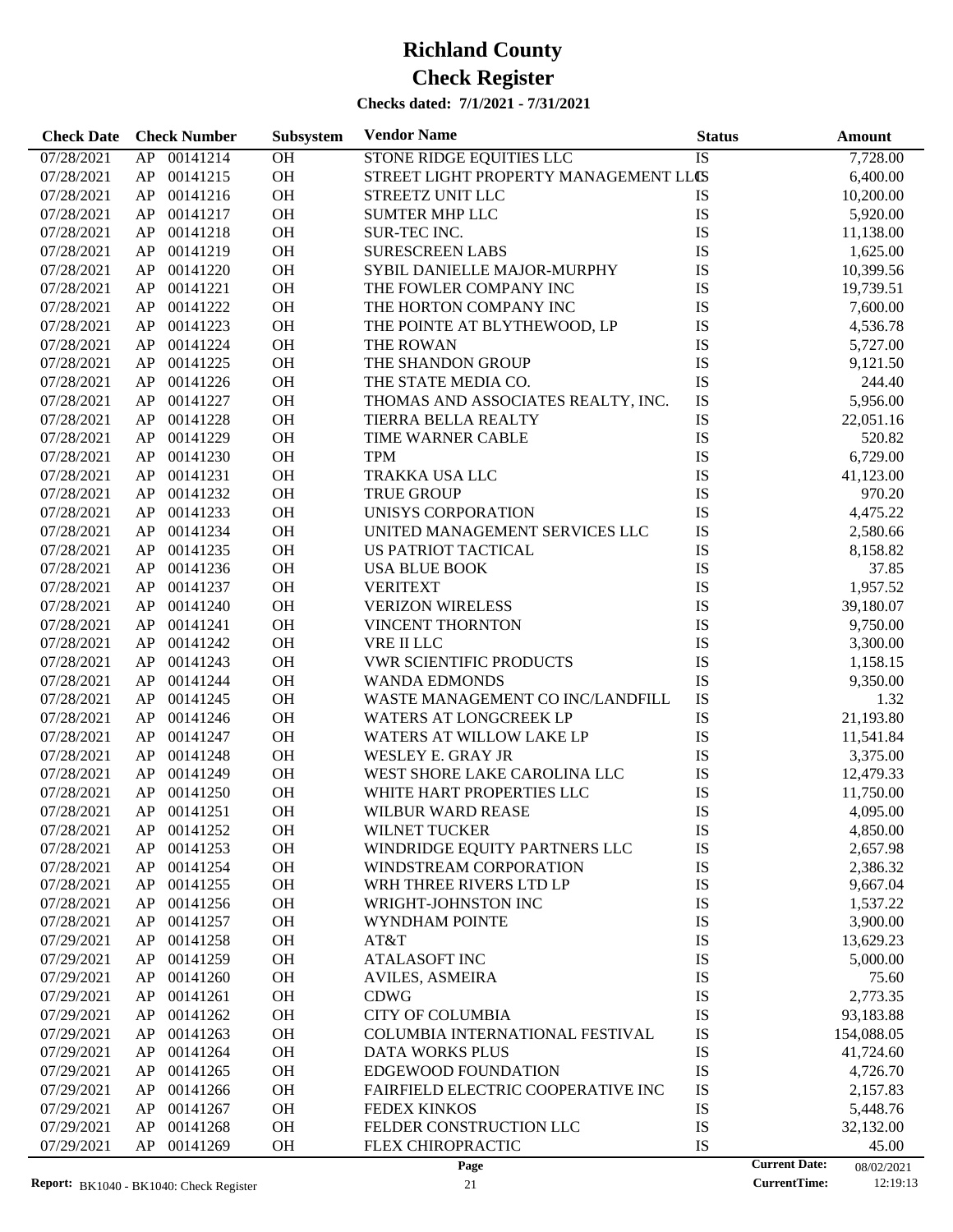**Check Date Check Number Subsystem Vendor Name Status Status Amount** 

07/29/2021 AP 00141270 OH GFOA IS IS 535.00 07/29/2021 AP 00141271 OH GREGORY PEST CONTROL IS IS 33.00

**Subsystem**

#### 07/29/2021 AP 00141272 OH GREGORY PEST CONTROL IS 1.00 07/29/2021 AP 00141273 OH HOLT CONSULTING COMPANY LLC IS 53,840.19 07/29/2021 AP 00141274 OH HUGUENIN, ANGELA R IS 19.90 07/29/2021 AP 00141275 OH KEEFE, ZACHARY ALLAN IS 61.00 07/29/2021 AP 00141276 OH KEY MARK INC IS IS 97.873.76 07/29/2021 AP 00141277 OH MERCHANT E SOLUTIONS IS 5.642.30 07/29/2021 AP 00141278 OH MUNGO CONSTRUCTION LLC IS 623.85 07/29/2021 AP 00141279 OH NATIONAL COMMUNITY DEVELOPMENT ASSISC 100.00 07/29/2021 AP 00141280 OH NATIONAL COMMUNITY DEVELOPMENT ASSISC 150.00 07/29/2021 AP 00141281 OH OFFICE DEPOT INC IS 1S 2.083.79 07/29/2021 AP 00141282 OH PLANNED ADMINISTRATORS INC IS 36,840.00 07/29/2021 AP 00141283 OH POLLOCK COMPANY IS IS 619.82 07/29/2021 AP 00141284 OH POWERHOUSE RECYCLING INC IS 2.129.22 07/29/2021 AP 00141285 OH RUSTIN, JEFFREY TALBOTT IS 1.00 07/29/2021 AP 00141286 OH SC ECONOMIC DEVELOPERS ASSOCIATION IS 400.00 07/29/2021 AP 00141287 OH SC ECONOMIC DEVELOPERS ASSOCIATION IS 200.00 07/29/2021 AP 00141288 OH SC SOLICITORS ASSOCIATION IS 10,400.00 07/29/2021 AP 00141289 OH SCEDA IS 525.00 07/29/2021 AP 00141290 OH SINCENO, CHRISTOPHER AKI IS 61.00 07/29/2021 AP 00141291 OH SITE SELECTORS GUILD INC IS 1,900.00 07/29/2021 AP 00141292 OH SLOAN CONSTRUCTION COMPANY INC IS 4,356.70 07/29/2021 AP 00141293 OH SOX, CODY TAYOR IS IS 61.00 07/29/2021 AP 00141294 OH STATEWIDE SECURITY SYSTEMS INC IS 1,080.00 07/29/2021 AP 00141295 OH TELCOVE IS IS 1,636.31 07/29/2021 AP 00141296 OH THE VIEW SUBDIVISION PROPERTY OWNERSIS 1,500.00 07/29/2021 AP 00141297 OH TIME WARNER CABLE TIS IS 339.08 07/29/2021 AP 00141298 OH TOWN OF EASTOVER IS 15 92.97 07/29/2021 AP 00141299 OH US PATRIOT TACTICAL IS IS 1,735.08 07/29/2021 AP 00141300 OH US POSTMASTER IS 15 7,000.00 07/29/2021 AP 00141301 OH VERIZON WIRELESS IS 595.23 07/29/2021 AP 00141302 OH WEAVER, AMANDA IS IS 3.92 07/29/2021 AP 00141303 OH WESCOTT RIDGE HOMEOWNERS ASSOCIATION 1,072.97 07/29/2021 AP 00141304 OH WESSINGER, JOSHUA IS IS 112.00 07/29/2021 AP 00141305 OH WILEY KENNEDY FOUNDATION IS 10,418.30 07/29/2021 AP 00141306 OH WOODLAND GREENS HOA IS 1,500.00 07/29/2021 AP 00141307 OH WRIGHT-JOHNSTON INC IS 1899.02 07/30/2021 AP 00141308 OH BOWSER, DONALL IS IS 141.63 07/30/2021 AP 00141309 OH CAROLINA TIME EQUIPMENT CO INC IS 190.08 07/30/2021 AP 00141310 OH CATHOLIC CHARITIES OF SOUTH CAROLINA IS 9.922.00 07/30/2021 AP 00141311 OH CENTRAL SC HABITAT FOR HUMANITY IS 9,869.09 07/30/2021 AP 00141312 OH CITY OF COLUMBIA WATER SVC IS 4.421.82 07/30/2021 AP 00141313 OH COLONIAL PRINTING INC IS 587.25 07/30/2021 AP 00141314 OH COX AND DINKINS INC IS 15 48,069.00 07/30/2021 AP 00141315 OH DAVIDSON WREN & PLYER P.A. IS IS 3,798.80 07/30/2021 AP 00141316 OH DEVINE STREET ASSOCIATION IS 10,333.00 07/30/2021 AP 00141317 OH ELECTRIC MOTOR SERVICE OF CLINTON INCIS 1,527.50 07/30/2021 AP 00141318 OH FAIRFIELD ELECTRIC COOPERATIVE INC IS 300.65

07/30/2021 AP 00141319 OH HOLT CONSULTING COMPANY LLC IS 16,094.88 07/30/2021 AP 00141320 OH INTER-NATIONAL FOUNDATION CORPORATION S5,000.00 07/30/2021 AP 00141321 OH JOHNSON, VERNA IS IS 112.73 07/30/2021 AP 00141322 OH L J INC IS IS 538,834.71 07/30/2021 AP 00141323 OH MAC PAPER INC IS IS 87.87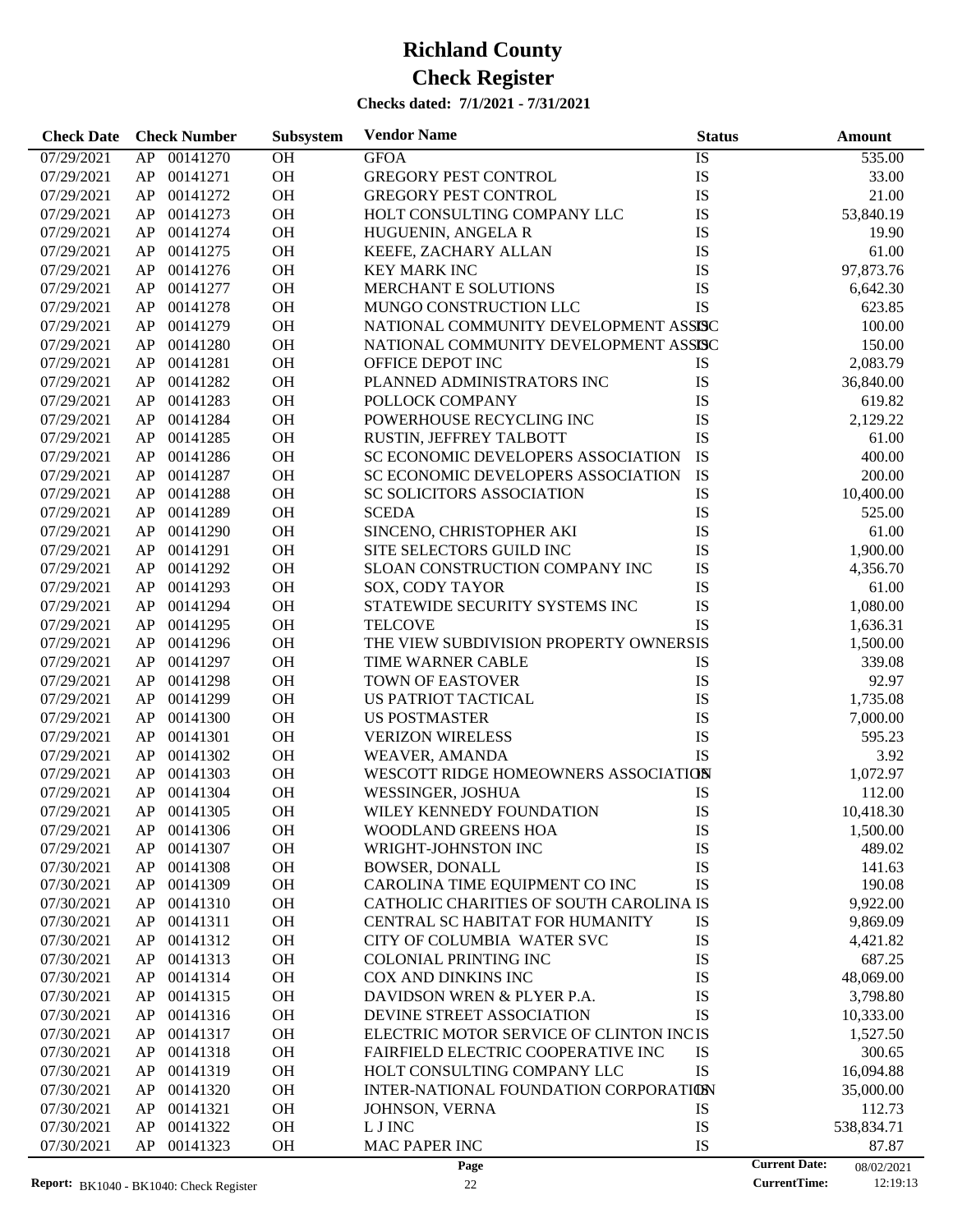| <b>Check Date</b>       |           | <b>Check Number</b> | Subsystem | <b>Vendor Name</b>                  | <b>Status</b>    | Amount        |
|-------------------------|-----------|---------------------|-----------|-------------------------------------|------------------|---------------|
| 07/30/2021              | AP        | 00141324            | OH        | <b>MURPH, JACQUELINE</b>            | <b>IS</b>        | 105.21        |
| 07/30/2021              | AP        | 00141326            | OH        | OFFICE DEPOT INC                    | IS               | 2,673.81      |
| 07/30/2021              | AP        | 00141327            | OH        | PARRISH AND PARTNERS LLC            | IS               | 24,758.17     |
| 07/30/2021              | AP        | 00141328            | OH        | POLLOCK COMPANY                     | IS               | 898.76        |
| 07/30/2021              | AP        | 00141329            | OH        | THE SOURCING GROUP LLC              | IS               | 531.53        |
| 07/30/2021              | AP        | 00141330            | OH        | T and L TRANSPORT SERVICES RC LLC   | IS               | 19,264.00     |
|                         |           |                     |           |                                     | <b>AP Total:</b> | 13,006,188.53 |
|                         |           |                     |           |                                     |                  |               |
| <b>Accounts Payable</b> |           |                     |           |                                     |                  |               |
| 07/01/2021              | FE        | 00001680            | <b>OH</b> | COLUMBIA FILM SOCIETY INC           | IS               | 3,911.89      |
| 07/01/2021              | $FE$      | 00001681            | OH        | <b>INTAB LLC</b>                    | IS               | 14,343.75     |
| 07/01/2021              | FE        | 00001682            | OH        | PALMETTO SOUTHERN INC               | IS               | 900.00        |
| 07/01/2021              | FE        | 00001683            | OH        | SC MIDLANDS EMS MGMT ASSOC          | IS               | 6,000.00      |
| 07/01/2021              | $\rm FE$  | 00001684            | OH        | SC SCHOOL FOR THE DEAF AND BLIND    | IS               | 270.84        |
| 07/01/2021              | $\rm FE$  | 00001685            | OH        | SONITROL OF THE MIDLANDS            | IS               | 457.86        |
| 07/01/2021              | $\rm FE$  | 00001686            | OH        | TMS INC                             | IS               | 12.96         |
| 07/01/2021              | $\rm FE$  | 00001687            | OH        | TRI TECH FORENSICS INC              | IS               | 4,333.39      |
| 07/01/2021              | $FE$      | 00001688            | OH        | <b>TYLER BROTHERS</b>               | IS               | 225.00        |
| 07/01/2021              | $FE$      | 00001689            | OH        | UNIFIRST CORPORATION                | IS               | 1,881.39      |
| 07/01/2021              | FE        | 00001690            | OH        | UNITED WAY OF THE MIDLANDS          | IS               | 14,066.31     |
| 07/01/2021              | FE        | 00001691            | OH        | VALLEY BEVERAGE SOLUTIONS LLC -AKA  | IS               | 2,322.14      |
| 07/01/2021              | FE        | 00001692            | OH        | BUONASERA MEDIA SERVICES LLC        | IS               | 1,192.89      |
| 07/01/2021              | FE        | 00001693            | OH        | <b>GRAINGER CO INC</b>              | IS               | 387.01        |
| 07/01/2021              | FE        | 00001694            | OH        | HUSSEY GAY BELL                     | IS               | 9,140.00      |
| 07/01/2021              | $\rm FE$  | 00001695            | OH        | ROPER PERSONNEL SVC INC             | IS               | 1,286.26      |
| 07/01/2021              | $\rm FE$  | 00001696            | OH        | WILLOUGHBY AND HOEFER PA            | IS               | 23,138.46     |
| 07/01/2021              | $\rm FE$  | 00001697            | OH        | WK DICKSON AND COMPANY INC          | IS               | 25,043.01     |
| 07/01/2021              | $\rm FE$  | 00001698            | OH        | WM ENTERPRISE                       | IS               | 2,501.08      |
| 07/09/2021              | $\rm FE$  | 00001699            | OH        | COLUMBIA MARRIOTT HOTEL             | IS               | 255.68        |
| 07/09/2021              | $\rm FE$  | 00001700            | OH        | <b>SPOK INC</b>                     | IS               | 9.02          |
| 07/09/2021              | $\rm FE$  | 00001701            | OH        | TRI TECH FORENSICS INC              | IS               | 1,801.00      |
| 07/09/2021              | $\rm FE$  | 00001702            | OH        | UNIFIRST CORPORATION                | IS               | 2,450.03      |
| 07/09/2021              | $FE$      | 00001703            | OH        | VALLEY BEVERAGE SOLUTIONS LLC - AKA | IS               | 819.45        |
| 07/09/2021              | $FE$      | 00001704            | OH        | WATEREE DIVE CENTER INC             | IS               | 30.47         |
| 07/09/2021              | $\rm FE$  | 00001705            | OH        | AOS SPECIALTY CONTRACTORS INC       | IS               | 198,699.11    |
| 07/09/2021              | <b>FE</b> | 00001706            | OH        | <b>BALLENTINE COVE HOMEOWNERS</b>   | IS               | 944.22        |
| 07/09/2021              | FE        | 00001707            | OH        | <b>CLEARWATER INC</b>               | IS               | 18,685.20     |
| 07/09/2021              | FE        | 00001708            | OH        | MCCLAM & ASSOCIATES INC             | IS               | 87,770.81     |
| 07/09/2021              | $FE$      | 00001709            | OH        | <b>NATUR CHEM INC</b>               | IS               | 31,950.00     |
| 07/09/2021              | FE        | 00001710            | OH        | OLH INC.                            | IS               | 546.28        |
| 07/09/2021              | FE        | 00001711            | OH        | PALMETTO CORP OF CONWAY             | IS               | 213,101.17    |
| 07/09/2021              | FE        | 00001712            | OH        | TOM BRIGMAN CONTRACTORS INC         | IS               | 116,516.58    |
| 07/09/2021              | FE        | 00001713            | OH        | VIC BAILEY FORD INC                 | IS               | 59,091.00     |
| 07/09/2021              | FE        | 00001714            | OH        | WM ENTERPRISE                       | IS               | 364.10        |
| 07/12/2021              | FE        | 00001715            | OH        | DANA SAFETY SUPPLY                  | IS               | 1,680.59      |
| 07/12/2021              | FE        | 00001716            | OH        | TMS INC                             | IS               | 135.00        |
| 07/12/2021              | FE        | 00001717            | OH        | UNIFIRST CORPORATION                | IS               | 811.14        |
| 07/12/2021              | FE        | 00001718            | OH        | VALLEY BEVERAGE SOLUTIONS LLC -AKA  | IS               | 218.60        |
| 07/12/2021              | FE        | 00001719            | OH        | BUONASERA MEDIA SERVICES LLC        | IS               | 456.87        |
| 07/12/2021              | FE        | 00001720            | OH        | EMS MANAGEMENT CONSULTANTS          | IS               | 84,104.37     |
| 07/12/2021              | FE        | 00001721            | OH        | <b>GRAINGER CO INC</b>              | IS               | 303.52        |
| 07/15/2021              | FE        | 00001722            | OH        | ADS SECURITY L.P.                   | IS               | 106.35        |
| 07/15/2021              | FE        | 00001723            | OH        | <b>CATOES INC</b>                   | IS               | 344.26        |
|                         |           |                     |           |                                     |                  |               |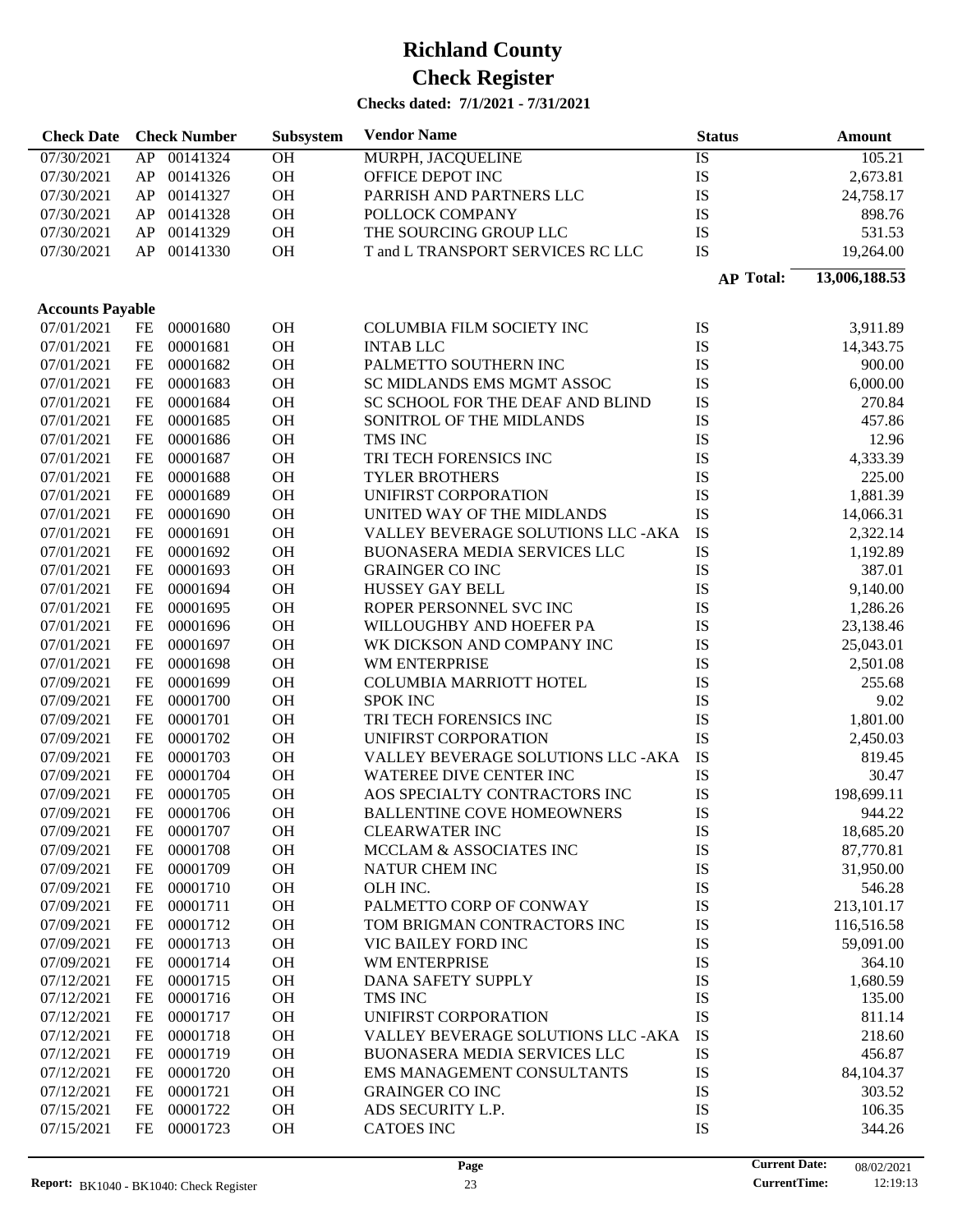| <b>Check Date</b> | <b>Check Number</b> | Subsystem | <b>Vendor Name</b>                     | <b>Status</b> | <b>Amount</b>                      |
|-------------------|---------------------|-----------|----------------------------------------|---------------|------------------------------------|
| 07/15/2021        | FE<br>00001724      | OH        | COASTAL SANITARY SUPPLY COMPANY INC IS |               | 2,759.72                           |
| 07/15/2021        | 00001725<br>FE      | OH        | DANA SAFETY SUPPLY                     | <b>IS</b>     | 6,172.92                           |
| 07/15/2021        | 00001727<br>FE      | OH        | <b>GANN OFFICE SUPPLIERS</b>           | IS            | 787.94                             |
| 07/15/2021        | 00001728<br>FE      | OH        | LIBERTY TIRE RECYCLING LLC             | IS            | 16,119.50                          |
| 07/15/2021        | FE<br>00001729      | OH        | PRISMA HEALTH-MIDLANDS                 | IS            | 622.00                             |
| 07/15/2021        | 00001730<br>FE      | <b>OH</b> | SIRCHIE FINGER PRINT LABS INC          | IS            | 1,602.12                           |
| 07/15/2021        | 00001731<br>FE      | <b>OH</b> | THE KEY SHOP                           | IS            | 199.80                             |
| 07/15/2021        | FE<br>00001732      | <b>OH</b> | UNIFIRST CORPORATION                   | IS            | 2,695.13                           |
| 07/15/2021        | FE<br>00001733      | <b>OH</b> | VALLEY BEVERAGE SOLUTIONS LLC -AKA     | IS            | 26.53                              |
| 07/15/2021        | 00001734<br>FE      | <b>OH</b> | AOS SPECIALTY CONTRACTORS INC          | IS            | 392,909.33                         |
| 07/15/2021        | 00001735<br>FE      | <b>OH</b> | <b>BUONASERA MEDIA SERVICES LLC</b>    | IS            | 2,235.29                           |
| 07/15/2021        | FE<br>00001736      | <b>OH</b> | COLUMBIA METROPOLITAN CONVENTION & IS  |               | 61,129.25                          |
| 07/15/2021        | FE<br>00001737      | <b>OH</b> | COLUMBIA PLACE MALL SC LLC             | IS            | 72,365.04                          |
| 07/15/2021        | 00001738<br>FE      | <b>OH</b> | <b>CROWDER CONSTRUCTION</b>            | IS            | 261,276.95                         |
| 07/15/2021        | 00001739<br>FE      | <b>OH</b> | <b>GRAINGER CO INC</b>                 | IS            | 3,458.04                           |
| 07/15/2021        | FE<br>00001740      | OH        | HISTORIC COLUMBIA FOUNDATION INC       | IS            | 16,380.00                          |
| 07/15/2021        | FE<br>00001741      | <b>OH</b> | JOHNSONS GARBAGE SERVICE INC           | IS            | 181,938.87                         |
| 07/15/2021        | 00001742<br>FE      | <b>OH</b> | KENNETH B SIMMONS ASSOCIATES LLC       | IS            | 1,912.50                           |
| 07/15/2021        | 00001743<br>FE      | <b>OH</b> | LINDEMANN DAVIS & HUGHES P.A.          | IS            | 36,719.93                          |
| 07/15/2021        | FE<br>00001744      | OH        | OLH INC.                               | IS            | 546.25                             |
| 07/15/2021        | FE<br>00001745      | <b>OH</b> | SC GOSPEL QUARTET                      | IS            | 10,850.00                          |
| 07/15/2021        | 00001746<br>FE      | <b>OH</b> | STATEWIDE TITLE SERVICES OF SC, LLC    | IS            | 245.00                             |
| 07/15/2021        | 00001747<br>FE      | <b>OH</b> | W B GUIMARIN CO INC                    | IS            | 17,518.00                          |
| 07/15/2021        | FE<br>00001748      | OH        | WK DICKSON AND COMPANY INC             | IS            | 18,172.87                          |
| 07/15/2021        | 00001749<br>FE      | <b>OH</b> | WM ENTERPRISE                          | IS            | 126.93                             |
| 07/22/2021        | 00001750<br>FE      | <b>OH</b> | CAROLINA WRECKING INC                  | IS            | 11,400.00                          |
| 07/22/2021        | 00001751<br>FE      | <b>OH</b> | <b>COLUMBIA OFFICE FURNITURE</b>       | IS            | 672.31                             |
| 07/22/2021        | FE<br>00001752      | <b>OH</b> | CONCENTRA MEDICAL CENTERS              | IS            | 498.00                             |
| 07/22/2021        | 00001753<br>FE      | <b>OH</b> | DANA SAFETY SUPPLY                     | IS            | 3,946.18                           |
| 07/22/2021        | 00001754<br>FE      | <b>OH</b> | LIBERTY TIRE RECYCLING LLC             | IS            | 6,067.50                           |
| 07/22/2021        | 00001755<br>FE      | <b>OH</b> | MIDLANDS HOUSING ALLIANCE              | IS            | 65,685.71                          |
| 07/22/2021        | 00001756<br>FE      | <b>OH</b> | <b>QUADMED INC</b>                     | IS            | 2,496.96                           |
| 07/22/2021        | 00001757<br>FE      | <b>OH</b> | UNIFIRST CORPORATION                   | IS            | 1,221.49                           |
| 07/22/2021        | FE<br>00001758      | <b>OH</b> | VALLEY BEVERAGE SOLUTIONS LLC -AKA     | IS            | 856.42                             |
| 07/22/2021        | 00001759<br>FE      | OH        | AOS SPECIALTY CONTRACTORS INC          | IS            | 170,570.93                         |
| 07/22/2021        | $FE$<br>00001760    | <b>OH</b> | <b>CLEARWATER INC</b>                  | IS            | 10,654.20                          |
| 07/22/2021        | 00001761<br>FE      | <b>OH</b> | EMS MANAGEMENT CONSULTANTS             | IS            | 27,802.25                          |
| 07/22/2021        | 00001762<br>FE      | <b>OH</b> | <b>FAV CONSULTING</b>                  | IS            | 517.50                             |
| 07/22/2021        | 00001763<br>FE      | <b>OH</b> | <b>HUSSEY GAY BELL</b>                 | IS            | 6,360.00                           |
| 07/22/2021        | FE<br>00001764      | OH        | NATUR CHEM INC                         | IS            | 20,000.00                          |
| 07/22/2021        | 00001765<br>FE      | OH        | OLH INC.                               | IS            | 26,727.50                          |
| 07/22/2021        | 00001766<br>FE      | OH        | PALMETTO CORP OF CONWAY                | IS            | 475,723.68                         |
| 07/22/2021        | 00001767<br>FE      | OH        | PRIDE AVIATION INC                     | IS            | 4,133.21                           |
| 07/22/2021        | 00001768<br>FE      | OH        | ROPER PERSONNEL SVC INC                | IS            | 26,267.26                          |
| 07/22/2021        | 00001769<br>FE      | OH        | WAPER SUPPLY AND SVC CO INC            | IS            | 549.60                             |
| 07/29/2021        | 00001770<br>FE      | OH        | MED COM INC                            | IS            | 2,065.82                           |
| 07/29/2021        | 00001771<br>FE      | OH        | PRISMA HEALTH-MIDLANDS                 | IS            | 1,560.00                           |
| 07/29/2021        | 00001772<br>FE      | OH        | SIRCHIE FINGER PRINT LABS INC          | IS            | 189.66                             |
| 07/29/2021        | 00001773<br>FE      | OH        | <b>SPOK INC</b>                        | IS            | 9.01                               |
| 07/29/2021        | 00001774<br>FE      | OH        | TMS INC                                | IS            | 3,500.00                           |
| 07/29/2021        | 00001775<br>FE      | OH        | UNIFIRST CORPORATION                   | IS            | 15,465.67                          |
| 07/29/2021        | 00001776<br>FE      | OH        | VALLEY BEVERAGE SOLUTIONS LLC -AKA     | IS            | 541.54                             |
| 07/29/2021        | 00001777<br>FE      | OH        | <b>BUONASERA MEDIA SERVICES LLC</b>    | IS            | 796.73                             |
| 07/29/2021        | 00001778<br>FE      | OH        | CENTRAL MIDLANDS COUNCIL OF            | IS            | 50,206.62                          |
|                   |                     |           | Page                                   |               | <b>Current Date:</b><br>08/02/2021 |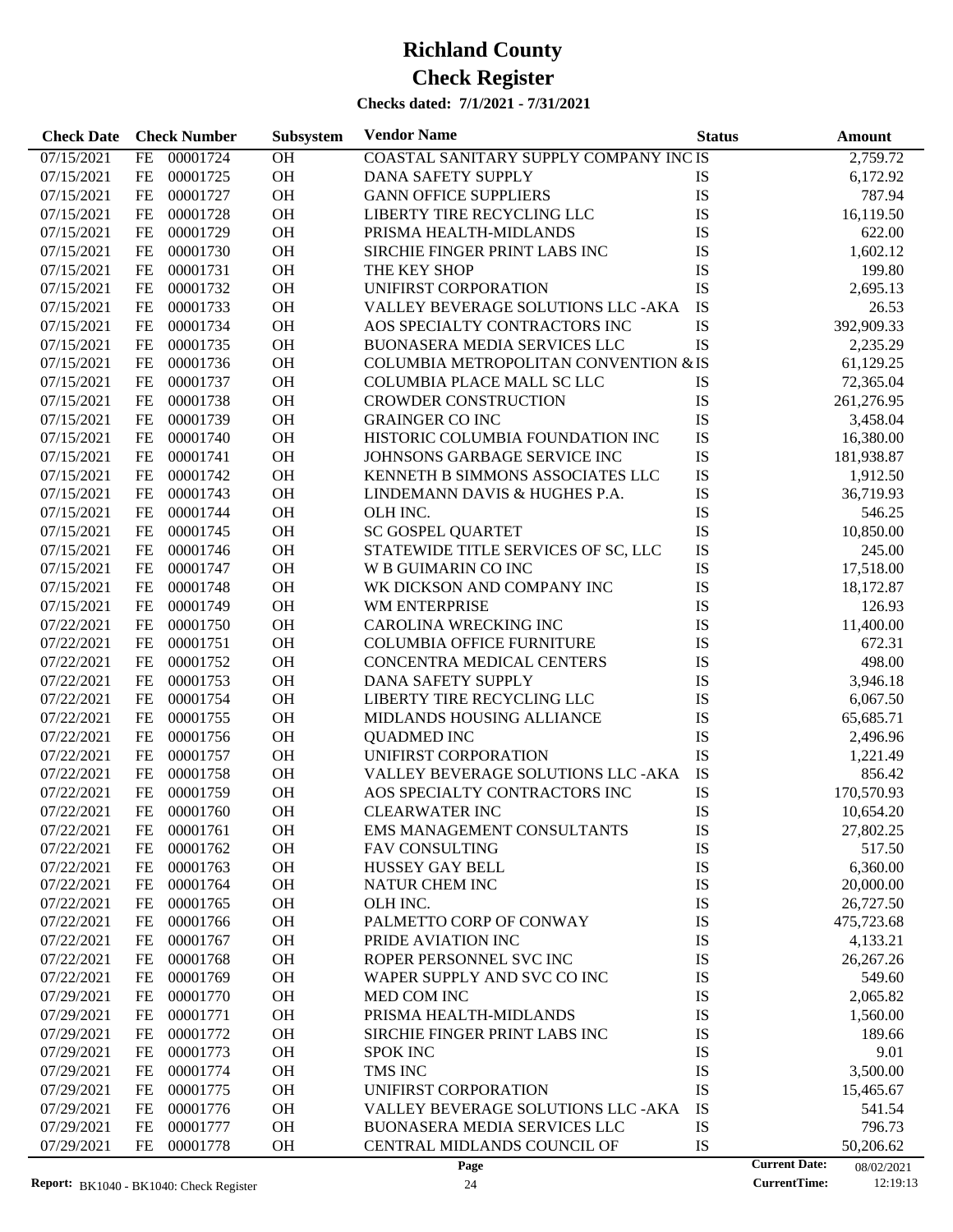| <b>Check Date</b> |           | <b>Check Number</b> | Subsystem | <b>Vendor Name</b>                      | <b>Status</b> | <b>Amount</b> |
|-------------------|-----------|---------------------|-----------|-----------------------------------------|---------------|---------------|
| 07/29/2021        | FE        | 00001779            | OH        | COMMUNITIES IN SCHOOLS OF THE MIDLANISS |               | 17,500.00     |
| 07/29/2021        | FE        | 00001780            | <b>OH</b> | <b>EMS MANAGEMENT CONSULTANTS</b>       | IS            | 40,899.44     |
| 07/29/2021        | FE        | 00001781            | <b>OH</b> | REHRIG PACIFIC CO INC                   | IS            | 32,668.53     |
| 07/29/2021        | FE        | 00001782            | <b>OH</b> | ROPER PERSONNEL SVC INC                 | IS            | 15,231.68     |
| 07/29/2021        | FE        | 00001783            | <b>OH</b> | TOM BRIGMAN CONTRACTORS INC             | IS            | 439,829.02    |
| 07/29/2021        | FE        | 00001784            | <b>OH</b> | <b>TRANSCRIBE THIS</b>                  | IS            | 163.36        |
| 07/29/2021        | FE        | 00001785            | <b>OH</b> | <b>WEBSTER ROGERS LLP</b>               | IS            | 3,830.00      |
| 07/29/2021        | FE        | 00001786            | <b>OH</b> | WILLOUGHBY AND HOEFER PA                | IS            | 25,258.94     |
| 07/29/2021        | FE        | 00001787            | <b>OH</b> | WK DICKSON AND COMPANY INC              | IS            | 9,936.50      |
| 07/29/2021        | FE        | 00001788            | <b>OH</b> | WM ENTERPRISE                           | IS            | 127.95        |
|                   |           |                     |           |                                         | FE Total:     | 3,563,310.14  |
|                   |           |                     |           |                                         |               |               |
| <b>Treasurer</b>  |           |                     |           |                                         |               |               |
| 07/01/2021        | TR        | 00364656            | $\rm{JE}$ | <b>Treasurer Tax Refund</b>             | <b>CX</b>     | 5,705.36      |
| 07/01/2021        | <b>TR</b> | 00364657            | $\rm{JE}$ | <b>Treasurer Tax Refund</b>             | IS            | 3,592.91      |
| 07/01/2021        | TR        | 00364658            | JE        | <b>Treasurer Tax Refund</b>             | <b>CX</b>     | 4,175.13      |
| 07/01/2021        | TR        | 00364659            | JE        | <b>Treasurer Tax Refund</b>             | <b>CX</b>     | 1,930.16      |
| 07/01/2021        | TR        | 00364660            | JE        | <b>Treasurer Tax Refund</b>             | <b>CX</b>     | 20.00         |
| 07/01/2021        | TR        | 00364661            | JE        | <b>Treasurer Tax Refund</b>             | <b>CX</b>     | 443.09        |
| 07/01/2021        | <b>TR</b> | 00364662            | JE        | <b>Treasurer Tax Refund</b>             | <b>CX</b>     | 287.54        |
| 07/01/2021        | <b>TR</b> | 00364663            | JE        | <b>Treasurer Tax Refund</b>             | <b>CX</b>     | 1,545.62      |
| 07/01/2021        | <b>TR</b> | 00364664            | JE        | <b>Treasurer Tax Refund</b>             | <b>CX</b>     | 7,403.36      |
| 07/01/2021        | <b>TR</b> | 00364665            | JE        | <b>Treasurer Tax Refund</b>             | <b>CX</b>     | 3,168.41      |
| 07/01/2021        | <b>TR</b> | 00364666            | JE        | <b>Treasurer Tax Refund</b>             | <b>CX</b>     | 108,414.09    |
| 07/01/2021        | <b>TR</b> | 00364667            | JE        | <b>Treasurer Tax Refund</b>             | <b>CX</b>     | 22,173.00     |
| 07/01/2021        | <b>TR</b> | 00364668            | JE        | <b>Treasurer Tax Refund</b>             | <b>CX</b>     | 14,411.17     |
| 07/01/2021        | <b>TR</b> | 00364669            | JE        | <b>Treasurer Tax Refund</b>             | <b>CX</b>     | 2,218.26      |
| 07/01/2021        | <b>TR</b> | 00364670            | JE        | <b>Treasurer Tax Refund</b>             | <b>CX</b>     | 275.89        |
| 07/01/2021        | <b>TR</b> | 00364671            | JE        | <b>Treasurer Tax Refund</b>             | <b>CX</b>     | 179.42        |
| 07/01/2021        | <b>TR</b> | 00364672            | JE        | <b>Treasurer Tax Refund</b>             | <b>CX</b>     | 452.82        |
| 07/01/2021        | <b>TR</b> | 00364673            | $\rm{JE}$ | <b>Treasurer Tax Refund</b>             | CX            | 2,682.33      |
| 07/01/2021        | <b>TR</b> | 00364674            | $\rm{JE}$ | <b>Treasurer Tax Refund</b>             | <b>CX</b>     | 15,259.12     |
| 07/01/2021        | <b>TR</b> | 00364675            | $\rm{JE}$ | <b>Treasurer Tax Refund</b>             | <b>CX</b>     | 64,463.21     |
| 07/01/2021        | <b>TR</b> | 00364676            | $\rm{JE}$ | <b>Treasurer Tax Refund</b>             | CX            | 179.96        |
| 07/01/2021        | <b>TR</b> | 00364677            | $\rm{JE}$ | <b>Treasurer Tax Refund</b>             | <b>CX</b>     | 3,439.07      |
| 07/01/2021        | TR        | 00364678            | JE        | <b>Treasurer Tax Refund</b>             | <b>CX</b>     | 1,643.56      |
| 07/01/2021        | TR        | 00364679            | JE        | <b>Treasurer Tax Refund</b>             | <b>CX</b>     | 58.71         |
| 07/01/2021        | TR        | 00364680            | JE        | <b>Treasurer Tax Refund</b>             | CX            | 1,507.54      |
| 07/01/2021        | TR        | 00364681            | JE        | <b>Treasurer Tax Refund</b>             | <b>CX</b>     | 1,559.82      |
| 07/01/2021        | TR        | 00364682            | JE        | <b>Treasurer Tax Refund</b>             | CX            | 419.40        |
| 07/01/2021        | TR        | 00364683            | JE        | <b>Treasurer Tax Refund</b>             | <b>CX</b>     | 1,719.62      |
| 07/01/2021        | TR        | 00364684            | JE        | <b>Treasurer Tax Refund</b>             | <b>CX</b>     | 2,945.04      |
| 07/01/2021        | TR        | 00364685            | JE        | <b>Treasurer Tax Refund</b>             | IS            | 319.78        |
| 07/01/2021        | TR        | 00364686            | JE        | <b>Treasurer Tax Refund</b>             | <b>CX</b>     | 5,265.44      |
| 07/01/2021        | TR        | 00364687            | JE        | <b>Treasurer Tax Refund</b>             | CX            | 280.42        |
| 07/01/2021        | TR        | 00364688            | JE        | <b>Treasurer Tax Refund</b>             | <b>CX</b>     | 86.17         |
| 07/01/2021        | TR        | 00364689            | JE        | <b>Treasurer Tax Refund</b>             | CX            | 88.73         |
| 07/01/2021        | TR        | 00364690            | JE        | <b>Treasurer Tax Refund</b>             | CX            | 124.41        |
| 07/01/2021        | TR        | 00364691            | JE        | <b>Treasurer Tax Refund</b>             | CX            | 607.87        |
| 07/01/2021        | TR        | 00364692            | JE        | <b>Treasurer Tax Refund</b>             | CX            | 586.74        |
| 07/01/2021        | TR        | 00364693            | JE        | <b>Treasurer Tax Refund</b>             | CX            | 426.20        |
| 07/01/2021        | TR        | 00364694            | JE        | <b>Treasurer Tax Refund</b>             | CX            | 193.22        |
| 07/01/2021        | TR        | 00364695            | JE        | <b>Treasurer Tax Refund</b>             | CX            | 1,416.34      |
|                   |           |                     |           |                                         |               |               |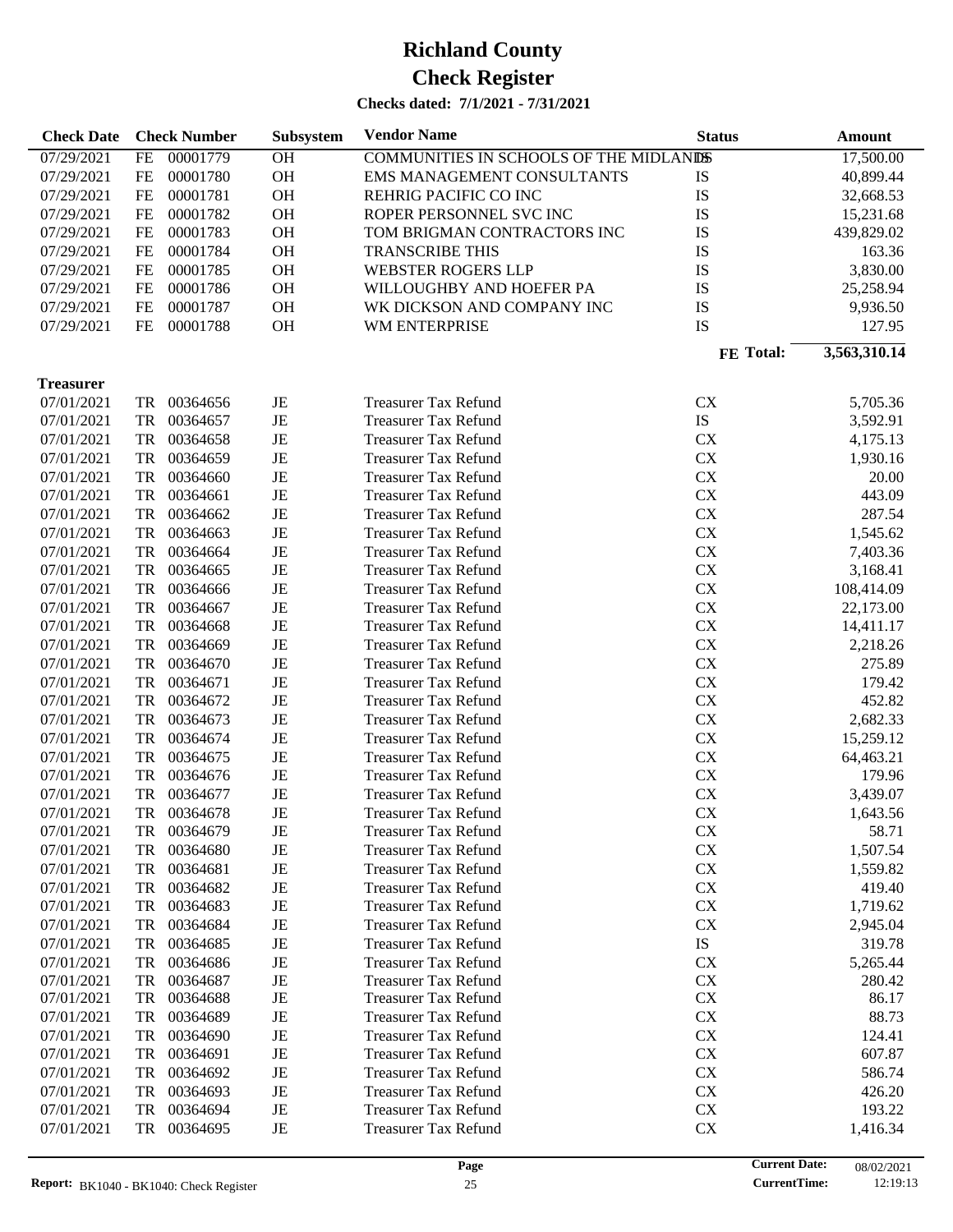| <b>Check Date</b> | <b>Check Number</b>   | Subsystem   | <b>Vendor Name</b>          | <b>Status</b>        | <b>Amount</b> |
|-------------------|-----------------------|-------------|-----------------------------|----------------------|---------------|
| 07/01/2021        | 00364696<br>TR        | JE          | <b>Treasurer Tax Refund</b> | CX                   | 105.52        |
| 07/01/2021        | 00364697<br>TR        | $_{\rm JE}$ | <b>Treasurer Tax Refund</b> | ${\rm CX}$           | 434.20        |
| 07/01/2021        | TR<br>00364698        | $_{\rm JE}$ | <b>Treasurer Tax Refund</b> | ${\rm CX}$           | 830.84        |
| 07/01/2021        | TR<br>00364699        | $_{\rm JE}$ | <b>Treasurer Tax Refund</b> | IS                   | 50.82         |
| 07/01/2021        | 00364700<br>TR        | $_{\rm JE}$ | <b>Treasurer Tax Refund</b> | CX                   | 369.00        |
| 07/01/2021        | <b>TR</b><br>00364701 | $_{\rm JE}$ | <b>Treasurer Tax Refund</b> | ${\rm CX}$           | 239.20        |
| 07/01/2021        | TR<br>00364702        | $_{\rm JE}$ | <b>Treasurer Tax Refund</b> | ${\rm CX}$           | 9.26          |
| 07/01/2021        | 00364703<br>TR        | $_{\rm JE}$ | <b>Treasurer Tax Refund</b> | ${\rm CX}$           | 1,547.40      |
| 07/01/2021        | <b>TR</b><br>00364704 | JE          | <b>Treasurer Tax Refund</b> | ${\rm CX}$           | 299.06        |
| 07/01/2021        | TR<br>00364705        | $_{\rm JE}$ | <b>Treasurer Tax Refund</b> | ${\rm CX}$           | 1,847.86      |
| 07/01/2021        | 00364706<br>TR        | $_{\rm JE}$ | <b>Treasurer Tax Refund</b> | CX                   | 395.00        |
| 07/01/2021        | <b>TR</b><br>00364707 | $_{\rm JE}$ | <b>Treasurer Tax Refund</b> | ${\rm CX}$           | 69.26         |
| 07/01/2021        | <b>TR</b><br>00364708 | $_{\rm JE}$ | <b>Treasurer Tax Refund</b> | IS                   | 69.26         |
| 07/01/2021        | 00364709<br>TR        | $_{\rm JE}$ | <b>Treasurer Tax Refund</b> | CX                   | 146.22        |
| 07/01/2021        | 00364710<br>TR        | $_{\rm JE}$ | <b>Treasurer Tax Refund</b> | ${\rm CX}$           | 2,447.16      |
| 07/01/2021        | TR<br>00364711        | $_{\rm JE}$ | <b>Treasurer Tax Refund</b> | ${\rm CX}$           | 2,372.22      |
| 07/01/2021        | TR<br>00364712        | $_{\rm JE}$ | <b>Treasurer Tax Refund</b> | ${\rm IS}$           | 426.20        |
| 07/01/2021        | 00364713<br>TR        | $_{\rm JE}$ | <b>Treasurer Tax Refund</b> | IS                   | 750.19        |
| 07/01/2021        | <b>TR</b><br>00364714 | $_{\rm JE}$ | <b>Treasurer Tax Refund</b> | CX                   | 138.57        |
| 07/01/2021        | TR<br>00364715        | $_{\rm JE}$ | <b>Treasurer Tax Refund</b> | ${\rm CX}$           | 1,150.09      |
| 07/01/2021        | 00364716<br>TR        | $_{\rm JE}$ | <b>Treasurer Tax Refund</b> | ${\rm CX}$           | 6,647.91      |
| 07/01/2021        | <b>TR</b><br>00364717 | $_{\rm JE}$ | <b>Treasurer Tax Refund</b> | ${\rm CX}$           | 1,164.30      |
| 07/01/2021        | TR<br>00364718        | $_{\rm JE}$ | <b>Treasurer Tax Refund</b> | ${\rm CX}$           | 1,170.70      |
| 07/01/2021        | 00364719<br>TR        | $_{\rm JE}$ | <b>Treasurer Tax Refund</b> | ${\rm CX}$           | 346.20        |
| 07/01/2021        | <b>TR</b><br>00364720 | $_{\rm JE}$ | <b>Treasurer Tax Refund</b> | ${\rm CX}$           | 224.38        |
| 07/01/2021        | TR<br>00364721        | $_{\rm JE}$ | <b>Treasurer Tax Refund</b> | ${\rm CX}$           | 2,494.43      |
| 07/01/2021        | <b>TR</b><br>00364722 | $_{\rm JE}$ | <b>Treasurer Tax Refund</b> | CX                   | 426.20        |
| 07/01/2021        | 00364723<br>TR        | $_{\rm JE}$ | <b>Treasurer Tax Refund</b> | IS                   | 213.86        |
| 07/01/2021        | <b>TR</b><br>00364724 | $_{\rm JE}$ | <b>Treasurer Tax Refund</b> | IS                   | 132.36        |
| 07/01/2021        | <b>TR</b><br>00364725 | $_{\rm JE}$ | <b>Treasurer Tax Refund</b> | CX                   | 151.84        |
| 07/01/2021        | 00364726<br>TR        | $_{\rm JE}$ | <b>Treasurer Tax Refund</b> | ${\rm IS}$           | 174.63        |
| 07/01/2021        | <b>TR</b><br>00364727 | $_{\rm JE}$ | <b>Treasurer Tax Refund</b> | ${\rm CX}$           | 3,147.10      |
| 07/01/2021        | <b>TR</b><br>00364728 | $_{\rm JE}$ | <b>Treasurer Tax Refund</b> | CX                   | 83.76         |
| 07/01/2021        | 00364729<br>TR        | $_{\rm JE}$ | <b>Treasurer Tax Refund</b> | CX                   | 978.05        |
| 07/01/2021        | 00364730<br>TR        | JE          | <b>Treasurer Tax Refund</b> | ${\rm CX}$           | 3,165.32      |
| 07/01/2021        | TR<br>00364731        | JE          | <b>Treasurer Tax Refund</b> | ${\rm CX}$           | 103.11        |
| 07/01/2021        | 00364732<br>TR        | JE          | <b>Treasurer Tax Refund</b> | CX                   | 1,490.21      |
| 07/01/2021        | 00364733<br>TR        | JE          | <b>Treasurer Tax Refund</b> | ${\rm CX}$           | 880.48        |
| 07/01/2021        | 00364734<br>TR        | JE          | <b>Treasurer Tax Refund</b> | ${\rm IS}$           | 789.46        |
| 07/01/2021        | 00364735<br>TR        | JE          | <b>Treasurer Tax Refund</b> | CX                   | 5,697.06      |
| 07/01/2021        | TR<br>00364736        | JE          | <b>Treasurer Tax Refund</b> | CX                   | 121.76        |
| 07/01/2021        | 00364737<br>TR        | JE          | <b>Treasurer Tax Refund</b> | IS                   | 118.59        |
| 07/01/2021        | 00364738<br>TR        | JE          | <b>Treasurer Tax Refund</b> | CX                   | 5,740.96      |
| 07/02/2021        | 00364739<br>TR        | JE          | <b>Treasurer Tax Refund</b> | IS                   | 179.96        |
| 07/02/2021        | 00364740<br>TR        | JE          | <b>Treasurer Tax Refund</b> | CX                   | 3,302.60      |
| 07/02/2021        | 00364741<br>TR        | JE          | <b>Treasurer Tax Refund</b> | CX                   | 404.20        |
| 07/02/2021        | 00364742<br>TR        | JE          | <b>Treasurer Tax Refund</b> | CX                   | 70.32         |
| 07/02/2021        | 00364743<br>TR        | JE          | <b>Treasurer Tax Refund</b> | CX                   | 143.62        |
| 07/02/2021        | 00364744<br>TR        | JE          | <b>Treasurer Tax Refund</b> | CX                   | 14.87         |
| 07/02/2021        | 00364745<br>TR        | JE          | <b>Treasurer Tax Refund</b> | IS                   | 88.56         |
| 07/02/2021        | 00364746<br>TR        | JE          | <b>Treasurer Tax Refund</b> | CX                   | 323.70        |
| 07/02/2021        | 00364747<br>TR        | JE          | <b>Treasurer Tax Refund</b> | IS                   | 442.25        |
| 07/02/2021        | 00364748<br>TR        | $\rm{JE}$   | <b>Treasurer Tax Refund</b> | CX                   | 34,437.38     |
| 07/02/2021        | 00364749<br>TR        | $_{\rm JE}$ | <b>Treasurer Tax Refund</b> | ${\rm CX}$           | 1,797.69      |
|                   |                       |             | Page                        | <b>Current Date:</b> | 08/02/2021    |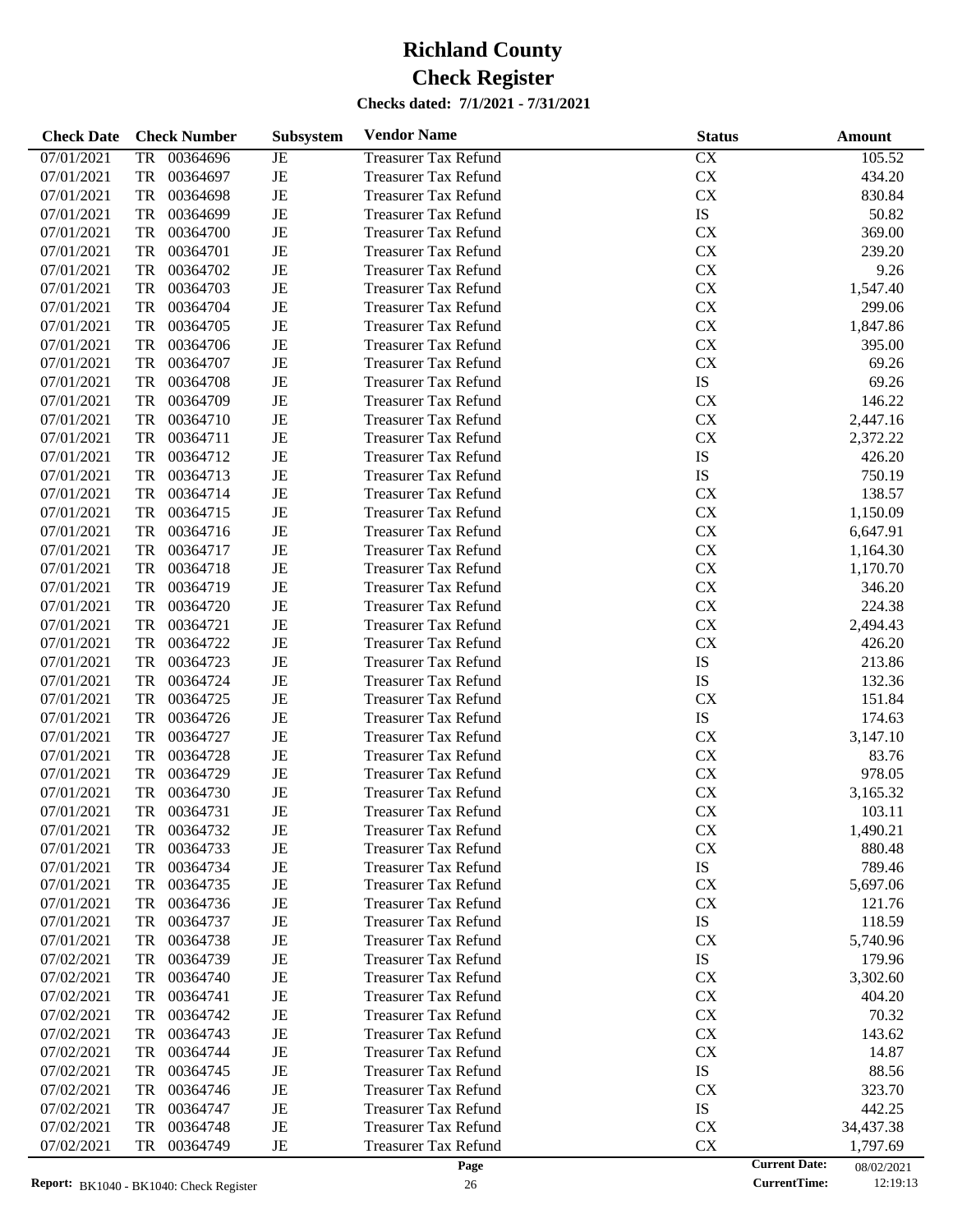| <b>Check Date</b> | <b>Check Number</b>   | Subsystem   | <b>Vendor Name</b>           | <b>Status</b> | Amount                             |
|-------------------|-----------------------|-------------|------------------------------|---------------|------------------------------------|
| 07/02/2021        | 00364750<br>TR        | JE          | <b>Treasurer Tax Refund</b>  | IS            | 22.68                              |
| 07/02/2021        | <b>TR</b><br>00364751 | $\rm{JE}$   | <b>Treasurer Tax Refund</b>  | IS            | 129.53                             |
| 07/02/2021        | <b>TR</b><br>00364752 | $\rm{JE}$   | <b>Treasurer Tax Refund</b>  | CX            | 3,418.91                           |
| 07/02/2021        | <b>TR</b><br>00364753 | $_{\rm JE}$ | <b>Treasurer Tax Refund</b>  | CX            | 369.00                             |
| 07/02/2021        | <b>TR</b><br>00364754 | JE          | <b>Treasurer Tax Refund</b>  | CX            | 515.29                             |
| 07/02/2021        | <b>TR</b><br>00364755 | JE          | <b>Treasurer Tax Refund</b>  | CX            | 4,221.63                           |
| 07/02/2021        | <b>TR</b><br>00364756 | $\rm{JE}$   | <b>Treasurer Tax Refund</b>  | IS            | 2,666.70                           |
| 07/02/2021        | <b>TR</b><br>00364757 | $\rm{JE}$   | <b>Treasurer Tax Refund</b>  | CX            | 397.30                             |
| 07/02/2021        | <b>TR</b><br>00364758 | JE          | <b>Treasurer Tax Refund</b>  | CX            | 3,862.91                           |
| 07/02/2021        | <b>TR</b><br>00364759 | $\rm{JE}$   | <b>Treasurer Tax Refund</b>  | IS            | 664.46                             |
| 07/02/2021        | <b>TR</b><br>00364760 | $\rm{JE}$   | <b>Treasurer Tax Refund</b>  | CX            | 39.94                              |
| 07/02/2021        | <b>TR</b><br>00364761 | JE          | <b>Treasurer Tax Refund</b>  | IS            | 5,071.80                           |
| 07/02/2021        | <b>TR</b><br>00364762 | JE          | <b>Treasurer Tax Refund</b>  | CX            | 1,048.64                           |
| 07/02/2021        | <b>TR</b><br>00364763 | $\rm{JE}$   | <b>Treasurer Tax Refund</b>  | CX            | 1,221.35                           |
| 07/02/2021        | <b>TR</b><br>00364764 | $\rm{JE}$   | <b>Treasurer Tax Refund</b>  | CX            | 4,345.94                           |
| 07/02/2021        | <b>TR</b><br>00364765 | JE          | <b>Treasurer Tax Refund</b>  | CX            | 1,364.82                           |
| 07/02/2021        | <b>TR</b><br>00364766 | $\rm{JE}$   | <b>Treasurer Tax Refund</b>  | IS            | 167.51                             |
| 07/02/2021        | <b>TR</b><br>00364767 | $\rm{JE}$   | <b>Treasurer Tax Refund</b>  | IS            | 305.18                             |
| 07/02/2021        | <b>TR</b><br>00364768 | JE          | <b>Treasurer Tax Refund</b>  | <b>CX</b>     | 5,839.62                           |
| 07/02/2021        | <b>TR</b><br>00364769 | JE          | <b>Treasurer Tax Refund</b>  | IS            | 286.35                             |
| 07/02/2021        | <b>TR</b><br>00364770 | $\rm{JE}$   | <b>Treasurer Tax Refund</b>  | <b>CX</b>     | 372.63                             |
| 07/02/2021        | <b>TR</b><br>00364771 | $\rm{JE}$   | <b>Treasurer Tax Refund</b>  | CX            | 323.70                             |
| 07/02/2021        | <b>TR</b><br>00364772 | JE          | <b>Treasurer Tax Refund</b>  | IS            | 80.44                              |
| 07/02/2021        | <b>TR</b><br>00364773 | $\rm{JE}$   | <b>Treasurer Tax Refund</b>  | CX            | 151.71                             |
| 07/02/2021        | <b>TR</b><br>00364774 | $\rm{JE}$   | <b>Treasurer Tax Refund</b>  | CX            | 346.20                             |
| 07/02/2021        | <b>TR</b><br>00364775 | $\rm{JE}$   | <b>Treasurer Tax Refund</b>  | CX            | 323.70                             |
| 07/02/2021        | <b>TR</b><br>00364776 | JE          | <b>Treasurer Tax Refund</b>  | CX            | 5,047.70                           |
| 07/02/2021        | <b>TR</b><br>00364777 | $\rm{JE}$   | <b>Treasurer Tax Refund</b>  | IS            | 552.41                             |
| 07/02/2021        | <b>TR</b><br>00364778 | $\rm{JE}$   | <b>Treasurer Tax Refund</b>  | <b>CX</b>     | 323.70                             |
| 07/02/2021        | <b>TR</b><br>00364779 | JE          | <b>Treasurer Tax Refund</b>  | CX            | 5,796.57                           |
| 07/02/2021        | <b>TR</b><br>00364780 | $\rm{JE}$   | <b>Treasurer Tax Refund</b>  | CX            | 102.71                             |
| 07/02/2021        | <b>TR</b><br>00364781 | $\rm{JE}$   | <b>Treasurer Tax Refund</b>  | CX            | 346.20                             |
| 07/02/2021        | <b>TR</b><br>00364782 | $\rm{JE}$   | <b>Treasurer Tax Refund</b>  | CX            | 3,753.91                           |
| 07/02/2021        | <b>TR</b><br>00364783 | $\rm{JE}$   | <b>Treasurer Tax Refund</b>  | CX            | 613.84                             |
| 07/02/2021        | <b>TR</b><br>90022065 | OH          | NATURAL RESOURCES DEPARTMENT | CX            | 699.91                             |
| 07/02/2021        | <b>TR</b><br>90022066 | <b>OH</b>   | SC DEPT OF MOTOR VEHICLES    | CX            | 224,649.93                         |
| 07/06/2021        | 00364784<br>TR        | JE          | <b>Treasurer Tax Refund</b>  | <b>CX</b>     | 77.82                              |
| 07/06/2021        | 00364785<br>TR        | JE          | <b>Treasurer Tax Refund</b>  | CX            | 7,160.82                           |
| 07/06/2021        | 00364786<br>TR        | JE          | <b>Treasurer Tax Refund</b>  | CX            | 1,611.47                           |
| 07/06/2021        | 00364787<br>TR        | JE          | <b>Treasurer Tax Refund</b>  | <b>CX</b>     | 512.43                             |
| 07/06/2021        | 00364788<br>TR        | JE          | <b>Treasurer Tax Refund</b>  | <b>CX</b>     | 668.39                             |
| 07/06/2021        | 00364789<br>TR        | JE          | <b>Treasurer Tax Refund</b>  | <b>CX</b>     | 517.72                             |
| 07/06/2021        | 00364790<br>TR        | JE          | <b>Treasurer Tax Refund</b>  | <b>CX</b>     | 280.78                             |
| 07/06/2021        | 00364791<br>TR        | JE          | <b>Treasurer Tax Refund</b>  | <b>CX</b>     | 202.69                             |
| 07/06/2021        | 00364792<br>TR        | JE          | <b>Treasurer Tax Refund</b>  | <b>CX</b>     | 9,261.49                           |
| 07/06/2021        | 00364793<br>TR        | JE          | <b>Treasurer Tax Refund</b>  | <b>CX</b>     | 34.85                              |
| 07/06/2021        | 00364794<br>TR        | JE          | <b>Treasurer Tax Refund</b>  | IS            | 47.96                              |
| 07/06/2021        | 00364795<br>TR        | JE          | <b>Treasurer Tax Refund</b>  | IS            | 47.96                              |
| 07/06/2021        | 00364796<br>TR        | JE          | <b>Treasurer Tax Refund</b>  | <b>CX</b>     | 1,684.29                           |
| 07/06/2021        | 00364797<br>TR        | JE          | <b>Treasurer Tax Refund</b>  | IS            | 2,063.58                           |
| 07/06/2021        | 00364798<br>TR        | JE          | <b>Treasurer Tax Refund</b>  | IS            | 8.38                               |
| 07/06/2021        | 00364799<br>TR        | JE          | <b>Treasurer Tax Refund</b>  | <b>CX</b>     | 6,723.28                           |
| 07/06/2021        | 00364800<br>TR        | JE          | <b>Treasurer Tax Refund</b>  | IS            | 323.70                             |
| 07/06/2021        | 00364801<br>TR        | JE          | <b>Treasurer Tax Refund</b>  | <b>CX</b>     | 323.70                             |
|                   |                       |             | Page                         |               | <b>Current Date:</b><br>08/02/2021 |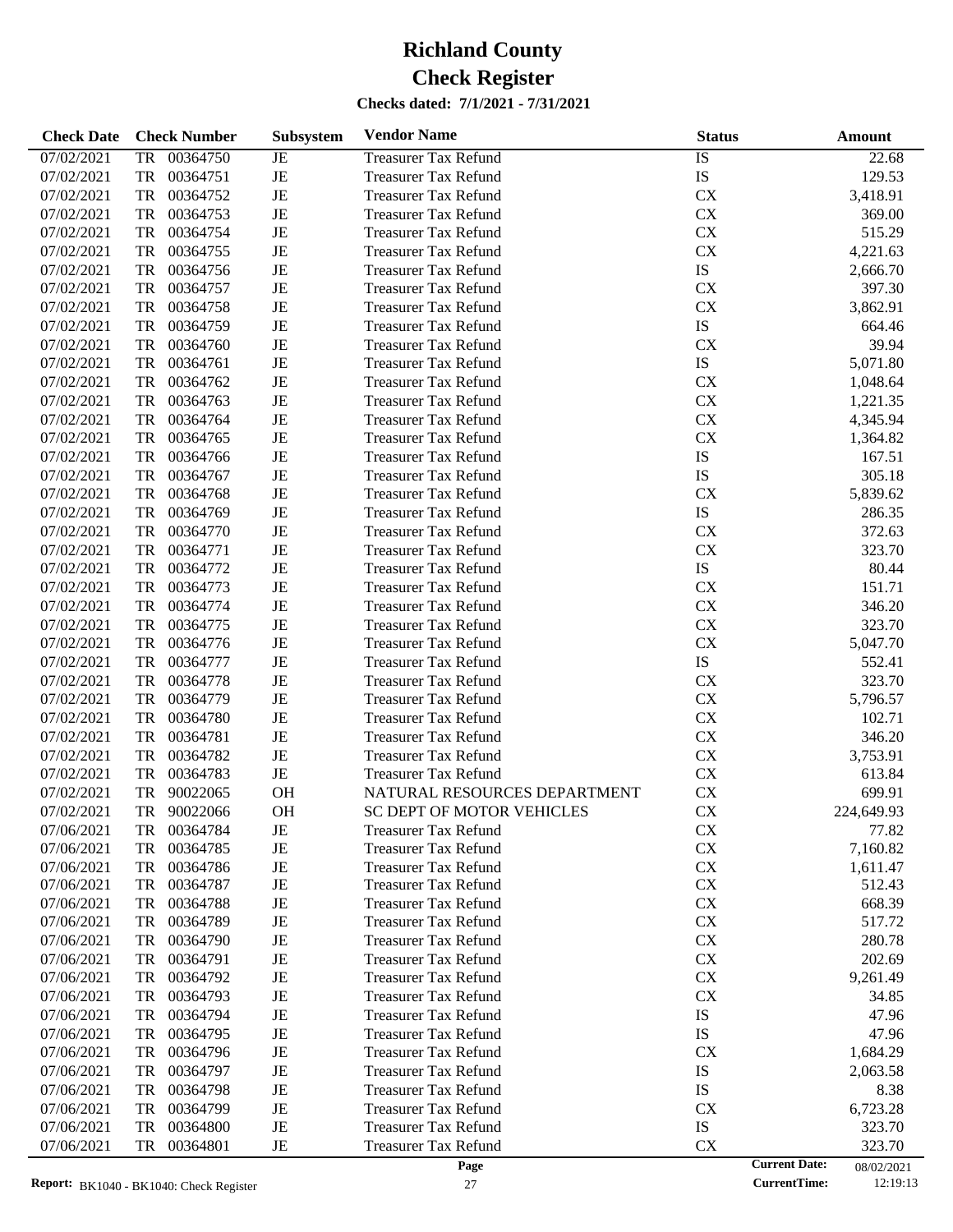| <b>Check Date</b> |           | <b>Check Number</b> | Subsystem | <b>Vendor Name</b>           | <b>Status</b> |                      | <b>Amount</b> |
|-------------------|-----------|---------------------|-----------|------------------------------|---------------|----------------------|---------------|
| 07/06/2021        | TR        | 00364802            | JE        | <b>Treasurer Tax Refund</b>  | CX            |                      | 1,394.13      |
| 07/06/2021        | TR        | 00364803            | JE        | <b>Treasurer Tax Refund</b>  | ${\rm CX}$    |                      | 323.70        |
| 07/06/2021        | TR        | 00364804            | JE        | <b>Treasurer Tax Refund</b>  | ${\rm CX}$    |                      | 426.20        |
| 07/06/2021        | TR        | 00364805            | JE        | <b>Treasurer Tax Refund</b>  | IS            |                      | 1,735.79      |
| 07/06/2021        | TR        | 00364806            | JE        | <b>Treasurer Tax Refund</b>  | <b>CX</b>     |                      | 2,085.43      |
| 07/06/2021        | TR        | 00364807            | JE        | <b>Treasurer Tax Refund</b>  | <b>CX</b>     |                      | 589.48        |
| 07/06/2021        | TR        | 00364808            | JE        | <b>Treasurer Tax Refund</b>  | <b>IS</b>     |                      | 1,819.78      |
| 07/06/2021        | TR        | 00364809            | JE        | <b>Treasurer Tax Refund</b>  | <b>CX</b>     |                      | 753.56        |
| 07/06/2021        | TR        | 00364810            | JE        | <b>Treasurer Tax Refund</b>  | <b>CX</b>     |                      | 117.81        |
| 07/06/2021        | TR        | 00364811            | JE        | <b>Treasurer Tax Refund</b>  | IS            |                      | 426.20        |
| 07/06/2021        | TR        | 00364812            | JE        | <b>Treasurer Tax Refund</b>  | IS            |                      | 323.70        |
| 07/06/2021        | TR        | 00364813            | JE        | <b>Treasurer Tax Refund</b>  | IS            |                      | 443.66        |
| 07/06/2021        | TR        | 00364814            | JE        | <b>Treasurer Tax Refund</b>  | <b>IS</b>     |                      | 426.20        |
| 07/06/2021        | TR        | 00364815            | JE        | <b>Treasurer Tax Refund</b>  | <b>CX</b>     |                      | 282.94        |
| 07/06/2021        | TR        | 00364816            | JE        | <b>Treasurer Tax Refund</b>  | ${\rm CX}$    |                      | 1,841.44      |
| 07/06/2021        | TR        | 00364817            | JE        | <b>Treasurer Tax Refund</b>  | CX            |                      | 623.96        |
| 07/06/2021        | TR        | 00364818            | JE        |                              | ${\rm CX}$    |                      | 818.63        |
|                   |           |                     |           | <b>Treasurer Tax Refund</b>  |               |                      |               |
| 07/06/2021        | TR        | 00364819            | JE        | <b>Treasurer Tax Refund</b>  | <b>CX</b>     |                      | 5,400.56      |
| 07/06/2021        | TR        | 00364820            | JE        | <b>Treasurer Tax Refund</b>  | IS            |                      | 5,041.51      |
| 07/06/2021        | TR        | 00364821            | JE        | <b>Treasurer Tax Refund</b>  | <b>CX</b>     |                      | 1,011.14      |
| 07/06/2021        | TR        | 00364822            | JE        | <b>Treasurer Tax Refund</b>  | ${\rm CX}$    |                      | 2,420.93      |
| 07/06/2021        | TR        | 00364823            | JE        | <b>Treasurer Tax Refund</b>  | CX            |                      | 322.66        |
| 07/06/2021        | TR        | 00364824            | JE        | <b>Treasurer Tax Refund</b>  | CX            |                      | 68.43         |
| 07/06/2021        | TR        | 00364825            | JE        | <b>Treasurer Tax Refund</b>  | ${\rm CX}$    |                      | 76.52         |
| 07/06/2021        | TR        | 00364826            | JE        | <b>Treasurer Tax Refund</b>  | ${\rm CX}$    |                      | 237.66        |
| 07/06/2021        | TR        | 00364827            | JE        | <b>Treasurer Tax Refund</b>  | <b>CX</b>     |                      | 75.86         |
| 07/06/2021        | TR        | 00364828            | JE        | <b>Treasurer Tax Refund</b>  | IS            |                      | 85.00         |
| 07/06/2021        | TR        | 90022067            | <b>OH</b> | LEXINGTON COUNTY TREASURER   | <b>CX</b>     |                      | 57,683.52     |
| 07/06/2021        | TR        | 90022068            | OH        | MALLETTE-MCLEOD, LAVARA S    | ${\rm CX}$    |                      | 10.19         |
| 07/06/2021        | TR        | 90022069            | <b>OH</b> | NATURAL RESOURCES DEPARTMENT | ${\rm CX}$    |                      | 1,520.00      |
| 07/06/2021        | TR        | 90022070            | <b>OH</b> | <b>WELLS FARGO BANK</b>      | ${\rm CX}$    |                      | 1,250.00      |
| 07/07/2021        | TR        | 00364829            | JE        | <b>Treasurer Tax Refund</b>  | <b>CX</b>     |                      | 1,002.17      |
| 07/07/2021        | TR        | 00364830            | JE        | <b>Treasurer Tax Refund</b>  | IS            |                      | 47.96         |
| 07/07/2021        | TR        | 00364831            | JE        | <b>Treasurer Tax Refund</b>  | ${\rm CX}$    |                      | 1,034.29      |
| 07/07/2021        | <b>TR</b> | 00364832            | JE        | <b>Treasurer Tax Refund</b>  | <b>CX</b>     |                      | 509.69        |
| 07/07/2021        | TR        | 00364833            | JE        | <b>Treasurer Tax Refund</b>  | <b>CX</b>     |                      | 63.54         |
| 07/07/2021        | TR        | 00364834            | JE        | <b>Treasurer Tax Refund</b>  | <b>CX</b>     |                      | 244.99        |
| 07/07/2021        | TR        | 00364835            | JE        | <b>Treasurer Tax Refund</b>  | ${\rm CX}$    |                      | 156.53        |
| 07/07/2021        | TR        | 00364836            | JE        | <b>Treasurer Tax Refund</b>  | ${\rm CX}$    |                      | 11,144.89     |
| 07/07/2021        | TR        | 00364837            | JE        | <b>Treasurer Tax Refund</b>  | IS            |                      | 11,088.00     |
| 07/07/2021        | TR        | 00364838            | JE        | <b>Treasurer Tax Refund</b>  | <b>CX</b>     |                      | 346.20        |
| 07/07/2021        | TR        | 00364839            | JE        | <b>Treasurer Tax Refund</b>  | <b>CX</b>     |                      | 4,776.58      |
| 07/07/2021        | TR        | 00364840            | JE        | <b>Treasurer Tax Refund</b>  | <b>CX</b>     |                      | 39,998.48     |
| 07/07/2021        | TR        | 00364841            | JE        | <b>Treasurer Tax Refund</b>  | <b>CX</b>     |                      | 199.69        |
| 07/08/2021        | TR        | 00364842            | JE        | <b>Treasurer Tax Refund</b>  | <b>CX</b>     |                      | 138.35        |
| 07/08/2021        | TR        | 00364843            | JE        | <b>Treasurer Tax Refund</b>  | <b>CX</b>     |                      | 385.96        |
| 07/08/2021        | TR        | 00364844            | JE        | <b>Treasurer Tax Refund</b>  | <b>CX</b>     |                      | 42.58         |
| 07/08/2021        | TR        | 00364845            | JE        | <b>Treasurer Tax Refund</b>  | IS            |                      | 9.04          |
|                   |           |                     |           |                              |               |                      |               |
| 07/08/2021        | TR        | 00364846            | JE        | <b>Treasurer Tax Refund</b>  | <b>CX</b>     |                      | 1,517.61      |
| 07/08/2021        | TR        | 00364847            | JE        | <b>Treasurer Tax Refund</b>  | IS            |                      | 1,010.39      |
| 07/08/2021        | TR        | 00364848            | JE        | <b>Treasurer Tax Refund</b>  | <b>CX</b>     |                      | 170.31        |
| 07/08/2021        | TR        | 00364849            | JE        | <b>Treasurer Tax Refund</b>  | <b>CX</b>     |                      | 680.27        |
| 07/08/2021        | TR        | 00364850            | JE        | <b>Treasurer Tax Refund</b>  | <b>CX</b>     |                      | 72.91         |
| 07/08/2021        | TR        | 00364851            | JE        | <b>Treasurer Tax Refund</b>  | <b>CX</b>     |                      | 173.79        |
|                   |           |                     |           | Page                         |               | <b>Current Date:</b> | 08/02/2021    |

08/02/2021<br>12:19:13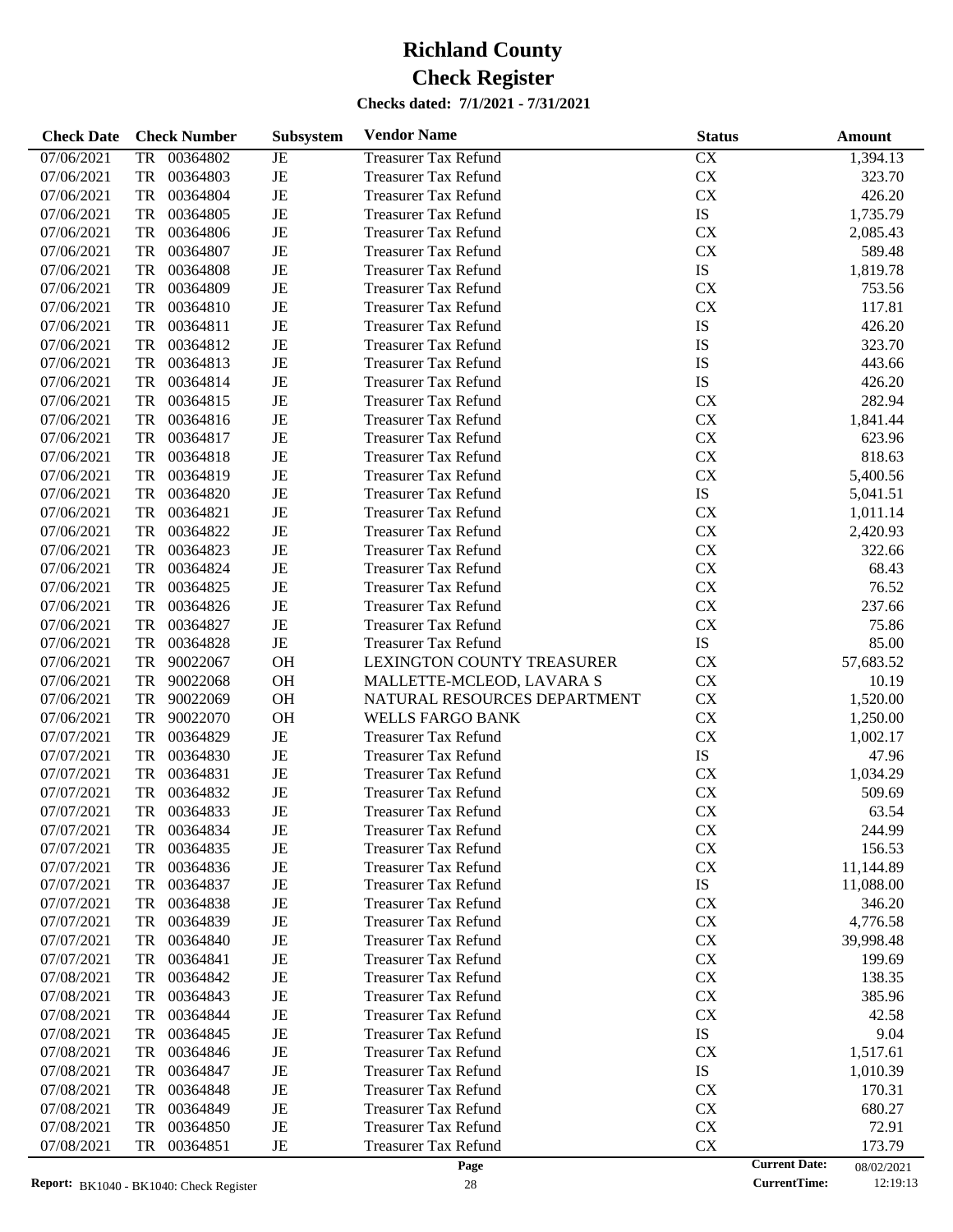| <b>Check Date</b> | <b>Check Number</b>   | Subsystem   | <b>Vendor Name</b>          | <b>Status</b> | <b>Amount</b>                      |
|-------------------|-----------------------|-------------|-----------------------------|---------------|------------------------------------|
| 07/08/2021        | <b>TR</b><br>00364852 | JE          | <b>Treasurer Tax Refund</b> | <b>IS</b>     | 150.31                             |
| 07/08/2021        | 00364853<br>TR        | $_{\rm JE}$ | <b>Treasurer Tax Refund</b> | CX            | 131.84                             |
| 07/08/2021        | TR<br>00364854        | $_{\rm JE}$ | <b>Treasurer Tax Refund</b> | ${\rm CX}$    | 22.27                              |
| 07/08/2021        | 00364855<br>TR        | $_{\rm JE}$ | <b>Treasurer Tax Refund</b> | IS            | 13.93                              |
| 07/08/2021        | 00364856<br>TR        | $_{\rm JE}$ | <b>Treasurer Tax Refund</b> | CX            | 84.11                              |
| 07/08/2021        | TR<br>00364857        | $_{\rm JE}$ | <b>Treasurer Tax Refund</b> | ${\rm CX}$    | 339.99                             |
| 07/08/2021        | <b>TR</b><br>00364858 | $_{\rm JE}$ | <b>Treasurer Tax Refund</b> | ${\rm CX}$    | 551.32                             |
| 07/08/2021        | 00364859<br>TR        | $_{\rm JE}$ | <b>Treasurer Tax Refund</b> | CX            | 47.96                              |
| 07/08/2021        | <b>TR</b><br>00364860 | JE          | <b>Treasurer Tax Refund</b> | ${\rm CX}$    | 50.10                              |
| 07/08/2021        | <b>TR</b><br>00364861 | $_{\rm JE}$ | <b>Treasurer Tax Refund</b> | IS            | 20.00                              |
| 07/08/2021        | 00364862<br>TR        | $_{\rm JE}$ | <b>Treasurer Tax Refund</b> | CX            | 135.45                             |
| 07/08/2021        | 00364863<br>TR        | JE          | <b>Treasurer Tax Refund</b> | ${\rm CX}$    | 1,113.87                           |
| 07/08/2021        | <b>TR</b><br>00364864 | $_{\rm JE}$ | <b>Treasurer Tax Refund</b> | ${\rm CX}$    | 953.59                             |
| 07/08/2021        | 00364865<br>TR        | $_{\rm JE}$ | <b>Treasurer Tax Refund</b> | CX            | 178.89                             |
| 07/08/2021        | 00364866<br>TR        | $_{\rm JE}$ | <b>Treasurer Tax Refund</b> | IS            | 44.35                              |
| 07/08/2021        | <b>TR</b><br>00364867 | $_{\rm JE}$ | <b>Treasurer Tax Refund</b> | IS            | 1,407.91                           |
| 07/08/2021        | 00364868<br>TR        | $_{\rm JE}$ | <b>Treasurer Tax Refund</b> | IS            | 5,534.99                           |
| 07/08/2021        | 00364869<br>TR        | $_{\rm JE}$ | <b>Treasurer Tax Refund</b> | CX            | 1,783.41                           |
| 07/08/2021        | <b>TR</b><br>00364870 | $_{\rm JE}$ | <b>Treasurer Tax Refund</b> | ${\rm CX}$    | 154.50                             |
| 07/08/2021        | <b>TR</b><br>00364871 | $_{\rm JE}$ | <b>Treasurer Tax Refund</b> | ${\rm CX}$    | 40.66                              |
| 07/08/2021        | 00364872<br>TR        | $_{\rm JE}$ | <b>Treasurer Tax Refund</b> | ${\rm CX}$    | 87.78                              |
| 07/08/2021        | <b>TR</b><br>00364873 | $_{\rm JE}$ | <b>Treasurer Tax Refund</b> | ${\rm CX}$    | 396.92                             |
| 07/08/2021        | <b>TR</b><br>00364874 | $_{\rm JE}$ | <b>Treasurer Tax Refund</b> | ${\rm CX}$    | 321.39                             |
| 07/08/2021        | 00364875<br>TR        | $_{\rm JE}$ | <b>Treasurer Tax Refund</b> | CX            | 307.15                             |
| 07/08/2021        | 00364876<br>TR        | $_{\rm JE}$ | <b>Treasurer Tax Refund</b> | ${\rm CX}$    | 123.35                             |
| 07/08/2021        | <b>TR</b><br>00364877 | $_{\rm JE}$ | <b>Treasurer Tax Refund</b> | ${\rm CX}$    | 590.09                             |
| 07/08/2021        | 00364878<br>TR        | $_{\rm JE}$ | <b>Treasurer Tax Refund</b> | CX            | 729.42                             |
| 07/08/2021        | 00364879<br>TR        | $_{\rm JE}$ | <b>Treasurer Tax Refund</b> | ${\rm CX}$    | 2,513.29                           |
| 07/08/2021        | <b>TR</b><br>00364880 | $_{\rm JE}$ | <b>Treasurer Tax Refund</b> | ${\rm CX}$    | 16.71                              |
| 07/08/2021        | <b>TR</b><br>00364881 | $_{\rm JE}$ | <b>Treasurer Tax Refund</b> | CX            | 6.01                               |
| 07/08/2021        | 00364882<br>TR        | $_{\rm JE}$ | <b>Treasurer Tax Refund</b> | CX            | 334.11                             |
| 07/08/2021        | <b>TR</b><br>00364883 | $_{\rm JE}$ | <b>Treasurer Tax Refund</b> | ${\rm CX}$    | 29.57                              |
| 07/08/2021        | 00364884<br>TR        | $_{\rm JE}$ | <b>Treasurer Tax Refund</b> | ${\rm CX}$    | 551.13                             |
| 07/08/2021        | 00364885<br>TR        | $_{\rm JE}$ | <b>Treasurer Tax Refund</b> | CX            | 108.40                             |
| 07/08/2021        | 00364886<br>TR        | JE          | <b>Treasurer Tax Refund</b> | ${\rm CX}$    | 156.54                             |
| 07/08/2021        | TR<br>00364887        | JE          | <b>Treasurer Tax Refund</b> | IS            | 877.80                             |
| 07/08/2021        | 00364888<br>TR        | JE          | <b>Treasurer Tax Refund</b> | CX            | 108.69                             |
| 07/08/2021        | 00364889<br>TR        | JE          | <b>Treasurer Tax Refund</b> | ${\rm CX}$    | 1,979.58                           |
| 07/08/2021        | 00364890<br>TR        | JE          | <b>Treasurer Tax Refund</b> | CX            | 68.25                              |
| 07/08/2021        | TR<br>00364891        | JE          | <b>Treasurer Tax Refund</b> | CX            | 48.04                              |
| 07/08/2021        | TR<br>00364892        | JE          | <b>Treasurer Tax Refund</b> | CX            | 475.77                             |
| 07/08/2021        | 00364893<br>TR        | JE          | <b>Treasurer Tax Refund</b> | CX            | 22.63                              |
| 07/08/2021        | 00364894<br>TR        | JE          | <b>Treasurer Tax Refund</b> | CX            | 9.08                               |
| 07/08/2021        | 00364895<br>TR        | JE          | <b>Treasurer Tax Refund</b> | IS            | 89.07                              |
| 07/08/2021        | 00364896<br>TR        | JE          | <b>Treasurer Tax Refund</b> | CX            | 182.61                             |
| 07/08/2021        | 00364897<br>TR        | JE          | <b>Treasurer Tax Refund</b> | CX            | 409.69                             |
| 07/08/2021        | 00364898<br>TR        | JE          | <b>Treasurer Tax Refund</b> | CX            | 367.56                             |
| 07/08/2021        | 00364899<br>TR        | JE          | <b>Treasurer Tax Refund</b> | CX            | 1,116.65                           |
| 07/08/2021        | 00364900<br>TR        | JE          | Treasurer Tax Refund        | CX            | 95.68                              |
| 07/08/2021        | 00364901<br>TR        | JE          | <b>Treasurer Tax Refund</b> | CX            | 282.75                             |
| 07/08/2021        | 00364902<br>TR        | JE          | <b>Treasurer Tax Refund</b> | CX            | 378.42                             |
| 07/08/2021        | 00364903<br>TR        | JE          | <b>Treasurer Tax Refund</b> | CX            | 33.78                              |
| 07/08/2021        | 00364904<br>TR        | JE          | <b>Treasurer Tax Refund</b> | IS            | 132.77                             |
| 07/08/2021        | 00364905<br>TR        | $_{\rm JE}$ | <b>Treasurer Tax Refund</b> | CX            | 528.72                             |
|                   |                       |             | Page                        |               | <b>Current Date:</b><br>08/02/2021 |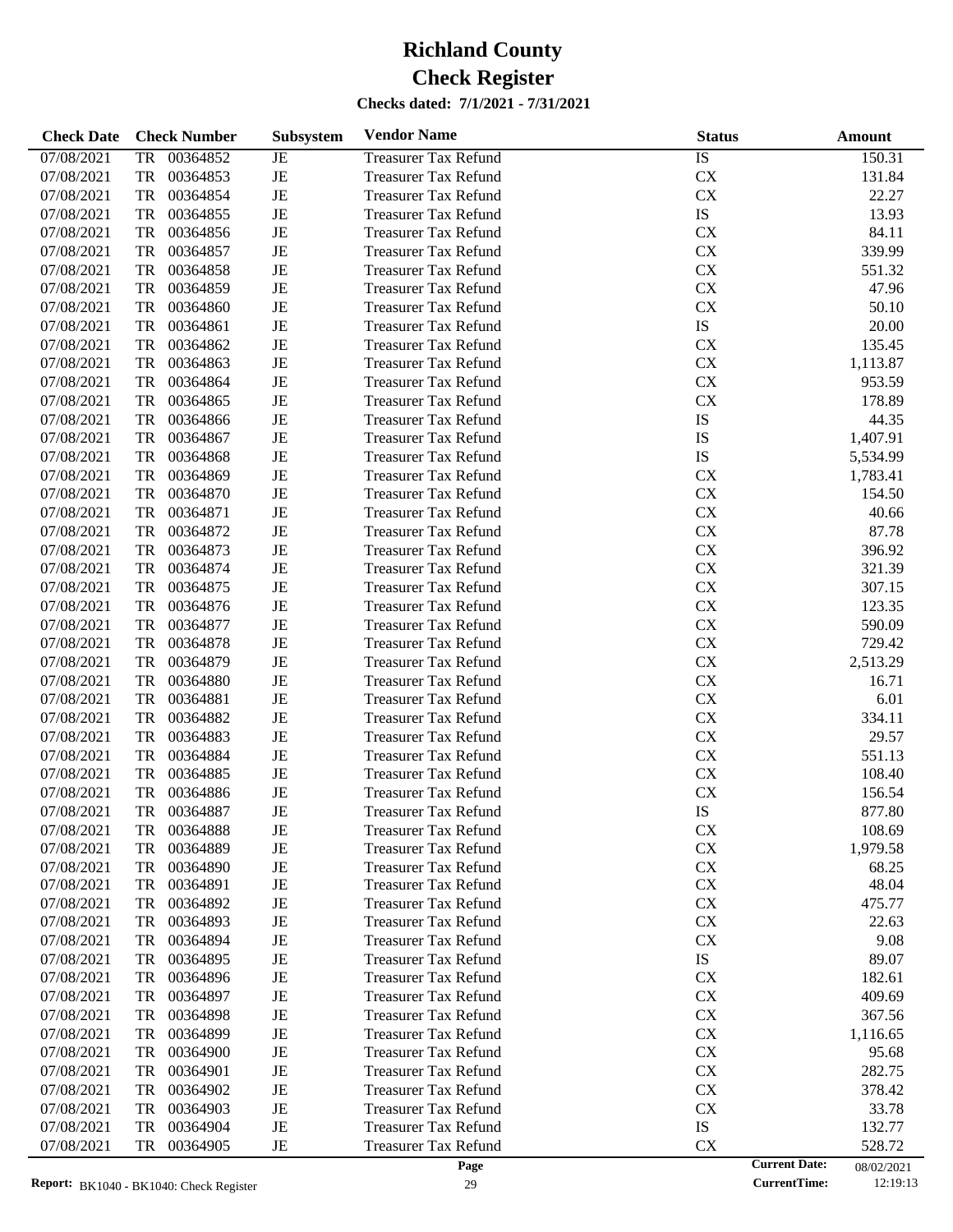| <b>Check Date</b> | <b>Check Number</b>   | Subsystem   | <b>Vendor Name</b>          | <b>Status</b> | <b>Amount</b>                      |
|-------------------|-----------------------|-------------|-----------------------------|---------------|------------------------------------|
| 07/08/2021        | 00364906<br><b>TR</b> | $_{\rm JE}$ | <b>Treasurer Tax Refund</b> | CX            | 573.44                             |
| 07/08/2021        | <b>TR</b><br>00364907 | $\rm{JE}$   | <b>Treasurer Tax Refund</b> | ${\rm CX}$    | 172.47                             |
| 07/08/2021        | <b>TR</b><br>00364908 | $_{\rm JE}$ | <b>Treasurer Tax Refund</b> | ${\rm IS}$    | 17.70                              |
| 07/08/2021        | <b>TR</b><br>00364909 | $_{\rm JE}$ | <b>Treasurer Tax Refund</b> | CX            | 45.56                              |
| 07/08/2021        | <b>TR</b><br>00364910 | $\rm{JE}$   | <b>Treasurer Tax Refund</b> | ${\rm CX}$    | 72.90                              |
| 07/08/2021        | <b>TR</b><br>00364911 | $\rm{JE}$   | <b>Treasurer Tax Refund</b> | ${\rm CX}$    | 976.77                             |
| 07/08/2021        | <b>TR</b><br>00364912 | $_{\rm JE}$ | <b>Treasurer Tax Refund</b> | ${\rm CX}$    | 24.64                              |
| 07/08/2021        | <b>TR</b><br>00364913 | $\rm{JE}$   | <b>Treasurer Tax Refund</b> | ${\rm CX}$    | 96.79                              |
| 07/08/2021        | <b>TR</b><br>00364914 | $\rm{JE}$   | <b>Treasurer Tax Refund</b> | ${\rm CX}$    | 135.45                             |
| 07/08/2021        | <b>TR</b><br>00364915 | $_{\rm JE}$ | <b>Treasurer Tax Refund</b> | ${\rm CX}$    | 1,098.84                           |
| 07/08/2021        | <b>TR</b><br>00364916 | $\rm{JE}$   | <b>Treasurer Tax Refund</b> | ${\rm CX}$    | 1,229.87                           |
| 07/08/2021        | <b>TR</b><br>00364917 | $\rm{JE}$   | <b>Treasurer Tax Refund</b> | ${\rm CX}$    | 173.16                             |
| 07/08/2021        | <b>TR</b><br>00364918 | $\rm{JE}$   | <b>Treasurer Tax Refund</b> | ${\rm CX}$    | 731.95                             |
| 07/08/2021        | <b>TR</b><br>00364919 | $\rm{JE}$   | <b>Treasurer Tax Refund</b> | ${\rm CX}$    | 95.68                              |
| 07/08/2021        | <b>TR</b><br>00364920 | $\rm{JE}$   | <b>Treasurer Tax Refund</b> | ${\rm CX}$    | 150.46                             |
| 07/08/2021        | <b>TR</b><br>00364921 | $\rm{JE}$   | <b>Treasurer Tax Refund</b> | ${\rm IS}$    | 766.75                             |
| 07/08/2021        | <b>TR</b><br>00364922 | $\rm{JE}$   | <b>Treasurer Tax Refund</b> | CX            | 9.08                               |
| 07/08/2021        | <b>TR</b><br>00364923 | $\rm{JE}$   | <b>Treasurer Tax Refund</b> | ${\rm CX}$    | 42.58                              |
| 07/08/2021        | <b>TR</b><br>00364924 | $\rm{JE}$   | <b>Treasurer Tax Refund</b> | ${\rm CX}$    | 348.46                             |
| 07/08/2021        | <b>TR</b><br>00364925 | $_{\rm JE}$ | <b>Treasurer Tax Refund</b> | ${\rm CX}$    | 159.18                             |
| 07/08/2021        | <b>TR</b><br>00364926 | $\rm{JE}$   | <b>Treasurer Tax Refund</b> | ${\rm CX}$    | 172.34                             |
| 07/08/2021        | <b>TR</b><br>00364927 | $\rm{JE}$   | <b>Treasurer Tax Refund</b> | ${\rm CX}$    | 24.71                              |
| 07/08/2021        | <b>TR</b><br>00364928 | $\rm{JE}$   | <b>Treasurer Tax Refund</b> | ${\rm CX}$    | 116.91                             |
| 07/08/2021        | <b>TR</b><br>00364929 | $\rm{JE}$   | <b>Treasurer Tax Refund</b> | ${\rm CX}$    | 137.97                             |
| 07/08/2021        | <b>TR</b><br>00364930 | $\rm{JE}$   | <b>Treasurer Tax Refund</b> | IS            | 783.15                             |
| 07/08/2021        | <b>TR</b><br>00364931 | $\rm{JE}$   | <b>Treasurer Tax Refund</b> | IS            | 22.36                              |
| 07/08/2021        | <b>TR</b><br>00364932 | $\rm{JE}$   | <b>Treasurer Tax Refund</b> | ${\rm IS}$    | 22.70                              |
| 07/08/2021        | <b>TR</b><br>00364933 | $\rm{JE}$   | <b>Treasurer Tax Refund</b> | CX            | 285.45                             |
| 07/08/2021        | <b>TR</b><br>00364934 | $\rm{JE}$   | <b>Treasurer Tax Refund</b> | ${\rm CX}$    | 705.65                             |
| 07/08/2021        | <b>TR</b><br>00364935 | $\rm{JE}$   | <b>Treasurer Tax Refund</b> | ${\rm IS}$    | 203.28                             |
| 07/08/2021        | <b>TR</b><br>00364936 | $\rm{JE}$   | <b>Treasurer Tax Refund</b> | CX            | 167.01                             |
| 07/08/2021        | <b>TR</b><br>00364937 | $\rm{JE}$   | <b>Treasurer Tax Refund</b> | ${\rm CX}$    | 150.94                             |
| 07/08/2021        | <b>TR</b><br>00364938 | $\rm{JE}$   | <b>Treasurer Tax Refund</b> | ${\rm IS}$    | 45.39                              |
| 07/08/2021        | <b>TR</b><br>00364939 | $\rm{JE}$   | <b>Treasurer Tax Refund</b> | CX            | 27.85                              |
| 07/08/2021        | <b>TR</b><br>00364940 | $\rm{JE}$   | <b>Treasurer Tax Refund</b> | ${\rm IS}$    | 42.79                              |
| 07/08/2021        | <b>TR</b><br>00364941 | $_{\rm JE}$ | <b>Treasurer Tax Refund</b> | CX            | 124.80                             |
| 07/08/2021        | 00364942<br>TR        | JE          | <b>Treasurer Tax Refund</b> | <b>CX</b>     | 364.03                             |
| 07/08/2021        | 00364943<br>TR        | JE          | <b>Treasurer Tax Refund</b> | IS            | 48.04                              |
| 07/08/2021        | 00364944<br>TR        | $\rm{JE}$   | <b>Treasurer Tax Refund</b> | CX            | 22.27                              |
| 07/08/2021        | 00364945<br>TR        | JE          | <b>Treasurer Tax Refund</b> | CX            | 186.08                             |
| 07/08/2021        | 00364946<br>TR        | JE          | <b>Treasurer Tax Refund</b> | CX            | 285.80                             |
| 07/08/2021        | 00364947<br>TR        | JE          | <b>Treasurer Tax Refund</b> | IS            | 403.71                             |
| 07/08/2021        | 00364948<br>TR        | JE          | <b>Treasurer Tax Refund</b> | IS            | 19.72                              |
| 07/08/2021        | 00364949<br>TR        | JE          | <b>Treasurer Tax Refund</b> | CX            | 629.34                             |
| 07/08/2021        | 00364950<br>TR        | JE          | <b>Treasurer Tax Refund</b> | CX            | 446.13                             |
| 07/08/2021        | 00364951<br>TR        | JE          | <b>Treasurer Tax Refund</b> | CX            | 136.15                             |
| 07/08/2021        | 00364952<br>TR        | JE          | <b>Treasurer Tax Refund</b> | IS            | 674.13                             |
| 07/08/2021        | 00364953<br>TR        | JE          | <b>Treasurer Tax Refund</b> | IS            | 195.66                             |
| 07/08/2021        | 00364954<br>TR        | JE          | <b>Treasurer Tax Refund</b> | CX            | 213.52                             |
| 07/08/2021        | 00364955<br>TR        | JE          | <b>Treasurer Tax Refund</b> | CX            | 3,547.92                           |
| 07/08/2021        | 00364956<br>TR        | JE          | <b>Treasurer Tax Refund</b> | CX            | 67.52                              |
| 07/08/2021        | 00364957<br>TR        | JE          | <b>Treasurer Tax Refund</b> | CX            | 567.00                             |
| 07/08/2021        | 00364958<br>TR        | JE          | <b>Treasurer Tax Refund</b> | CX            | 140.00                             |
| 07/08/2021        | 00364959<br>TR        | JE          | <b>Treasurer Tax Refund</b> | CX            | 169.29                             |
|                   |                       |             | Page                        |               | <b>Current Date:</b><br>08/02/2021 |

30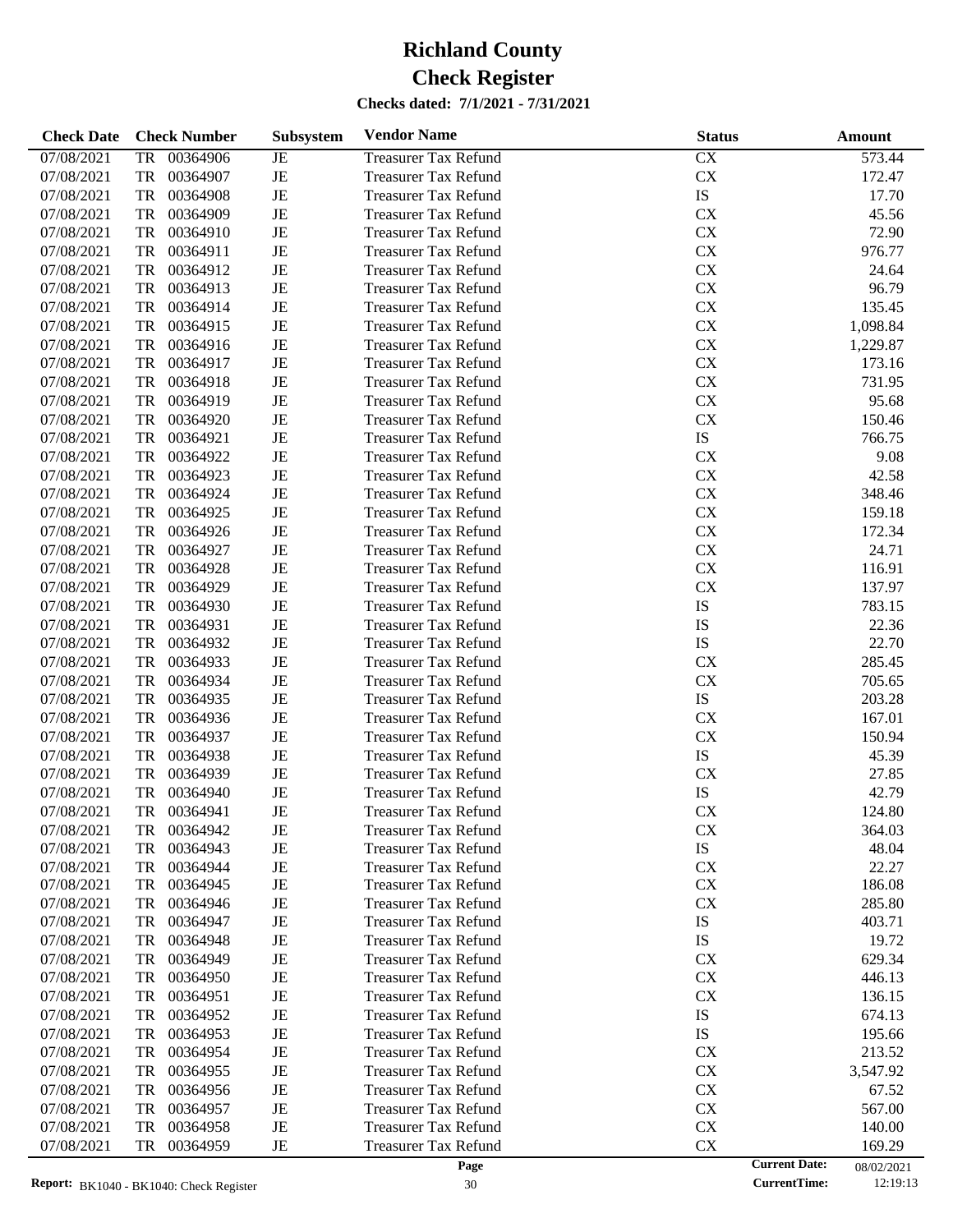| <b>Check Date</b> | <b>Check Number</b>   | Subsystem | <b>Vendor Name</b>          | <b>Status</b> | Amount               |            |
|-------------------|-----------------------|-----------|-----------------------------|---------------|----------------------|------------|
| 07/08/2021        | 00364960<br><b>TR</b> | JE        | <b>Treasurer Tax Refund</b> | CX            |                      | 464.88     |
| 07/08/2021        | <b>TR</b><br>00364961 | $\rm{JE}$ | <b>Treasurer Tax Refund</b> | CX            | 2,731.05             |            |
| 07/08/2021        | <b>TR</b><br>00364962 | $\rm{JE}$ | <b>Treasurer Tax Refund</b> | CX            |                      | 509.41     |
| 07/08/2021        | <b>TR</b><br>00364963 | $\rm{JE}$ | <b>Treasurer Tax Refund</b> | CX            | 1,003.41             |            |
| 07/08/2021        | <b>TR</b><br>00364964 | JE        | <b>Treasurer Tax Refund</b> | CX            |                      | 54.58      |
| 07/08/2021        | <b>TR</b><br>00364965 | JE        | <b>Treasurer Tax Refund</b> | ${\rm IS}$    |                      | 61.69      |
| 07/08/2021        | <b>TR</b><br>00364966 | $\rm{JE}$ | <b>Treasurer Tax Refund</b> | CX            |                      | 178.69     |
| 07/08/2021        | <b>TR</b><br>00364967 | $\rm{JE}$ | <b>Treasurer Tax Refund</b> | CX            |                      | 87.73      |
| 07/08/2021        | <b>TR</b><br>00364968 | JE        | <b>Treasurer Tax Refund</b> | CX            |                      | 83.58      |
| 07/08/2021        | <b>TR</b><br>00364969 | $\rm{JE}$ | <b>Treasurer Tax Refund</b> | CX            |                      | 103.85     |
| 07/08/2021        | <b>TR</b><br>00364970 | $\rm{JE}$ | <b>Treasurer Tax Refund</b> | CX            |                      | 22.27      |
| 07/09/2021        | <b>TR</b><br>00364971 | $\rm{JE}$ | <b>Treasurer Tax Refund</b> | CX            | 2,644.41             |            |
| 07/09/2021        | <b>TR</b><br>00364972 | $\rm{JE}$ | <b>Treasurer Tax Refund</b> | ${\rm IS}$    | 2,674.22             |            |
| 07/09/2021        | <b>TR</b><br>00364973 | $\rm{JE}$ | <b>Treasurer Tax Refund</b> | CX            | 7,686.64             |            |
| 07/09/2021        | <b>TR</b><br>00364974 | $\rm{JE}$ | <b>Treasurer Tax Refund</b> | CX            | 2,602.56             |            |
| 07/09/2021        | <b>TR</b><br>00364975 | JE        | <b>Treasurer Tax Refund</b> | IS            | 1,325.17             |            |
| 07/09/2021        | <b>TR</b><br>00364976 | $\rm{JE}$ | <b>Treasurer Tax Refund</b> | IS            | 1,965.92             |            |
| 07/09/2021        | <b>TR</b><br>00364977 | $\rm{JE}$ | <b>Treasurer Tax Refund</b> | <b>CX</b>     | 13,127.17            |            |
| 07/09/2021        | <b>TR</b><br>00364978 | JE        | <b>Treasurer Tax Refund</b> | CX            |                      | 266.80     |
|                   | <b>TR</b>             | $\rm{JE}$ |                             | IS            |                      |            |
| 07/09/2021        | 00364979              |           | <b>Treasurer Tax Refund</b> |               | 4,192.93             |            |
| 07/09/2021        | <b>TR</b><br>00364980 | $\rm{JE}$ | <b>Treasurer Tax Refund</b> | CX            |                      | 814.35     |
| 07/09/2021        | <b>TR</b><br>00364981 | $\rm{JE}$ | <b>Treasurer Tax Refund</b> | CX            | 1,883.03             |            |
| 07/09/2021        | <b>TR</b><br>00364982 | JE        | <b>Treasurer Tax Refund</b> | CX            | 4,679.42             |            |
| 07/09/2021        | <b>TR</b><br>00364983 | $\rm{JE}$ | <b>Treasurer Tax Refund</b> | ${\rm IS}$    |                      | 90.54      |
| 07/09/2021        | <b>TR</b><br>00364984 | $\rm{JE}$ | <b>Treasurer Tax Refund</b> | <b>CX</b>     |                      | 471.89     |
| 07/09/2021        | <b>TR</b><br>00364985 | $\rm{JE}$ | <b>Treasurer Tax Refund</b> | CX            | 4,089.01             |            |
| 07/09/2021        | <b>TR</b><br>00364986 | $\rm{JE}$ | <b>Treasurer Tax Refund</b> | CX            | 3,153.87             |            |
| 07/09/2021        | <b>TR</b><br>00364987 | $\rm{JE}$ | <b>Treasurer Tax Refund</b> | CX            |                      | 434.20     |
| 07/09/2021        | <b>TR</b><br>00364988 | $\rm{JE}$ | <b>Treasurer Tax Refund</b> | CX            | 2,169.60             |            |
| 07/09/2021        | <b>TR</b><br>00364989 | JE        | <b>Treasurer Tax Refund</b> | CX            | 3,485.78             |            |
| 07/09/2021        | <b>TR</b><br>00364990 | $\rm{JE}$ | <b>Treasurer Tax Refund</b> | CX            |                      | 168.63     |
| 07/09/2021        | <b>TR</b><br>00364991 | $\rm{JE}$ | <b>Treasurer Tax Refund</b> | CX            |                      | 208.41     |
| 07/09/2021        | <b>TR</b><br>00364992 | $\rm{JE}$ | <b>Treasurer Tax Refund</b> | IS            |                      | 138.57     |
| 07/09/2021        | <b>TR</b><br>00364993 | $\rm{JE}$ | <b>Treasurer Tax Refund</b> | CX            | 7,026.64             |            |
| 07/09/2021        | <b>TR</b><br>00364994 | $\rm{JE}$ | <b>Treasurer Tax Refund</b> | IS            |                      | 470.45     |
| 07/09/2021        | <b>TR</b><br>00364995 | $\rm{JE}$ | <b>Treasurer Tax Refund</b> | CX            | 1,528.10             |            |
| 07/09/2021        | 00364996<br>TR        | JE        | <b>Treasurer Tax Refund</b> | <b>CX</b>     | 4,462.78             |            |
| 07/09/2021        | 00364997<br>TR        | JE        | <b>Treasurer Tax Refund</b> | CX            | 1,714.83             |            |
| 07/09/2021        | 00364998<br>TR        | JE        | <b>Treasurer Tax Refund</b> | CX            |                      | 668.23     |
| 07/09/2021        | 00364999<br>TR        | JE        | <b>Treasurer Tax Refund</b> | <b>CX</b>     | 3,560.76             |            |
| 07/09/2021        | 00365000<br>TR        | JE        | <b>Treasurer Tax Refund</b> | <b>CX</b>     | 3,414.92             |            |
| 07/09/2021        | 00365001<br>TR        | JE        | <b>Treasurer Tax Refund</b> | <b>CX</b>     | 3,196.50             |            |
| 07/09/2021        | 00365002<br>TR        | JE        | <b>Treasurer Tax Refund</b> | <b>CX</b>     | 1,496.61             |            |
| 07/09/2021        | 00365003<br>TR        | JE        | <b>Treasurer Tax Refund</b> | <b>CX</b>     | 6,823.80             |            |
| 07/09/2021        | 00365004<br>TR        | JE        | <b>Treasurer Tax Refund</b> | IS            | 1,532.99             |            |
| 07/09/2021        | 00365005<br>TR        | JE        | <b>Treasurer Tax Refund</b> | IS            | 1,090.02             |            |
| 07/09/2021        | 00365006<br>TR        | JE        | <b>Treasurer Tax Refund</b> | <b>CX</b>     |                      | 10.86      |
| 07/09/2021        | 00365007<br>TR        | JE        | <b>Treasurer Tax Refund</b> | <b>CX</b>     |                      | 347.36     |
| 07/09/2021        | 00365008<br>TR        | JE        | <b>Treasurer Tax Refund</b> | <b>CX</b>     |                      | 996.88     |
| 07/09/2021        | 00365009<br>TR        | JE        | <b>Treasurer Tax Refund</b> | <b>CX</b>     |                      | 55.67      |
| 07/09/2021        | 00365010<br>TR        | JE        | <b>Treasurer Tax Refund</b> | IS            |                      | 151.84     |
| 07/09/2021        | 00365011<br>TR        | JE        | <b>Treasurer Tax Refund</b> | <b>CX</b>     |                      | 239.65     |
| 07/09/2021        | 00365012<br>TR        | JE        | <b>Treasurer Tax Refund</b> | <b>CX</b>     |                      | 193.22     |
| 07/09/2021        | 00365013<br>TR        | JE        | <b>Treasurer Tax Refund</b> | IS            |                      | 138.15     |
|                   |                       |           | Page                        |               | <b>Current Date:</b> | 08/02/2021 |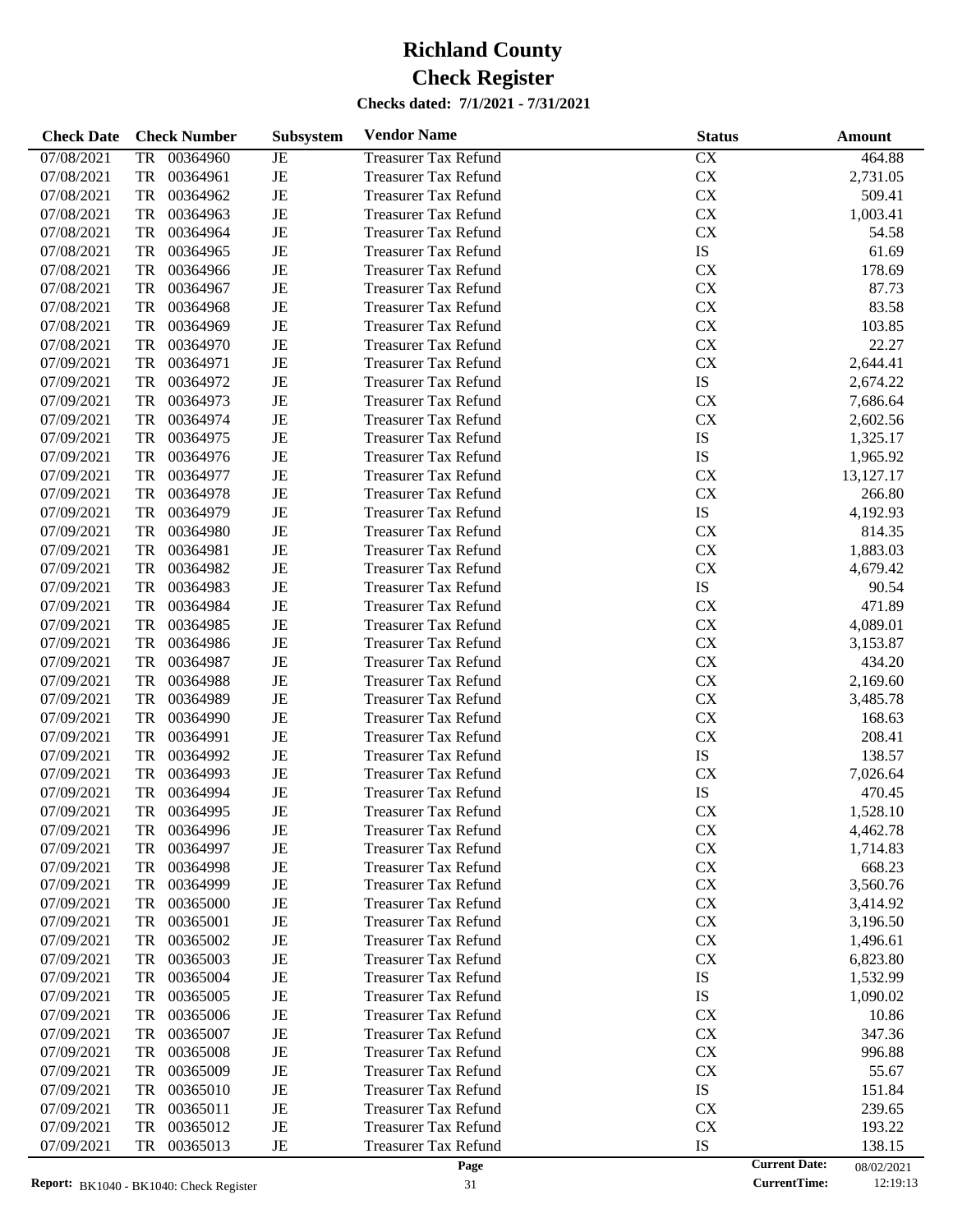| <b>Check Date</b> | <b>Check Number</b>   | Subsystem | <b>Vendor Name</b>          | <b>Status</b> | Amount                             |
|-------------------|-----------------------|-----------|-----------------------------|---------------|------------------------------------|
| 07/09/2021        | 00365014<br>TR        | JE        | <b>Treasurer Tax Refund</b> | IS            | 80.44                              |
| 07/09/2021        | TR<br>00365015        | $\rm{JE}$ | <b>Treasurer Tax Refund</b> | IS            | 2,552.35                           |
| 07/09/2021        | TR<br>00365016        | $\rm{JE}$ | <b>Treasurer Tax Refund</b> | IS            | 3,209.78                           |
| 07/09/2021        | TR<br>00365017        | JE        | <b>Treasurer Tax Refund</b> | IS            | 1,709.63                           |
| 07/09/2021        | TR<br>00365018        | $\rm{JE}$ | <b>Treasurer Tax Refund</b> | <b>CX</b>     | 3,575.29                           |
| 07/09/2021        | TR<br>00365019        | $\rm{JE}$ | <b>Treasurer Tax Refund</b> | CX            | 3,862.91                           |
| 07/09/2021        | TR<br>00365020        | $\rm{JE}$ | <b>Treasurer Tax Refund</b> | CX            | 1,816.47                           |
| 07/09/2021        | TR<br>00365021        | $\rm{JE}$ | <b>Treasurer Tax Refund</b> | ${\rm IS}$    | 3,609.47                           |
| 07/09/2021        | TR<br>00365022        | $\rm{JE}$ | <b>Treasurer Tax Refund</b> | CX            | 3,420.26                           |
| 07/09/2021        | TR<br>00365023        | $\rm{JE}$ | <b>Treasurer Tax Refund</b> | ${\rm IS}$    | 1,727.95                           |
| 07/09/2021        | TR<br>00365024        | $\rm{JE}$ | <b>Treasurer Tax Refund</b> | CX            | 1,503.88                           |
| 07/09/2021        | TR<br>00365025        | JE        | <b>Treasurer Tax Refund</b> | CX            | 4,076.68                           |
| 07/09/2021        | TR<br>00365026        | $\rm{JE}$ | <b>Treasurer Tax Refund</b> | CX            | 505.37                             |
| 07/09/2021        | TR<br>00365027        | $\rm{JE}$ | <b>Treasurer Tax Refund</b> | ${\rm IS}$    | 1,353.58                           |
| 07/09/2021        | TR<br>00365028        | $\rm{JE}$ | <b>Treasurer Tax Refund</b> | CX            | 78.49                              |
| 07/09/2021        | TR<br>00365029        | JE        | <b>Treasurer Tax Refund</b> | <b>CX</b>     | 167.97                             |
| 07/09/2021        | TR<br>00365030        | $\rm{JE}$ | <b>Treasurer Tax Refund</b> | CX            | 595.68                             |
| 07/09/2021        | TR<br>00365031        | $\rm{JE}$ | <b>Treasurer Tax Refund</b> | CX            | 9.61                               |
| 07/09/2021        | TR<br>00365032        | $\rm{JE}$ | <b>Treasurer Tax Refund</b> | IS            | 447.22                             |
| 07/09/2021        | TR<br>00365033        | JE        | <b>Treasurer Tax Refund</b> | ${\rm IS}$    | 118.00                             |
| 07/09/2021        | TR<br>00365034        | $\rm{JE}$ | <b>Treasurer Tax Refund</b> | <b>CX</b>     | 13.55                              |
| 07/09/2021        | TR<br>00365035        | $\rm{JE}$ | <b>Treasurer Tax Refund</b> | CX            | 344.24                             |
| 07/09/2021        | TR<br>00365036        | $\rm{JE}$ | <b>Treasurer Tax Refund</b> | ${\rm IS}$    | 19,448.70                          |
| 07/09/2021        | TR<br>00365037        | JE        | <b>Treasurer Tax Refund</b> | <b>CX</b>     | 346.20                             |
| 07/09/2021        | TR<br>00365038        | $\rm{JE}$ | <b>Treasurer Tax Refund</b> | CX            | 2,248.57                           |
| 07/09/2021        | TR<br>00365039        | $\rm{JE}$ | <b>Treasurer Tax Refund</b> | CX            | 2,458.37                           |
| 07/09/2021        | TR<br>00365040        | $\rm{JE}$ | <b>Treasurer Tax Refund</b> | CX            | 76,328.99                          |
| 07/09/2021        | TR<br>00365041        | JE        | <b>Treasurer Tax Refund</b> | CX            | 73.80                              |
| 07/09/2021        | TR<br>00365042        | $\rm{JE}$ | <b>Treasurer Tax Refund</b> | ${\rm IS}$    | 9.61                               |
| 07/09/2021        | TR<br>00365043        | $\rm{JE}$ | <b>Treasurer Tax Refund</b> | CX            | 44.64                              |
| 07/09/2021        | TR<br>00365044        | $\rm{JE}$ | <b>Treasurer Tax Refund</b> | ${\rm IS}$    | 562.26                             |
| 07/09/2021        | TR<br>00365045        | JE        | <b>Treasurer Tax Refund</b> | <b>CX</b>     | 263.45                             |
| 07/09/2021        | TR<br>00365046        | $\rm{JE}$ | <b>Treasurer Tax Refund</b> | CX            | 760.85                             |
| 07/09/2021        | TR<br>00365047        | $\rm{JE}$ | <b>Treasurer Tax Refund</b> | CX            | 443.96                             |
| 07/09/2021        | <b>TR</b><br>00365048 | $\rm{JE}$ | <b>Treasurer Tax Refund</b> | IS            | 654.64                             |
| 07/09/2021        | TR<br>00365049        | JE        | <b>Treasurer Tax Refund</b> | IS            | 583.23                             |
| 07/09/2021        | 00365050<br>TR        | JE        | <b>Treasurer Tax Refund</b> | IS            | 41.00                              |
| 07/09/2021        | 00365051<br>TR        | JE        | <b>Treasurer Tax Refund</b> | IS            | 322.78                             |
| 07/09/2021        | 00365052<br>TR        | JE        | <b>Treasurer Tax Refund</b> | <b>CX</b>     | 434.98                             |
| 07/09/2021        | 00365053<br>TR        | JE        | Treasurer Tax Refund        | IS            | 279.51                             |
| 07/09/2021        | 00365054<br>TR        | JE        | <b>Treasurer Tax Refund</b> | <b>CX</b>     | 22.27                              |
| 07/09/2021        | 00365055<br>TR        | JE        | <b>Treasurer Tax Refund</b> | <b>CX</b>     | 6.17                               |
| 07/09/2021        | 00365056<br>TR        | JE        | <b>Treasurer Tax Refund</b> | <b>CX</b>     | 328.14                             |
| 07/09/2021        | 00365057<br>TR        | JE        | <b>Treasurer Tax Refund</b> | IS            | 45.14                              |
| 07/09/2021        | 00365058<br>TR        | JE        | <b>Treasurer Tax Refund</b> | IS            | 9.12                               |
| 07/09/2021        | 00365059<br>TR        | JE        | <b>Treasurer Tax Refund</b> | <b>CX</b>     | 123.76                             |
| 07/09/2021        | 00365060<br>TR        | JE        | <b>Treasurer Tax Refund</b> | <b>CX</b>     | 135.45                             |
| 07/09/2021        | 00365061<br>TR        | JE        | <b>Treasurer Tax Refund</b> | <b>CX</b>     | 429.14                             |
| 07/09/2021        | 00365062<br>TR        | JE        | <b>Treasurer Tax Refund</b> | CX            | 63.54                              |
| 07/09/2021        | 00365063<br>TR        | JE        | <b>Treasurer Tax Refund</b> | IS            | 12.06                              |
| 07/09/2021        | 00365064<br>TR        | JE        | <b>Treasurer Tax Refund</b> | <b>CX</b>     | 45.38                              |
| 07/09/2021        | 00365065<br>TR        | JE        | <b>Treasurer Tax Refund</b> | CX            | 551.09                             |
| 07/09/2021        | 00365066<br>TR        | JE        | <b>Treasurer Tax Refund</b> | CX            | 1,160.43                           |
| 07/09/2021        | 00365067<br>TR        | JE        | <b>Treasurer Tax Refund</b> | CX            | 12.09                              |
|                   |                       |           | Page                        |               | <b>Current Date:</b><br>08/02/2021 |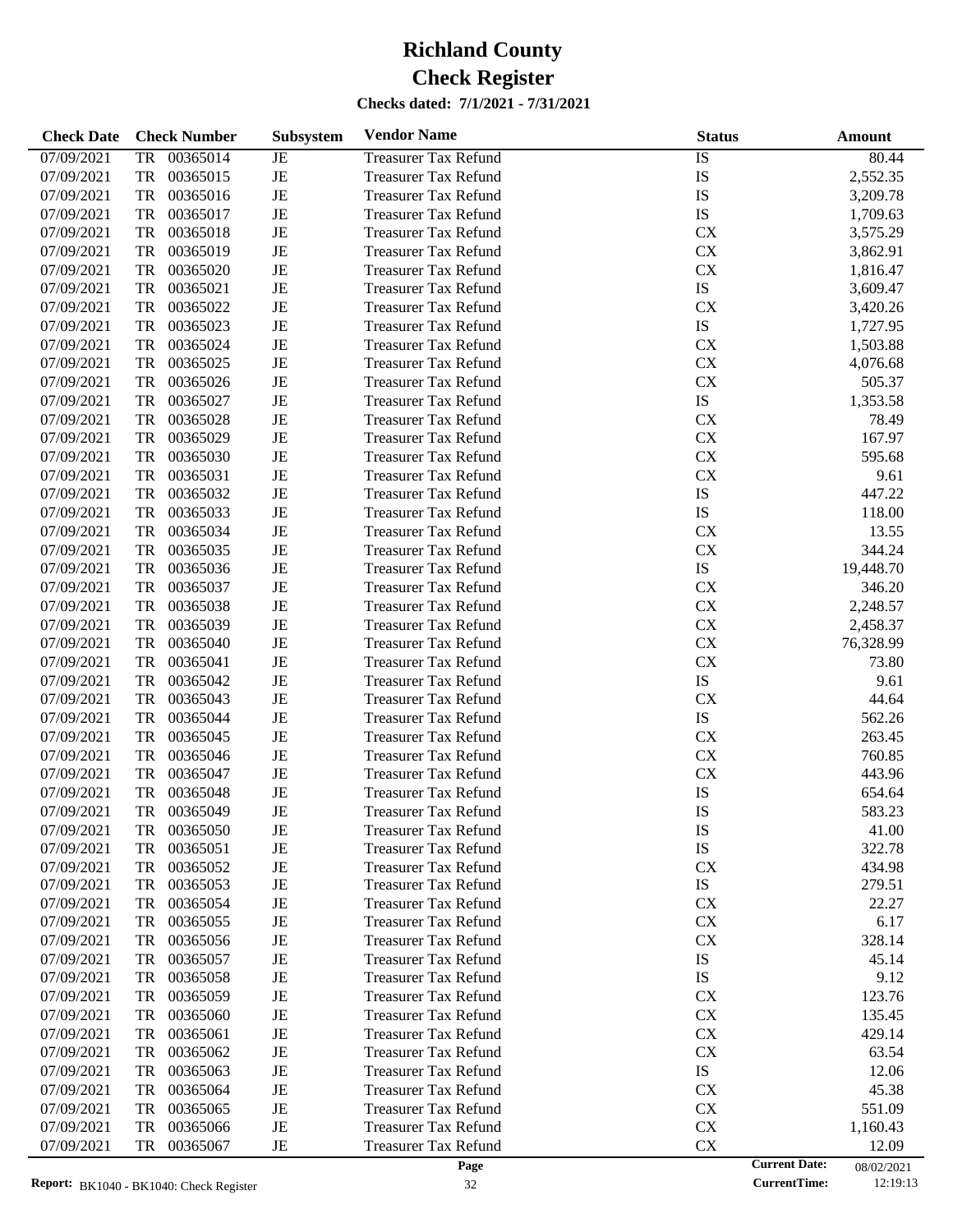| <b>Check Date</b> | <b>Check Number</b> | Subsystem | <b>Vendor Name</b>          | <b>Status</b> | <b>Amount</b>                      |
|-------------------|---------------------|-----------|-----------------------------|---------------|------------------------------------|
| 07/09/2021        | 00365068<br>TR      | JE        | <b>Treasurer Tax Refund</b> | CX            | 94.11                              |
| 07/09/2021        | TR<br>00365069      | JE        | <b>Treasurer Tax Refund</b> | <b>CX</b>     | 9.67                               |
| 07/09/2021        | TR<br>00365070      | JE        | <b>Treasurer Tax Refund</b> | <b>CX</b>     | 48.13                              |
| 07/09/2021        | 00365071<br>TR      | JE        | <b>Treasurer Tax Refund</b> | <b>CX</b>     | 18.16                              |
| 07/09/2021        | TR<br>00365072      | JE        | <b>Treasurer Tax Refund</b> | ${\rm IS}$    | 405.73                             |
| 07/09/2021        | TR<br>00365073      | JE        | <b>Treasurer Tax Refund</b> | <b>CX</b>     | 260.38                             |
| 07/09/2021        | TR<br>00365074      | JE        | <b>Treasurer Tax Refund</b> | <b>CX</b>     | 205.80                             |
| 07/09/2021        | 00365075<br>TR      | JE        | <b>Treasurer Tax Refund</b> | <b>CX</b>     | 71.92                              |
| 07/09/2021        | TR<br>00365076      | JE        | <b>Treasurer Tax Refund</b> | <b>CX</b>     | 44.30                              |
| 07/09/2021        | TR<br>00365077      | JE        | <b>Treasurer Tax Refund</b> | ${\rm IS}$    | 143.86                             |
| 07/09/2021        | TR<br>00365078      | JE        | <b>Treasurer Tax Refund</b> | <b>CX</b>     | 44.64                              |
| 07/09/2021        | 00365079<br>TR      | JE        | <b>Treasurer Tax Refund</b> | IS            | 16.77                              |
| 07/09/2021        | TR<br>00365080      | JE        | <b>Treasurer Tax Refund</b> | IS            | 42.58                              |
| 07/09/2021        | TR<br>00365081      | JE        | <b>Treasurer Tax Refund</b> | <b>CX</b>     | 311.62                             |
| 07/09/2021        | TR<br>00365082      | JE        | <b>Treasurer Tax Refund</b> | ${\rm IS}$    | 16.70                              |
| 07/09/2021        | 00365083<br>TR      | JE        | <b>Treasurer Tax Refund</b> | <b>CX</b>     | 125.33                             |
| 07/09/2021        | TR<br>00365084      | JE        | <b>Treasurer Tax Refund</b> | ${\rm IS}$    | 50.12                              |
| 07/09/2021        | TR<br>00365085      | JE        | <b>Treasurer Tax Refund</b> | <b>CX</b>     | 39.84                              |
|                   | TR                  | JE        | <b>Treasurer Tax Refund</b> | IS            | 5.60                               |
| 07/09/2021        | 00365086            |           |                             |               |                                    |
| 07/09/2021        | 00365087<br>TR      | JE        | <b>Treasurer Tax Refund</b> | IS            | 100.63                             |
| 07/09/2021        | TR<br>00365088      | JE        | <b>Treasurer Tax Refund</b> | IS            | 42.58                              |
| 07/09/2021        | TR<br>00365089      | JE        | <b>Treasurer Tax Refund</b> | <b>CX</b>     | 38.89                              |
| 07/09/2021        | TR<br>00365090      | JE        | <b>Treasurer Tax Refund</b> | ${\rm IS}$    | 269.67                             |
| 07/09/2021        | 00365091<br>TR      | JE        | <b>Treasurer Tax Refund</b> | <b>CX</b>     | 138.00                             |
| 07/09/2021        | TR<br>00365092      | JE        | <b>Treasurer Tax Refund</b> | <b>CX</b>     | 214.55                             |
| 07/09/2021        | TR<br>00365093      | JE        | <b>Treasurer Tax Refund</b> | <b>CX</b>     | 11.18                              |
| 07/09/2021        | TR<br>00365094      | JE        | <b>Treasurer Tax Refund</b> | <b>CX</b>     | 191.48                             |
| 07/09/2021        | 00365095<br>TR      | JE        | <b>Treasurer Tax Refund</b> | <b>CX</b>     | 28.05                              |
| 07/09/2021        | TR<br>00365096      | JE        | <b>Treasurer Tax Refund</b> | ${\rm IS}$    | 11.71                              |
| 07/09/2021        | TR<br>00365097      | JE        | <b>Treasurer Tax Refund</b> | <b>CX</b>     | 177.87                             |
| 07/09/2021        | TR<br>00365098      | JE        | <b>Treasurer Tax Refund</b> | <b>CX</b>     | 957.26                             |
| 07/09/2021        | 00365099<br>TR      | JE        | <b>Treasurer Tax Refund</b> | <b>CX</b>     | 95.04                              |
| 07/09/2021        | TR<br>00365100      | JE        | <b>Treasurer Tax Refund</b> | <b>CX</b>     | 73.08                              |
| 07/09/2021        | TR<br>00365101      | JE        | <b>Treasurer Tax Refund</b> | <b>CX</b>     | 146.41                             |
| 07/09/2021        | 00365102<br>TR      | JE        | <b>Treasurer Tax Refund</b> | <b>CX</b>     | 138.47                             |
| 07/09/2021        | TR<br>00365103      | JE        | <b>Treasurer Tax Refund</b> | <b>CX</b>     | 533.09                             |
| 07/09/2021        | 00365104<br>TR      | JE        | <b>Treasurer Tax Refund</b> | <b>CX</b>     | 272.23                             |
| 07/09/2021        | TR<br>00365105      | JE        | <b>Treasurer Tax Refund</b> | <b>CX</b>     | 72.39                              |
| 07/09/2021        | TR<br>00365106      | JE        | <b>Treasurer Tax Refund</b> | IS            | 189.83                             |
| 07/09/2021        | 00365107<br>TR      | JE        | <b>Treasurer Tax Refund</b> | <b>CX</b>     | 127.42                             |
| 07/09/2021        | TR<br>00365108      | JE        | <b>Treasurer Tax Refund</b> | IS            | 45.05                              |
| 07/09/2021        | 00365109<br>TR      | JE        | <b>Treasurer Tax Refund</b> | <b>CX</b>     | 151.62                             |
| 07/12/2021        | TR<br>00365110      | JE        | <b>Treasurer Tax Refund</b> | <b>CX</b>     | 281.67                             |
| 07/12/2021        | TR<br>00365111      | JE        | <b>Treasurer Tax Refund</b> | <b>CX</b>     | 20.00                              |
| 07/12/2021        | TR<br>00365112      | JE        | <b>Treasurer Tax Refund</b> | <b>CX</b>     | 634.72                             |
| 07/12/2021        | TR<br>00365113      | JE        | <b>Treasurer Tax Refund</b> | <b>CX</b>     | 94.74                              |
| 07/12/2021        | TR<br>00365114      | JE        | <b>Treasurer Tax Refund</b> | <b>CX</b>     | 117.99                             |
| 07/12/2021        | TR<br>00365115      | JE        | <b>Treasurer Tax Refund</b> | <b>CX</b>     | 4,353.65                           |
| 07/12/2021        | TR<br>00365116      | JE        | <b>Treasurer Tax Refund</b> | <b>CX</b>     | 172.45                             |
| 07/12/2021        | TR<br>00365117      | JE        | <b>Treasurer Tax Refund</b> | IS            | 1,247.06                           |
| 07/12/2021        | TR<br>00365118      | JE        | <b>Treasurer Tax Refund</b> | <b>IS</b>     | 9.55                               |
| 07/12/2021        | TR<br>00365119      | JE        | <b>Treasurer Tax Refund</b> | <b>CX</b>     | 43.53                              |
| 07/12/2021        | TR<br>00365120      | JE        | <b>Treasurer Tax Refund</b> | <b>CX</b>     | 48.28                              |
| 07/12/2021        | 00365121<br>TR      | JE        | <b>Treasurer Tax Refund</b> | CX            | 64.67                              |
|                   |                     |           | Page                        |               | <b>Current Date:</b><br>08/02/2021 |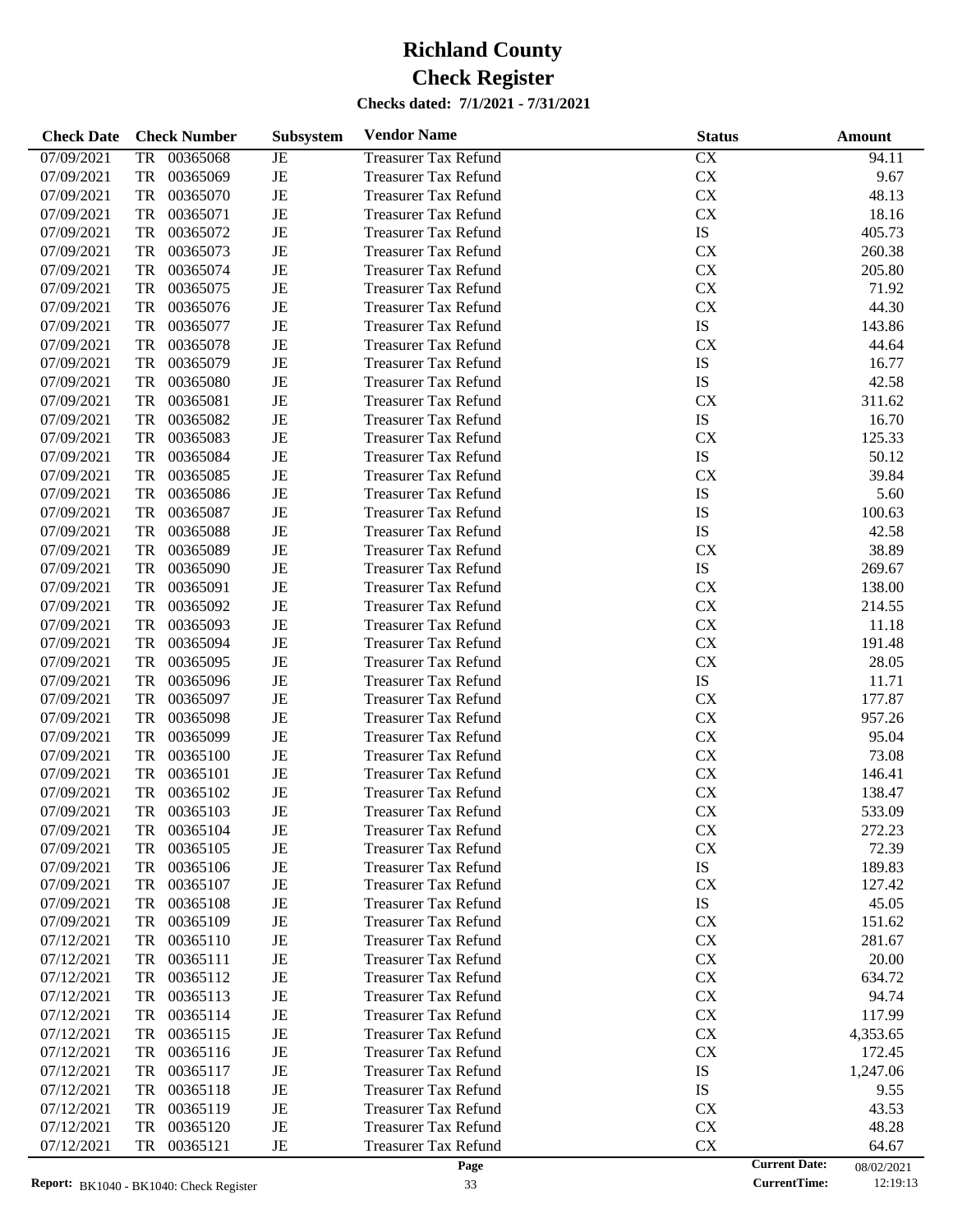| <b>Check Date</b> | <b>Check Number</b>   | Subsystem | <b>Vendor Name</b>           | <b>Status</b>   | <b>Amount</b>                      |
|-------------------|-----------------------|-----------|------------------------------|-----------------|------------------------------------|
| 07/12/2021        | TR 00365122           | JE        | <b>Treasurer Tax Refund</b>  | $\overline{1S}$ | 6,418.52                           |
| 07/12/2021        | TR<br>00365123        | JE        | <b>Treasurer Tax Refund</b>  | CX              | 577.75                             |
| 07/12/2021        | TR<br>90022071        | <b>OH</b> | LEXINGTON COUNTY TREASURER   | CX              | 41,824.62                          |
| 07/12/2021        | TR<br>90022072        | <b>OH</b> | NATURAL RESOURCES DEPARTMENT | <b>CX</b>       | 710.00                             |
| 07/12/2021        | TR<br>90022073        | <b>OH</b> | SC DEPT OF MOTOR VEHICLES    | <b>CX</b>       | 59,502.66                          |
| 07/13/2021        | TR<br>00365124        | JE        | <b>Treasurer Tax Refund</b>  | ${\rm IS}$      | 40.00                              |
| 07/13/2021        | TR<br>00365125        | JE        | <b>Treasurer Tax Refund</b>  | <b>CX</b>       | 1,023.55                           |
| 07/13/2021        | TR<br>00365126        | JE        | <b>Treasurer Tax Refund</b>  | <b>CX</b>       | 5.79                               |
| 07/13/2021        | TR<br>00365127        | JE        | <b>Treasurer Tax Refund</b>  | ${\rm IS}$      | 44.40                              |
| 07/13/2021        | TR<br>00365128        | JE        | <b>Treasurer Tax Refund</b>  | <b>CX</b>       | 148.58                             |
| 07/13/2021        | TR<br>00365129        | JE        | <b>Treasurer Tax Refund</b>  | CX              | 12.47                              |
| 07/13/2021        | TR<br>00365130        | JE        | <b>Treasurer Tax Refund</b>  | CX              | 5,603.36                           |
| 07/13/2021        | TR<br>00365131        | JE        | <b>Treasurer Tax Refund</b>  | <b>CX</b>       | 48.17                              |
| 07/13/2021        | TR<br>00365132        | JE        | <b>Treasurer Tax Refund</b>  | ${\rm IS}$      | 373.51                             |
| 07/13/2021        | TR<br>00365133        | JE        | <b>Treasurer Tax Refund</b>  | <b>CX</b>       | 395.00                             |
| 07/13/2021        | TR<br>00365134        | JE        | <b>Treasurer Tax Refund</b>  | IS              | 106.68                             |
| 07/13/2021        | TR<br>00365135        | JE        | <b>Treasurer Tax Refund</b>  | <b>CX</b>       | 68.94                              |
| 07/13/2021        | TR<br>00365136        | JE        | <b>Treasurer Tax Refund</b>  | ${\rm IS}$      | 102.98                             |
| 07/13/2021        | TR<br>00365137        | JE        | <b>Treasurer Tax Refund</b>  | <b>CX</b>       | 746.34                             |
| 07/13/2021        | TR<br>00365138        | JE        | <b>Treasurer Tax Refund</b>  | <b>CX</b>       | 140.14                             |
| 07/13/2021        | TR<br>00365140        | JE        | <b>Treasurer Tax Refund</b>  | <b>CX</b>       | 121.07                             |
| 07/13/2021        | TR<br>00365141        | JE        | <b>Treasurer Tax Refund</b>  | CX              | 5.80                               |
| 07/13/2021        | TR<br>00365142        | JE        | <b>Treasurer Tax Refund</b>  | ${\rm IS}$      | 108.63                             |
| 07/13/2021        | TR<br>00365143        | JE        | <b>Treasurer Tax Refund</b>  | <b>CX</b>       | 449.07                             |
| 07/13/2021        | TR<br>00365144        | JE        | <b>Treasurer Tax Refund</b>  | IS              | 335.42                             |
| 07/13/2021        | TR<br>00365145        | JE        | <b>Treasurer Tax Refund</b>  | <b>CX</b>       | 249.00                             |
| 07/13/2021        | TR<br>00365146        | JE        | <b>Treasurer Tax Refund</b>  | IS              | 286.35                             |
| 07/13/2021        | TR<br>00365147        | JE        | <b>Treasurer Tax Refund</b>  | <b>CX</b>       | 71.32                              |
| 07/13/2021        | TR<br>00365148        | JE        | <b>Treasurer Tax Refund</b>  | IS              | 276.75                             |
| 07/13/2021        | TR<br>00365149        | JE        | <b>Treasurer Tax Refund</b>  | <b>CX</b>       | 4,690.12                           |
| 07/13/2021        | TR<br>00365150        | JE        | <b>Treasurer Tax Refund</b>  | IS              | 44.34                              |
| 07/13/2021        | TR<br>00365151        | JE        | <b>Treasurer Tax Refund</b>  | <b>CX</b>       | 827.03                             |
| 07/13/2021        | TR<br>00365152        | JE        | <b>Treasurer Tax Refund</b>  | CX              | 11.31                              |
| 07/13/2021        | TR<br>00365153        | JE        | <b>Treasurer Tax Refund</b>  | ${\rm IS}$      | 52.27                              |
| 07/13/2021        | 00365154<br><b>TR</b> | JE        | <b>Treasurer Tax Refund</b>  | CX              | 52.13                              |
| 07/13/2021        | TR<br>00365155        | JE        | <b>Treasurer Tax Refund</b>  | IS              | 1,035.18                           |
| 07/13/2021        | TR 00365156           | JE        | <b>Treasurer Tax Refund</b>  | IS              | 124.70                             |
| 07/13/2021        | 00365157<br>TR        | JE        | <b>Treasurer Tax Refund</b>  | CX              | 58.07                              |
| 07/13/2021        | <b>TR</b><br>00365158 | JE        | <b>Treasurer Tax Refund</b>  | IS              | 967.41                             |
| 07/13/2021        | TR<br>00365159        | JE        | <b>Treasurer Tax Refund</b>  | IS              | 4,639.75                           |
| 07/13/2021        | TR<br>00365160        | JE        | <b>Treasurer Tax Refund</b>  | CX              | 346.20                             |
| 07/13/2021        | 00365161<br>TR        | JE        | <b>Treasurer Tax Refund</b>  | IS              | 8,844.46                           |
| 07/13/2021        | 00365162<br>TR        | JE        | <b>Treasurer Tax Refund</b>  | CX              | 96.54                              |
| 07/13/2021        | 00365163<br>TR        | JE        | <b>Treasurer Tax Refund</b>  | CX              | 145.83                             |
| 07/13/2021        | 00365164<br>TR        | JE        | <b>Treasurer Tax Refund</b>  | IS              | 57.89                              |
| 07/13/2021        | 00365165<br>TR        | JE        | <b>Treasurer Tax Refund</b>  | IS              | 4,760.86                           |
| 07/13/2021        | 00365166<br>TR        | JE        | <b>Treasurer Tax Refund</b>  | IS              | 11.91                              |
| 07/13/2021        | 00365167<br>TR        | JE        | <b>Treasurer Tax Refund</b>  | IS              | 323.70                             |
| 07/13/2021        | 00365168<br>TR        | JE        | <b>Treasurer Tax Refund</b>  | CX              | 124.14                             |
| 07/13/2021        | 00365169<br>TR        | JE        | <b>Treasurer Tax Refund</b>  | IS              | 59.66                              |
| 07/13/2021        | TR<br>00365170        | JE        | <b>Treasurer Tax Refund</b>  | CX              | 742.11                             |
| 07/13/2021        | 00365171<br>TR        | JE        | <b>Treasurer Tax Refund</b>  | CX              | 301.40                             |
| 07/13/2021        | 00365172<br>TR        | JE        | <b>Treasurer Tax Refund</b>  | IS              | 5,598.51                           |
| 07/13/2021        | 00365173<br>TR        | JE        | <b>Treasurer Tax Refund</b>  | IS              | 8,192.71                           |
|                   |                       |           | Page                         |                 | <b>Current Date:</b><br>08/02/2021 |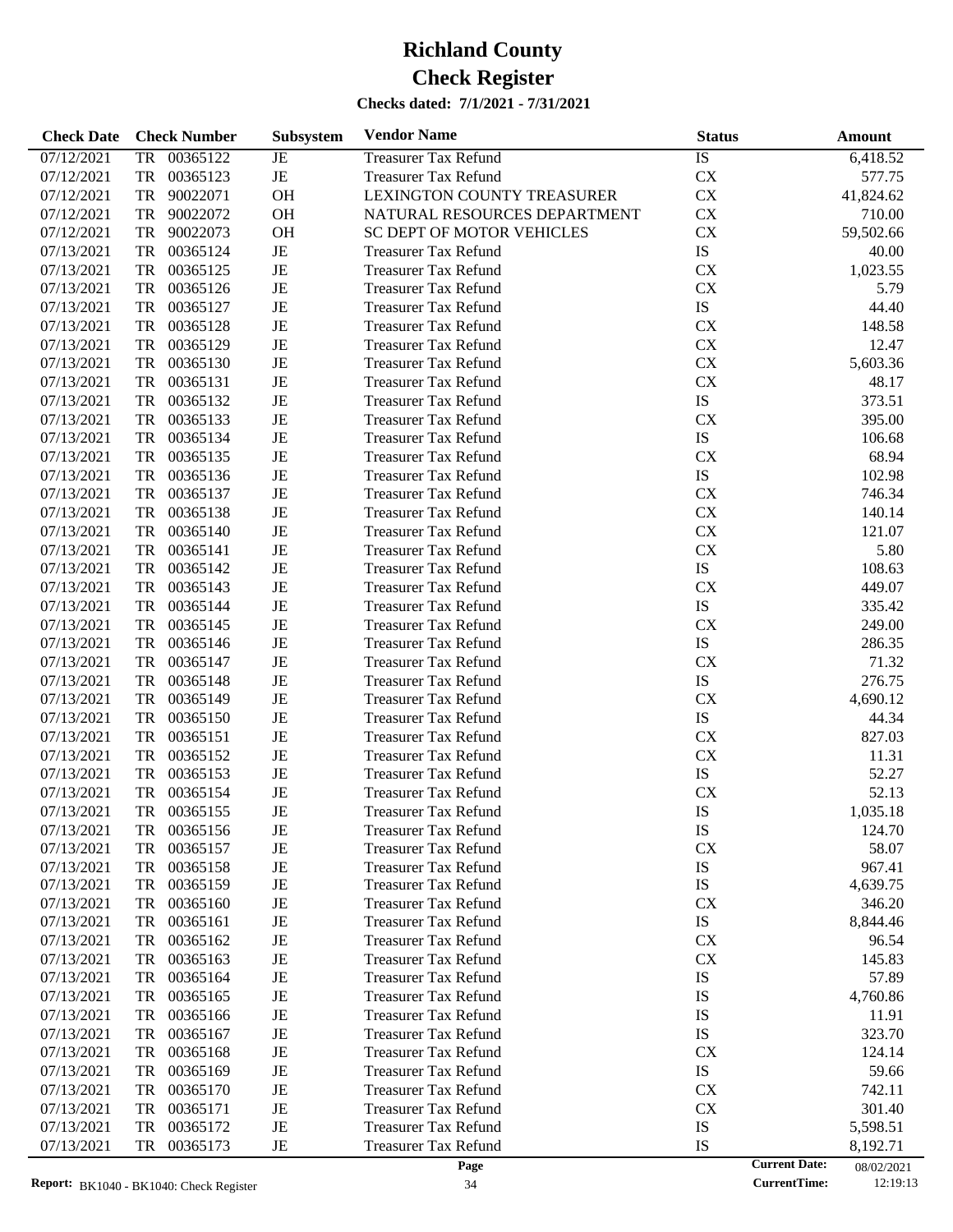| <b>Check Date</b> | <b>Check Number</b>        | Subsystem | <b>Vendor Name</b>          | <b>Status</b> | <b>Amount</b>                      |
|-------------------|----------------------------|-----------|-----------------------------|---------------|------------------------------------|
| 07/14/2021        | 00365174<br>TR             | JE        | <b>Treasurer Tax Refund</b> | CX            | 746.28                             |
| 07/14/2021        | 00365175<br>TR             | JE        | <b>Treasurer Tax Refund</b> | <b>CX</b>     | 44.54                              |
| 07/14/2021        | TR<br>00365176             | JE        | <b>Treasurer Tax Refund</b> | IS            | 121.21                             |
| 07/14/2021        | TR<br>00365177             | JE        | <b>Treasurer Tax Refund</b> | <b>CX</b>     | 596.50                             |
| 07/14/2021        | TR<br>00365178             | JE        | <b>Treasurer Tax Refund</b> | IS            | 86.23                              |
| 07/14/2021        | TR<br>00365179             | JE        | <b>Treasurer Tax Refund</b> | IS            | 376.28                             |
| 07/14/2021        | TR<br>00365180             | JE        | <b>Treasurer Tax Refund</b> | IS            | 28.34                              |
| 07/14/2021        | TR<br>00365181             | JE        | <b>Treasurer Tax Refund</b> | <b>CX</b>     | 422.37                             |
| 07/14/2021        | TR<br>00365182             | JE        | <b>Treasurer Tax Refund</b> | ${\rm IS}$    | 29.90                              |
| 07/14/2021        | TR<br>00365183             | JE        | <b>Treasurer Tax Refund</b> | <b>CX</b>     | 856.19                             |
| 07/14/2021        | TR<br>00365184             | JE        | <b>Treasurer Tax Refund</b> | CX            | 18.23                              |
| 07/14/2021        | TR<br>00365185             | JE        | <b>Treasurer Tax Refund</b> | <b>CX</b>     | 99.65                              |
| 07/14/2021        | TR<br>00365186             | JE        | <b>Treasurer Tax Refund</b> | CX            | 45.85                              |
| 07/14/2021        | TR<br>00365187             | JE        | <b>Treasurer Tax Refund</b> | IS            | 8.08                               |
| 07/14/2021        | TR<br>00365188             | JE        | <b>Treasurer Tax Refund</b> | IS            | 28.04                              |
| 07/14/2021        | TR<br>00365189             | JE        | <b>Treasurer Tax Refund</b> | <b>CX</b>     | 111.81                             |
| 07/14/2021        | TR<br>00365190             | JE        | <b>Treasurer Tax Refund</b> | ${\rm IS}$    | 24.64                              |
| 07/14/2021        | TR<br>00365191             | JE        | <b>Treasurer Tax Refund</b> | <b>CX</b>     | 104.11                             |
| 07/14/2021        | TR<br>00365192             | JE        | <b>Treasurer Tax Refund</b> | <b>CX</b>     | 896.53                             |
| 07/14/2021        | TR<br>00365193             | JE        | <b>Treasurer Tax Refund</b> | CX            | 503.06                             |
| 07/14/2021        | TR<br>00365194             | JE        | <b>Treasurer Tax Refund</b> | ${\rm IS}$    | 7.39                               |
| 07/14/2021        | TR<br>00365195             | JE        | <b>Treasurer Tax Refund</b> | <b>CX</b>     | 591.86                             |
| 07/14/2021        | TR<br>00365196             | JE        | <b>Treasurer Tax Refund</b> | CX            | 48.04                              |
| 07/14/2021        | TR<br>00365197             | JE        | <b>Treasurer Tax Refund</b> | ${\rm IS}$    | 458.40                             |
| 07/14/2021        | TR<br>00365198             | JE        | <b>Treasurer Tax Refund</b> | <b>CX</b>     | 158.85                             |
| 07/14/2021        | TR<br>00365199             | JE        | <b>Treasurer Tax Refund</b> | ${\rm IS}$    | 73.14                              |
| 07/14/2021        | TR<br>00365200             | JE        | <b>Treasurer Tax Refund</b> | <b>CX</b>     | 1,525.77                           |
| 07/14/2021        | TR<br>00365201             | JE        | <b>Treasurer Tax Refund</b> | CX            | 361.20                             |
| 07/14/2021        | TR<br>00365202             | JE        | <b>Treasurer Tax Refund</b> | ${\rm IS}$    | 563.28                             |
| 07/14/2021        | TR<br>00365203             | JE        | <b>Treasurer Tax Refund</b> | IS            | 1,456.68                           |
| 07/14/2021        | TR<br>00365204             | JE        | <b>Treasurer Tax Refund</b> | <b>CX</b>     | 30.35                              |
| 07/14/2021        | TR<br>00365205             | JE        | <b>Treasurer Tax Refund</b> | IS            | 146.22                             |
| 07/14/2021        | 00365206<br>TR             | JE        | <b>Treasurer Tax Refund</b> | IS            | 426.20                             |
| 07/14/2021        | 00365207<br>TR             | JE        | <b>Treasurer Tax Refund</b> | <b>CX</b>     | 458.81                             |
| 07/14/2021        | 00365208<br>TR             | JE        | <b>Treasurer Tax Refund</b> | ${\rm IS}$    | 2,662.02                           |
| 07/14/2021        | TR<br>00365209             | JE        | <b>Treasurer Tax Refund</b> | <b>CX</b>     | 1,472.36                           |
| 07/14/2021        | TR<br>00365210             | JE        | <b>Treasurer Tax Refund</b> | <b>CX</b>     | 866.52                             |
| 07/14/2021        | 00365211<br>TR             | JE        | <b>Treasurer Tax Refund</b> | IS            | 176.60                             |
| 07/14/2021        | 00365212                   |           | <b>Treasurer Tax Refund</b> | IS            |                                    |
| 07/14/2021        | TR<br>00365213<br>TR       | JE<br>JE  | <b>Treasurer Tax Refund</b> | <b>CX</b>     | 1,363.98<br>323.70                 |
| 07/14/2021        | 00365214<br>TR             | JE        | <b>Treasurer Tax Refund</b> | <b>CX</b>     | 15.51                              |
| 07/14/2021        | 00365215<br>TR             | JE        | <b>Treasurer Tax Refund</b> | IS            | 97.60                              |
| 07/14/2021        | 00365216<br>TR             | JE        | <b>Treasurer Tax Refund</b> | IS            | 4,424.79                           |
| 07/14/2021        | 00365217<br>TR             | JE        | <b>Treasurer Tax Refund</b> | <b>CX</b>     | 535.35                             |
|                   | 00365218                   |           | <b>Treasurer Tax Refund</b> |               |                                    |
| 07/14/2021        | TR                         | JE        |                             | IS            | 356.07                             |
| 07/14/2021        | 00365219<br>TR<br>00365220 | JE        | <b>Treasurer Tax Refund</b> | <b>CX</b>     | 245.07                             |
| 07/14/2021        | TR                         | JE        | <b>Treasurer Tax Refund</b> | IS            | 67.95                              |
| 07/14/2021        | 00365221<br>TR             | JE        | <b>Treasurer Tax Refund</b> | IS            | 124.02                             |
| 07/14/2021        | 00365222<br>TR             | JE        | <b>Treasurer Tax Refund</b> | IS            | 576.50                             |
| 07/14/2021        | 00365223<br>TR             | JE        | <b>Treasurer Tax Refund</b> | <b>CX</b>     | 454.25                             |
| 07/14/2021        | 00365224<br>TR             | JE        | <b>Treasurer Tax Refund</b> | <b>CX</b>     | 1,989.29                           |
| 07/14/2021        | 00365225<br>TR             | JE        | <b>Treasurer Tax Refund</b> | CX            | 249.40                             |
| 07/14/2021        | 00365226<br>TR             | JE        | <b>Treasurer Tax Refund</b> | CX            | 7,158.59                           |
| 07/14/2021        | 00365227<br>TR             | JE        | <b>Treasurer Tax Refund</b> | CX            | 37,543.73                          |
|                   |                            |           | Page                        |               | <b>Current Date:</b><br>08/02/2021 |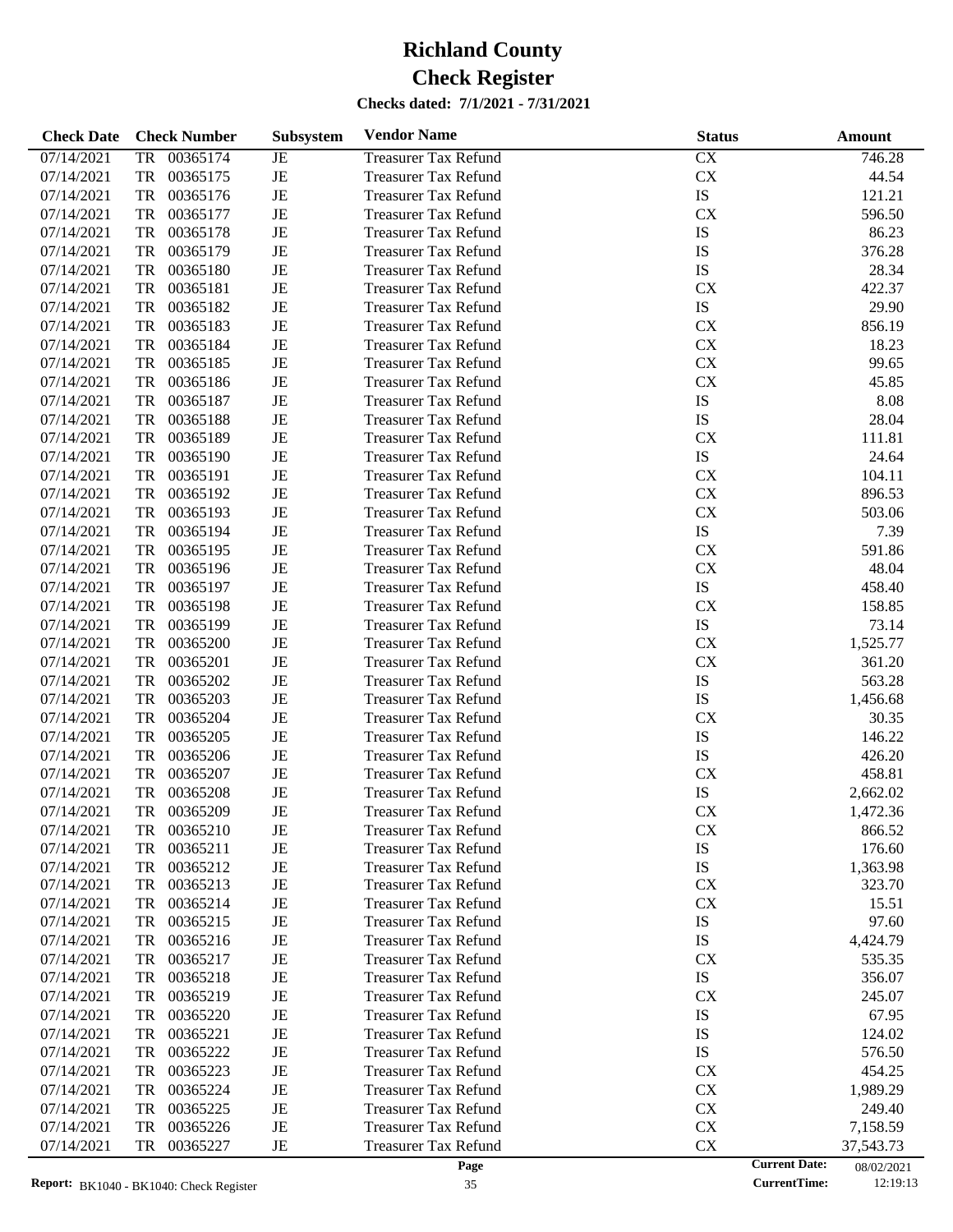| <b>Check Date</b> |           | <b>Check Number</b>                             | Subsystem | <b>Vendor Name</b>          | <b>Status</b>        | Amount     |
|-------------------|-----------|-------------------------------------------------|-----------|-----------------------------|----------------------|------------|
| 07/14/2021        | TR        | 00365228                                        | JE        | <b>Treasurer Tax Refund</b> | CX                   | 7,339.01   |
| 07/14/2021        | TR        | 00365229                                        | JE        | <b>Treasurer Tax Refund</b> | IS                   | 45.00      |
| 07/14/2021        | TR        | 00365230                                        | JE        | <b>Treasurer Tax Refund</b> | IS                   | 2,015.99   |
| 07/14/2021        | TR        | 00365231                                        | JE        | <b>Treasurer Tax Refund</b> | CX                   | 2,560.00   |
| 07/15/2021        | TR        | 00365232                                        | JE        | <b>Treasurer Tax Refund</b> | CX                   | 3,197.73   |
| 07/15/2021        | TR        | 00365233                                        | JE        | <b>Treasurer Tax Refund</b> | CX                   | 4,647.91   |
| 07/15/2021        | TR        | 00365234                                        | JE        | <b>Treasurer Tax Refund</b> | CX                   | 3,125.73   |
| 07/15/2021        | TR        | 00365235                                        | JE        | <b>Treasurer Tax Refund</b> | <b>CX</b>            | 4,166.89   |
| 07/15/2021        | TR        | 00365236                                        | JE        | <b>Treasurer Tax Refund</b> | IS                   | 13.98      |
| 07/15/2021        | TR        | 00365237                                        | JE        | <b>Treasurer Tax Refund</b> | IS                   | 36.29      |
| 07/15/2021        | TR        | 00365238                                        | JE        | <b>Treasurer Tax Refund</b> | CX                   | 2,960.40   |
| 07/15/2021        | TR        | 00365239                                        | JE        | <b>Treasurer Tax Refund</b> | <b>CX</b>            | 8,218.86   |
| 07/15/2021        | TR        | 00365240                                        | JE        | <b>Treasurer Tax Refund</b> | ${\rm IS}$           | 85.00      |
| 07/15/2021        | TR        | 00365241                                        | JE        | <b>Treasurer Tax Refund</b> | <b>CX</b>            | 41.66      |
| 07/15/2021        | TR        | 00365242                                        | JE        | <b>Treasurer Tax Refund</b> | IS                   | 1,670.28   |
| 07/15/2021        | TR        | 00365243                                        | JE        | <b>Treasurer Tax Refund</b> | IS                   | 5,729.37   |
| 07/15/2021        | TR        | 00365244                                        | JE        | <b>Treasurer Tax Refund</b> | <b>CX</b>            | 45.00      |
| 07/15/2021        | TR        | 00365245                                        | JE        |                             | CX                   | 346.20     |
|                   |           |                                                 |           | <b>Treasurer Tax Refund</b> |                      |            |
| 07/15/2021        | TR        | 00365246                                        | JE        | <b>Treasurer Tax Refund</b> | CX                   | 45.00      |
| 07/15/2021        | TR        | 00365247                                        | JE        | <b>Treasurer Tax Refund</b> | CX                   | 177.20     |
| 07/15/2021        | TR        | 00365248                                        | JE        | <b>Treasurer Tax Refund</b> | CX                   | 211.47     |
| 07/15/2021        | TR        | 00365249                                        | JE        | <b>Treasurer Tax Refund</b> | <b>CX</b>            | 250.57     |
| 07/15/2021        | TR        | 00365250                                        | JE        | <b>Treasurer Tax Refund</b> | ${\rm IS}$           | 162.71     |
| 07/15/2021        | TR        | 00365251                                        | JE        | <b>Treasurer Tax Refund</b> | <b>CX</b>            | 97.36      |
| 07/15/2021        | TR        | 00365252                                        | JE        | <b>Treasurer Tax Refund</b> | ${\rm IS}$           | 80.42      |
| 07/15/2021        | TR        | 00365253                                        | JE        | <b>Treasurer Tax Refund</b> | CX                   | 997.81     |
| 07/15/2021        | TR        | 00365254                                        | JE        | <b>Treasurer Tax Refund</b> | ${\rm IS}$           | 1,518.00   |
| 07/15/2021        | TR        | 00365255                                        | JE        | <b>Treasurer Tax Refund</b> | <b>CX</b>            | 129.22     |
| 07/15/2021        | TR        | 00365256                                        | JE        | <b>Treasurer Tax Refund</b> | ${\rm IS}$           | 112.74     |
| 07/15/2021        | TR        | 00365257                                        | JE        | <b>Treasurer Tax Refund</b> | <b>CX</b>            | 192.74     |
| 07/15/2021        | TR        | 00365258                                        | JE        | <b>Treasurer Tax Refund</b> | ${\rm IS}$           | 146.22     |
| 07/15/2021        | TR        | 00365259                                        | JE        | <b>Treasurer Tax Refund</b> | <b>CX</b>            | 122.14     |
| 07/15/2021        | TR        | 00365260                                        | JE        | <b>Treasurer Tax Refund</b> | ${\rm IS}$           | 426.20     |
| 07/15/2021        | TR        | 00365261                                        | JE        | <b>Treasurer Tax Refund</b> | CX                   | 85.00      |
| 07/15/2021        | <b>TR</b> | 00365262                                        | JE        | <b>Treasurer Tax Refund</b> | CX                   | 351.00     |
| 07/15/2021        | TR        | 00365263                                        | JE        | <b>Treasurer Tax Refund</b> | CX                   | 384.12     |
| 07/15/2021        | TR        | 00365264                                        | JE        | <b>Treasurer Tax Refund</b> | <b>CX</b>            | 45.00      |
| 07/15/2021        | TR        | 00365265                                        | JE        | <b>Treasurer Tax Refund</b> | CX                   | 8,806.61   |
| 07/15/2021        | TR        | 00365266                                        | JE        | <b>Treasurer Tax Refund</b> | CX                   | 5,943.19   |
| 07/15/2021        | TR        | 00365267                                        | JE        | <b>Treasurer Tax Refund</b> | IS                   | 249.25     |
| 07/15/2021        | TR        | 00365268                                        | JE        | <b>Treasurer Tax Refund</b> | <b>CX</b>            | 59.60      |
| 07/15/2021        | TR        | 00365269                                        | JE        | <b>Treasurer Tax Refund</b> | CX                   | 226.91     |
| 07/15/2021        | TR        | 00365270                                        | JE        | <b>Treasurer Tax Refund</b> | CX                   | 21.35      |
| 07/15/2021        | TR        | 00365271                                        | JE        | <b>Treasurer Tax Refund</b> | CX                   | 1,859.32   |
| 07/15/2021        | TR        | 00365272                                        | JE        | <b>Treasurer Tax Refund</b> | IS                   | 2,399.15   |
| 07/15/2021        | TR        | 00365273                                        | JE        | <b>Treasurer Tax Refund</b> | <b>CX</b>            | 1,949.58   |
| 07/15/2021        | TR        | 00365274                                        | JE        | <b>Treasurer Tax Refund</b> | CX                   | 4,468.91   |
| 07/15/2021        | TR        | 00365275                                        | JE        | <b>Treasurer Tax Refund</b> | IS                   | 2,826.97   |
| 07/15/2021        | TR        | 00365276                                        | JE        | <b>Treasurer Tax Refund</b> | <b>CX</b>            | 9,303.75   |
| 07/15/2021        | TR        | 00365277                                        | JE        | <b>Treasurer Tax Refund</b> | <b>CX</b>            | 131.24     |
| 07/15/2021        | TR        | 00365278                                        | JE        | <b>Treasurer Tax Refund</b> | IS                   | 15.36      |
| 07/15/2021        | TR        | 00365279                                        | JE        | <b>Treasurer Tax Refund</b> | IS                   | 14.31      |
| 07/15/2021        | TR        | 00365280                                        | JE        | <b>Treasurer Tax Refund</b> | <b>CX</b>            | 9.26       |
| 07/15/2021        | TR        | 00365281                                        | JE        | <b>Treasurer Tax Refund</b> | CX                   | 85.00      |
|                   |           |                                                 |           | Page                        | <b>Current Date:</b> | 08/02/2021 |
|                   |           | <b>Report:</b> $RK1040 - RK1040$ Check Register |           | 36                          | <b>CurrentTime:</b>  | 12:19:13   |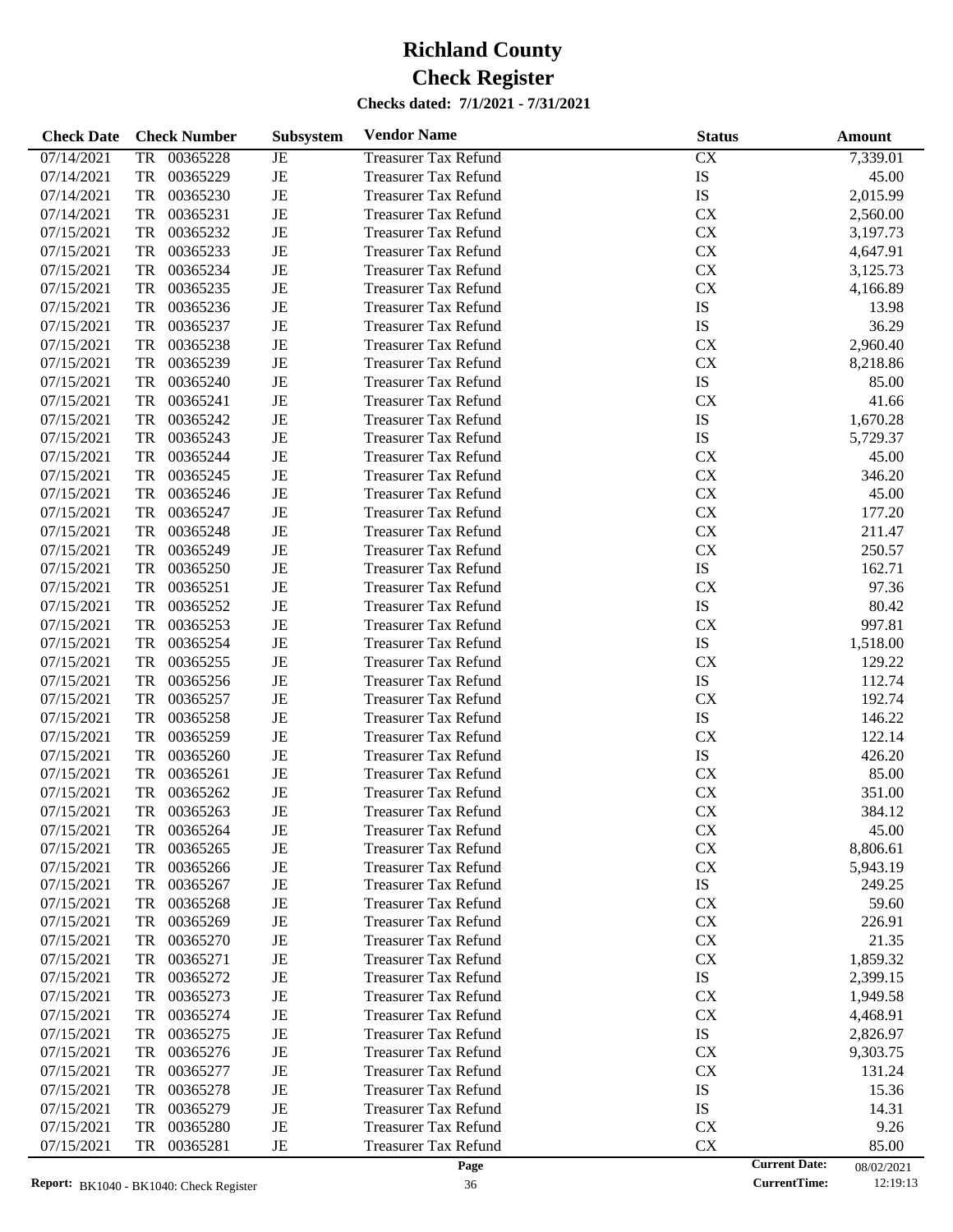| <b>Check Date</b> | <b>Check Number</b>   | Subsystem   | <b>Vendor Name</b>          | <b>Status</b>        | Amount     |
|-------------------|-----------------------|-------------|-----------------------------|----------------------|------------|
| 07/15/2021        | 00365282<br><b>TR</b> | JE          | <b>Treasurer Tax Refund</b> | IS                   | 412.85     |
| 07/15/2021        | <b>TR</b><br>00365283 | $\rm{JE}$   | <b>Treasurer Tax Refund</b> | CX                   | 90.33      |
| 07/15/2021        | <b>TR</b><br>00365284 | $\rm{JE}$   | <b>Treasurer Tax Refund</b> | CX                   | 6,510.01   |
| 07/15/2021        | <b>TR</b><br>00365285 | $_{\rm JE}$ | <b>Treasurer Tax Refund</b> | CX                   | 4,685.34   |
| 07/15/2021        | <b>TR</b><br>00365286 | JE          | <b>Treasurer Tax Refund</b> | CX                   | 5.02       |
| 07/15/2021        | <b>TR</b><br>00365287 | JE          | <b>Treasurer Tax Refund</b> | IS                   | 2,739.73   |
| 07/15/2021        | <b>TR</b><br>00365288 | $\rm{JE}$   | <b>Treasurer Tax Refund</b> | CX                   | 202.10     |
| 07/15/2021        | <b>TR</b><br>00365289 | JE          | <b>Treasurer Tax Refund</b> | CX                   | 623.05     |
| 07/15/2021        | <b>TR</b><br>00365290 | JE          | <b>Treasurer Tax Refund</b> | CX                   | 4,227.15   |
| 07/15/2021        | <b>TR</b><br>00365291 | $\rm{JE}$   | <b>Treasurer Tax Refund</b> | IS                   | 98.29      |
| 07/15/2021        | <b>TR</b><br>00365292 | $\rm{JE}$   | <b>Treasurer Tax Refund</b> | CX                   | 47.64      |
| 07/15/2021        | <b>TR</b><br>00365293 | JE          | <b>Treasurer Tax Refund</b> | IS                   | 4,784.39   |
| 07/15/2021        | <b>TR</b><br>00365294 | JE          | <b>Treasurer Tax Refund</b> | IS                   | 5,591.99   |
| 07/15/2021        | <b>TR</b><br>00365295 | $\rm{JE}$   | <b>Treasurer Tax Refund</b> | IS                   | 219.65     |
| 07/15/2021        | <b>TR</b><br>00365296 | $\rm{JE}$   | <b>Treasurer Tax Refund</b> | <b>CX</b>            | 252.05     |
| 07/15/2021        | <b>TR</b><br>00365297 | JE          | <b>Treasurer Tax Refund</b> | IS                   | 545.00     |
| 07/15/2021        | <b>TR</b><br>00365298 | $\rm{JE}$   | <b>Treasurer Tax Refund</b> | CX                   | 222.66     |
| 07/15/2021        | <b>TR</b><br>00365299 | $\rm{JE}$   | <b>Treasurer Tax Refund</b> | CX                   | 85.00      |
| 07/15/2021        | <b>TR</b><br>00365300 | JE          | <b>Treasurer Tax Refund</b> | IS                   | 425.00     |
| 07/15/2021        | <b>TR</b><br>00365301 | JE          | <b>Treasurer Tax Refund</b> | CX                   | 177.62     |
| 07/15/2021        | <b>TR</b><br>00365302 | $\rm{JE}$   | <b>Treasurer Tax Refund</b> | IS                   | 12,790.61  |
| 07/15/2021        | <b>TR</b><br>00365303 | $\rm{JE}$   | <b>Treasurer Tax Refund</b> | CX                   | 29,413.72  |
| 07/15/2021        | <b>TR</b><br>00365304 | JE          | <b>Treasurer Tax Refund</b> | CX                   | 29,504.34  |
| 07/15/2021        | <b>TR</b><br>00365305 | JE          | <b>Treasurer Tax Refund</b> | CX                   | 169,960.01 |
| 07/15/2021        | <b>TR</b><br>00365306 | $\rm{JE}$   | <b>Treasurer Tax Refund</b> | CX                   | 400.96     |
| 07/15/2021        | <b>TR</b><br>00365307 | JE          | <b>Treasurer Tax Refund</b> | ${\rm IS}$           | 782.69     |
| 07/15/2021        | <b>TR</b><br>00365308 | JE          | <b>Treasurer Tax Refund</b> | CX                   | 2,047.26   |
| 07/15/2021        | <b>TR</b><br>00365309 | $\rm{JE}$   | <b>Treasurer Tax Refund</b> | CX                   | 6,624.18   |
| 07/15/2021        | <b>TR</b><br>00365310 | $\rm{JE}$   | <b>Treasurer Tax Refund</b> | CX                   | 5,248.81   |
| 07/15/2021        | <b>TR</b><br>00365311 | JE          | <b>Treasurer Tax Refund</b> | ${\rm IS}$           | 68.94      |
| 07/15/2021        | <b>TR</b><br>00365312 | $\rm{JE}$   | <b>Treasurer Tax Refund</b> | CX                   | 6,740.00   |
| 07/15/2021        | <b>TR</b><br>00365313 | $\rm{JE}$   | <b>Treasurer Tax Refund</b> | CX                   | 2,322.95   |
| 07/15/2021        | <b>TR</b><br>00365314 | $\rm{JE}$   | <b>Treasurer Tax Refund</b> | CX                   | 10,617.23  |
| 07/15/2021        | <b>TR</b><br>00365315 | $\rm{JE}$   | <b>Treasurer Tax Refund</b> | CX                   | 424.86     |
| 07/15/2021        | <b>TR</b><br>00365316 | $\rm{JE}$   | <b>Treasurer Tax Refund</b> | CX                   | 346.20     |
| 07/15/2021        | <b>TR</b><br>00365317 | $\rm{JE}$   | <b>Treasurer Tax Refund</b> | CX                   | 275.53     |
| 07/15/2021        | 00365318<br>TR        | JE          | <b>Treasurer Tax Refund</b> | <b>CX</b>            | 6,527.23   |
| 07/15/2021        | 00365319<br>TR        | JE          | <b>Treasurer Tax Refund</b> | CX                   | 6,045.35   |
| 07/15/2021        | 00365320<br>TR        | JE          | <b>Treasurer Tax Refund</b> | CX                   | 5,116.39   |
| 07/15/2021        | 00365321<br>TR        | JE          | <b>Treasurer Tax Refund</b> | IS                   | 623.05     |
| 07/15/2021        | 00365322<br>TR        | JE          | <b>Treasurer Tax Refund</b> | <b>CX</b>            | 3,123.50   |
| 07/15/2021        | 00365323<br>TR        | JE          | <b>Treasurer Tax Refund</b> | IS                   | 1,663.28   |
| 07/15/2021        | 00365324<br>TR        | JE          | <b>Treasurer Tax Refund</b> | IS                   | 2,849.05   |
| 07/15/2021        | 00365325<br>TR        | JE          | <b>Treasurer Tax Refund</b> | <b>CX</b>            | 4,741.12   |
| 07/15/2021        | 00365326<br>TR        | JE          | <b>Treasurer Tax Refund</b> | <b>CX</b>            | 1,944.26   |
| 07/15/2021        | 00365327<br>TR        | JE          | <b>Treasurer Tax Refund</b> | <b>CX</b>            | 10,506.82  |
| 07/15/2021        | 00365328<br>TR        | JE          | <b>Treasurer Tax Refund</b> | <b>CX</b>            | 20.00      |
| 07/15/2021        | 00365329<br>TR        | JE          | <b>Treasurer Tax Refund</b> | <b>CX</b>            | 125.77     |
| 07/15/2021        | 00365330<br>TR        | JE          | <b>Treasurer Tax Refund</b> | <b>CX</b>            | 177.69     |
| 07/16/2021        | 00365331<br>TR        | JE          | <b>Treasurer Tax Refund</b> | <b>CX</b>            | 192.46     |
| 07/16/2021        | 00365332<br>TR        | JE          | <b>Treasurer Tax Refund</b> | IS                   | 167.82     |
| 07/16/2021        | 00365333<br>TR        | JE          | <b>Treasurer Tax Refund</b> | <b>CX</b>            | 6,822.38   |
| 07/16/2021        | 00365334<br>TR        | JE          | <b>Treasurer Tax Refund</b> | IS                   | 69,644.11  |
| 07/16/2021        | 00365335<br>TR        | JE          | <b>Treasurer Tax Refund</b> | <b>CX</b>            | 793.60     |
|                   |                       |             | Page                        | <b>Current Date:</b> | 08/02/2021 |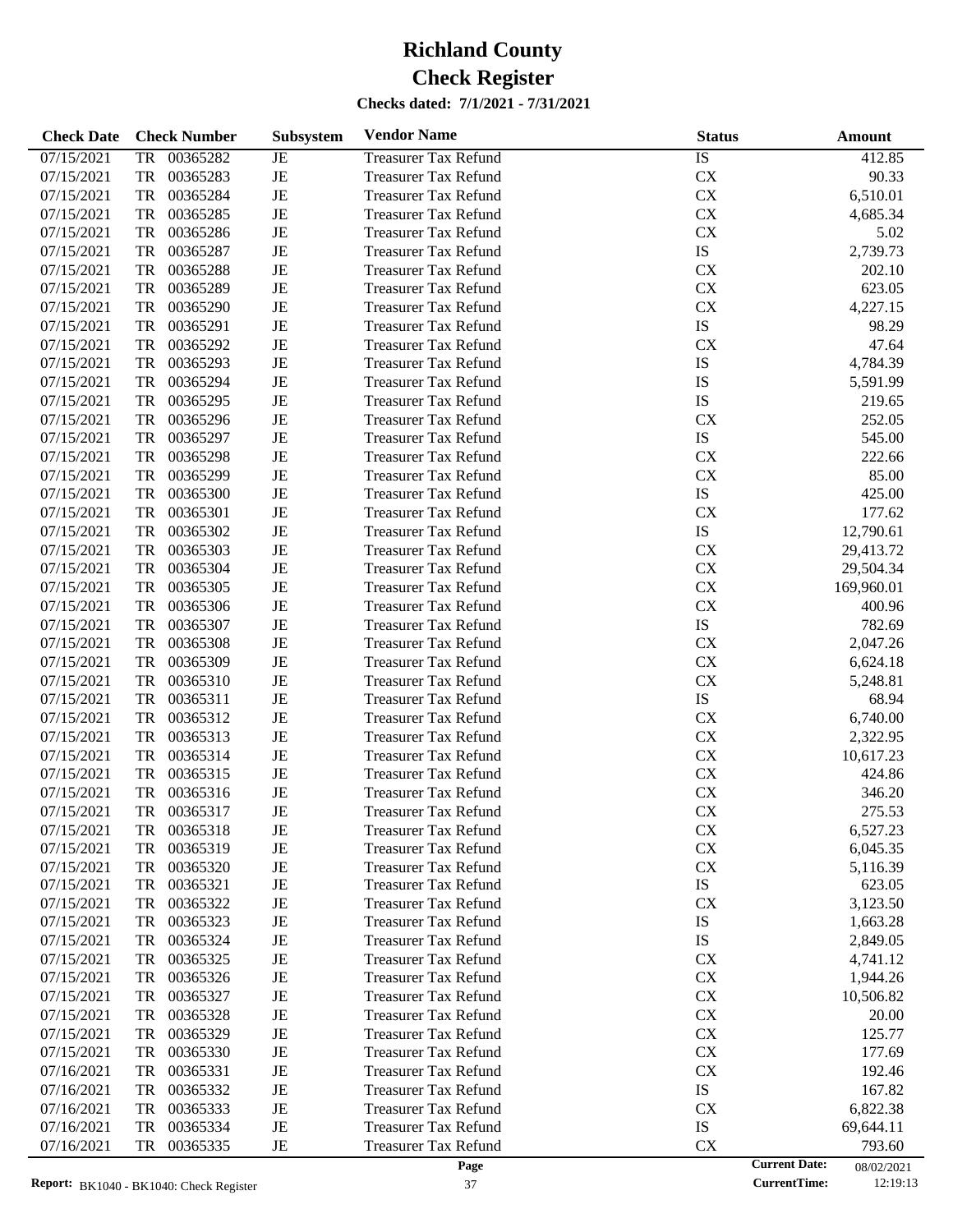| <b>Check Date</b> | <b>Check Number</b>                             | Subsystem | <b>Vendor Name</b>                      | <b>Status</b>                               | <b>Amount</b>          |
|-------------------|-------------------------------------------------|-----------|-----------------------------------------|---------------------------------------------|------------------------|
| 07/16/2021        | 90022074<br>TR                                  | OH        | D & H OF COLUMBIA INC                   | IS                                          | 72,586.51              |
| 07/16/2021        | TR<br>90022075                                  | OH        | EAST RICHLAND COUNTY PUBLIC SER DIST IS |                                             | 1,408.50               |
| 07/16/2021        | TR<br>90022076                                  | $\rm OH$  | TURNER, LOUISE                          | IS                                          | 18.58                  |
| 07/16/2021        | TR<br>90022077                                  | $\rm OH$  | <b>BEALL, SALLY ANN</b>                 | <b>CX</b>                                   | 100.00                 |
| 07/16/2021        | TR<br>90022078                                  | $\rm OH$  | CITY CENTER PARTNERSHIP INC.            | CX                                          | 2,313.37               |
| 07/16/2021        | TR<br>90022079                                  | $\rm OH$  | <b>CITY OF CAYCE</b>                    | ${\rm IS}$                                  | 51.82                  |
| 07/16/2021        | TR<br>90022080                                  | $\rm OH$  | <b>EASTOVER, TOWN OF</b>                | ${\rm CX}$                                  | 467.47                 |
| 07/16/2021        | TR<br>90022081                                  | $\rm OH$  | FOREST ACRES, CITY OF                   | <b>CX</b>                                   | 20,517.45              |
| 07/16/2021        | TR<br>90022082                                  | $\rm OH$  | IRMO, TOWN OF                           | CX                                          | 12,502.15              |
| 07/16/2021        | TR<br>90022083                                  | $\rm OH$  | MACKEY, DANNY                           | ${\rm IS}$                                  | 32.50                  |
| 07/16/2021        | TR<br>90022084                                  | $\rm OH$  | NELSON & GALBREATH LLC                  | ${\rm IS}$                                  | 872.50                 |
| 07/16/2021        | TR<br>90022085                                  | $\rm OH$  | SC DEPT OF MOTOR VEHICLES               | <b>CX</b>                                   | 95,519.09              |
| 07/16/2021        | TR<br>90022086                                  | OH        | <b>U.S. BANK</b>                        | CX                                          | 385.00                 |
| 07/17/2021        | TR<br>00365336                                  | $\rm{JE}$ | <b>Treasurer Tax Refund</b>             | ${\rm IS}$                                  | 12,348.48              |
| 07/17/2021        | TR<br>00365337                                  | $\rm{JE}$ | <b>Treasurer Tax Refund</b>             | CX                                          | 10,934.96              |
| 07/17/2021        | TR<br>00365338                                  | JE        | <b>Treasurer Tax Refund</b>             | CX                                          | 13,657.33              |
| 07/17/2021        | TR<br>00365339                                  | JE        | <b>Treasurer Tax Refund</b>             | ${\rm IS}$                                  | 42.79                  |
| 07/17/2021        | TR<br>00365340                                  | $\rm{JE}$ | <b>Treasurer Tax Refund</b>             | CX                                          | 349.64                 |
| 07/17/2021        | TR<br>00365341                                  | JE        | <b>Treasurer Tax Refund</b>             | ${\rm CX}$                                  | 17.84                  |
| 07/17/2021        | TR<br>00365342                                  | JE        | <b>Treasurer Tax Refund</b>             | CX                                          | 318.25                 |
| 07/17/2021        | TR<br>00365343                                  | JE        | <b>Treasurer Tax Refund</b>             | ${\rm IS}$                                  | 48.16                  |
| 07/17/2021        | TR<br>00365344                                  | $\rm{JE}$ | <b>Treasurer Tax Refund</b>             | CX                                          | 42.70                  |
| 07/17/2021        | TR<br>00365345                                  | JE        | <b>Treasurer Tax Refund</b>             | CX                                          | 635.11                 |
| 07/17/2021        | TR<br>00365346                                  | JE        | <b>Treasurer Tax Refund</b>             | ${\rm IS}$                                  | 18.06                  |
| 07/17/2021        | TR<br>00365347                                  | JE        | <b>Treasurer Tax Refund</b>             | CX                                          | 573.44                 |
| 07/17/2021        | TR<br>00365348                                  | $\rm{JE}$ | <b>Treasurer Tax Refund</b>             | ${\rm IS}$                                  | 42.70                  |
| 07/17/2021        | TR<br>00365349                                  | JE        | <b>Treasurer Tax Refund</b>             | CX                                          | 1,880.63               |
| 07/17/2021        | TR<br>00365350                                  | JE        | <b>Treasurer Tax Refund</b>             | ${\rm IS}$                                  | 89.00                  |
| 07/17/2021        | TR<br>00365351                                  | $\rm{JE}$ | <b>Treasurer Tax Refund</b>             | CX                                          | 576.50                 |
| 07/17/2021        | TR<br>00365352                                  | $\rm{JE}$ | <b>Treasurer Tax Refund</b>             | CX                                          | 431.62                 |
| 07/17/2021        | TR<br>00365353                                  | $\rm{JE}$ | <b>Treasurer Tax Refund</b>             | ${\rm IS}$                                  | 431.62                 |
| 07/17/2021        | TR<br>00365354                                  | JE        | <b>Treasurer Tax Refund</b>             | CX                                          | 13,870.68              |
| 07/17/2021        | TR<br>00365355                                  | $\rm{JE}$ | <b>Treasurer Tax Refund</b>             | CX                                          | 434.20                 |
| 07/17/2021        | TR<br>00365356                                  | JE        | <b>Treasurer Tax Refund</b>             | IS                                          | 1,921.10               |
| 07/17/2021        | TR<br>00365357                                  | JE        | <b>Treasurer Tax Refund</b>             | IS                                          | 146.22                 |
| 07/17/2021        | TR<br>00365358                                  | JE        | <b>Treasurer Tax Refund</b>             | IS                                          | 7,671.72               |
| 07/17/2021        | 00365359<br>TR                                  | JE        | <b>Treasurer Tax Refund</b>             | <b>CX</b>                                   | 213.10                 |
| 07/17/2021        | TR<br>00365360                                  | JE        | <b>Treasurer Tax Refund</b>             | <b>CX</b>                                   | 851.81                 |
| 07/17/2021        | TR<br>00365361                                  | JE        | <b>Treasurer Tax Refund</b>             | CX                                          | 361.20                 |
| 07/17/2021        | TR<br>00365362                                  | JE        | Treasurer Tax Refund                    | <b>CX</b>                                   | 1,399.99               |
| 07/17/2021        | 00365363<br>TR                                  | JE        | <b>Treasurer Tax Refund</b>             | CX                                          | 3,339.55               |
| 07/17/2021        | 00365364<br>TR                                  | JE        | <b>Treasurer Tax Refund</b>             | <b>CX</b>                                   | 294.78                 |
| 07/17/2021        | 00365365<br>TR                                  | JE        | <b>Treasurer Tax Refund</b>             | IS                                          | 5.12                   |
| 07/17/2021        | 00365367<br>TR                                  | JE        | <b>Treasurer Tax Refund</b>             | <b>CX</b>                                   | 3,586.87               |
| 07/17/2021        | 00365368<br>TR                                  | JE        | <b>Treasurer Tax Refund</b>             | IS                                          | 761.88                 |
| 07/17/2021        | 00365369<br>TR                                  | JE        | <b>Treasurer Tax Refund</b>             | IS                                          | 1,650.30               |
| 07/17/2021        | 00365370<br>TR                                  | JE        | <b>Treasurer Tax Refund</b>             | <b>CX</b>                                   | 108.63                 |
| 07/17/2021        | 00365371<br>TR                                  | JE        | <b>Treasurer Tax Refund</b>             | IS                                          | 2,787.66               |
| 07/17/2021        | TR<br>00365372                                  | JE        | <b>Treasurer Tax Refund</b>             | <b>CX</b>                                   | 192.31                 |
| 07/17/2021        | 00365373<br>TR                                  | JE        | <b>Treasurer Tax Refund</b>             | <b>CX</b>                                   | 71.32                  |
| 07/17/2021        | 00365374<br>TR                                  | JE        | <b>Treasurer Tax Refund</b>             | IS                                          | 2,789.15               |
| 07/17/2021        | 00365375<br>TR                                  | JE        | <b>Treasurer Tax Refund</b>             | <b>CX</b>                                   | 395.00                 |
| 07/17/2021        | 00365376<br>TR                                  | JE        | <b>Treasurer Tax Refund</b>             | <b>CX</b>                                   | 99.62                  |
| 07/17/2021        | 00365377<br>TR                                  | JE        | <b>Treasurer Tax Refund</b>             | IS                                          | 80.44                  |
|                   | <b>Report:</b> $RK1040 - RK1040$ Check Register |           | Page<br>38                              | <b>Current Date:</b><br><b>CurrentTime:</b> | 08/02/2021<br>12:19:13 |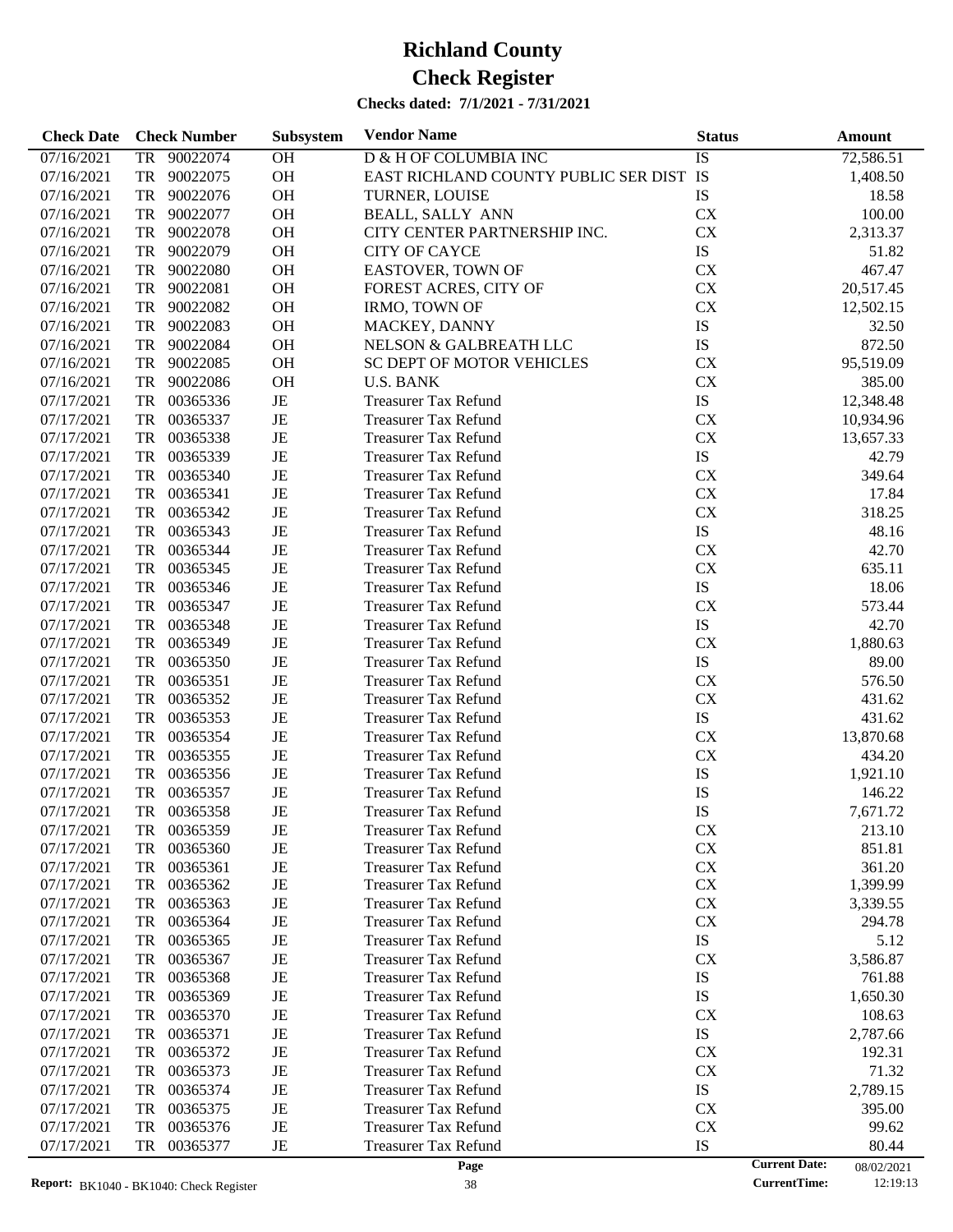| <b>Check Date</b> | <b>Check Number</b>   | Subsystem   | <b>Vendor Name</b>          | <b>Status</b>        | Amount     |
|-------------------|-----------------------|-------------|-----------------------------|----------------------|------------|
| 07/17/2021        | 00365378<br>TR        | JE          | <b>Treasurer Tax Refund</b> | CX                   | 78.75      |
| 07/17/2021        | 00365379<br>TR        | $_{\rm JE}$ | <b>Treasurer Tax Refund</b> | CX                   | 395.00     |
| 07/17/2021        | TR<br>00365380        | JE          | <b>Treasurer Tax Refund</b> | CX                   | 5,109.11   |
| 07/17/2021        | TR<br>00365381        | JE          | <b>Treasurer Tax Refund</b> | <b>CX</b>            | 2,253.42   |
| 07/17/2021        | TR<br>00365382        | JE          | <b>Treasurer Tax Refund</b> | <b>CX</b>            | 2,430.00   |
| 07/17/2021        | TR<br>00365383        | JE          | <b>Treasurer Tax Refund</b> | <b>CX</b>            | 129.58     |
| 07/17/2021        | TR<br>00365384        | JE          | <b>Treasurer Tax Refund</b> | <b>CX</b>            | 59.66      |
| 07/17/2021        | TR<br>00365385        | JE          | <b>Treasurer Tax Refund</b> | <b>CX</b>            | 3,659.19   |
| 07/17/2021        | 00365386<br>TR        | JE          | <b>Treasurer Tax Refund</b> | IS                   | 419.40     |
| 07/17/2021        | TR<br>00365387        | JE          | <b>Treasurer Tax Refund</b> | <b>CX</b>            | 3,622.84   |
| 07/17/2021        | TR<br>00365388        | JE          | <b>Treasurer Tax Refund</b> | CX                   | 460.42     |
| 07/19/2021        | 00365389<br>TR        | JE          | <b>Treasurer Tax Refund</b> | IS                   | 3,064.00   |
| 07/19/2021        | TR<br>00365390        | JE          | <b>Treasurer Tax Refund</b> | IS                   | 661.13     |
| 07/19/2021        | TR<br>00365391        | JE          | <b>Treasurer Tax Refund</b> | IS                   | 96.00      |
| 07/19/2021        | TR<br>00365392        | JE          | <b>Treasurer Tax Refund</b> | <b>CX</b>            | 193.00     |
| 07/19/2021        | 00365393<br>TR        | JE          | <b>Treasurer Tax Refund</b> | IS                   | 168.00     |
| 07/19/2021        | TR<br>00365394        | JE          | <b>Treasurer Tax Refund</b> | IS                   | 14.97      |
| 07/19/2021        | TR<br>00365395        | JE          | <b>Treasurer Tax Refund</b> | <b>CX</b>            | 584.00     |
| 07/19/2021        | <b>TR</b><br>00365396 | JE          | <b>Treasurer Tax Refund</b> | IS                   | 34.43      |
| 07/19/2021        | TR<br>00365397        | JE          | <b>Treasurer Tax Refund</b> | IS                   | 8.25       |
| 07/19/2021        | TR<br>00365398        | JE          | <b>Treasurer Tax Refund</b> | <b>CX</b>            | 76.41      |
| 07/19/2021        | TR<br>00365399        | JE          | <b>Treasurer Tax Refund</b> | IS                   | 2,939.26   |
| 07/19/2021        | 00365400<br>TR        | JE          | <b>Treasurer Tax Refund</b> | IS                   | 5.19       |
| 07/19/2021        | TR<br>00365401        | JE          | <b>Treasurer Tax Refund</b> | <b>CX</b>            | 647.40     |
| 07/19/2021        | TR<br>00365402        | JE          | <b>Treasurer Tax Refund</b> | <b>CX</b>            | 556.89     |
| 07/19/2021        | TR<br>00365403        | JE          | <b>Treasurer Tax Refund</b> | <b>CX</b>            | 159.13     |
| 07/19/2021        | 00365404<br>TR        | JE          | <b>Treasurer Tax Refund</b> | <b>CX</b>            | 323.70     |
| 07/19/2021        | TR<br>00365405        | JE          | <b>Treasurer Tax Refund</b> | CX                   | 419.40     |
| 07/19/2021        | TR<br>00365406        | JE          | <b>Treasurer Tax Refund</b> | IS                   | 6,608.03   |
| 07/19/2021        | 00365407<br>TR        | JE          | <b>Treasurer Tax Refund</b> | <b>CX</b>            | 1,102.28   |
| 07/19/2021        | <b>TR</b><br>00365408 | JE          | <b>Treasurer Tax Refund</b> | CX                   | 2,336.17   |
| 07/19/2021        | TR<br>00365409        | JE          | <b>Treasurer Tax Refund</b> | CX                   | 840.21     |
| 07/19/2021        | 00365410<br>TR        | JE          | <b>Treasurer Tax Refund</b> | IS                   | 395.00     |
| 07/19/2021        | 00365411<br>TR        | JE          | <b>Treasurer Tax Refund</b> | IS                   | 1,068.86   |
| 07/19/2021        | 00365412<br>TR        | JE          | <b>Treasurer Tax Refund</b> | <b>CX</b>            | 768.73     |
| 07/19/2021        | TR<br>00365413        | JE          | <b>Treasurer Tax Refund</b> | CX                   | 9.00       |
| 07/19/2021        | 00365414<br>TR        | JE          | <b>Treasurer Tax Refund</b> | IS                   | 1,722.30   |
| 07/19/2021        | 00365415<br>TR        | JE          | <b>Treasurer Tax Refund</b> | IS                   | 3,035.12   |
| 07/19/2021        | 00365416<br>TR        | JE          | <b>Treasurer Tax Refund</b> | IS                   | 1,884.09   |
| 07/19/2021        | 00365417<br>TR        | JE          | Treasurer Tax Refund        | IS                   | 236.74     |
| 07/19/2021        | TR<br>00365418        | JE          | <b>Treasurer Tax Refund</b> | <b>CX</b>            | 3,549.22   |
| 07/19/2021        | 00365419<br>TR        | JE          | <b>Treasurer Tax Refund</b> | <b>CX</b>            | 216.09     |
| 07/19/2021        | 00365420<br>TR        | JE          | <b>Treasurer Tax Refund</b> | IS                   | 12,165.76  |
| 07/19/2021        | 00365421<br>TR        | JE          | <b>Treasurer Tax Refund</b> | IS                   | 35,089.09  |
| 07/19/2021        | 00365422<br>TR        | JE          | <b>Treasurer Tax Refund</b> | IS                   | 20,743.28  |
| 07/19/2021        | 00365423<br>TR        | JE          | <b>Treasurer Tax Refund</b> | <b>CX</b>            | 15,898.93  |
| 07/19/2021        | 00365424<br>TR        | JE          | <b>Treasurer Tax Refund</b> | IS                   | 16,866.26  |
| 07/19/2021        | 00365425<br>TR        | JE          | <b>Treasurer Tax Refund</b> | <b>CX</b>            | 30,501.91  |
| 07/19/2021        | 00365426<br>TR        | JE          | <b>Treasurer Tax Refund</b> | IS                   | 254,569.85 |
| 07/19/2021        | 00365427<br>TR        | JE          | <b>Treasurer Tax Refund</b> | <b>CX</b>            | 1,597.87   |
| 07/19/2021        | 00365428<br>TR        | JE          | <b>Treasurer Tax Refund</b> | IS                   | 1,539.80   |
| 07/19/2021        | 00365429<br>TR        | JE          | <b>Treasurer Tax Refund</b> | <b>CX</b>            | 833.01     |
| 07/19/2021        | 00365430<br>TR        | $\rm{JE}$   | <b>Treasurer Tax Refund</b> | <b>CX</b>            | 487.53     |
| 07/19/2021        | TR<br>00365431        | JE          | <b>Treasurer Tax Refund</b> | CX                   | 660.21     |
|                   |                       |             | Page                        | <b>Current Date:</b> | 08/02/2021 |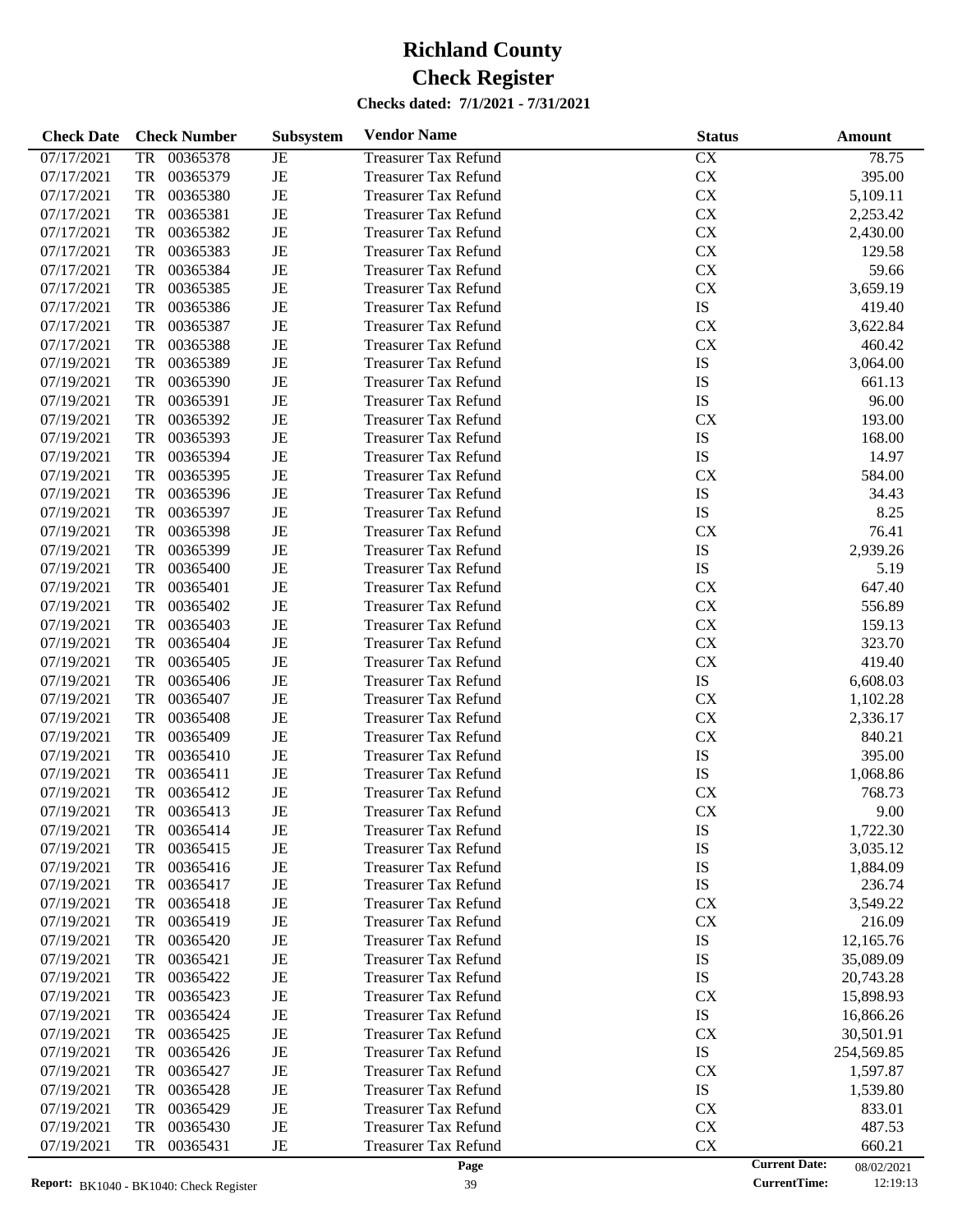| <b>Check Date</b> | <b>Check Number</b>              | Subsystem | <b>Vendor Name</b>                                         | <b>Status</b> |                      | <b>Amount</b> |
|-------------------|----------------------------------|-----------|------------------------------------------------------------|---------------|----------------------|---------------|
| 07/19/2021        | 00365432<br>TR                   | JE        | <b>Treasurer Tax Refund</b>                                | CX            |                      | 1,589.89      |
| 07/19/2021        | TR<br>00365433                   | JE        | <b>Treasurer Tax Refund</b>                                | ${\rm CX}$    |                      | 245.98        |
| 07/19/2021        | TR<br>00365434                   | JE        | <b>Treasurer Tax Refund</b>                                | IS            |                      | 22.14         |
| 07/19/2021        | TR<br>00365435                   | JE        | <b>Treasurer Tax Refund</b>                                | <b>CX</b>     |                      | 14.78         |
| 07/19/2021        | TR<br>00365436                   | JE        | <b>Treasurer Tax Refund</b>                                | <b>CX</b>     |                      | 278.35        |
| 07/19/2021        | TR<br>00365437                   | JE        | <b>Treasurer Tax Refund</b>                                | ${\rm IS}$    |                      | 5.60          |
| 07/19/2021        | TR<br>00365438                   | JE        | <b>Treasurer Tax Refund</b>                                | IS            |                      | 228.26        |
| 07/19/2021        | TR<br>00365439                   | JE        | <b>Treasurer Tax Refund</b>                                | <b>CX</b>     |                      | 67.56         |
| 07/19/2021        | TR<br>00365440                   | JE        | <b>Treasurer Tax Refund</b>                                | ${\rm CX}$    |                      | 117.40        |
| 07/19/2021        | TR<br>00365441                   | JE        | <b>Treasurer Tax Refund</b>                                | ${\rm CX}$    |                      | 100.21        |
| 07/19/2021        | TR<br>00365442                   | JE        | <b>Treasurer Tax Refund</b>                                | <b>CX</b>     |                      | 269.93        |
| 07/19/2021        | TR<br>00365443                   | JE        | <b>Treasurer Tax Refund</b>                                | IS            |                      | 86.57         |
| 07/19/2021        | TR<br>00365444                   | JE        | <b>Treasurer Tax Refund</b>                                | <b>IS</b>     |                      | 78.49         |
| 07/19/2021        | TR<br>00365445                   | JE        | <b>Treasurer Tax Refund</b>                                | <b>CX</b>     |                      | 251.57        |
| 07/19/2021        | TR<br>00365446                   | JE        | <b>Treasurer Tax Refund</b>                                | IS            |                      | 95.68         |
| 07/19/2021        | TR<br>00365447                   | JE        | <b>Treasurer Tax Refund</b>                                | <b>IS</b>     |                      | 68.35         |
| 07/19/2021        | TR<br>00365448                   | JE        | <b>Treasurer Tax Refund</b>                                | <b>CX</b>     |                      | 2,605.36      |
| 07/19/2021        | TR<br>00365449                   | JE        | <b>Treasurer Tax Refund</b>                                | IS            |                      | 28.28         |
| 07/19/2021        | TR<br>00365450                   | JE        | <b>Treasurer Tax Refund</b>                                | <b>IS</b>     |                      | 47.96         |
| 07/19/2021        | TR<br>00365451                   | JE        | <b>Treasurer Tax Refund</b>                                | <b>CX</b>     |                      | 59.29         |
| 07/19/2021        | TR<br>00365452                   | JE        | <b>Treasurer Tax Refund</b>                                | <b>CX</b>     |                      | 16.89         |
| 07/19/2021        | TR<br>00365453                   | JE        | <b>Treasurer Tax Refund</b>                                | ${\rm CX}$    |                      | 213.21        |
| 07/19/2021        | TR<br>00365454                   | JE        | <b>Treasurer Tax Refund</b>                                | <b>CX</b>     |                      | 305.11        |
| 07/19/2021        | TR<br>90022087                   | <b>OH</b> | LEXINGTON COUNTY TREASURER                                 | <b>CX</b>     |                      | 128,083.18    |
| 07/19/2021        | TR<br>90022088                   | OH        | LEXINGTON SCHOOL DIST. FIVE                                | IS            |                      | 239.24        |
| 07/19/2021        | TR<br>90022089                   | OH        | NATURAL RESOURCES DEPARTMENT                               | <b>CX</b>     |                      | 970.00        |
| 07/19/2021        | TR<br>90022090                   | OH        | <b>SIGN CONNECTION</b>                                     | <b>CX</b>     |                      | 170.64        |
| 07/19/2021        | TR<br>90022091                   | <b>OH</b> | <b>SIGNS UNLIMITED</b>                                     | <b>CX</b>     |                      | 127.98        |
| 07/20/2021        | TR<br>00365455                   | JE        | <b>Treasurer Tax Refund</b>                                | IS            |                      | 4,873.00      |
| 07/20/2021        | TR<br>00365456                   | JE        | <b>Treasurer Tax Refund</b>                                | IS            |                      | 627.02        |
| 07/20/2021        | TR<br>00365457                   | JE        | <b>Treasurer Tax Refund</b>                                | <b>IS</b>     |                      | 511.17        |
| 07/20/2021        | TR<br>00365458                   | JE        | <b>Treasurer Tax Refund</b>                                | <b>CX</b>     |                      | 108.69        |
| 07/20/2021        | TR<br>00365459                   | JE        | <b>Treasurer Tax Refund</b>                                | IS            |                      | 523.13        |
| 07/20/2021        | TR<br>00365460                   | JE        | <b>Treasurer Tax Refund</b>                                | IS            |                      | 136.61        |
| 07/20/2021        | <b>TR</b><br>00365461            | JE        |                                                            | IS            |                      | 259.38        |
|                   | TR<br>00365462                   | JE        | <b>Treasurer Tax Refund</b>                                | <b>CX</b>     |                      | 184.48        |
| 07/20/2021        |                                  |           | <b>Treasurer Tax Refund</b>                                |               |                      |               |
| 07/20/2021        | 00365463<br>TR                   | JE        | <b>Treasurer Tax Refund</b>                                | <b>CX</b>     |                      | 105.78        |
| 07/20/2021        | 00365464<br>TR                   | JE        | <b>Treasurer Tax Refund</b>                                | ${\rm CX}$    |                      | 63.20         |
| 07/20/2021        | 00365465<br>TR<br>00365466<br>TR | JE        | <b>Treasurer Tax Refund</b><br><b>Treasurer Tax Refund</b> | CX<br>IS      |                      | 236.50        |
| 07/20/2021        | 00365467                         | JE        |                                                            | IS            |                      | 366.69        |
| 07/20/2021        | TR<br>00365468                   | JE        | <b>Treasurer Tax Refund</b>                                |               |                      | 77.95         |
| 07/20/2021        | TR                               | JE        | <b>Treasurer Tax Refund</b>                                | <b>CX</b>     |                      | 112.04        |
| 07/20/2021        | 00365469<br>TR                   | JE        | <b>Treasurer Tax Refund</b>                                | <b>CX</b>     |                      | 389.25        |
| 07/20/2021        | 00365470<br>TR                   | JE        | <b>Treasurer Tax Refund</b>                                | <b>CX</b>     |                      | 908.86        |
| 07/20/2021        | 00365471<br>TR                   | JE        | <b>Treasurer Tax Refund</b>                                | IS            |                      | 128.58        |
| 07/20/2021        | 00365472<br>TR                   | JE        | <b>Treasurer Tax Refund</b>                                | <b>CX</b>     |                      | 308.95        |
| 07/20/2021        | 00365473<br>TR                   | JE        | <b>Treasurer Tax Refund</b>                                | <b>CX</b>     |                      | 106.38        |
| 07/20/2021        | 00365474<br>TR                   | JE        | <b>Treasurer Tax Refund</b>                                | IS            |                      | 133.64        |
| 07/20/2021        | 00365475<br>TR                   | JE        | <b>Treasurer Tax Refund</b>                                | <b>CX</b>     |                      | 517.74        |
| 07/20/2021        | 00365476<br>TR                   | JE        | <b>Treasurer Tax Refund</b>                                | IS            |                      | 1,378.34      |
| 07/20/2021        | 00365477<br>TR                   | JE        | <b>Treasurer Tax Refund</b>                                | IS            |                      | 22.13         |
| 07/20/2021        | 00365478<br>TR                   | JE        | <b>Treasurer Tax Refund</b>                                | IS            |                      | 42.70         |
| 07/20/2021        | 00365479<br>TR                   | JE        | <b>Treasurer Tax Refund</b>                                | IS            |                      | 13.67         |
| 07/20/2021        | 00365480<br>TR                   | JE        | <b>Treasurer Tax Refund</b>                                | <b>CX</b>     |                      | 3,173.19      |
|                   |                                  |           | Page                                                       |               | <b>Current Date:</b> | 08/02/2021    |

<sup>08/02/2021&</sup>lt;br>12:19:13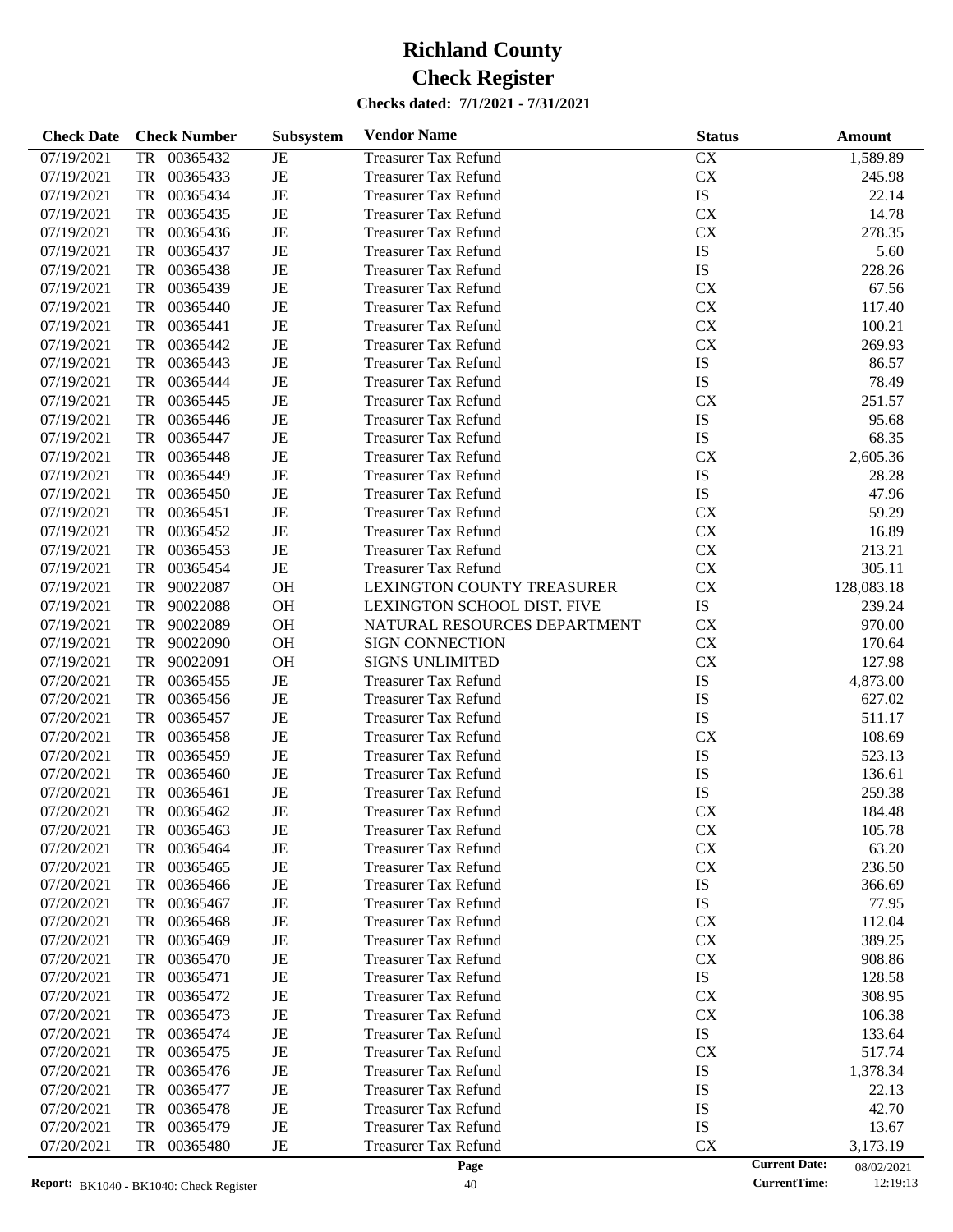| <b>Check Date</b> | <b>Check Number</b>   | Subsystem   | <b>Vendor Name</b>          | <b>Status</b>        | Amount     |
|-------------------|-----------------------|-------------|-----------------------------|----------------------|------------|
| 07/20/2021        | 00365481<br><b>TR</b> | JE          | <b>Treasurer Tax Refund</b> | IS                   | 243.39     |
| 07/20/2021        | <b>TR</b><br>00365482 | $\rm{JE}$   | <b>Treasurer Tax Refund</b> | CX                   | 438.07     |
| 07/20/2021        | <b>TR</b><br>00365483 | $\rm{JE}$   | <b>Treasurer Tax Refund</b> | IS                   | 221.26     |
| 07/20/2021        | <b>TR</b><br>00365484 | $_{\rm JE}$ | <b>Treasurer Tax Refund</b> | CX                   | 1,078.43   |
| 07/20/2021        | <b>TR</b><br>00365485 | JE          | <b>Treasurer Tax Refund</b> | IS                   | 411.96     |
| 07/20/2021        | <b>TR</b><br>00365486 | JE          | <b>Treasurer Tax Refund</b> | CX                   | 106.22     |
| 07/20/2021        | <b>TR</b><br>00365487 | $\rm{JE}$   | <b>Treasurer Tax Refund</b> | IS                   | 134.57     |
| 07/20/2021        | <b>TR</b><br>00365488 | $\rm{JE}$   | <b>Treasurer Tax Refund</b> | CX                   | 384.13     |
| 07/20/2021        | <b>TR</b><br>00365489 | JE          | <b>Treasurer Tax Refund</b> | CX                   | 504.33     |
| 07/20/2021        | <b>TR</b><br>00365490 | $\rm{JE}$   | <b>Treasurer Tax Refund</b> | CX                   | 44.64      |
| 07/20/2021        | <b>TR</b><br>00365491 | $\rm{JE}$   | <b>Treasurer Tax Refund</b> | CX                   | 392.99     |
| 07/20/2021        | <b>TR</b><br>00365492 | JE          | <b>Treasurer Tax Refund</b> | IS                   | 412.49     |
| 07/20/2021        | <b>TR</b><br>00365493 | $\rm{JE}$   | <b>Treasurer Tax Refund</b> | IS                   | 42.58      |
| 07/21/2021        | <b>TR</b><br>00365494 | $\rm{JE}$   | <b>Treasurer Tax Refund</b> | <b>CX</b>            | 150.93     |
| 07/21/2021        | <b>TR</b><br>00365495 | $\rm{JE}$   | <b>Treasurer Tax Refund</b> | CX                   | 128.47     |
| 07/21/2021        | <b>TR</b><br>00365496 | JE          | <b>Treasurer Tax Refund</b> | IS                   | 8,371.94   |
| 07/21/2021        | <b>TR</b><br>00365497 | $\rm{JE}$   | <b>Treasurer Tax Refund</b> | IS                   | 6,198.74   |
| 07/21/2021        | <b>TR</b><br>00365498 | $\rm{JE}$   | <b>Treasurer Tax Refund</b> | IS                   | 5,626.62   |
| 07/22/2021        | <b>TR</b><br>00365499 | $\rm{JE}$   | <b>Treasurer Tax Refund</b> | <b>CX</b>            | 85.00      |
| 07/22/2021        | <b>TR</b><br>00365500 | JE          | <b>Treasurer Tax Refund</b> | IS                   | 516.08     |
| 07/22/2021        | <b>TR</b><br>00365501 | $\rm{JE}$   | <b>Treasurer Tax Refund</b> | CX                   | 55,642.13  |
| 07/22/2021        | <b>TR</b><br>00365502 | $\rm{JE}$   | <b>Treasurer Tax Refund</b> | IS                   | 4,521.72   |
| 07/22/2021        | <b>TR</b><br>00365503 | JE          | <b>Treasurer Tax Refund</b> | IS                   | 3,856.18   |
| 07/22/2021        | <b>TR</b><br>00365504 | JE          | <b>Treasurer Tax Refund</b> | IS                   | 2,320.71   |
| 07/22/2021        | <b>TR</b><br>00365505 | $\rm{JE}$   | <b>Treasurer Tax Refund</b> | IS                   | 3,414.31   |
| 07/22/2021        | <b>TR</b><br>00365506 | JE          | <b>Treasurer Tax Refund</b> | <b>CX</b>            | 4,514.95   |
| 07/22/2021        | <b>TR</b><br>00365507 | JE          | <b>Treasurer Tax Refund</b> | IS                   | 395.00     |
| 07/22/2021        | <b>TR</b><br>00365508 | $\rm{JE}$   | <b>Treasurer Tax Refund</b> | IS                   | 44.01      |
| 07/22/2021        | <b>TR</b><br>00365509 | $\rm{JE}$   | <b>Treasurer Tax Refund</b> | IS                   | 196.22     |
| 07/22/2021        | <b>TR</b><br>00365510 | JE          | <b>Treasurer Tax Refund</b> | <b>CX</b>            | 395.00     |
| 07/22/2021        | <b>TR</b><br>00365511 | $\rm{JE}$   | <b>Treasurer Tax Refund</b> | CX                   | 4,121.55   |
| 07/22/2021        | <b>TR</b><br>00365512 | $\rm{JE}$   | <b>Treasurer Tax Refund</b> | CX                   | 7,738.87   |
| 07/22/2021        | <b>TR</b><br>00365513 | $\rm{JE}$   | <b>Treasurer Tax Refund</b> | CX                   | 1,979.59   |
| 07/22/2021        | <b>TR</b><br>00365514 | $\rm{JE}$   | <b>Treasurer Tax Refund</b> | IS                   | 431.62     |
| 07/22/2021        | <b>TR</b><br>00365515 | $\rm{JE}$   | <b>Treasurer Tax Refund</b> | CX                   | 105.52     |
| 07/22/2021        | <b>TR</b><br>00365516 | JE          | <b>Treasurer Tax Refund</b> | IS                   | 431.62     |
| 07/22/2021        | 00365517<br>TR        | JE          | <b>Treasurer Tax Refund</b> | <b>CX</b>            | 4,159.50   |
| 07/22/2021        | 00365518<br>TR        | JE          | <b>Treasurer Tax Refund</b> | CX                   | 46.59      |
| 07/22/2021        | 00365519<br>TR        | JE          | <b>Treasurer Tax Refund</b> | IS                   | 494.60     |
| 07/22/2021        | 00365520<br>TR        | JE          | <b>Treasurer Tax Refund</b> | IS                   | 397.24     |
| 07/22/2021        | 00365521<br>TR        | JE          | <b>Treasurer Tax Refund</b> | IS                   | 2,910.73   |
| 07/22/2021        | 00365522<br>TR        | JE          | <b>Treasurer Tax Refund</b> | IS                   | 1,131.95   |
| 07/22/2021        | 00365523<br>TR        | JE          | <b>Treasurer Tax Refund</b> | IS                   | 2,204.00   |
| 07/22/2021        | 00365524<br>TR        | JE          | <b>Treasurer Tax Refund</b> | IS                   | 1,008.85   |
| 07/22/2021        | 00365525<br>TR        | JE          | <b>Treasurer Tax Refund</b> | <b>CX</b>            | 168.63     |
| 07/22/2021        | 00365526<br>TR        | JE          | <b>Treasurer Tax Refund</b> | <b>CX</b>            | 192.39     |
| 07/22/2021        | 00365527<br>TR        | JE          | <b>Treasurer Tax Refund</b> | IS                   | 146.22     |
| 07/22/2021        | 00365528<br>TR        | JE          | <b>Treasurer Tax Refund</b> | IS                   | 4,366.82   |
| 07/22/2021        | 00365529<br>TR        | JE          | <b>Treasurer Tax Refund</b> | <b>CX</b>            | 430.34     |
| 07/22/2021        | 00365530<br>TR        | JE          | <b>Treasurer Tax Refund</b> | IS                   | 3,482.57   |
| 07/22/2021        | 00365531<br>TR        | JE          | <b>Treasurer Tax Refund</b> | IS                   | 1,808.51   |
| 07/22/2021        | 00365532<br>TR        | JE          | <b>Treasurer Tax Refund</b> | IS                   | 151.84     |
| 07/22/2021        | 00365533<br>TR        | JE          | <b>Treasurer Tax Refund</b> | IS                   | 2,854.15   |
| 07/22/2021        | 00365534<br>TR        | JE          | <b>Treasurer Tax Refund</b> | IS                   | 2,487.84   |
|                   |                       |             | Page                        | <b>Current Date:</b> | 08/02/2021 |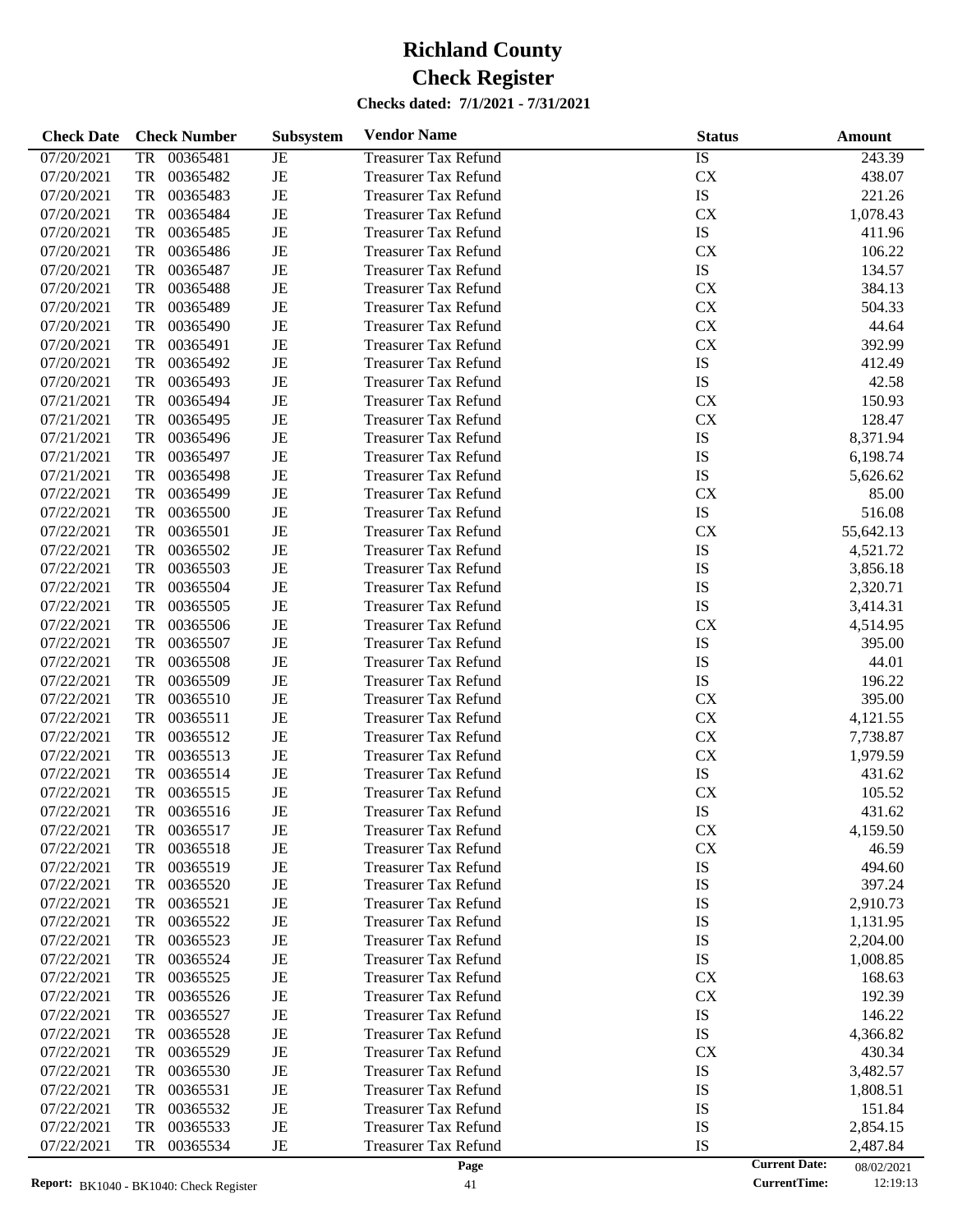| <b>Check Date</b> | <b>Check Number</b>   | Subsystem   | <b>Vendor Name</b>               | <b>Status</b> | Amount                             |
|-------------------|-----------------------|-------------|----------------------------------|---------------|------------------------------------|
| 07/22/2021        | 00365535<br>TR        | JE          | <b>Treasurer Tax Refund</b>      | IS            | 103.11                             |
| 07/22/2021        | 00365536<br>TR        | $_{\rm JE}$ | <b>Treasurer Tax Refund</b>      | IS            | 3,688.46                           |
| 07/22/2021        | TR<br>00365537        | JE          | <b>Treasurer Tax Refund</b>      | IS            | 2,220.56                           |
| 07/22/2021        | TR<br>00365538        | JE          | <b>Treasurer Tax Refund</b>      | IS            | 286.61                             |
| 07/22/2021        | TR<br>00365539        | JE          | <b>Treasurer Tax Refund</b>      | <b>CX</b>     | 3,158.65                           |
| 07/22/2021        | TR<br>00365540        | JE          | <b>Treasurer Tax Refund</b>      | <b>CX</b>     | 614.64                             |
| 07/22/2021        | TR<br>00365541        | JE          | <b>Treasurer Tax Refund</b>      | IS            | 5,728.47                           |
| 07/22/2021        | TR<br>00365542        | JE          | <b>Treasurer Tax Refund</b>      | IS            | 2,921.44                           |
| 07/22/2021        | 00365543<br>TR        | JE          | <b>Treasurer Tax Refund</b>      | IS            | 11,738.29                          |
| 07/22/2021        | TR<br>00365544        | JE          | <b>Treasurer Tax Refund</b>      | <b>CX</b>     | 10,818.57                          |
| 07/22/2021        | TR<br>00365545        | JE          | <b>Treasurer Tax Refund</b>      | <b>CX</b>     | 1,253.02                           |
| 07/22/2021        | TR<br>00365546        | JE          | <b>Treasurer Tax Refund</b>      | <b>CX</b>     | 4,345.67                           |
| 07/22/2021        | TR<br>00365547        | JE          | <b>Treasurer Tax Refund</b>      | IS            | 140.39                             |
| 07/22/2021        | TR<br>00365548        | JE          | <b>Treasurer Tax Refund</b>      | <b>CX</b>     | 131.24                             |
| 07/22/2021        | TR<br>00365549        | JE          | <b>Treasurer Tax Refund</b>      | CX            | 121.07                             |
| 07/22/2021        | <b>TR</b><br>00365550 | JE          | <b>Treasurer Tax Refund</b>      | <b>CX</b>     | 3,633.26                           |
| 07/22/2021        | TR<br>00365551        | JE          | <b>Treasurer Tax Refund</b>      | CX            | 71.32                              |
| 07/22/2021        | TR<br>00365552        | JE          | <b>Treasurer Tax Refund</b>      | IS            | 3,354.03                           |
| 07/22/2021        | TR<br>00365553        | JE          | <b>Treasurer Tax Refund</b>      | IS            | 2,166.40                           |
| 07/22/2021        | TR<br>00365554        | JE          | <b>Treasurer Tax Refund</b>      | <b>CX</b>     | 111.11                             |
| 07/22/2021        | TR<br>00365555        | JE          | <b>Treasurer Tax Refund</b>      | IS            | 431.62                             |
| 07/22/2021        | TR<br>00365556        | JE          | <b>Treasurer Tax Refund</b>      | IS            | 111.31                             |
| 07/22/2021        | TR<br>00365557        | JE          | <b>Treasurer Tax Refund</b>      | IS            | 2,682.99                           |
| 07/22/2021        | TR<br>00365558        | JE          | <b>Treasurer Tax Refund</b>      | <b>CX</b>     | 319.65                             |
| 07/22/2021        | TR<br>00365559        | JE          | <b>Treasurer Tax Refund</b>      | <b>CX</b>     | 5,354.28                           |
| 07/22/2021        | TR<br>00365560        | JE          | <b>Treasurer Tax Refund</b>      | CX            | 1,704.03                           |
| 07/22/2021        | <b>TR</b><br>00365561 | JE          | <b>Treasurer Tax Refund</b>      | IS            | 8,078.02                           |
| 07/22/2021        | TR<br>00365562        | JE          | <b>Treasurer Tax Refund</b>      | IS            | 8,178.23                           |
| 07/22/2021        | TR<br>00365563        | $_{\rm JE}$ | <b>Treasurer Tax Refund</b>      | <b>CX</b>     | 130,672.63                         |
| 07/22/2021        | 00365564<br>TR        | $_{\rm JE}$ | <b>Treasurer Tax Refund</b>      | CX            | 3,925.31                           |
| 07/22/2021        | <b>TR</b><br>90022092 | <b>OH</b>   | FILMORE, BRYAN                   | IS            | 419.43                             |
| 07/22/2021        | <b>TR</b><br>90022093 | <b>OH</b>   | <b>SC DEPT OF MOTOR VEHICLES</b> | CX            | 133,461.93                         |
| 07/23/2021        | <b>TR</b><br>00365565 | $_{\rm JE}$ | <b>Treasurer Tax Refund</b>      | IS            | 101.40                             |
| 07/23/2021        | 00365566<br>TR        | $_{\rm JE}$ | <b>Treasurer Tax Refund</b>      | IS            | 340.09                             |
| 07/23/2021        | 00365567<br>TR        | JE          | <b>Treasurer Tax Refund</b>      | IS            | 2,596.43                           |
| 07/23/2021        | TR<br>00365568        | JE          | <b>Treasurer Tax Refund</b>      | IS            | 426.20                             |
| 07/23/2021        | 00365569<br>TR        | JE          | <b>Treasurer Tax Refund</b>      | IS            | 4,948.99                           |
| 07/23/2021        | TR<br>00365570        | JE          | <b>Treasurer Tax Refund</b>      | IS            | 855.87                             |
| 07/23/2021        | 00365571<br>TR        | JE          | <b>Treasurer Tax Refund</b>      | IS            | 854.10                             |
| 07/23/2021        | TR<br>00365572        | JE          | Treasurer Tax Refund             | IS            | 1,063.47                           |
| 07/23/2021        | TR<br>00365573        | JE          | <b>Treasurer Tax Refund</b>      | IS            | 3,550.92                           |
| 07/23/2021        | 00365574<br>TR        | JE          | <b>Treasurer Tax Refund</b>      | IS            | 2,036.59                           |
| 07/23/2021        | TR<br>00365575        | JE          | <b>Treasurer Tax Refund</b>      | IS            | 40.87                              |
| 07/23/2021        | TR<br>00365576        | JE          | <b>Treasurer Tax Refund</b>      | IS            | 286.35                             |
| 07/23/2021        | 00365577<br>TR        | JE          | <b>Treasurer Tax Refund</b>      | IS            | 653.00                             |
| 07/23/2021        | 00365578<br>TR        | JE          | <b>Treasurer Tax Refund</b>      | IS            | 724.95                             |
| 07/23/2021        | TR<br>00365579        | JE          | <b>Treasurer Tax Refund</b>      | IS            | 8,774.96                           |
| 07/23/2021        | 00365580<br>TR        | JE          | <b>Treasurer Tax Refund</b>      | IS            | 286.35                             |
| 07/23/2021        | TR<br>00365581        | JE          | <b>Treasurer Tax Refund</b>      | IS            | 104.13                             |
| 07/23/2021        | TR<br>00365582        | JE          | <b>Treasurer Tax Refund</b>      | IS            | 330.00                             |
| 07/23/2021        | TR<br>00365583        | JE          | <b>Treasurer Tax Refund</b>      | IS            | 325.15                             |
| 07/23/2021        | TR<br>00365584        | JE          | <b>Treasurer Tax Refund</b>      | IS            | 453.49                             |
| 07/23/2021        | 00365585<br>TR        | $\rm{JE}$   | <b>Treasurer Tax Refund</b>      | IS            | 299.06                             |
| 07/23/2021        | 00365586<br>TR        | $_{\rm JE}$ | <b>Treasurer Tax Refund</b>      | IS            | 2,611.50                           |
|                   |                       |             | Page                             |               | <b>Current Date:</b><br>08/02/2021 |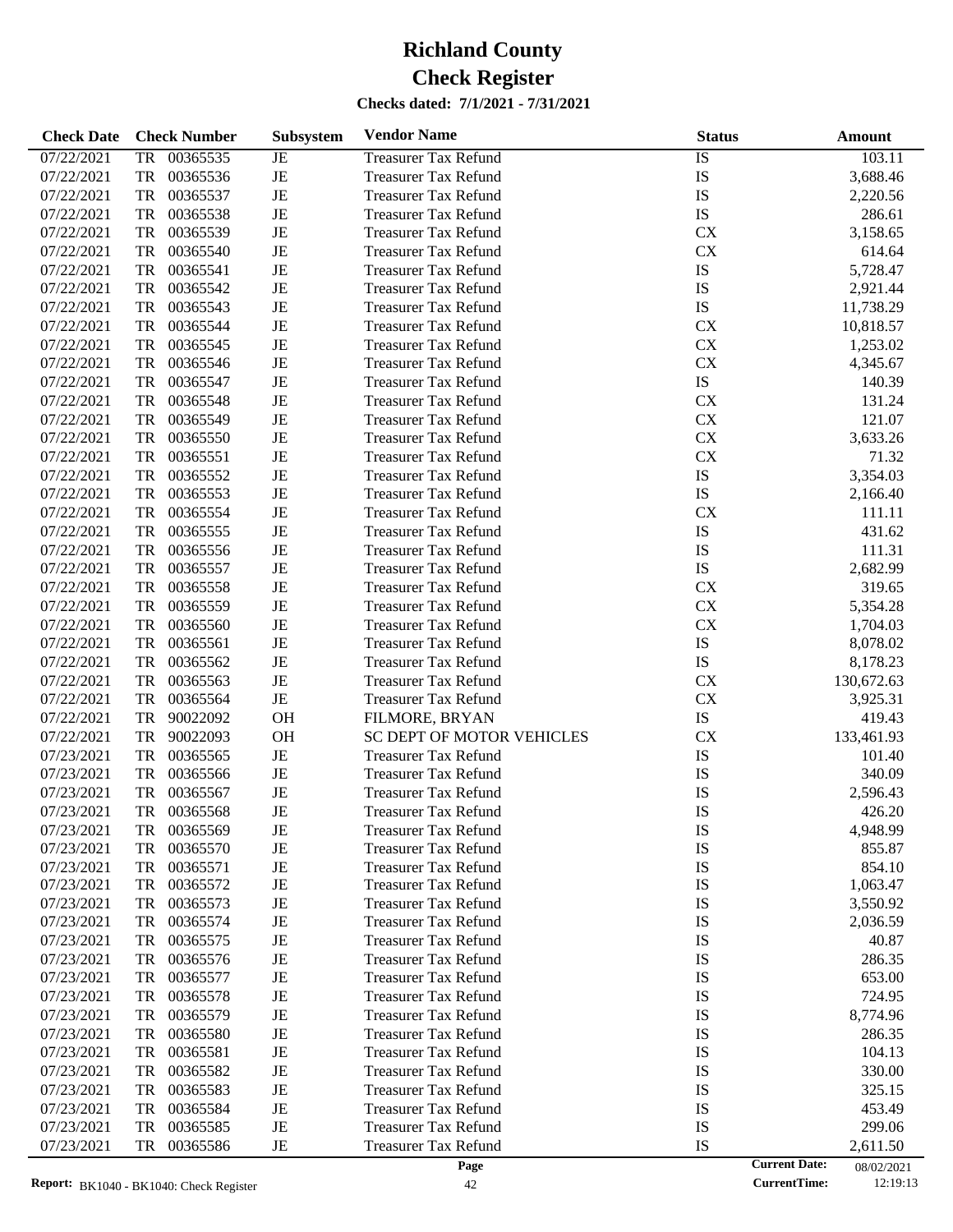| <b>Check Date</b> | <b>Check Number</b>   | Subsystem | <b>Vendor Name</b>           | <b>Status</b> | <b>Amount</b>                      |
|-------------------|-----------------------|-----------|------------------------------|---------------|------------------------------------|
| 07/23/2021        | 00365587<br>TR        | JE        | <b>Treasurer Tax Refund</b>  | IS            | 419.40                             |
| 07/23/2021        | TR<br>00365588        | JE        | <b>Treasurer Tax Refund</b>  | IS            | 1,292.44                           |
| 07/23/2021        | TR<br>00365589        | JE        | <b>Treasurer Tax Refund</b>  | IS            | 96.05                              |
| 07/23/2021        | TR<br>00365590        | JE        | <b>Treasurer Tax Refund</b>  | IS            | 146.22                             |
| 07/23/2021        | TR<br>00365591        | $\rm{JE}$ | <b>Treasurer Tax Refund</b>  | IS            | 168.63                             |
| 07/23/2021        | TR<br>00365592        | JE        | <b>Treasurer Tax Refund</b>  | IS            | 152.59                             |
| 07/23/2021        | TR<br>00365593        | JE        | <b>Treasurer Tax Refund</b>  | IS            | 1,594.10                           |
| 07/23/2021        | TR<br>00365594        | JE        | <b>Treasurer Tax Refund</b>  | IS            | 40.53                              |
| 07/23/2021        | TR<br>00365595        | JE        | <b>Treasurer Tax Refund</b>  | IS            | 1,896.00                           |
| 07/23/2021        | TR<br>00365596        | JE        | <b>Treasurer Tax Refund</b>  | IS            | 5,012.92                           |
| 07/23/2021        | TR<br>00365597        | JE        | <b>Treasurer Tax Refund</b>  | IS            | 3,093.65                           |
| 07/23/2021        | TR<br>00365598        | JE        | <b>Treasurer Tax Refund</b>  | IS            | 1,260.40                           |
| 07/23/2021        | TR<br>00365599        | $\rm{JE}$ | <b>Treasurer Tax Refund</b>  | IS            | 185.36                             |
| 07/23/2021        | TR<br>00365600        | JE        | <b>Treasurer Tax Refund</b>  | IS            | 184.50                             |
| 07/23/2021        | TR<br>00365601        | JE        | <b>Treasurer Tax Refund</b>  | IS            | 2,137.60                           |
| 07/23/2021        | TR<br>00365602        | JE        | <b>Treasurer Tax Refund</b>  | IS            | 18.00                              |
| 07/23/2021        | TR<br>00365603        | $\rm{JE}$ | <b>Treasurer Tax Refund</b>  | IS            | 921.81                             |
| 07/23/2021        | TR<br>00365604        | JE        | <b>Treasurer Tax Refund</b>  | IS            | 140.39                             |
| 07/23/2021        | TR<br>00365605        | JE        | <b>Treasurer Tax Refund</b>  | IS            | 50.67                              |
| 07/23/2021        | TR<br>00365606        | JE        | <b>Treasurer Tax Refund</b>  | IS            | 107.25                             |
| 07/23/2021        | TR<br>00365607        | $\rm{JE}$ | <b>Treasurer Tax Refund</b>  | IS            | 104.13                             |
| 07/23/2021        | TR<br>00365608        | $\rm{JE}$ | <b>Treasurer Tax Refund</b>  | IS            | 635.54                             |
| 07/23/2021        | TR<br>00365609        | JE        | <b>Treasurer Tax Refund</b>  | IS            | 217.65                             |
| 07/23/2021        | TR<br>00365610        | JE        | <b>Treasurer Tax Refund</b>  | IS            | 1,343.18                           |
| 07/23/2021        | TR<br>00365611        | $\rm{JE}$ | <b>Treasurer Tax Refund</b>  | IS            | 323.70                             |
| 07/23/2021        | TR<br>00365612        | JE        | <b>Treasurer Tax Refund</b>  | IS            | 1,928.05                           |
| 07/23/2021        | TR<br>00365613        | JE        | <b>Treasurer Tax Refund</b>  | IS            | 346.20                             |
| 07/23/2021        | TR<br>00365614        | JE        | <b>Treasurer Tax Refund</b>  | IS            | 765.87                             |
| 07/23/2021        | TR<br>00365615        | $\rm{JE}$ | <b>Treasurer Tax Refund</b>  | IS            | 2,955.25                           |
| 07/23/2021        | TR<br>00365616        | $\rm{JE}$ | <b>Treasurer Tax Refund</b>  | IS            | 978.05                             |
| 07/23/2021        | TR<br>00365617        | JE        | <b>Treasurer Tax Refund</b>  | IS            | 45.00                              |
| 07/23/2021        | TR<br>00365618        | JE        | <b>Treasurer Tax Refund</b>  | IS            | 303.94                             |
| 07/23/2021        | TR<br>00365619        | JE        | <b>Treasurer Tax Refund</b>  | IS            | 5,135.20                           |
| 07/23/2021        | TR<br>00365620        | JE        | <b>Treasurer Tax Refund</b>  | IS            | 453.09                             |
| 07/23/2021        | <b>TR</b><br>00365621 | JE        | <b>Treasurer Tax Refund</b>  | IS            | 282.94                             |
| 07/23/2021        | TR<br>00365622        | JE        | <b>Treasurer Tax Refund</b>  | IS            | 3,746.69                           |
| 07/23/2021        | 00365623<br>TR        | JE        | <b>Treasurer Tax Refund</b>  | IS            | 18,234.02                          |
| 07/23/2021        | TR<br>00365624        | JE        | <b>Treasurer Tax Refund</b>  | IS            | 17,703.40                          |
| 07/23/2021        | TR<br>00365625        | JE        | <b>Treasurer Tax Refund</b>  | IS            | 217,467.31                         |
| 07/23/2021        | 00365626<br>TR        | JE        | <b>Treasurer Tax Refund</b>  | <b>CX</b>     | 759.39                             |
| 07/23/2021        | TR<br>00365627        | JE        | <b>Treasurer Tax Refund</b>  | IS            | 2,030.63                           |
| 07/26/2021        | TR<br>90022094        | <b>OH</b> | <b>GOODWYN LAW FIRM LLC</b>  | IS            | 15.00                              |
| 07/26/2021        | TR<br>90022095        | <b>OH</b> | LEXINGTON COUNTY TREASURER   | IS            | 42,867.31                          |
| 07/26/2021        | 90022096<br>TR        | <b>OH</b> | NATURAL RESOURCES DEPARTMENT | IS            | 730.00                             |
| 07/27/2021        | TR<br>00365628        | JE        | <b>Treasurer Tax Refund</b>  | IS            | 308.95                             |
| 07/27/2021        | TR<br>00365629        | JE        | <b>Treasurer Tax Refund</b>  | IS            | 53.10                              |
| 07/27/2021        | TR<br>00365630        | JE        | <b>Treasurer Tax Refund</b>  | IS            | 74.11                              |
| 07/27/2021        | TR<br>00365631        | JE        | <b>Treasurer Tax Refund</b>  | IS            | 18.06                              |
| 07/27/2021        | TR<br>00365632        | JE        | <b>Treasurer Tax Refund</b>  | IS            | 1,210.18                           |
| 07/27/2021        | TR<br>00365633        | JE        | <b>Treasurer Tax Refund</b>  | IS            | 23.08                              |
| 07/27/2021        | TR<br>00365634        | JE        | <b>Treasurer Tax Refund</b>  | IS            | 208.32                             |
| 07/27/2021        | TR<br>00365635        | JE        | <b>Treasurer Tax Refund</b>  | IS            | 86.57                              |
| 07/27/2021        | TR<br>00365636        | JE        | <b>Treasurer Tax Refund</b>  | IS            | 659.67                             |
| 07/27/2021        | TR<br>00365637        | JE        | <b>Treasurer Tax Refund</b>  | IS            | 480.77                             |
|                   |                       |           | Page                         |               | <b>Current Date:</b><br>08/02/2021 |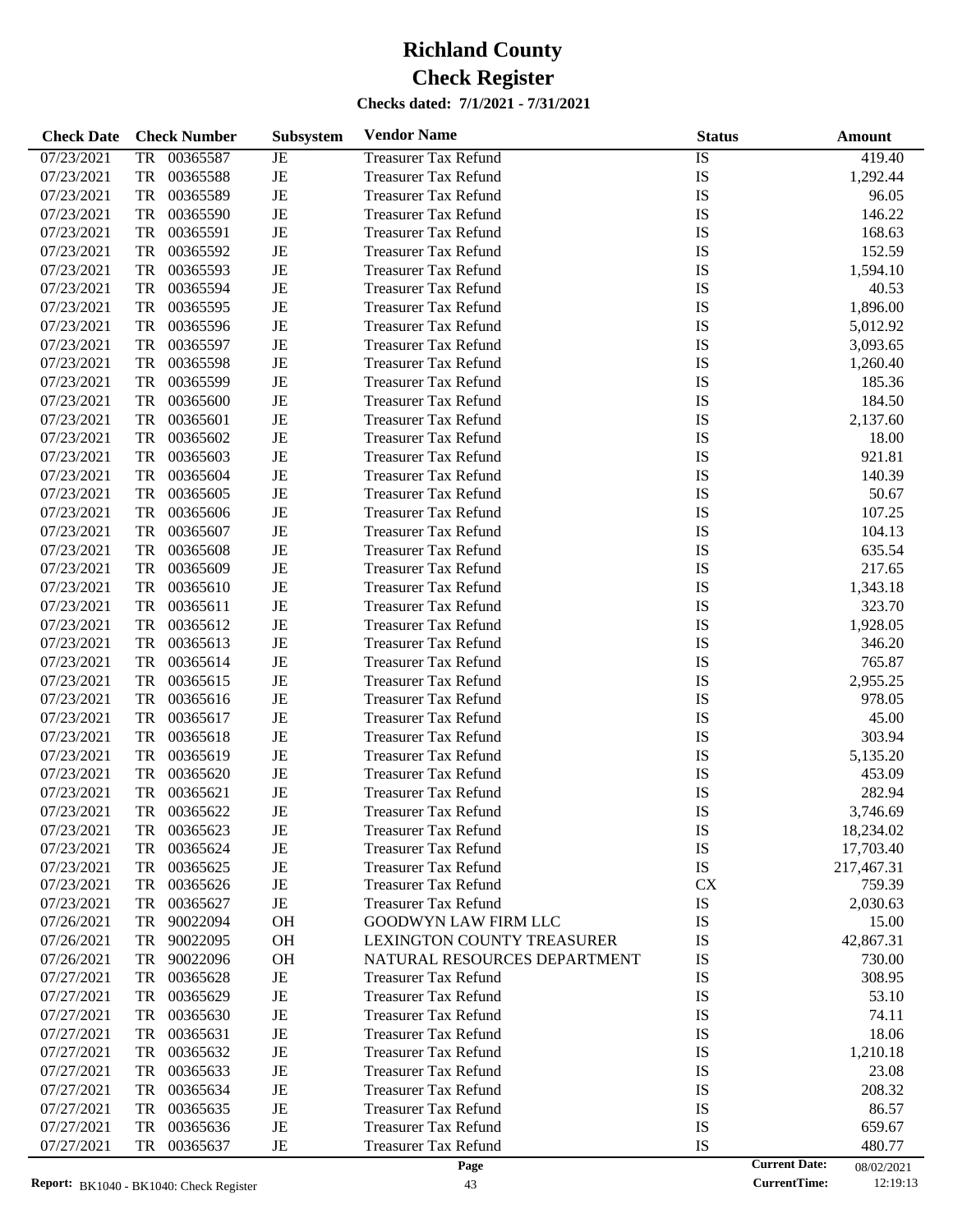| <b>Check Date</b> | <b>Check Number</b>   | Subsystem | <b>Vendor Name</b>          | <b>Status</b> | <b>Amount</b>                      |
|-------------------|-----------------------|-----------|-----------------------------|---------------|------------------------------------|
| 07/27/2021        | 00365638<br>TR        | JE        | <b>Treasurer Tax Refund</b> | IS            | 22.57                              |
| 07/27/2021        | TR<br>00365639        | JE        | <b>Treasurer Tax Refund</b> | IS            | 9.87                               |
| 07/27/2021        | TR<br>00365640        | JE        | <b>Treasurer Tax Refund</b> | IS            | 189.29                             |
| 07/27/2021        | TR<br>00365641        | JE        | <b>Treasurer Tax Refund</b> | IS            | 54.46                              |
| 07/27/2021        | TR<br>00365642        | JE        | <b>Treasurer Tax Refund</b> | IS            | 111.90                             |
| 07/27/2021        | TR<br>00365643        | JE        | <b>Treasurer Tax Refund</b> | IS            | 22.27                              |
| 07/27/2021        | TR<br>00365644        | JE        | <b>Treasurer Tax Refund</b> | IS            | 81.25                              |
| 07/27/2021        | TR<br>00365645        | JE        | <b>Treasurer Tax Refund</b> | IS            | 36.31                              |
| 07/27/2021        | TR<br>00365646        | JE        | <b>Treasurer Tax Refund</b> | IS            | 44.71                              |
| 07/27/2021        | TR<br>00365647        | JE        | <b>Treasurer Tax Refund</b> | IS            | 140.04                             |
| 07/27/2021        | TR<br>00365648        | JE        | <b>Treasurer Tax Refund</b> | IS            | 74.18                              |
| 07/27/2021        | TR<br>00365649        | JE        | <b>Treasurer Tax Refund</b> | IS            | 618.17                             |
| 07/27/2021        | TR<br>00365650        | JE        | <b>Treasurer Tax Refund</b> | IS            | 17.70                              |
| 07/27/2021        | TR<br>00365651        | JE        | <b>Treasurer Tax Refund</b> | IS            | 42.13                              |
| 07/27/2021        | TR<br>00365652        | JE        | <b>Treasurer Tax Refund</b> | IS            | 252.85                             |
| 07/27/2021        | TR<br>00365653        | JE        | <b>Treasurer Tax Refund</b> | IS            | 28.04                              |
| 07/27/2021        | TR<br>00365654        | JE        | <b>Treasurer Tax Refund</b> | IS            | 168.58                             |
| 07/27/2021        | TR<br>00365655        | JE        | <b>Treasurer Tax Refund</b> | IS            | 2.13                               |
| 07/27/2021        | TR<br>00365656        | JE        | <b>Treasurer Tax Refund</b> | IS            | 2.06                               |
| 07/27/2021        | TR<br>00365657        | JE        | <b>Treasurer Tax Refund</b> | IS            | 98.82                              |
| 07/27/2021        | TR<br>00365658        | JE        | <b>Treasurer Tax Refund</b> | IS            | 17.70                              |
| 07/27/2021        | TR<br>00365659        | JE        | <b>Treasurer Tax Refund</b> | IS            | 198.34                             |
| 07/27/2021        | TR<br>00365660        | JE        | <b>Treasurer Tax Refund</b> | IS            | 44.30                              |
| 07/27/2021        | TR<br>00365661        | JE        | <b>Treasurer Tax Refund</b> | IS            | 100.63                             |
| 07/27/2021        | TR<br>00365662        | JE        | <b>Treasurer Tax Refund</b> | IS            | 167.82                             |
| 07/27/2021        | TR<br>00365663        | JE        | <b>Treasurer Tax Refund</b> | IS            | 44.64                              |
| 07/27/2021        | TR<br>00365664        | JE        | <b>Treasurer Tax Refund</b> | IS            | 206.00                             |
| 07/27/2021        | TR<br>00365665        | JE        | <b>Treasurer Tax Refund</b> | IS            | 203.68                             |
| 07/27/2021        | TR<br>00365666        | JE        | <b>Treasurer Tax Refund</b> | IS            | 254.79                             |
| 07/27/2021        | TR<br>00365667        | JE        | <b>Treasurer Tax Refund</b> | IS            | 2,496.52                           |
| 07/27/2021        | TR<br>00365668        | JE        | <b>Treasurer Tax Refund</b> | IS            | 42.13                              |
| 07/27/2021        | TR<br>00365669        | JE        | <b>Treasurer Tax Refund</b> | IS            | 469.56                             |
| 07/27/2021        | TR<br>00365670        | JE        | <b>Treasurer Tax Refund</b> | IS            | 29.91                              |
| 07/27/2021        | TR<br>00365671        | JE        | <b>Treasurer Tax Refund</b> | IS            | 1,400.81                           |
| 07/27/2021        | <b>TR</b><br>00365672 | JE        | <b>Treasurer Tax Refund</b> | IS            | 111.35                             |
| 07/27/2021        | TR<br>00365673        | JE        | <b>Treasurer Tax Refund</b> | IS            | 27.83                              |
| 07/27/2021        | 00365674<br>TR        | JE        | <b>Treasurer Tax Refund</b> | IS            | 108.93                             |
| 07/27/2021        | TR<br>00365675        | JE        | <b>Treasurer Tax Refund</b> | IS            | 44.64                              |
| 07/27/2021        | TR<br>00365676        | JE        | <b>Treasurer Tax Refund</b> | IS            | 244.28                             |
| 07/27/2021        | 00365677<br>TR        | JE        | <b>Treasurer Tax Refund</b> | IS            | 41.93                              |
| 07/27/2021        | TR<br>00365678        | JE        | <b>Treasurer Tax Refund</b> | IS            | 42.59                              |
| 07/27/2021        | TR<br>00365679        | JE        | <b>Treasurer Tax Refund</b> | IS            | 20.00                              |
| 07/27/2021        | TR<br>00365680        | JE        | <b>Treasurer Tax Refund</b> | IS            | 243.38                             |
| 07/27/2021        | TR<br>00365681        | JE        | <b>Treasurer Tax Refund</b> | IS            | 317.18                             |
| 07/27/2021        | TR<br>00365682        | JE        | <b>Treasurer Tax Refund</b> | IS            | 172.57                             |
| 07/27/2021        | TR<br>00365683        | JE        | <b>Treasurer Tax Refund</b> | IS            | 111.81                             |
| 07/27/2021        | TR<br>00365684        | JE        | <b>Treasurer Tax Refund</b> | IS            | 173.31                             |
| 07/27/2021        | TR<br>00365685        | JE        | <b>Treasurer Tax Refund</b> | IS            | 11.18                              |
| 07/27/2021        | TR<br>00365686        | JE        | <b>Treasurer Tax Refund</b> | IS            | 233.40                             |
| 07/27/2021        | TR<br>00365687        | JE        | <b>Treasurer Tax Refund</b> | IS            | 29.07                              |
| 07/27/2021        | TR<br>00365688        | JE        | <b>Treasurer Tax Refund</b> | IS            | 229.21                             |
| 07/27/2021        | TR<br>00365689        | JE        | <b>Treasurer Tax Refund</b> | IS            | 74.11                              |
| 07/27/2021        | TR<br>00365690        | JE        | <b>Treasurer Tax Refund</b> | IS            | 9.89                               |
| 07/27/2021        | 00365691<br>TR        | JE        | <b>Treasurer Tax Refund</b> | IS            | 88.93                              |
|                   |                       |           | Page                        |               | <b>Current Date:</b><br>08/02/2021 |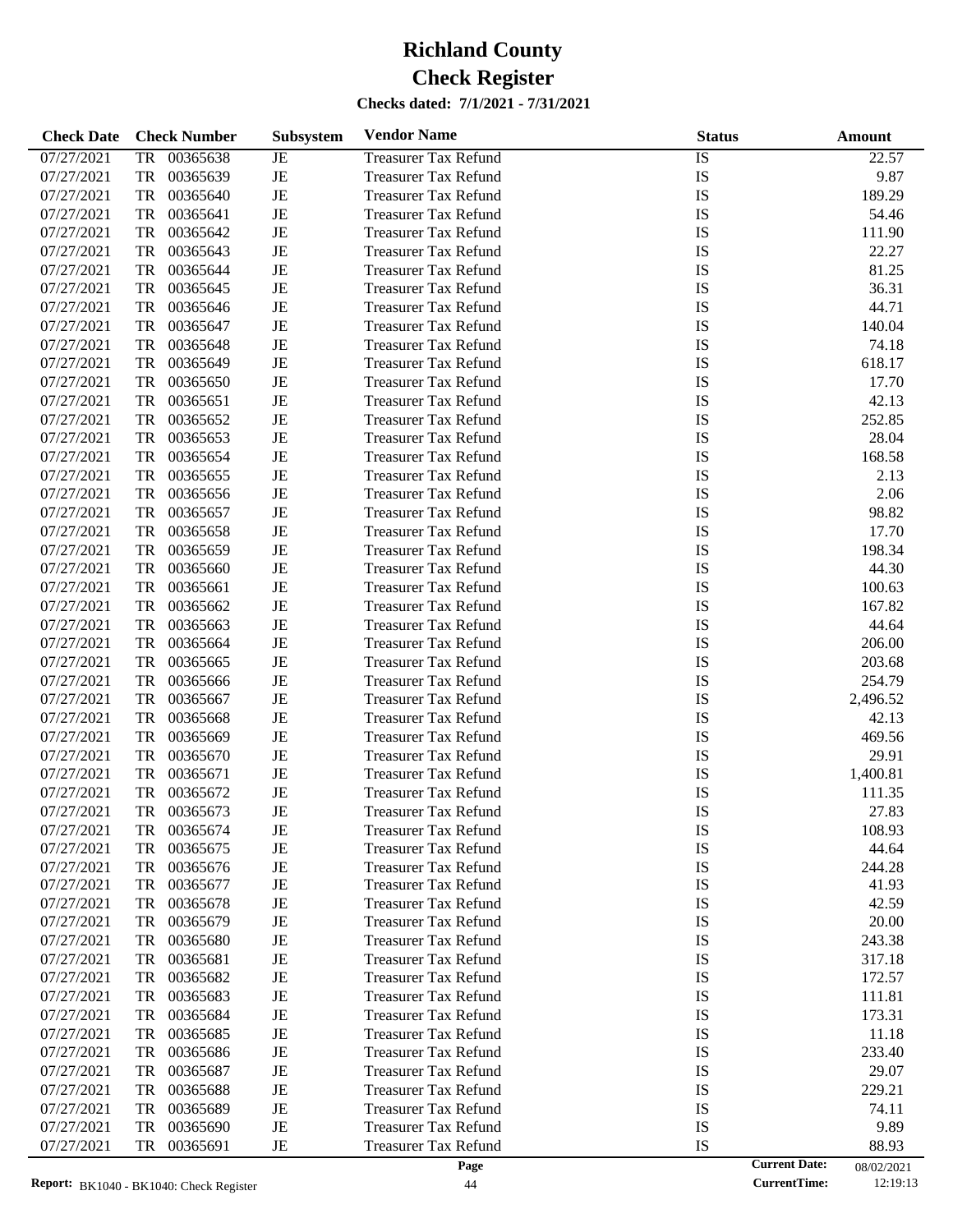| <b>Check Date</b> | <b>Check Number</b>   | Subsystem | <b>Vendor Name</b>          | <b>Status</b> | <b>Amount</b>                      |  |
|-------------------|-----------------------|-----------|-----------------------------|---------------|------------------------------------|--|
| 07/27/2021        | 00365692<br>TR        | JE        | <b>Treasurer Tax Refund</b> | IS            | 116.00                             |  |
| 07/27/2021        | TR<br>00365693        | $\rm{JE}$ | <b>Treasurer Tax Refund</b> | IS            | 132.14                             |  |
| 07/27/2021        | TR<br>00365694        | $\rm{JE}$ | <b>Treasurer Tax Refund</b> | IS            | 3.88                               |  |
| 07/27/2021        | TR<br>00365695        | JE        | <b>Treasurer Tax Refund</b> | IS            | 244.58                             |  |
| 07/27/2021        | TR<br>00365696        | $\rm{JE}$ | <b>Treasurer Tax Refund</b> | IS            | 49.90                              |  |
| 07/27/2021        | TR<br>00365697        | $\rm{JE}$ | <b>Treasurer Tax Refund</b> | IS            | 1,893.45                           |  |
| 07/27/2021        | TR<br>00365698        | $\rm{JE}$ | <b>Treasurer Tax Refund</b> | IS            | 6.00                               |  |
| 07/27/2021        | TR<br>00365699        | JE        | <b>Treasurer Tax Refund</b> | IS            | 42.94                              |  |
| 07/27/2021        | TR<br>00365700        | $\rm{JE}$ | <b>Treasurer Tax Refund</b> | IS            | 431.96                             |  |
| 07/27/2021        | TR<br>00365701        | $\rm{JE}$ | <b>Treasurer Tax Refund</b> | IS            | 356.28                             |  |
| 07/27/2021        | TR<br>00365702        | $\rm{JE}$ | <b>Treasurer Tax Refund</b> | IS            | 5.64                               |  |
| 07/27/2021        | TR<br>00365703        | JE        | <b>Treasurer Tax Refund</b> | IS            | 105.14                             |  |
| 07/27/2021        | TR<br>00365704        | $\rm{JE}$ | <b>Treasurer Tax Refund</b> | IS            | 10.36                              |  |
| 07/27/2021        | TR<br>00365705        | $\rm{JE}$ | <b>Treasurer Tax Refund</b> | IS            | 1,344.36                           |  |
| 07/27/2021        | TR<br>00365706        | $\rm{JE}$ | <b>Treasurer Tax Refund</b> | IS            | 127.71                             |  |
| 07/27/2021        | TR<br>00365707        | JE        | <b>Treasurer Tax Refund</b> | IS            | 10,758.81                          |  |
| 07/27/2021        | TR<br>00365708        | $\rm{JE}$ | <b>Treasurer Tax Refund</b> | IS            | 1,688.51                           |  |
| 07/27/2021        | TR<br>00365709        | $\rm{JE}$ | <b>Treasurer Tax Refund</b> | IS            | 190.55                             |  |
| 07/27/2021        | TR<br>00365710        | $\rm{JE}$ | <b>Treasurer Tax Refund</b> | IS            | 210.84                             |  |
| 07/27/2021        | TR<br>00365711        | JE        | <b>Treasurer Tax Refund</b> | IS            | 868.35                             |  |
| 07/27/2021        | TR<br>00365712        | $\rm{JE}$ | <b>Treasurer Tax Refund</b> | IS            | 173.10                             |  |
| 07/27/2021        | TR<br>00365713        | $\rm{JE}$ | <b>Treasurer Tax Refund</b> | IS            | 74.77                              |  |
| 07/27/2021        | TR<br>00365714        | $\rm{JE}$ | <b>Treasurer Tax Refund</b> | IS            | 2,820.41                           |  |
| 07/27/2021        | TR<br>00365715        | JE        | <b>Treasurer Tax Refund</b> | IS            | 80.01                              |  |
| 07/27/2021        | TR<br>00365716        | $\rm{JE}$ | <b>Treasurer Tax Refund</b> | IS            | 144.77                             |  |
| 07/27/2021        | TR<br>00365717        | $\rm{JE}$ | <b>Treasurer Tax Refund</b> | IS            | 136.99                             |  |
| 07/27/2021        | TR<br>00365718        | $\rm{JE}$ | <b>Treasurer Tax Refund</b> | IS            | 4,888.53                           |  |
| 07/27/2021        | TR<br>00365719        | JE        | <b>Treasurer Tax Refund</b> | IS            | 9.26                               |  |
| 07/27/2021        | TR<br>00365720        | $\rm{JE}$ | <b>Treasurer Tax Refund</b> | IS            | 10.00                              |  |
| 07/27/2021        | TR<br>00365721        | $\rm{JE}$ | <b>Treasurer Tax Refund</b> | IS            | 27.74                              |  |
| 07/27/2021        | TR<br>00365722        | $\rm{JE}$ | <b>Treasurer Tax Refund</b> | IS            | 276.09                             |  |
| 07/27/2021        | TR<br>00365723        | JE        | <b>Treasurer Tax Refund</b> | IS            | 2,021.00                           |  |
| 07/27/2021        | TR<br>00365724        | $\rm{JE}$ | <b>Treasurer Tax Refund</b> | IS            | 2,857.31                           |  |
| 07/27/2021        | TR<br>00365725        | JE        | <b>Treasurer Tax Refund</b> | IS            | 1,856.85                           |  |
| 07/27/2021        | <b>TR</b><br>00365726 | JE        | <b>Treasurer Tax Refund</b> | IS            | 1,650.30                           |  |
| 07/27/2021        | TR<br>00365727        | JE        | <b>Treasurer Tax Refund</b> | IS            | 2,924.64                           |  |
| 07/27/2021        | 00365728<br>TR        | JE        | <b>Treasurer Tax Refund</b> | IS            | 395.00                             |  |
| 07/27/2021        | 00365729<br>TR        | JE        | <b>Treasurer Tax Refund</b> | IS            | 346.20                             |  |
| 07/27/2021        | TR<br>00365730        | JE        | <b>Treasurer Tax Refund</b> | IS            | 64.63                              |  |
| 07/27/2021        | 00365731<br>TR        | JE        | Treasurer Tax Refund        | IS            | 65.94                              |  |
| 07/27/2021        | 00365732<br>TR        | JE        | <b>Treasurer Tax Refund</b> | IS            | 15.00                              |  |
| 07/27/2021        | TR<br>00365733        | JE        | <b>Treasurer Tax Refund</b> | IS            | 9,049.01                           |  |
| 07/27/2021        | 00365734<br>TR        | JE        | <b>Treasurer Tax Refund</b> | IS            | 191.43                             |  |
| 07/27/2021        | 00365735<br>TR        | JE        | <b>Treasurer Tax Refund</b> | IS            | 113.77                             |  |
| 07/27/2021        | TR<br>00365736        | JE        | <b>Treasurer Tax Refund</b> | IS            | 3,541.80                           |  |
| 07/27/2021        | TR<br>00365737        | JE        | <b>Treasurer Tax Refund</b> | IS            | 1,135.96                           |  |
| 07/27/2021        | 00365738<br>TR        | JE        | <b>Treasurer Tax Refund</b> | IS            | 125.49                             |  |
| 07/27/2021        | 00365739<br>TR        | JE        | <b>Treasurer Tax Refund</b> | IS            | 397.30                             |  |
| 07/27/2021        | TR<br>00365740        | JE        | <b>Treasurer Tax Refund</b> | IS            | 2,656.15                           |  |
| 07/27/2021        | TR<br>00365741        | JE        | <b>Treasurer Tax Refund</b> | IS            | 3,481.58                           |  |
| 07/27/2021        | 00365742<br>TR        | JE        | <b>Treasurer Tax Refund</b> | IS            | 3,284.16                           |  |
| 07/27/2021        | 00365743<br>TR        | JE        | <b>Treasurer Tax Refund</b> | IS            | 201.32                             |  |
| 07/27/2021        | 00365744<br>TR        | JE        | <b>Treasurer Tax Refund</b> | IS            | 7,489.37                           |  |
| 07/27/2021        | 00365745<br>TR        | JE        | <b>Treasurer Tax Refund</b> | IS            | 208.12                             |  |
|                   |                       |           | Page                        |               | <b>Current Date:</b><br>08/02/2021 |  |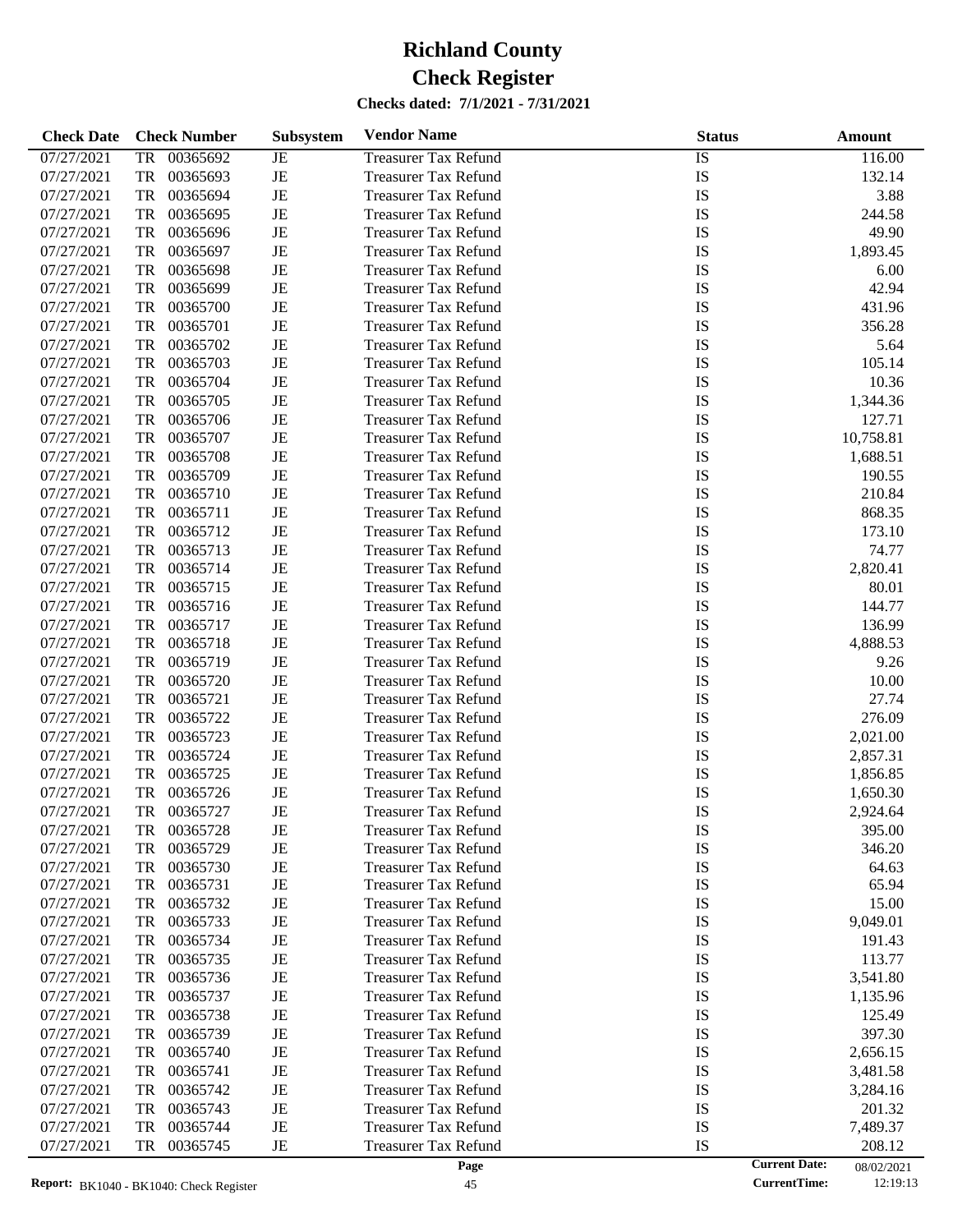| <b>Check Date</b> | <b>Check Number</b>   | Subsystem | <b>Vendor Name</b>          | <b>Status</b> | <b>Amount</b>                      |
|-------------------|-----------------------|-----------|-----------------------------|---------------|------------------------------------|
| 07/27/2021        | 00365746<br>TR        | JE        | <b>Treasurer Tax Refund</b> | IS            | 301.58                             |
| 07/27/2021        | TR<br>00365747        | $\rm{JE}$ | <b>Treasurer Tax Refund</b> | IS            | 20.32                              |
| 07/27/2021        | TR<br>00365748        | $\rm{JE}$ | <b>Treasurer Tax Refund</b> | IS            | 5,734.38                           |
| 07/27/2021        | TR<br>00365749        | JE        | <b>Treasurer Tax Refund</b> | IS            | 84.01                              |
| 07/27/2021        | TR<br>00365750        | $\rm{JE}$ | <b>Treasurer Tax Refund</b> | IS            | 3,110.89                           |
| 07/27/2021        | TR<br>00365751        | $\rm{JE}$ | <b>Treasurer Tax Refund</b> | IS            | 157.69                             |
| 07/27/2021        | TR<br>00365752        | $\rm{JE}$ | <b>Treasurer Tax Refund</b> | IS            | 55.68                              |
| 07/27/2021        | TR<br>00365753        | $\rm{JE}$ | <b>Treasurer Tax Refund</b> | IS            | 31,744.05                          |
| 07/27/2021        | TR<br>00365754        | $\rm{JE}$ | <b>Treasurer Tax Refund</b> | IS            | 14,461.96                          |
| 07/27/2021        | TR<br>00365755        | $\rm{JE}$ | <b>Treasurer Tax Refund</b> | IS            | 13,020.06                          |
| 07/27/2021        | TR<br>00365756        | JE        | <b>Treasurer Tax Refund</b> | IS            | 11,467.63                          |
| 07/27/2021        | TR<br>00365757        | $\rm{JE}$ | <b>Treasurer Tax Refund</b> | IS            | 18,248.88                          |
| 07/27/2021        | TR<br>00365758        | $\rm{JE}$ | <b>Treasurer Tax Refund</b> | IS            | 2,745.29                           |
| 07/27/2021        | TR<br>00365759        | $\rm{JE}$ | <b>Treasurer Tax Refund</b> | IS            | 14,537.08                          |
| 07/27/2021        | TR<br>00365760        | $\rm{JE}$ | <b>Treasurer Tax Refund</b> | IS            | 148,628.41                         |
| 07/27/2021        | TR<br>00365761        | $\rm{JE}$ | <b>Treasurer Tax Refund</b> | IS            | 231.55                             |
| 07/27/2021        | TR<br>00365762        | $\rm{JE}$ | <b>Treasurer Tax Refund</b> | IS            | 3,051.71                           |
| 07/27/2021        | TR<br>00365763        | $\rm{JE}$ | <b>Treasurer Tax Refund</b> | IS            | 855.05                             |
| 07/27/2021        | TR<br>00365764        | $\rm{JE}$ | <b>Treasurer Tax Refund</b> | IS            | 13.35                              |
| 07/27/2021        | TR<br>00365765        | $\rm{JE}$ | <b>Treasurer Tax Refund</b> | IS            | 399.64                             |
| 07/27/2021        | TR<br>00365766        | $\rm{JE}$ | <b>Treasurer Tax Refund</b> | IS            | 1,515.12                           |
| 07/27/2021        | TR<br>00365767        | $\rm{JE}$ | <b>Treasurer Tax Refund</b> | IS            | 1,230.78                           |
| 07/27/2021        | TR<br>00365768        | $\rm{JE}$ | <b>Treasurer Tax Refund</b> | IS            | 155.49                             |
| 07/27/2021        | TR<br>00365769        | $\rm{JE}$ | <b>Treasurer Tax Refund</b> | IS            | 241.45                             |
| 07/27/2021        | TR<br>00365770        | $\rm{JE}$ | <b>Treasurer Tax Refund</b> | IS            | 22.27                              |
| 07/27/2021        | TR<br>00365771        | $\rm{JE}$ | <b>Treasurer Tax Refund</b> | IS            | 45.85                              |
| 07/27/2021        | TR<br>00365772        | $\rm{JE}$ | <b>Treasurer Tax Refund</b> | IS            | 28.04                              |
| 07/27/2021        | TR<br>00365773        | $\rm{JE}$ | <b>Treasurer Tax Refund</b> | IS            | 56.07                              |
| 07/27/2021        | TR<br>00365774        | $\rm{JE}$ | <b>Treasurer Tax Refund</b> | IS            | 1,195.31                           |
| 07/27/2021        | TR<br>00365775        | $\rm{JE}$ | <b>Treasurer Tax Refund</b> | IS            | 47.96                              |
| 07/27/2021        | TR<br>00365776        | $\rm{JE}$ | <b>Treasurer Tax Refund</b> | IS            | 50.25                              |
| 07/27/2021        | TR<br>00365777        | $\rm{JE}$ | <b>Treasurer Tax Refund</b> | IS            | 4,367.65                           |
| 07/27/2021        | TR<br>00365778        | JE        | <b>Treasurer Tax Refund</b> | IS            | 3,628.82                           |
| 07/27/2021        | TR<br>00365779        | JE        | <b>Treasurer Tax Refund</b> | IS            | 4,231.91                           |
| 07/27/2021        | <b>TR</b><br>00365780 | $\rm{JE}$ | <b>Treasurer Tax Refund</b> | IS            | 221.25                             |
| 07/27/2021        | TR<br>00365781        | JE        | <b>Treasurer Tax Refund</b> | IS            | 305.33                             |
| 07/27/2021        | 00365782<br>TR        | JE        | <b>Treasurer Tax Refund</b> | IS            | 20.00                              |
| 07/27/2021        | 00365783<br>TR        | JE        | <b>Treasurer Tax Refund</b> | IS            | 29.90                              |
| 07/27/2021        | 00365784<br>TR        | JE        | <b>Treasurer Tax Refund</b> | IS            | 22.70                              |
| 07/27/2021        | 00365785<br>TR        | JE        | <b>Treasurer Tax Refund</b> | IS            | 18.07                              |
| 07/27/2021        | 00365786<br>TR        | JE        | <b>Treasurer Tax Refund</b> | IS            | 162.30                             |
| 07/27/2021        | 00365787<br>TR        | JE        | <b>Treasurer Tax Refund</b> | IS            | 7.84                               |
| 07/27/2021        | 00365788<br>TR        | JE        | <b>Treasurer Tax Refund</b> | IS            | 98.54                              |
| 07/27/2021        | 00365789<br>TR        | JE        | <b>Treasurer Tax Refund</b> | IS            | 286.55                             |
| 07/27/2021        | 00365790<br>TR        | JE        | <b>Treasurer Tax Refund</b> | IS            | 22.27                              |
| 07/27/2021        | 00365791<br>TR        | JE        | <b>Treasurer Tax Refund</b> | IS            | 128.97                             |
| 07/27/2021        | 00365792<br>TR        | JE        | <b>Treasurer Tax Refund</b> | IS            | 576.08                             |
| 07/27/2021        | TR<br>00365793        | JE        | <b>Treasurer Tax Refund</b> | IS            | 1,626.60                           |
| 07/27/2021        | 00365794<br>TR        | JE        | <b>Treasurer Tax Refund</b> | IS            | 236.81                             |
| 07/27/2021        | 00365795<br>TR        | JE        | <b>Treasurer Tax Refund</b> | IS            | 105.77                             |
| 07/27/2021        | 00365796<br>TR        | JE        | <b>Treasurer Tax Refund</b> | IS            | 492.95                             |
| 07/27/2021        | 00365797<br>TR        | JE        | <b>Treasurer Tax Refund</b> | IS            | 48.04                              |
| 07/27/2021        | 00365798<br>TR        | JE        | <b>Treasurer Tax Refund</b> | IS            | 587.83                             |
| 07/27/2021        | 00365799<br>TR        | JE        | <b>Treasurer Tax Refund</b> | IS            | 521.03                             |
|                   |                       |           | Page                        |               | <b>Current Date:</b><br>08/02/2021 |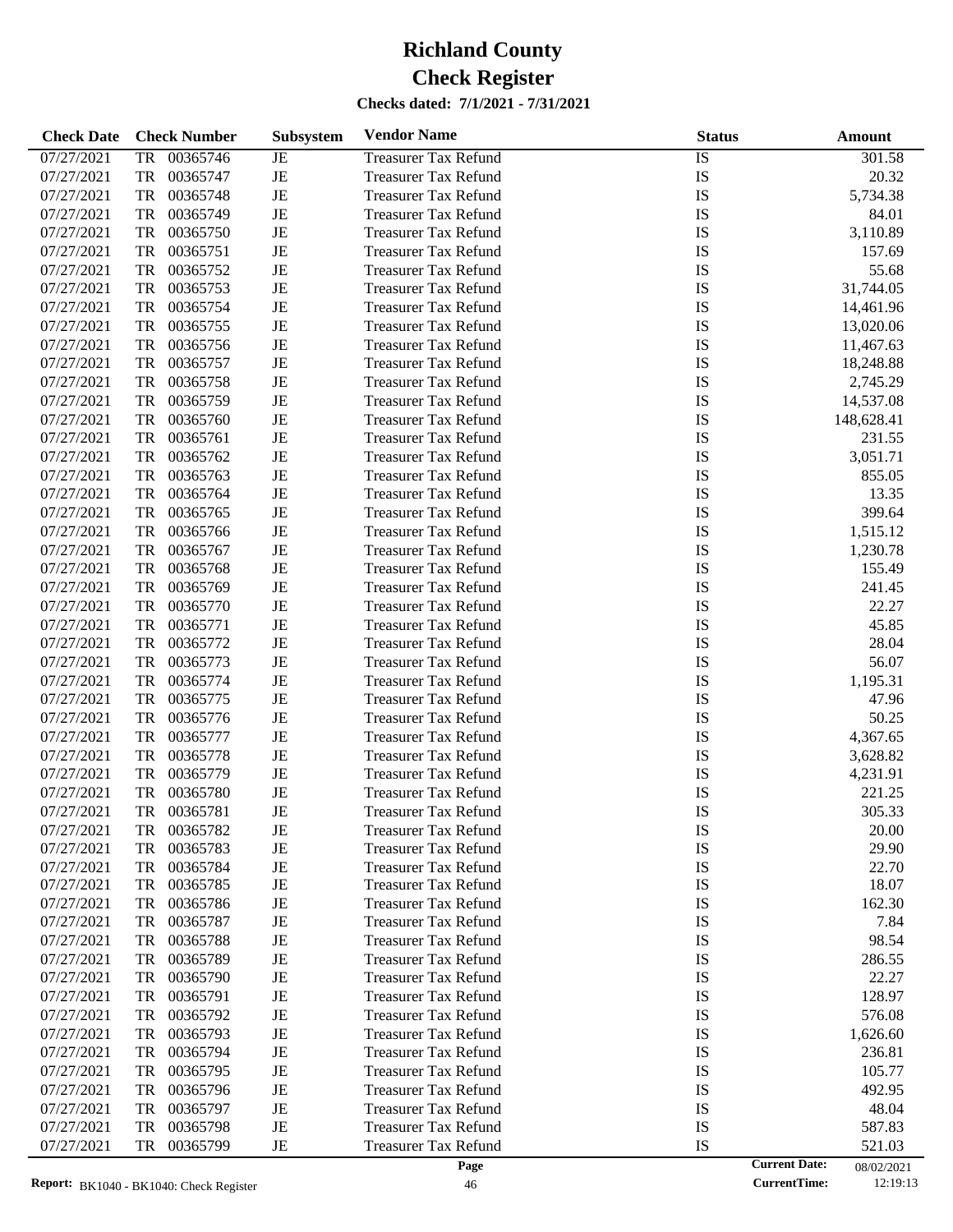| <b>Check Date</b> | <b>Check Number</b> | Subsystem | <b>Vendor Name</b>          | <b>Status</b> |                      | Amount     |
|-------------------|---------------------|-----------|-----------------------------|---------------|----------------------|------------|
| 07/27/2021        | 00365800<br>TR      | JE        | <b>Treasurer Tax Refund</b> | IS            |                      | 19.72      |
| 07/27/2021        | TR<br>00365801      | JE        | <b>Treasurer Tax Refund</b> | IS            |                      | 653.33     |
| 07/27/2021        | TR<br>00365802      | JE        | <b>Treasurer Tax Refund</b> | IS            |                      | 40.64      |
| 07/27/2021        | 00365803<br>TR      | JE        | <b>Treasurer Tax Refund</b> | IS            |                      | 95.68      |
| 07/27/2021        | TR<br>00365804      | JE        | <b>Treasurer Tax Refund</b> | IS            |                      | 314.18     |
| 07/27/2021        | TR<br>00365805      | JE        | <b>Treasurer Tax Refund</b> | IS            |                      | 472.95     |
| 07/27/2021        | TR<br>00365806      | JE        | <b>Treasurer Tax Refund</b> | IS            |                      | 369.55     |
| 07/27/2021        | TR<br>00365807      | JE        | <b>Treasurer Tax Refund</b> | IS            |                      | 886.50     |
| 07/27/2021        | TR<br>00365808      | JE        | <b>Treasurer Tax Refund</b> | IS            |                      | 684.92     |
| 07/27/2021        | TR<br>00365809      | JE        | <b>Treasurer Tax Refund</b> | IS            |                      | 251.60     |
| 07/27/2021        | TR<br>00365810      | JE        | <b>Treasurer Tax Refund</b> | IS            |                      | 225.75     |
| 07/27/2021        | TR<br>00365811      | JE        | <b>Treasurer Tax Refund</b> | IS            |                      | 89.45      |
| 07/27/2021        | TR<br>00365812      | JE        | <b>Treasurer Tax Refund</b> | IS            |                      | 43.58      |
| 07/27/2021        | TR<br>00365813      | JE        | <b>Treasurer Tax Refund</b> | IS            |                      | 113.91     |
| 07/27/2021        | TR<br>00365814      | JE        | <b>Treasurer Tax Refund</b> | IS            |                      | 12.04      |
| 07/27/2021        | 00365815<br>TR      | JE        | <b>Treasurer Tax Refund</b> | IS            |                      | 106.72     |
| 07/27/2021        | TR<br>00365816      | JE        | <b>Treasurer Tax Refund</b> | IS            |                      | 128.05     |
| 07/27/2021        | TR<br>00365817      | JE        | <b>Treasurer Tax Refund</b> | IS            |                      | 79.79      |
| 07/27/2021        | TR<br>00365818      | JE        | <b>Treasurer Tax Refund</b> | IS            |                      | 245.07     |
| 07/27/2021        | 00365819<br>TR      | JE        | <b>Treasurer Tax Refund</b> | IS            |                      | 269.14     |
| 07/27/2021        | TR<br>00365820      | JE        | <b>Treasurer Tax Refund</b> | IS            |                      | 196.09     |
| 07/27/2021        | TR<br>00365821      | JE        | <b>Treasurer Tax Refund</b> | IS            |                      | 22.27      |
| 07/27/2021        | TR<br>00365822      | JE        | <b>Treasurer Tax Refund</b> | IS            |                      | 468.56     |
| 07/27/2021        | 00365823<br>TR      | JE        | <b>Treasurer Tax Refund</b> | IS            |                      | 13.54      |
| 07/27/2021        | TR<br>00365824      | JE        | <b>Treasurer Tax Refund</b> | IS            |                      | 43.28      |
| 07/27/2021        | TR<br>00365825      | JE        | <b>Treasurer Tax Refund</b> | IS            |                      | 9.89       |
| 07/27/2021        | TR<br>00365826      | JE        | <b>Treasurer Tax Refund</b> | IS            |                      | 6.98       |
| 07/27/2021        | 00365827<br>TR      | JE        | <b>Treasurer Tax Refund</b> | IS            |                      | 43.58      |
| 07/27/2021        | TR<br>00365828      | JE        | <b>Treasurer Tax Refund</b> | IS            |                      | 126.21     |
| 07/27/2021        | TR<br>00365829      | JE        | <b>Treasurer Tax Refund</b> | IS            |                      | 49.67      |
| 07/27/2021        | TR<br>00365830      | JE        | <b>Treasurer Tax Refund</b> | IS            |                      | 13.55      |
| 07/27/2021        | TR<br>00365831      | JE        | <b>Treasurer Tax Refund</b> | IS            |                      | 34.12      |
| 07/27/2021        | TR<br>00365832      | JE        | <b>Treasurer Tax Refund</b> | IS            |                      | 459.79     |
| 07/28/2021        | TR<br>00365833      | JE        | <b>Treasurer Tax Refund</b> | IS            |                      | 104.96     |
| 07/28/2021        | 00365834<br>TR      | JE        | <b>Treasurer Tax Refund</b> | IS            |                      | 13.27      |
| 07/28/2021        | TR<br>00365835      | JE        | <b>Treasurer Tax Refund</b> | IS            |                      | 28.05      |
| 07/28/2021        | 00365836<br>TR      | JE        | <b>Treasurer Tax Refund</b> | IS            |                      | 36.12      |
| 07/28/2021        | TR<br>00365837      | JE        | <b>Treasurer Tax Refund</b> | IS            |                      | 143.35     |
| 07/28/2021        | TR<br>00365838      | JE        | <b>Treasurer Tax Refund</b> | IS            |                      | 67.58      |
| 07/28/2021        | 00365839<br>TR      | JE        | <b>Treasurer Tax Refund</b> | IS            |                      | 651.71     |
| 07/28/2021        | TR<br>00365840      | JE        | <b>Treasurer Tax Refund</b> | IS            |                      | 1,646.71   |
| 07/28/2021        | 00365841<br>TR      | JE        | <b>Treasurer Tax Refund</b> | IS            |                      | 616.88     |
| 07/28/2021        | TR<br>00365842      | JE        | <b>Treasurer Tax Refund</b> | IS            |                      | 83.58      |
| 07/28/2021        | TR<br>00365843      | JE        | <b>Treasurer Tax Refund</b> | IS            |                      | 261.43     |
| 07/28/2021        | TR<br>00365844      | JE        | <b>Treasurer Tax Refund</b> | IS            |                      | 516.64     |
| 07/28/2021        | 00365845<br>TR      | JE        | <b>Treasurer Tax Refund</b> | IS            |                      | 18.63      |
| 07/28/2021        | TR<br>00365846      | JE        | <b>Treasurer Tax Refund</b> | IS            |                      | 245.98     |
| 07/28/2021        | TR<br>00365847      | JE        | <b>Treasurer Tax Refund</b> | IS            |                      | 376.28     |
| 07/28/2021        | TR<br>00365848      | JE        | <b>Treasurer Tax Refund</b> | IS            |                      | 8.00       |
| 07/28/2021        | 00365849<br>TR      | JE        | <b>Treasurer Tax Refund</b> | IS            |                      | 1,632.90   |
| 07/28/2021        | TR<br>00365850      | JE        | <b>Treasurer Tax Refund</b> | IS            |                      | 48.04      |
| 07/28/2021        | TR<br>00365851      | JE        | <b>Treasurer Tax Refund</b> | IS            |                      | 418.55     |
| 07/28/2021        | TR<br>00365852      | JE        | <b>Treasurer Tax Refund</b> | IS            |                      | 259.30     |
| 07/28/2021        | 00365853<br>TR      | JE        | <b>Treasurer Tax Refund</b> | IS            |                      | 194.86     |
|                   |                     |           | Page                        |               | <b>Current Date:</b> | 08/02/2021 |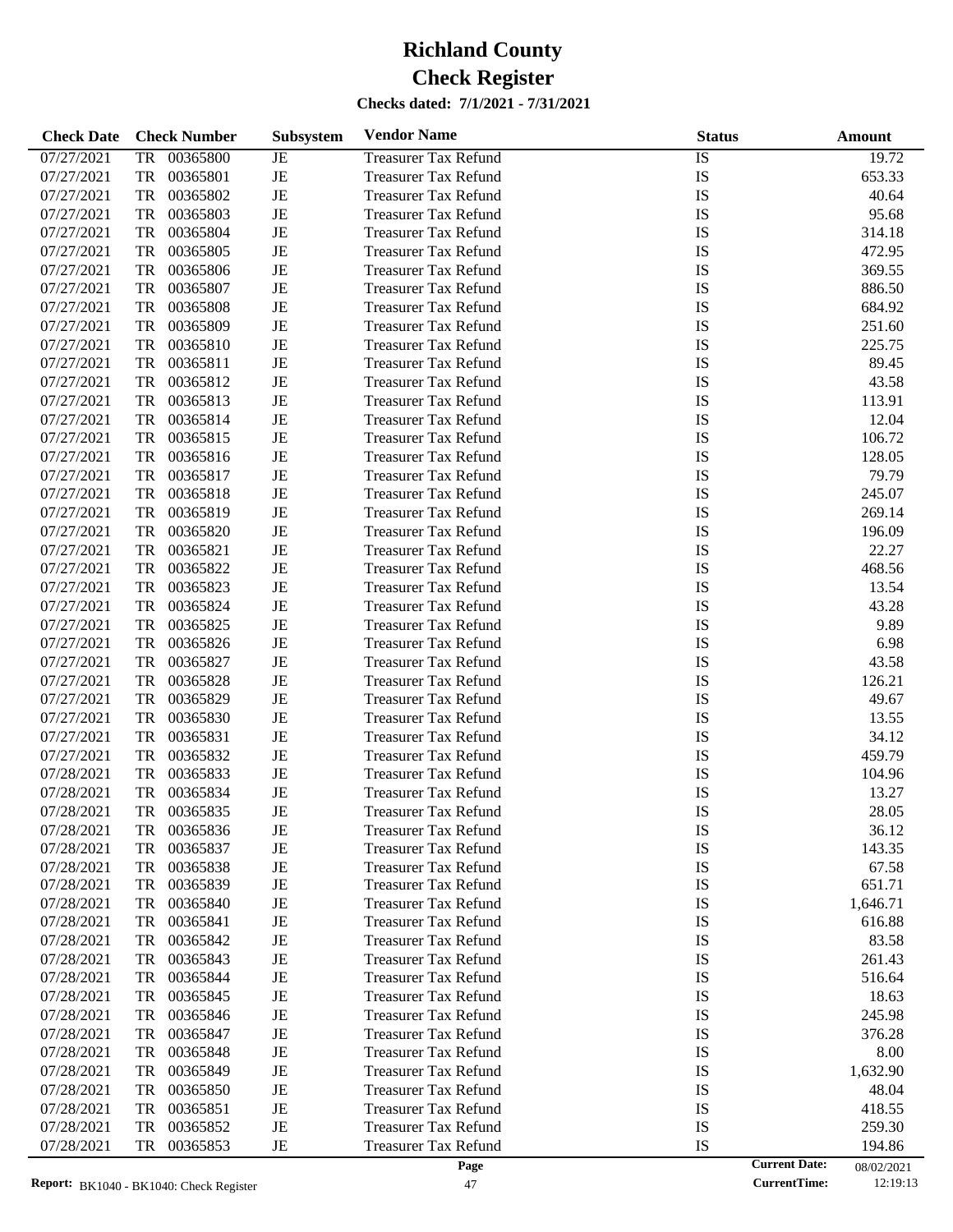| <b>Check Date</b> | <b>Check Number</b>   | Subsystem   | <b>Vendor Name</b>          | <b>Status</b> | Amount                             |
|-------------------|-----------------------|-------------|-----------------------------|---------------|------------------------------------|
| 07/28/2021        | 00365854<br>TR        | JE          | <b>Treasurer Tax Refund</b> | <b>IS</b>     | 192.17                             |
| 07/28/2021        | 00365855<br>TR        | $_{\rm JE}$ | <b>Treasurer Tax Refund</b> | IS            | 111.33                             |
| 07/28/2021        | <b>TR</b><br>00365856 | $_{\rm JE}$ | <b>Treasurer Tax Refund</b> | IS            | 192.68                             |
| 07/28/2021        | 00365857<br>TR        | $_{\rm JE}$ | <b>Treasurer Tax Refund</b> | IS            | 1,155.71                           |
| 07/28/2021        | 00365858<br>TR        | JE          | <b>Treasurer Tax Refund</b> | IS            | 612.36                             |
| 07/28/2021        | TR<br>00365859        | JE          | <b>Treasurer Tax Refund</b> | IS            | 193.65                             |
| 07/28/2021        | 00365860<br>TR        | $_{\rm JE}$ | <b>Treasurer Tax Refund</b> | IS            | 876.95                             |
| 07/28/2021        | 00365861<br>TR        | $_{\rm JE}$ | <b>Treasurer Tax Refund</b> | IS            | 827.21                             |
| 07/28/2021        | <b>TR</b><br>00365862 | JE          | <b>Treasurer Tax Refund</b> | IS            | 51.05                              |
| 07/28/2021        | <b>TR</b><br>00365863 | $_{\rm JE}$ | <b>Treasurer Tax Refund</b> | IS            | 215.92                             |
| 07/28/2021        | 00365864<br>TR        | $_{\rm JE}$ | <b>Treasurer Tax Refund</b> | IS            | 394.17                             |
| 07/28/2021        | 00365865<br>TR        | JE          | <b>Treasurer Tax Refund</b> | IS            | 143.35                             |
| 07/28/2021        | TR<br>00365866        | $_{\rm JE}$ | <b>Treasurer Tax Refund</b> | IS            | 117.35                             |
| 07/28/2021        | 00365867<br>TR        | $_{\rm JE}$ | <b>Treasurer Tax Refund</b> | IS            | 22.27                              |
| 07/28/2021        | 00365868<br>TR        | JE          | <b>Treasurer Tax Refund</b> | IS            | 350.73                             |
| 07/28/2021        | <b>TR</b><br>00365869 | $_{\rm JE}$ | <b>Treasurer Tax Refund</b> | IS            | 22.43                              |
| 07/28/2021        | 00365870<br>TR        | $_{\rm JE}$ | <b>Treasurer Tax Refund</b> | IS            | 117.75                             |
| 07/28/2021        | 00365871<br>TR        | $_{\rm JE}$ | <b>Treasurer Tax Refund</b> | IS            | 343.45                             |
| 07/28/2021        | <b>TR</b><br>00365872 | $_{\rm JE}$ | <b>Treasurer Tax Refund</b> | IS            | 95.68                              |
| 07/28/2021        | <b>TR</b><br>00365873 | $_{\rm JE}$ | <b>Treasurer Tax Refund</b> | IS            | 129.50                             |
| 07/28/2021        | 00365874<br>TR        | $_{\rm JE}$ | <b>Treasurer Tax Refund</b> | IS            | 22.27                              |
| 07/28/2021        | <b>TR</b><br>00365875 | $_{\rm JE}$ | <b>Treasurer Tax Refund</b> | IS            | 42.13                              |
| 07/28/2021        | <b>TR</b><br>00365876 | $_{\rm JE}$ | <b>Treasurer Tax Refund</b> | IS            | 743.71                             |
| 07/28/2021        | 90022097<br>TR        | <b>OH</b>   | LEXINGTON SCHOOL DIST. FIVE | IS            | 16,625.34                          |
| 07/28/2021        | <b>TR</b><br>90022098 | <b>OH</b>   | <b>REGIONS</b>              | IS            | 537.50                             |
| 07/28/2021        | <b>TR</b><br>90022099 | <b>OH</b>   | RICHLAND SCHOOL DISTRICT 1  | IS            | 5,155.58                           |
| 07/30/2021        | 00365877<br>TR        | $_{\rm JE}$ | <b>Treasurer Tax Refund</b> | IS            | 3,444.14                           |
| 07/30/2021        | 00365878<br>TR        | $_{\rm JE}$ | <b>Treasurer Tax Refund</b> | IS            | 1,148.07                           |
| 07/30/2021        | <b>TR</b><br>00365879 | $_{\rm JE}$ | <b>Treasurer Tax Refund</b> | IS            | 208.24                             |
| 07/30/2021        | 00365880<br>TR        | $_{\rm JE}$ | <b>Treasurer Tax Refund</b> | IS            | 719.86                             |
| 07/30/2021        | 00365881<br>TR        | $_{\rm JE}$ | <b>Treasurer Tax Refund</b> | IS            | 88.13                              |
| 07/30/2021        | <b>TR</b><br>00365882 | JE          | <b>Treasurer Tax Refund</b> | IS            | 2,725.44                           |
| 07/30/2021        | 00365883<br>TR        | $_{\rm JE}$ | <b>Treasurer Tax Refund</b> | IS            | 354.20                             |
| 07/30/2021        | 00365884<br>TR        | $_{\rm JE}$ | <b>Treasurer Tax Refund</b> | IS            | 15.50                              |
| 07/30/2021        | 00365885<br>TR        | JE          | <b>Treasurer Tax Refund</b> | IS            | 1,437.75                           |
| 07/30/2021        | TR<br>00365886        | JE          | <b>Treasurer Tax Refund</b> | IS            | 4,419.16                           |
| 07/30/2021        | 00365887<br>TR        | JE          | <b>Treasurer Tax Refund</b> | IS            | 136.83                             |
| 07/30/2021        | 00365888<br>TR        | JE          | <b>Treasurer Tax Refund</b> | IS            | 4,511.24                           |
| 07/30/2021        | 00365889<br>TR        | JE          | <b>Treasurer Tax Refund</b> | IS            | 534.14                             |
| 07/30/2021        | 00365890<br>TR        | JE          | <b>Treasurer Tax Refund</b> | IS            | 121.14                             |
| 07/30/2021        | TR<br>00365891        | JE          | <b>Treasurer Tax Refund</b> | IS            | 78.57                              |
| 07/30/2021        | 00365892<br>TR        | JE          | <b>Treasurer Tax Refund</b> | IS            | 3,404.00                           |
| 07/30/2021        | 00365893<br>TR        | JE          | <b>Treasurer Tax Refund</b> | IS            | 152.59                             |
| 07/30/2021        | 00365894<br>TR        | JE          | <b>Treasurer Tax Refund</b> | IS            | 856.68                             |
| 07/30/2021        | 00365895<br>TR        | JE          | <b>Treasurer Tax Refund</b> | IS            | 55.72                              |
| 07/30/2021        | 00365896<br>TR        | JE          | <b>Treasurer Tax Refund</b> | IS            | 4,151.31                           |
| 07/30/2021        | 00365897<br>TR        | JE          | <b>Treasurer Tax Refund</b> | IS            | 103.11                             |
| 07/30/2021        | 00365898<br>TR        | JE          | <b>Treasurer Tax Refund</b> | IS            | 274.14                             |
| 07/30/2021        | 00365899<br>TR        | JE          | <b>Treasurer Tax Refund</b> | IS            | 6,209.01                           |
| 07/30/2021        | 00365900<br>TR        | JE          | <b>Treasurer Tax Refund</b> | IS            | 11.94                              |
| 07/30/2021        | 00365901<br>TR        | JE          | <b>Treasurer Tax Refund</b> | IS            | 9.13                               |
| 07/30/2021        | 00365902<br>TR        | JE          | <b>Treasurer Tax Refund</b> | IS            | 1,718.86                           |
| 07/30/2021        | 00365903<br>TR        | $\rm{JE}$   | <b>Treasurer Tax Refund</b> | IS            | 426.20                             |
| 07/30/2021        | 00365904<br>TR        | $_{\rm JE}$ | <b>Treasurer Tax Refund</b> | IS            | 322.90                             |
|                   |                       |             | Page                        |               | <b>Current Date:</b><br>08/02/2021 |